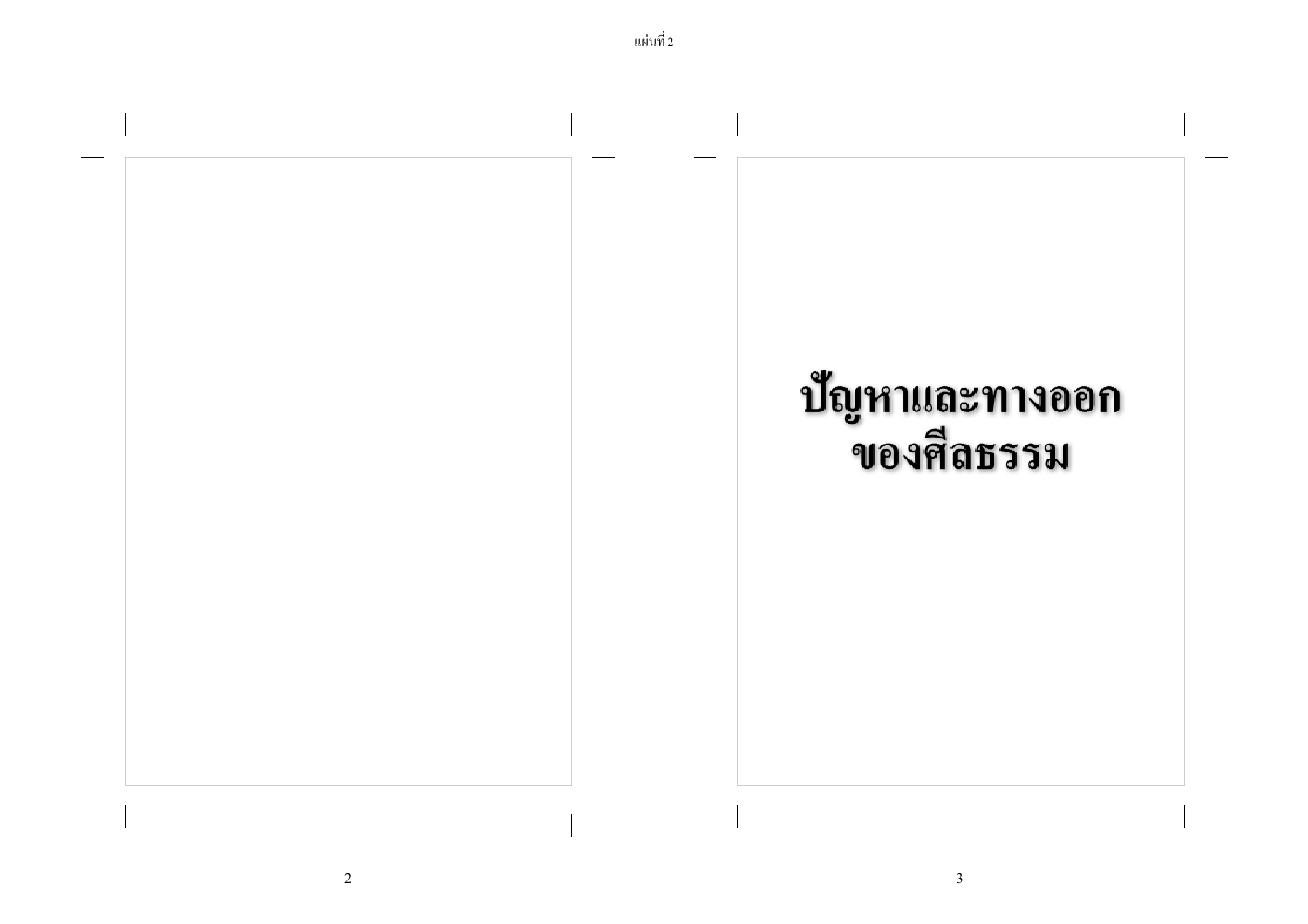

 $\overline{4}$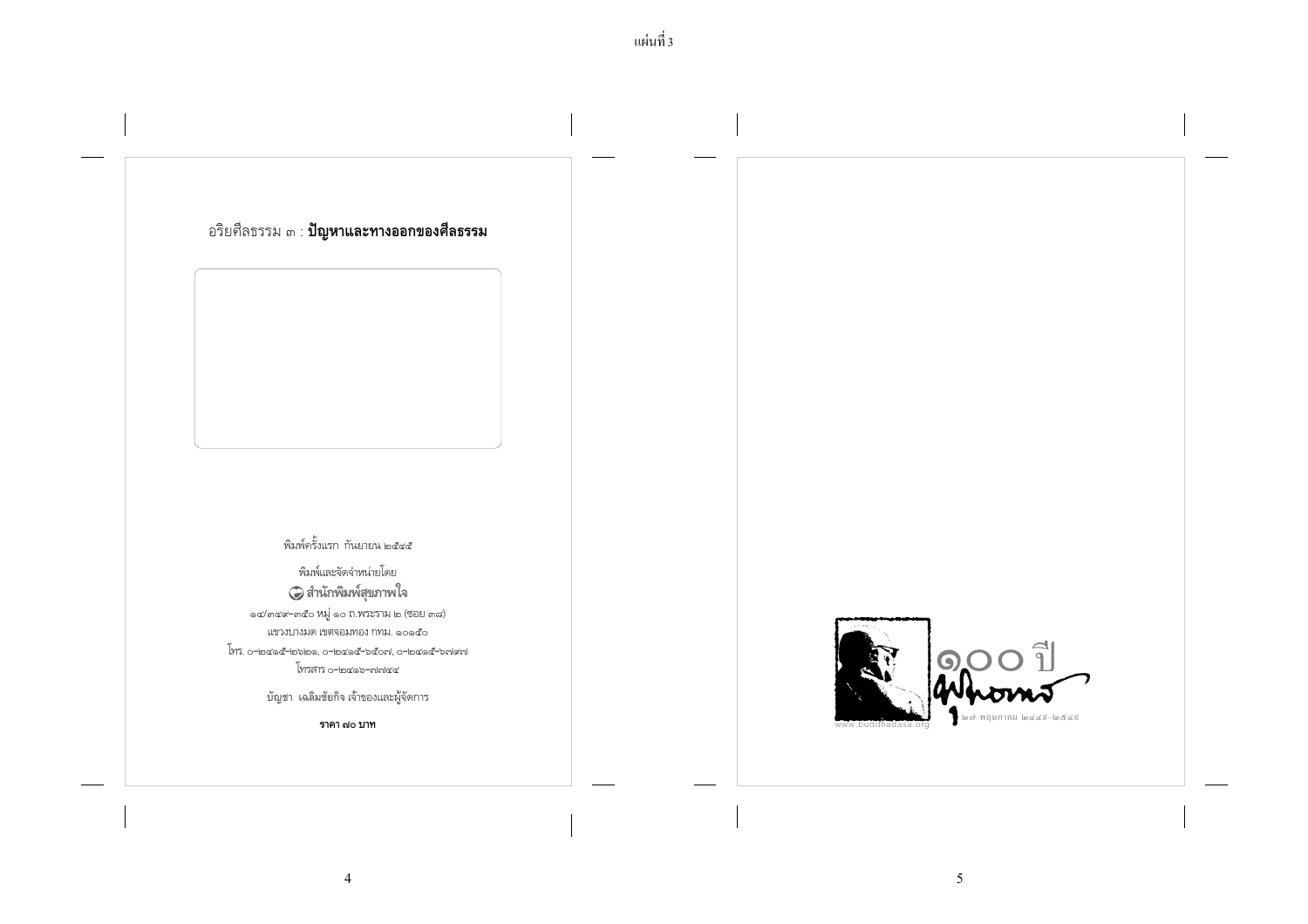## อริยศีลธรรม

# **611**

## ปัญหาและทางออก ของศีลธรรม

ชุด **อริยศีลธรรม\*** มีจำนวน ๔ เล่ม ประกอบด้วย

๑. ศีลธรรม

๒. มนุษย์กับศีลธรรม

... ปัญหาและทางออกของศีลธรรม

๔. อริยศีลธรรมสำหรับยุวชน

\* ธรรมโฆษณ์ของพุทธทาส ชุด อริยศีลธรรม หมวดปกรณ์พิเศษ ลำดับที่ ๑๘.ค บนพื้นแถบสีแดง แยกตีพิมพ์โดยรักษาตันฉบับเดิม มิได้ตัดทอนหรือแก้ไขใด ๆ Afhons 28 intrih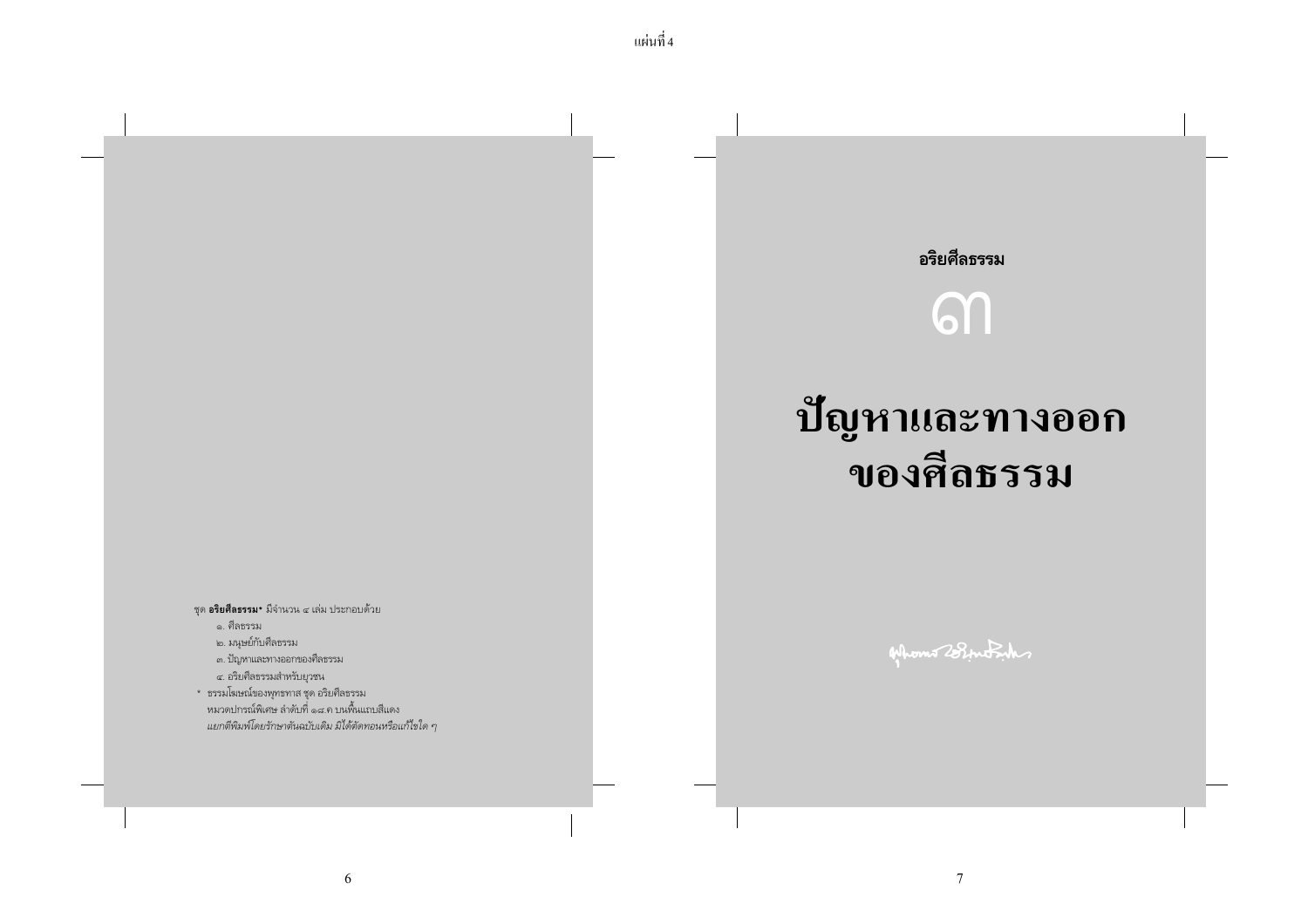

## สารบัญ

ද් ปัญหาต่าง ๆ ที่ทับถมแก่ปัญหาทางศีลธรรม

๔෨ ปัญหาที่ทับถมแก่ปัญหาทางศีลธรรม (ต่อ)

റെക การรื้อฟื้น ปรับปรุง และส่งเสริมศีลธรรม

നൈ การรื้อฟื้น ปรับปรุง และส่งเสริมศีลธรรม (ต่อ)

จาก ธรรมโฆษณ์ของพุทธทาส ชุด อริยศีลธรรม หมวดปกรณ์พิเศษ ลำดับที่ ๑๘.ค บนพื้นแถบสีแดง คำบรรยายประจำวันเสาร์ ภาคอาสาฬหบูชา ณ ลานหินโค้ง สวนโมกขพลาราม ไชยา สุราษฎร์ธานี ระหว่างวันที่ ๖ กรกฎาคม ถึง ๒๘ กันยายน ๒๕๑๗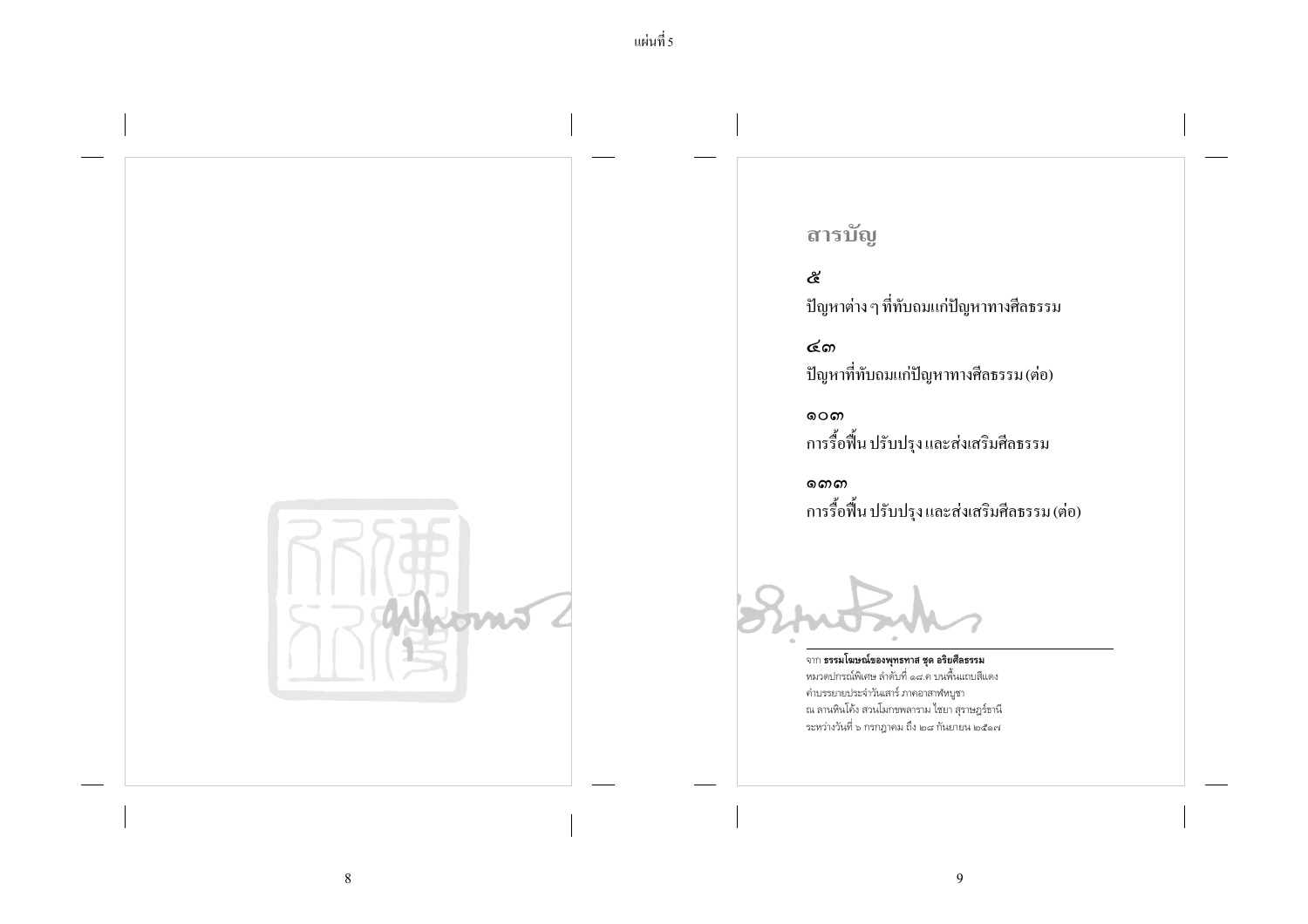

 $10\,$ 

11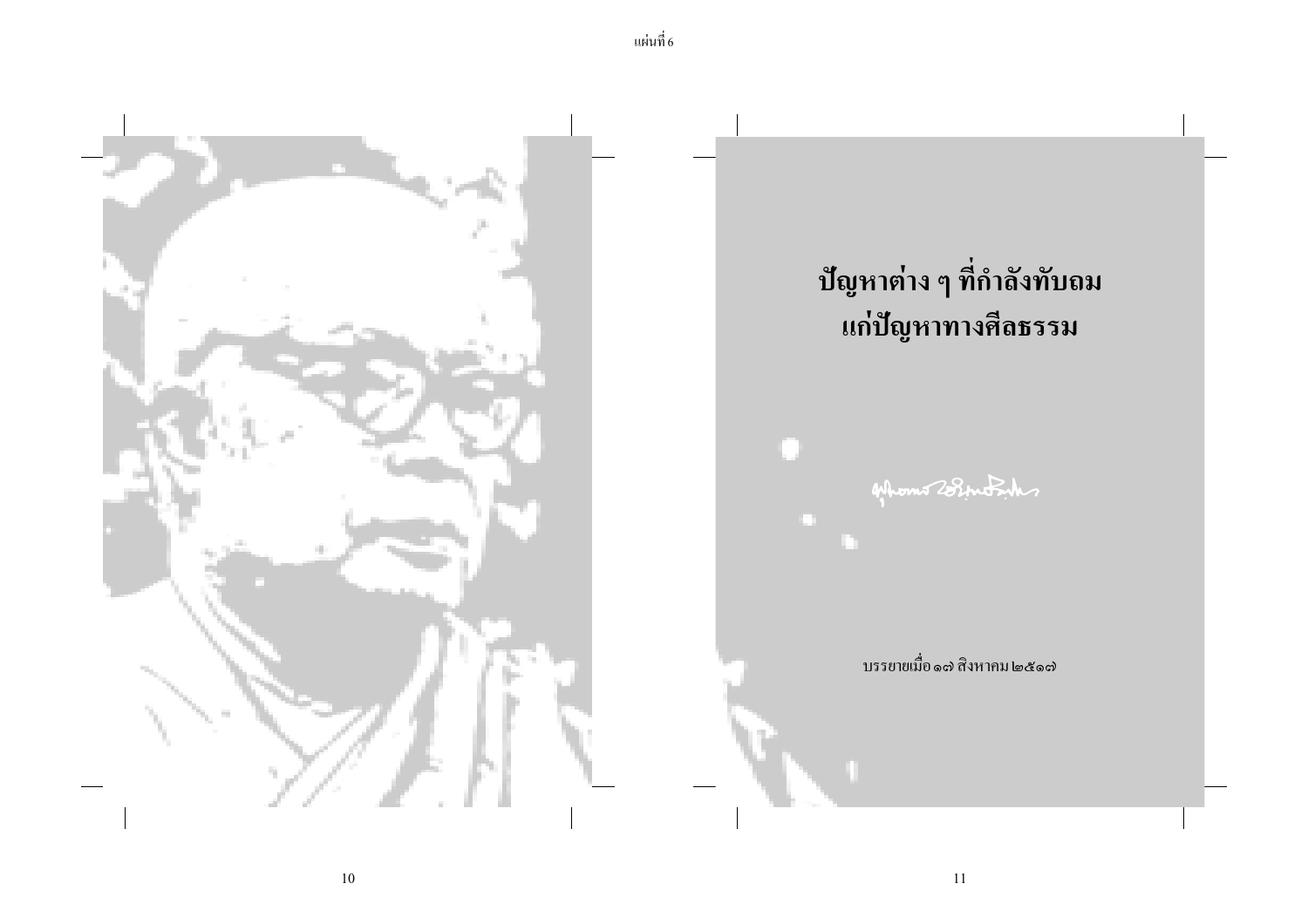#### $\mathbf{b}$ ปัญหาและทางออกของศีลธรรม

ท่านสาธุชน ผู้มีความสนใจในธรรม ทั้งหลาย,

การบรรยายเรื่องอริยศีลธรรม ประจำวันเสาร์เป็น ครั้งที่ ๗ ในวันนี้นั้น อาตมาจะได้กล่าวโดยหัวข้อว่า ปัญหา ต่าง ๆ ที่กำลังทับถม แก่ปัญหาทางศีลธรรม. ขอทบทวนและชักช้อมความเข้าใจอยู่บ่อย ๆ ว่า เราต้องสนใจเรื่องของศีลธรรม และปัญหาต่าง ๆ ที่มัน ขัดขวางความเจริญของศีลธรรมในโลกนี้; ไม่ใช่ว่าเราจะ ไปสอดรู้สอดเห็น นอกเรื่องของตัว ไปรู้เรื่องของโลก ์ทั้งหมด. ขอให้ระลึกนึกถึง พระพุทธดำรัสที่ว่า "*ตถาคต* 

> ຕົ ปัญหาต่าง ๆ ที่กำลังทับถมแก่ปัญหาทางศีลธรรม

12

้แผ่นที่ 7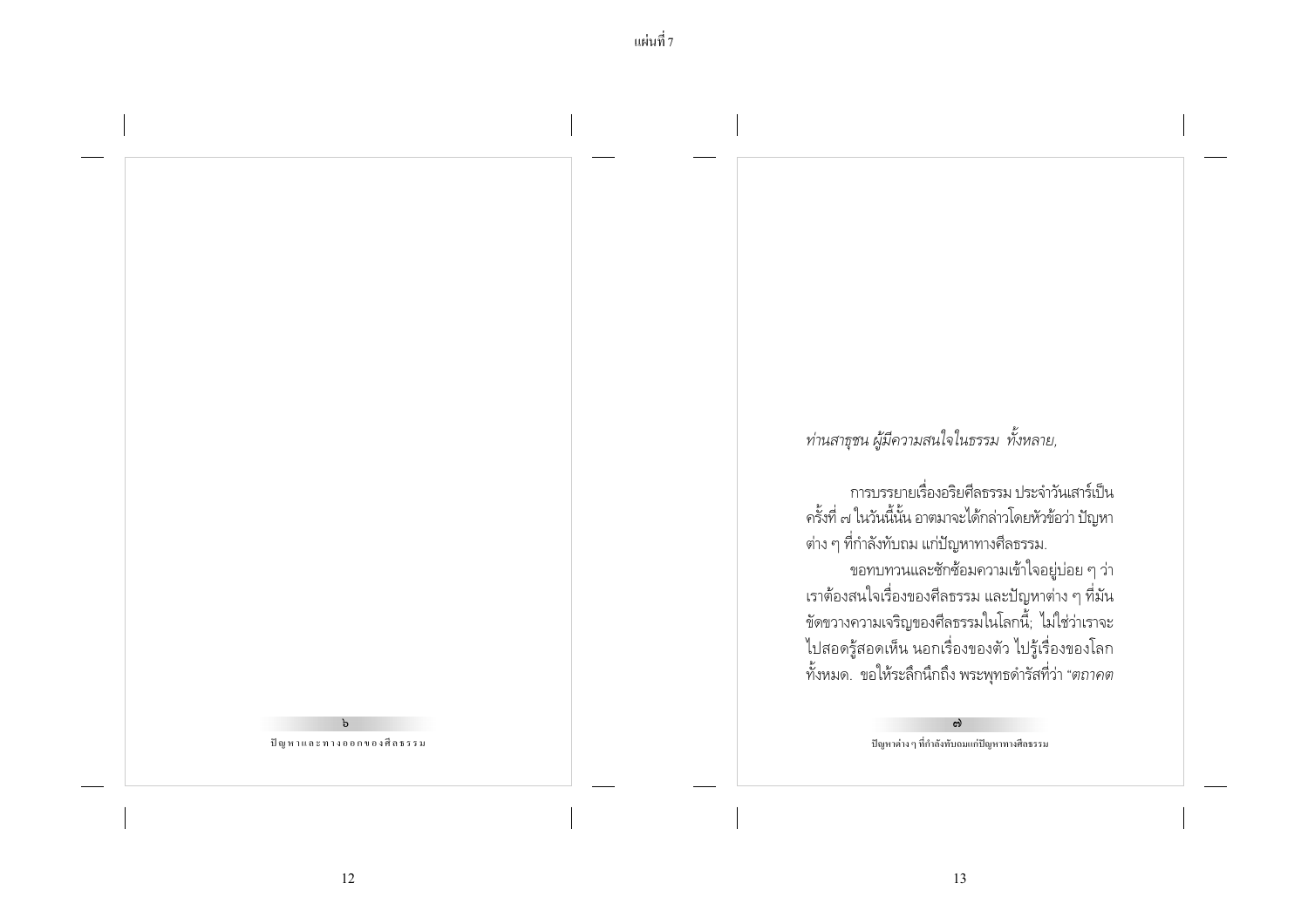เกิดขึ้นในโลก เพื่อประโยชน์เกื้อกูล แก่สัตว์โลกทั้งปวง *ทั้งเทวดาและมนุษย์*" เป็นต้น; นี้ย่อมแสดงว่า สิ่งที่ ้พระพุทธองค์ทรงมุ่งหมายส่วนใหญ่ ก็คือให้โลกมีความ ้ สงบสข. ถ้าส่วนบุคคลก็ขอให้มีสันติสข. ส่วนโลกทั้งโลก ก็ขอให้มีสันติภาพ. "ส่วนบุคคลมีสันติสุข ส่วนสังคมให้ ้มีสันติภาพ" นี้เป็นความประสงค์ของการเกิดแห่ง ี พระตถาคต หรือของการที่มีศาสนาอยู่ในโลกนั่นเอง. ฉะนั้นขอให้ทกคนมองเห็นข้อนี้ อย่าได้เข้าใจไปว่า มันนอก หน้าที่ของเรา

พทธบริษัทรับหน้าที่สืบอายพระศาสนา ก็เพื่อให้ ้พระพุทธประสงค์ไม่เป็นหมันนั่นเอง; หรือถ้าจะมองกันอีก ้ทางหนึ่ง ก็ต้องมองไปในทางที่ว่า เราก็เป็นคนหนึ่งที่อยู่ใน โลก จะดูดายปล่อยให้โลกเป็นโลกของความเสื่อม มีแต่ ่ ความทุกข์ อย่างนี้มันก็ไม่ถูกแน่, และมันก็เหมือนกับว่า ้เราแกล้งตัวเองด้วยเหมือนกัน...เพราะฉะนั้น จึงเอามา พิจารณาให้ช่วยกันแก้ไขไปตามที่จะทำได้

อีกประการหนึ่งเรื่องศีลธรรมในที่นี้ ก็มีคำว่า "อริยศีลธรรม" ที่จำกัดความชัดลงไปแล้ว ว่าเป็นศีลธรรม

ปัญหาและทางออกของศีลธรรม

ของพระอริยเจ้า หรือศีลธรรมในพุทธศาสนา; ไม่ใช่ ้ศีลธรรมแต่ปากว่า ที่เขาว่ากันว่า "ศีลธรรมคันดีของ ้ ประชาชน" ซึ่งมันน่าหวัวว่าถ้าศีลธรรมแล้ว ยังจะต้องมี ถันดีอีก

้เดี๋ยวนี้มีปัญหาทางศีลธรรมเป็นปัญหาที่สำคัญ ้ ที่สด ที่มนษย์จะอย่รอดได้ ด้วยความผาสกหรือไม่; แต่ แล้วก็ไม่มองเห็นว่า มันมีความจริงอย่างนี้ ก็เลยไม่เอาใจ ใส่เรื่องศีลธรรม หรือปัญหาทางศีลธรรม มันก็เกิดเป็น ้ ปัญหาซ้อนขึ้นมาอีกอันหนึ่ง คือการที่ไม่เอาใจใส่ทาง ้ศีลธรรม. นี่ก็เรียกว่าเป็นปัญหาเฉพาะหน้าได้. นี้เมื่อมี ิ ความสนใจที่จะแก้ไขปัญหาทางศีลธรรมมันก็มีปัญหาอื่น แทรกแซงเข้ามารอบด้าน มาขัดขวาง มาทำให้ไม่สามารถ ้จะแก้วิกฤติการณ์ต่าง ๆ ของโลกในทางศีลธรรมได้นั่นเอง. ้ ความรู้สึกของมนุษย์ในโลก ในปัจจุบันนี้ ก็มีน้อย เกินไป ต่อสิ่งที่เรียกว่าศีลธรรม หรือปัญหาทางศีลธรรม; หรือถ้าจะพูดกันตรง ๆ ไม่เกรงใจกันแล้ว ก็พูดได้เลยว่า

ปัญหาต่าง ๆ ที่กำลังทับถมแก่ปัญหาทางศีลธรรม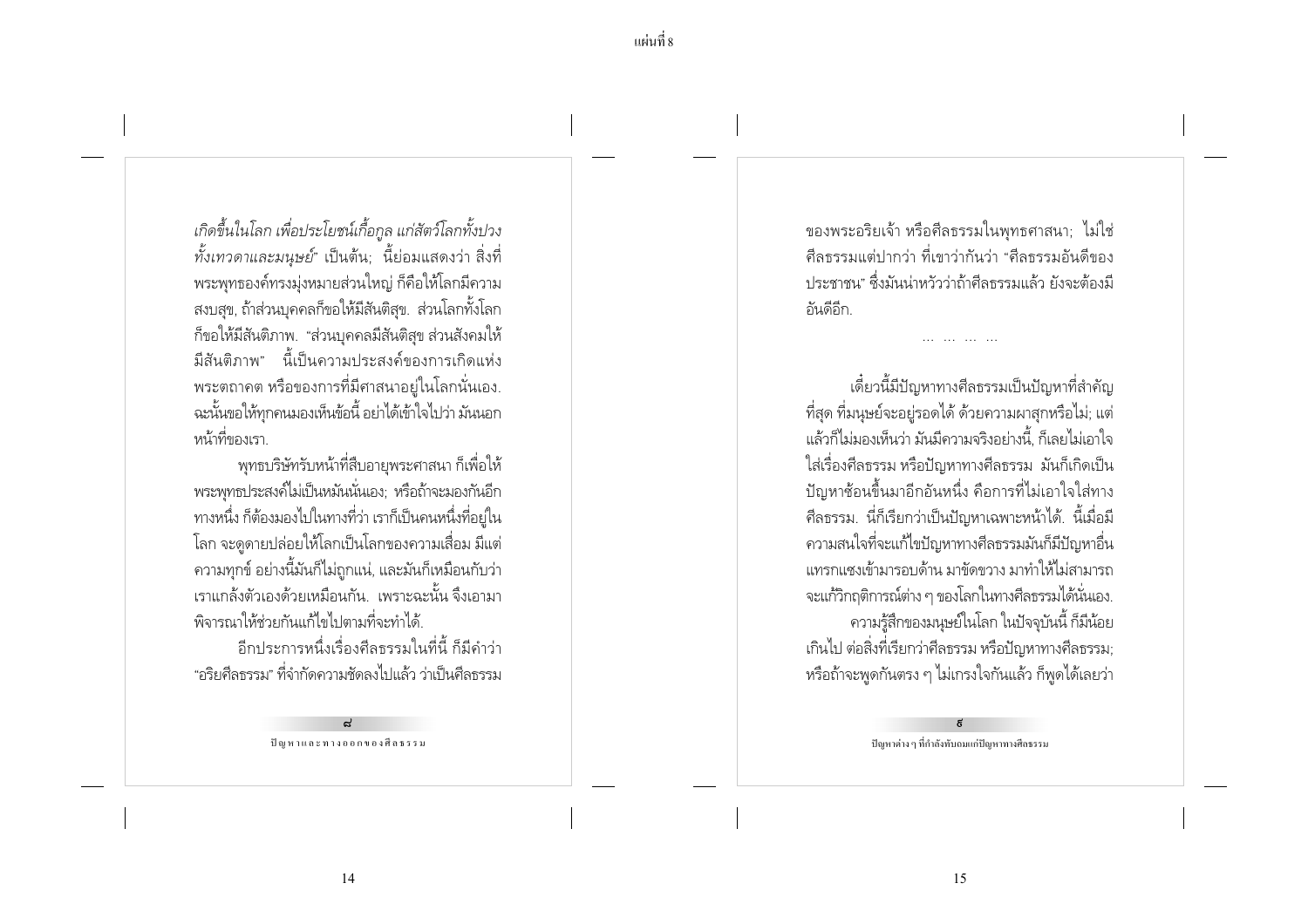เรียกว่าไม่มีความสนใจกันเสียเลยก็ได้. คนทั้งโลกเวลา ้ นี้ไม่สนใจ ไม่รู้สึกต่อปัญหาทางศีลธรรมในหลาย ๆ กรณี เพราะไปมองที่อื่นหมด: โดยเฉพาะอย่างยิ่ง ไม่มองเห็น ว่า ข้อขัดข้องหรือวิกถติการณ์ทั้งหลาย ปัญหาต่าง ๆ นั้น มาจากความไม่มีศีลธรรมของมนุษย์. นี้เขาไปคิดเสียอย่าง ้อื่น มันก็แก้ปัญหาทางศีลธรรมไม่ได้, แล้วก็ยิ่งละเลย ไม่สนใจที่จะแก้ปัญหาทางศีลธรรม.

โลกนี้เหมือนกับว่า ถกลงโทษโดยพระเจ้าอย่ก็ได้: ้ที่แท้มันก็ถูกลงโทษโดยความอกตัญญูของตัวเอง. มนุษย์ ้มีความอกตัญญูต่อศีลธรรมทั้งที่ศีลธรรมนั้น มีหน้าที่ ้ ที่จะช่วยโลก หรือช่วยโลกอยู่ มนุษย์ก็เหยียบย่ำ หรือมอง ข้ามไปเสีย จึงมีอาการเหมือนกับถูกลงโทษ คือเต็มไปด้วย ีวิกฤติการณ์ คือความทุกข์ยากลำบากนานาประการ ประดังกันเข้ามารอบด้าน แล้วยิ่งทรุดหนักลงไปทุกที่ด้วย. นี่คือข้อที่ต้องทบทวน ถ้าไม่อย่างนั้นเราก็จะเป็นคนหนึ่ง ้อีก ที่ไม่สนใจเรื่องของศีลธรรม หรือปัญหาทางศีลธรรม ู ที่มีอยู่ในโลกเวลานี้.

> $\circ$ ปัญหาและทางออกของศีลธรรม

ทีนี้ ก็อยากจะแนะให้ดูต่อไปอีกชั้นหนึ่ง คือดู ี ว่า **ปัญหาต่าง ๆ เหล่านี้ เป็นสิ่งพรางตา** ไม่ทำให้ ้มองเห็นอย่างถูกต้องเหมือนกับของหลอกลวง ของพรางตา หลาย ๆ อย่าง.

เรามองผิด มองไม่ถูกตัวจริง; แม้จะมองที่ตัวจริง ก็ไม่มีปัญญาที่จะมองให้ถูก จึงมองไขว้กันอยู่เสมอ. นี้ก็เป็นเหตุให้แก้ปัญหานั้นไม่ได้; เกี่ยวกับศีลธรรม ้ จะมีปัญหาที่เรียกว่าพรางตาอย่างไร ขอให้พิจารณาดกัน ต่อไป --

ลำดับแรกก็ดูที่ปรากฏการณ์ ที่มีอยู่จริงในโลก เวลานี้ : ในโลกนี้เต็มไปด้วยอาชญากรรมยิ่งขึ้นทุกที ทุกประเทศ; ถ้าเราไม่เคยไปที่อื่น เราก็เห็นได้ในประเทศ ไทย ว่ามันมีอาชญากรรมนานาชนิดเกิดขึ้น อย่างระส่ำ-ระสาย ถึงขนาดที่บ่นกันออกมาแล้วว่า มันไม่มีขื่อไม่มีแป ้สำหรับประเทศ แต่ทั้งโลกมันก็เป็นอย่างนั้นโลกนี้ไม่มี ้วี่แววเสียเลยว่า จะมีสันติภาพแม้แต่ชั่วขณะ ไม่ต้องพูด ถึงสันติภาพกันถาวร

การที่โลกมันระส่ำระสาย เต็มไปด้วยอาชญา-

ปัญหาต่าง ๆ ที่กำลังทับถมแก่ปัญหาทางศีลธรรม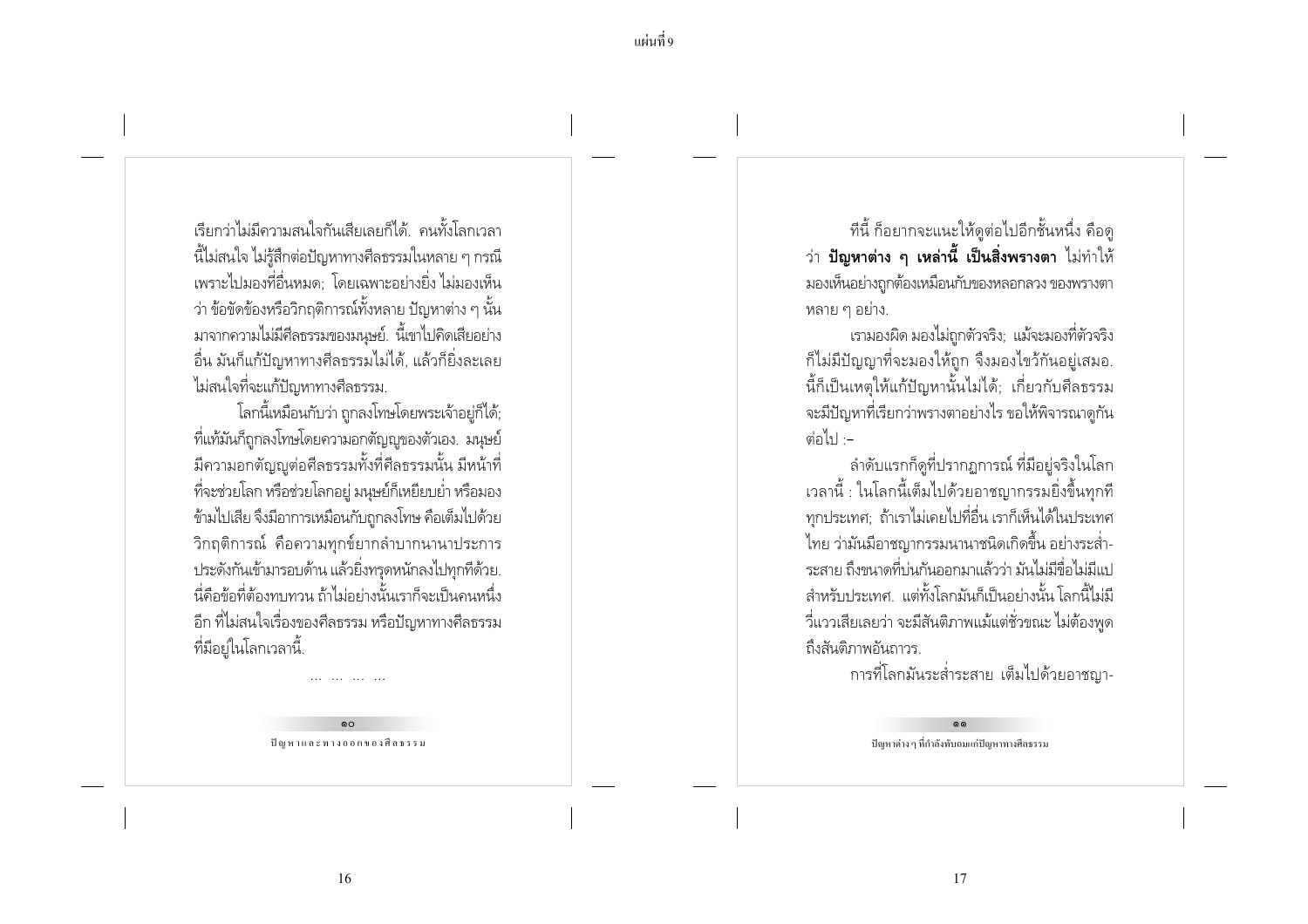้<br>กรรมอย่างนี้นับ โดยแท้จริงแล้วก็เนื่องมาจากดาวมไร้-่ ศีลธรรมของคนในโลก ไม่มีศีลธรรมอยู่ในโลก; นี่มันเป็น ปัญหาทางศีลธรรม. ขอให้จับจุดนี้ให้ได้ว่า โลกกำลังจะ ้วินาศ เพราะว่าไม่มีศีลธรรม. นี่เป็นปัญหาทางศีลธรรม: แต่เราก็มองไปอีกทางหนึ่ง : ไปเห็นเป็นปัญหาเสียว่า เพราะ ่ การศึกษาไม่พอ. ว่าการศึกษาไม่ทันโลก ที่กำลังเปลี่ยน ่ แปลง. เราไม่เห็นว่าเป็นปัญหาทางศีลธรรม แต่มาเห็นว่า ้ เป็นปัญหาเกี่ยวกับการศึกษาไม่เพียงพอ ไม่ทันโลกที่ ้เปลี่ยนแปลง

้พร้อมกันนั้นเราก็ไม่มามองเห็นว่า การศึกษาที่เรา ้มีอยู่แล้วมีมาแล้วนั้นเป็นการศึกษาที่ผิด; มันเป็นการ-้ศึกษาที่ไม่ส่งเสริมศีลธรรม และเป็นการศึกษาที่ทำลาย ์ ศีลธรรม โดยไม่รู้สึกตัว เราก็ไม่มองเห็นอย่างนั้น. นี่เรียก ว่ามันพรางตาเรา มันหลอกเรา ให้เข้าใจไปว่า เราก็มีการ-้ศึกษาที่ถกต้อง คือเข้าใจว่าจะเป็นการศึกษาที่ช่วยให้มี ้ศีลธรรม; แต่แล้วการศึกษาที่มีอยู่จริงนั้น มิได้ช่วยให้ มีศีลธรรม.

้าราไม่มลงว่าโลกนี้มันขาดศีลธรรม เรามลงว่า

പ്പി<sub>ബ</sub> ปัญหาและทางออกของศีลธรรม

้ เพราะการศึกษาไม่พอ แล้วก็เข้าใจผิดคือไม่เข้าใจว่า ิการศึกษาที่เรามีอยู่นั้นมันทำลายศีลธรรม. การศึกษา แบบนี้ยิ่งมีมากขึ้น ก็ยิ่งทำลายศีลธรรมมากขึ้น. ยิ่งเพิ่ม การศึกษาชนิดนี้ ตามแบบนี้แล้ว โลกนี้จะไม่มีศีลธรรม ้ยิ่งขึ้น และไม่มีสันติภาพยิ่งขึ้น. เราไม่มองเห็นอย่างนี้ ก็ ยิ่งมองเห็นว่า "การศึกษาไม่พอ. การศึกษาไม่พอ. การ-่ ศึกษาไม่พอ" อยู่แต่อย่างนี้เอง; ไม่รู้ว่าการศึกษาชนิดนี้ ้มันเป็นอันตราย ยิ่งมีมากยิ่งทำลายโลก คือทำให้ไม่มี ้ศีลธรรม มันก็เกิดเป็นปัญหาทางศีลธรรมที่อยู่ลึก แล้วก็ ้วนเวียนไม่มีที่สิ้นสุด เล่นซ่อนหากันอยู่กับปัญหาแห่ง การศึกษา

้ นื่อาตมาอยากจะเรียกว่า**ปัญหาพรางตา**ที่ทำให้ เราไม่มองเห็นตามที่เป็นจริง · ตัวจริงนั้นเป็นเรื่องศีลธรรม แต่มองเห็นเป็นเรื่องการศึกษา; แล้วการศึกษาที่จัดอยู่นั้น ้มันผิด ก็มองเห็นเป็นว่าถก และยังไม่พอ, แล้วยิ่งไปเพิ่ม มันเข้า มันก็ยิ่งไม่มีศีลธรรมในโลกนี้มากขึ้นนั่นเอง. มองเห็นข้อนี้กันให้ดี ๆ ว่าในโลกนี้มีการศึกษาชนิด

้ที่ทำให้คนมึนเมาในวัตถุนิยม ในเนื้อในหนัง ส่งเสริมกิเลส

നെ ปัญหาต่าง ๆ ที่กำลังทับถมแก่ปัญหาทางศีลธรรม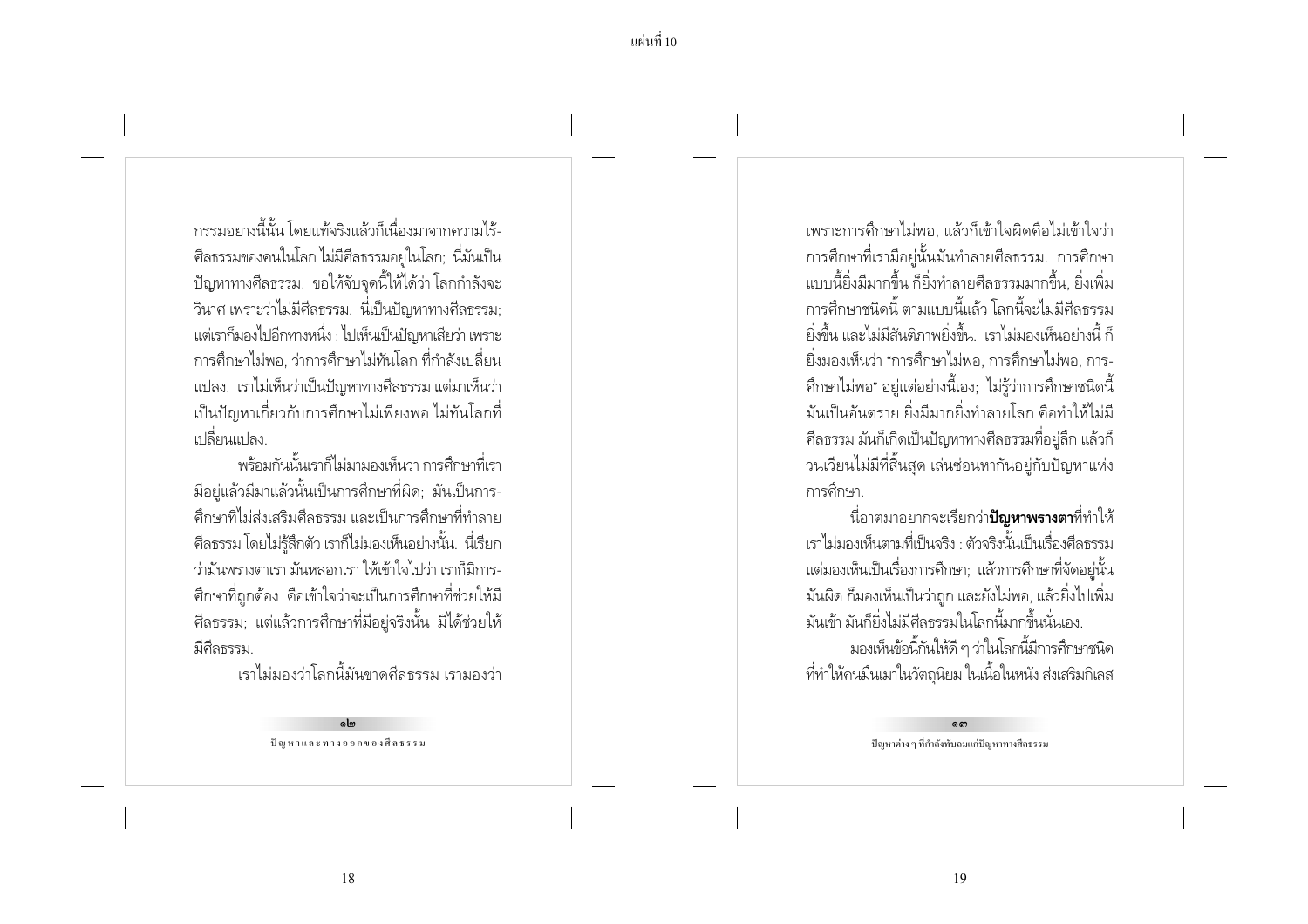้ทั้งนั้น: เพราะมีการศึกษาด้านเดียว คือมีแต่ให้ฉลาด แต่ไม่มีศีลธรรม เอาเวลาไปหาความฉลาด หาประโยชน์ ในทางวัตถเนื้อหนัง จนไม่มีเวลาหรือการกระทำ ที่จะเป็น ์ ตัวศีลธรรมขึ้นมา. นี่ปัญหาพรางตามีอย่อย่างนี้.

ที่นี้ก็ได้โอกาสของปัญหาอื่น ๆ ที่จะขอเรียกกัน ี่ ต่อไปว่า เป็น**ปัฌหาทับถม**.

้ปัญหาจริงมือยู่อย่างหนึ่ง, แล้วก็มีปัญหาทับถม เข้ามากล้มรมให้มันมากขึ้น เพิ่มความลำบากให้แก่การที่ ้จะแก้ปัญหาทางศีลธรรม. ปัญหามันก็เลยยุ่งกันไปหมด ้นงกันไปหมด เหมือนกับว่าด้ายยุ่ง ที่เป็นสำนวนบาลี "เศษด้ายที่เต็มไปด้วยปมใหญ่ ๆ เล็ก ๆ สั้น ๆ ยาว ๆ เอามาขยุ้มทำให้เข้าด้วยกัน จนยุ่งสางไม่ไหว," หรือมิฉะนั้น ้ก็เหมือนกับหญ้าบางชนิด เถาวัลย์เล็ก ๆ บางชนิด ที่มัน ิ ประสานกันยุ่ง จนดูไม่ออก ตามในป่านี้ยุ่งขนาดอย่างยิ่ง ้อย่างมากมาย. แล้วจะทำอย่างไร ไม่รู้ว่าปัญหาตัวจริง ้อยู่ที่ไหน, ปัญหาแทรกแซงมากมายนั้น กลุ้มรุมเข้ามาจาก

> ക് ปัญหาและทางออกของศีลธรรม

ทางไหน

้ นี่เป็นสิ่งที่ต้องพิจารณาดูให้รู้จัก ว่าปัญหาต่าง ๆ ที่เข้ามาทับถมแก่ปัญหาทางศีลธรรมนั้น มีอย่างไรบ้าง: เพื่อว่าร้แล้วก็จะได้สะสางให้ถกต้อง โดยการกระทำ พร้อม ๆ กันไป. ถ้าไม่ทำพร้อมกันไป มันก็ทำไม่ได้ เพราะ ้มันเนื่องกันไปหมด. ฉะนั้นในบรรดาปัญหาทั้งหลาย ก็ ้อาจจะแยกได้เป็น ๒ พวก : พวกหนึ่งคือ **ปัญหาทาง ศีลธรรมโดยตรง** หรือเฉพาะหน้าก็ต้องแก้ไขศีลธรรม ให้ได้, ทีนี้อีกพวกหนึ่ง ก็เป็น**ปัญหานานาชนิดเข้ามา ึกล้มรมทับถม** ลงไปบนปัญหาหลัก อันเป็นปัญหาหลัก ้คือปัญหาทางศีลธรรม; นี้เราเรียกว่าปัญหาทับถม. นี่ ปัญหาทับถมนี้ มีทั้งโดยตรงและโดยอ้อม.

เดี๋ยวนี้เรา จะพิจารณากันแต่เฉพาะปัญหาทับถม: เพราะปัญหาโดยตรงคือเรื่องศีลธรรม ปัญหานั้นก็ได้พูด ้มามากแล้ว แล้วตัวปัญหามันก็อยู่ที่วิกฤติการณ์ ที่กำลัง เดือดร้อนทนทรมานอยู่ในโลกนี้ มันเป็นปัญหาทางศีลธรรม โดยเฉพาะ. ที่เป็นปัญหาทับถมโดยตรง ก็คือปัญหาเข้าใจ ้ผิด เกี่ยวกับการศึกษา; แล้วปัญหาทับถมโดยอ้อมนั้นมี

> දේ ปัญหาต่าง ๆ ที่กำลังทับถมแก่ปัญหาทางศีลธรรม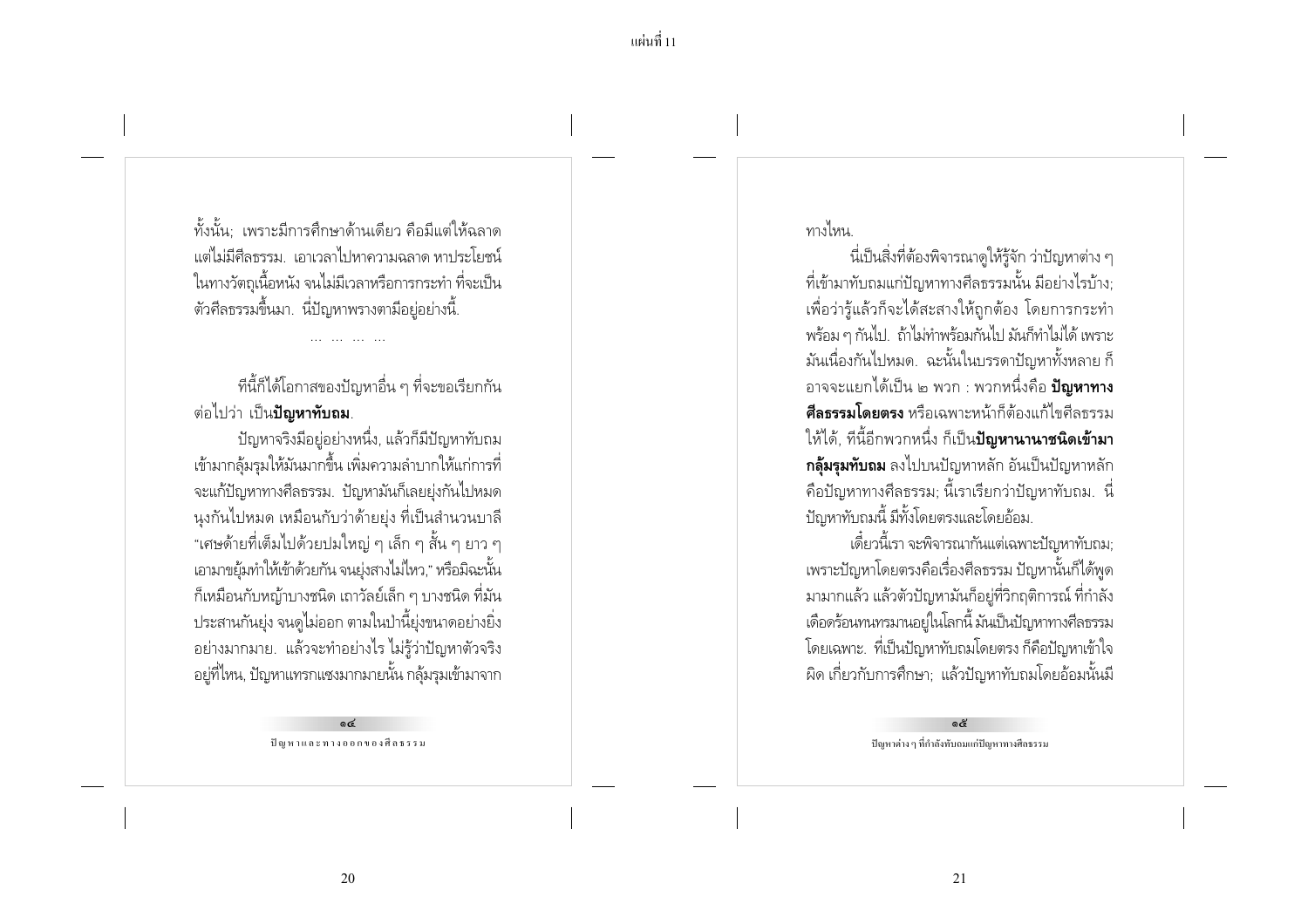มากมาย เหลือที่จะพูดให้หมดได้ ก็จะยกมาเป็นตัวอย่าง ที่หลัง. วันนี้เวลาคงจะมีแต่เพียงสำหรับจะดูปัญหาทับถม โดยตรง

้ปัญหาที่เข้ามากลุ้มรุมทับถมปัญหาศีล-**ธรรมโดยตรง** คือปัญหาแห่งความเข้าใจผิดเกี่ยวกับ การศึกษานั่นเอง อย่างที่ได้ชี้ให้เห็นข้างต้นแล้วเล็ก ๆ น้อย ๆ.

เดี๋ยวนี้ก็จะชี้ให้เห็นละเอียดยิ่งขึ้นไป มันเหมือน ้กับเล่นตลกเล่นช่อนหา เล่นเอาเถิดกันอยู่ ระหว่างของ ้สองสิ่งนี้ นี้คือ การศึกษากับศีลธรรม. ศีลธรรมเป็น ์ ตัวสำคัญ: แต่เรามีการศึกษาอีกชนิดหนึ่ง ซึ่งไม่ใช่การ-้ศึกษาศีลธรรม เอาเข้ามาจัดเป็นเรื่องศีลธรรม ก็เรียกว่า เป็นปัญหาที่เข้ามาแทรกแซงให้การจัดทางศีลธรรมเป็นไป ไม่ได้หรือเป็นไปไม่ถูกต้อง.

ปัญหานี้คือ ความเข้าใจผิด เกี่ยวกับการจัดการ-้ศึกษาของโลก นี้แหละเข้ามาเป็นปัญหาทับถม หรือปิดบัง

> a<sub>b</sub> ปัญหาและทางออกของศีลธรรม

หรือพรางตาหรือว่าทำให้สับสน แก่ปัญหาทางศีลธรรม: ้ถ้าเข้าใจก็ดี; ถ้าไม่เข้าใจ ก็เอาไปคิดดูเรื่อย ๆ ไป ว่าโลก กำลังไม่มีศีลธรรม เพราะไปหลงเรื่องการศึกษาที่เข้าใจผิด ว่า จะช่วยทำให้มีศีลธรรม แต่มันกลับทำลายศีลธรรม หรือไม่ส่งเสริมศีลธรรม

์ ดาาบหลงอันนี้ อยากจะเรียกชื่อมันว่า **ดวามมืด** สีขาว

้ความมืดสีขาว ก็คือ เห็นอะไรอย่อย่างจริงจัง ้ชนิดหนึ่งทีเดียว. เห็นอย่างจริงจังชนิดหนึ่งขาวไปเลย: แต่ ้มันเป็นความผิด, ความไม่ถก เรียกว่า "ความมืด แต่สี ้มันขาว". คนก็หลงว่านี้แสงสว่างนี้ก็ถูกต้อง อะไรนี้; หลง ้ ความมืดสีขาว หรือว่าแสงสว่างก็ตาม ถ้ามันพร่าตาแล้ว ้ก็มองไม่เห็นเหมือนกัน. มันเป็นแสงสว่างที่พร่าตา ที่ ทำให้ตาพร่าจนมองอะไรไม่เห็น; จะเปรียบอย่างนี้ก็ได้. ้แต่ถ้าจะเบรียบให้สมน้ำหน้าคน ก็ต้องเปรียบว่า ้มันเป็นความมืดสีขาว ที่ทำให้คนเรามองไม่เห็นสิ่งเหล่านี้ ้อย่างถูกต้อง; หมายความว่า คนมีความเห็นของคน, มี ี ทิฏจิของคน, มีความดื้อรั้นของคน, เห็นอยู่ชัด ๆ เลย, นี่

> ග ශ ปัญหาต่าง ๆ ที่กำลังทับถมแก่ปัญหาทางศีลธรรม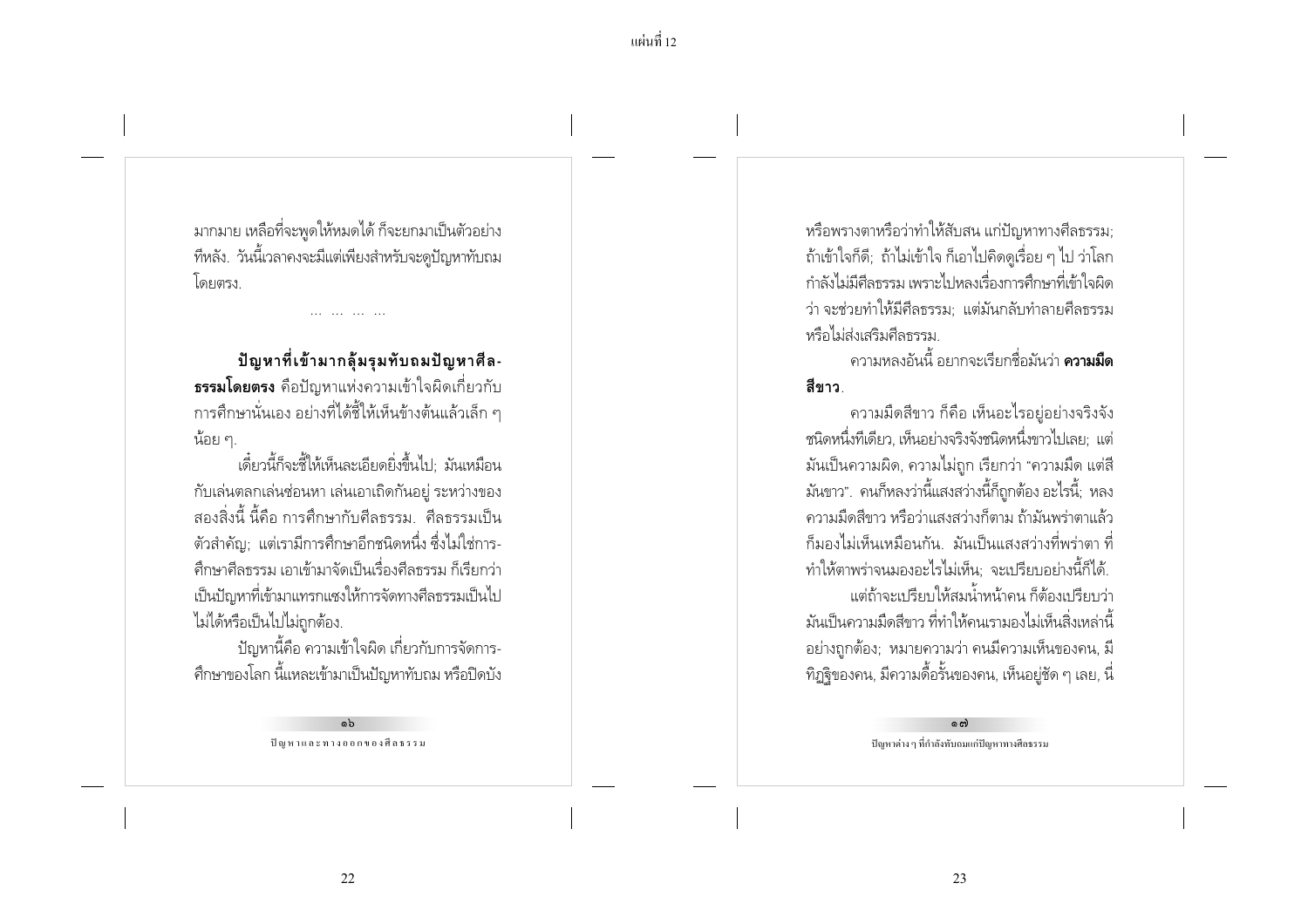้ผิดทั้งนั้น. แต่เพราะเขาเห็นอยู่ เขาจึงถือว่าเป็นแสงสว่าง ้ก็ยึดถือในแสงสว่างชนิดนี้; คนก็ได้ความรู้ผิด ๆ ข้อ-เท็จจริงผิด ๆ อะไรผิด ๆ มาหมด แก้ไม่ได้. นี่เรียกว่า ดวามมืดสีขาว

้ความมืดสีขาว, ถ้าแปลกหูไปบ้างก็ช่วยกันจำไว้ ให้ดี แล้วยังขอร้องต่อไปถึงกับว่า ช่วยจำไว้ให้ดี สำหรับ จะเอาไปใช้พูดจากัน ต่อไปข้างหน้าด้วย; เพราะว่ายังมี เรื่องอื่น ๆ อีกมาก ในหมู่มนุษย์นี่ ที่เขาได้แต่ความมืด ้สีขาว, ที่ทำอะไรผิด ๆ ที่ไม่ยอมใคร, ที่จะเถียงตะพืด ้คือว่าจะอวดดี จะยกหชหางอะไรก็ตาม. มันเป็นเรื่องของ ้ ความมืดสีขาวทั้งนั้น แต่เข้าใจไปว่าเป็นแสงสว่าง

เอาละ, ที่นี้ก็จะมาดูเฉพาะเรื่อง ที่เรากำลังจะพูด. ้ความมืดสีขาว ในที่นี้ ก็คือปัญหาเกี่ยวกับการ-่ ศึกษา ที่จัดไปผิด ๆ โดยเข้าใจว่าถูก. การศึกษาที่มีอยู่ ในโลกรวมทั้งประเทศเราด้วย นี่จัดไปผิด; เพราะเข้าใจ ว่าถูกจึงจัด. ฉะนั้นถ้าไปถามเขา เขาก็ต้องถือว่ามันถูก;

> لمم ปัญหาและทางออกของศีลธรรม

เพราะเขาเข้าใจว่ามันถูก เขาจึงจัด. แต่ที่ว่ามันผิดนี้ เรา ่ หมายถึงว่ามันทำลายศีลธรรม: แต่เมื่อเขาไม่มองเห็นว่า เป็นการทำลายศีลธรรม เขาก็ต้องถือว่ามันถูก, แล้วเขาก็ ่ เพ้อฝัน ต่อไปอีก ว่าการศึกษาอย่างนี้จะแก้ปัญหาในโลก นี้ได้. ทำให้โลกมีสันติภาพได้.

เราก็พยายามพิสจน์ให้เห็นว่า ยิ่งมีการศึกษา ้อย่างนี้โลกยิ่งไร้ศีลธรรม: แล้วไม่มีทางที่จะมีสันติภาพ. เพราะว่าการศึกษาที่จัดชนิดนี้ มันผิดต่อข้อเท็จจริงของ ิธรรมชาติ ของกฎธรรมชาติ, แล้วเป็นธรรมชาติที่เกี่ยวกับ กิเลสของคนเราด้วย

ข้อเท็จจริง ตามกฎของธรรมชาตินี้ ก็พอจะมองเห็น ได้ว่า : เมื่อคนเราไปหลงในเรื่องของวัตถุ ความสะดวก ิสบาย เอร็ดอร่อย สนุกสนาน เกี่ยวกับวัตถุ ที่การศึกษา ้สมัยนี้ นำมาให้อย่างรุ่งเรื่องที่สุดนั้น มันก็มีแต่ดึงไป ให้หลงใหล ให้เป็นเรื่องของกิเลส

เมื่อพูดมาถึงตอนนี้ทีไร ก็ขอให้ทุก ๆ ท่านนึกถึง ้ คำพูดประโยคหนึ่ง ที่เคยพูดอยู่เสมอ ๆ คือ : เรื่องควาย ิ ๒ ตัวไถนา หรือว่า อะไรก็ได้ก็ต้อง ๒ ตัว: ตัวหนึ่งเป็น

> بم ปัญหาต่าง ๆ ที่กำลังทับถมแก่ปัญหาทางศีลธรรม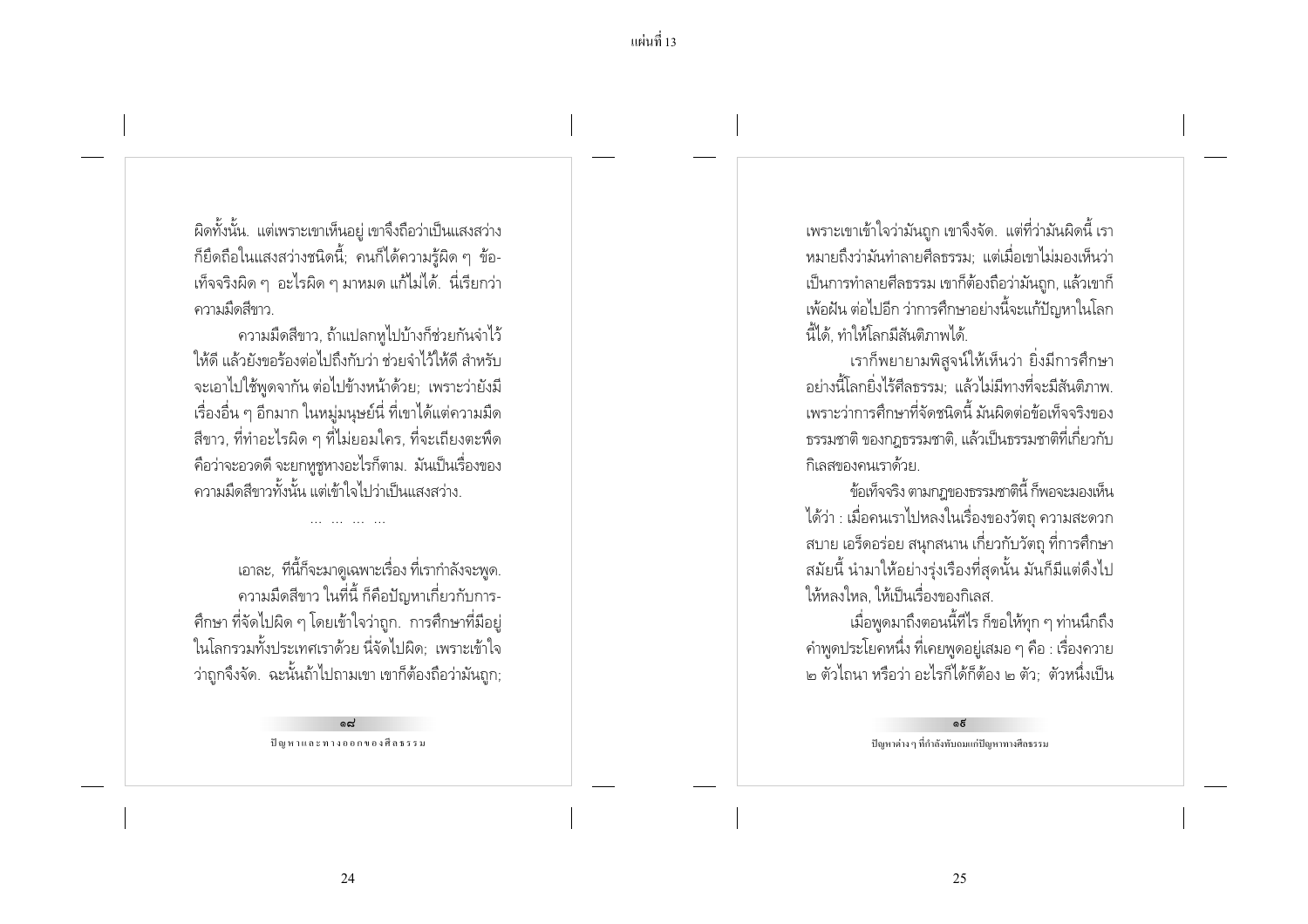ี แผ่นที่ 14

กำลัง, ตัวหนึ่งเป็นความรู้ที่ถูกต้อง. ตัวที่เป็นกำลังมันจะ พาไป, ตัวที่เป็นความรู้ มันจะทำให้เกิดความถูกต้อง. เดี๋ยวนี้เรามีแต่ควายบ้าตัวเดียวที่มีแรงมาก มันก็พาไปตาม ้ ความมุทะลดดันของกิเลส, คือความบ้าหลังในเรื่องของ ้ วัตถุ; ฉะนั้น ความรู้สึกผิดชอบชั่วดีในทางศีลธรรม มัน ลึงไม่มี

้ถ้าพูดว่า ควาย ๒ ตัวคืออะไร? ก็ตัวหนึ่งวิชา ่ ความร้อย่างที่ได้จากการศึกษาสมัยปัจจบัน, ตัวที่สอง ้คือวิชาความรู้และการปฏิบัติในทางศีลธรรม, ควายตัวหนึ่ง ู ชื่อ ศึกษา ดวายตัวหนึ่งชื่อ ศึลธรรม ถ้าดวายสองตัวนี้ ่ เทียมคู่กันไปแล้ว มันก็ลากเอาโลกนี้ไปสู่ความปลอดภัยได้ คือสันติภาพ สันติสุขได้.

เดี๋ยวนี้การศึกษาไม่มีอะไรควบคม: มันเป็นการ-่ ศึกษาด้านเดียว, ให้ฉลาดด้านเดียว เพื่อเจริญทางวัตถุ ้ด้านเดียว: แล้วคนก็โง่ ว่าทำอย่างนี้พอแล้ว ที่โลกนี้จะมี ี สันติภาพ. - นี่เรียกว่า ผิดต่อกฎของธรรมชาติ, และ ้เกี่ยวกับกิเลส ก็ตรงที่ว่า มันส่งเสริมกิเลส

ึกฎของธรรมชาติเขามีอยู่ตายตัว : ถ้าทำอย่างที่

 $Im<sub>o</sub>$ ปัญหาและทางออกของศีลธรรม

้ส่งเสริมกิเลส มันก็ส่งเสริมกิเลส ถ้าทำอย่างที่กำจัด ้กิเลส. มันก็กำจัดกิเลส. เดี๋ยวนี้การศึกษานี้ มันส่งเสริม ้กิเลส: ก็เรียกว่าผิดกฎของธรรมชาติ ที่เกี่ยวกับการกำจัด ้กิเลส กลายเป็นส่งเสริมกิเลส นี่ความหมายที่ชัดเจน ้ยิ่งขึ้นของคำพูดที่ว่า มันเป็นความมืดสีขาว, ความมืดที่ หลอกลวงอย่างยิ่ง. พรางตาอย่างยิ่ง.

ฉะนั้น ยิ่งจัดการศึกษาชนิดนี้ มันก็ยิ่งเหมือนกับ ปล่อยให้ควายเปลี่ยวล่ำสัน มุทะลุดูดัน, ควายบ้าตัวเดียว ลากเกวียน หรือว่าลากไถอะไรไป; มันก็ไปสู่ความวินาศ ในที่สุด. เดี๋ยวนี้ก็เห็นได้ว่า ควายตัวนี้กำลังทำพิษอยู่ใน โลกนี้ ลุ่มหลงแต่เรื่องเนื้อหนัง; ก็เกิดเป็นอันธพาลขึ้น เต็มบ้านเต็มเมือง, อาชญากรรมหลายประเภทหลายชนิด โดยเฉพาะอาชญากรรมทางเพศรุนแรงกว่าอย่างอื่น รุนแรงกว่าทางลักทางขโมยเสียอีก.

นี่เรียกว่า กิเลสได้รับการส่งเสริม ด้วยการศึกษา ้ชนิดที่กำลังหลงใหลกันอยู่ในโลกเวลานี้; เรื่องศีลธรรม เก็บไปทิ้งที่ไหนหมด แยกออกไปจากการศึกษาของโลกไป เสียเลย

ปัญหาต่าง ๆ ที่กำลังทับถมแก่ปัญหาทางศีลธรรม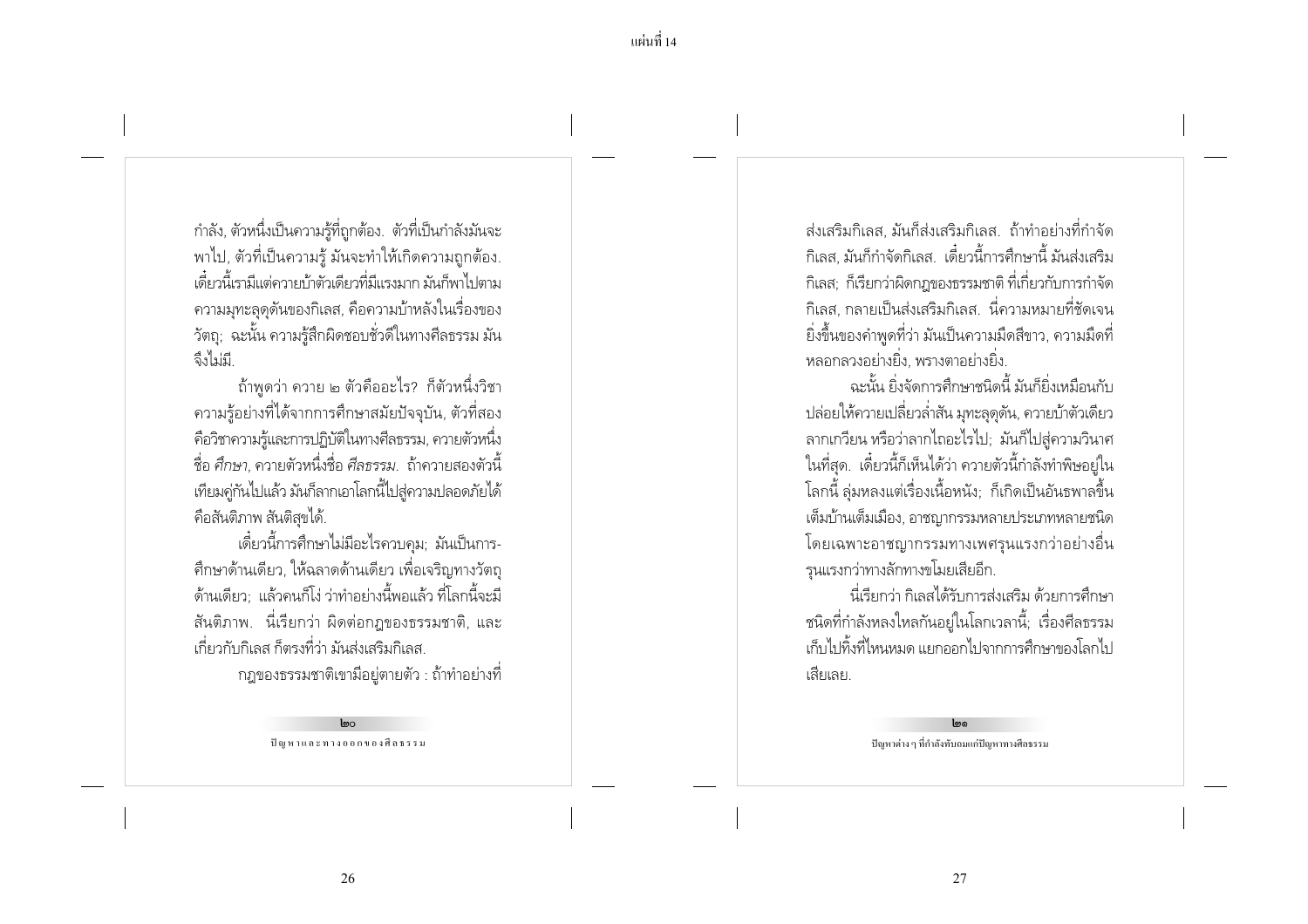ตรงนี้ก็เหมือนกันอยากจะขอย้ำแล้วย้ำเล่า ไม่กลัวใครจะรำคาญ ว่า**เดี๋ยวนี้มีการทำผิดอย่างยิ่ง** : แยกการศึกษาทางศาสนาออกไปเสีย จากการ-ดึกษาของชาวบ้าน.

เรื่องทางธรรม ทางศาสนานี้ เคยรวมอยู่ในการ-้ศึกษาของชาวบ้าน: สมัยใหม่นี้เขาเกิดการนิยม แยก ้ออกไปไว้เสียต่างหาก ไม่ต้องเอามาสอน มาเรียนกันใน โรงเรียน ในวิทยาลัย ในมหาวิทยาลัย. เขาให้เหตุผลว่า ้มันเป็นเรื่องส่วนตัว ใครอยากรู้อยากได้ อยากดี ก็ไปหา เอาเอง เป็นเรื่องส่วนตัว

เดี๋ยวนี้เขาจะจัดการศึกษาเป็นส่วนรวม; ให้ทุกคน ้เรียนเร็ว ๆ รวมกันมาก ๆ ใช้ได้แก่ทุกคน. ต้องเอาศาสนา ออกไปเสีย จะได้ง่าย จะได้เร็ว จะได้ก้าวหน้าอย่างยิ่ง: ้เรียกว่าแยกการศาสนา หรือการธรรมะ การศีลธรรมนี้ ้ออกไปเสียจากการศึกษาของชาวบ้าน. นี่ฝรั่งเขานำก่อน. แล้วดนไทยเราก็ไปตามกันเขา

ปัญหาและทางออกของศีลธรรม

การศึกษาของไทยเราก็พลอยไปปีเรื่องศีลธรรบ ไม่มีเรื่องศาสนาที่แท้จริง รวมอยู่ด้วยเลย; มันจึงเป็น โอกาสของกิเลส ที่เกิดขึ้นเพราะการศึกษาทำให้ลุ่มหลง ในวัตถ. ที่นี้กิเลสนั่นแหละ มันก็ลวงเรา: กิเลสในที่นี้ก็ ้หมายถึงความโง่ ความหลงหรืออวิชชา มันก็ลวงเรา ให้ ิ หลงวนอย์ในเงื่อนงำซับซ้อนของปัญหาต่าง ๆ เหล่านั้นเอง. ้ นี่เรียกว่าเป็น ปัญหาที่เข้ามาทับถมแก่การแก้ ้ ปัญหาทางศีลธรรม มีมากยกมาทั้งหมดไม่ไหว; ก็ยกมา เป็นตัวอย่าง แล้วก็ขอเน้น ขอย้ำ ขอช้ำ ที่มันมีอยู่จริง. เดี๋ยวนี้เขามีความหลงว่า การศึกษาดำเนินไปไม่ทัน ้กับการเปลี่ยนแปลงของมนุษย์โลก. ลองฟังดูให้ดี ๆ เถอะ ว่า สังคมมนุษย์ในโลกนี้เปลี่ยนแปลงอย่างหมุนจี๋ทีเดียว; เพราะว่าอะไรก็อีกเรื่องหนึ่งไว้พูดกันทีหลัง เอาข้อเท็จจริง ข้อแรกว่า โลกหรือสังคมมนุษย์นี่ กำลังเปลี่ยนแปลงอย่าง ยิ่ง เหมือนกับว่าวิ่งไป; เพราะการศึกษาที่มีอยู่ในโลกนั้น มันไม่ทันกัน ไม่พอ ไม่ทั่วถึง กับความเปลี่ยนแปลงของ ้สังคม นี่แหละคือความมืดสีขาว.

้สังคมเปลี่ยนแปลงเร็วจริง นี้เขายอมรับ แล้วก็

 $lm<sub>m</sub>$ ปัญหาต่าง ๆ ที่กำลังทับถมแก่ปัญหาทางศีลธรรม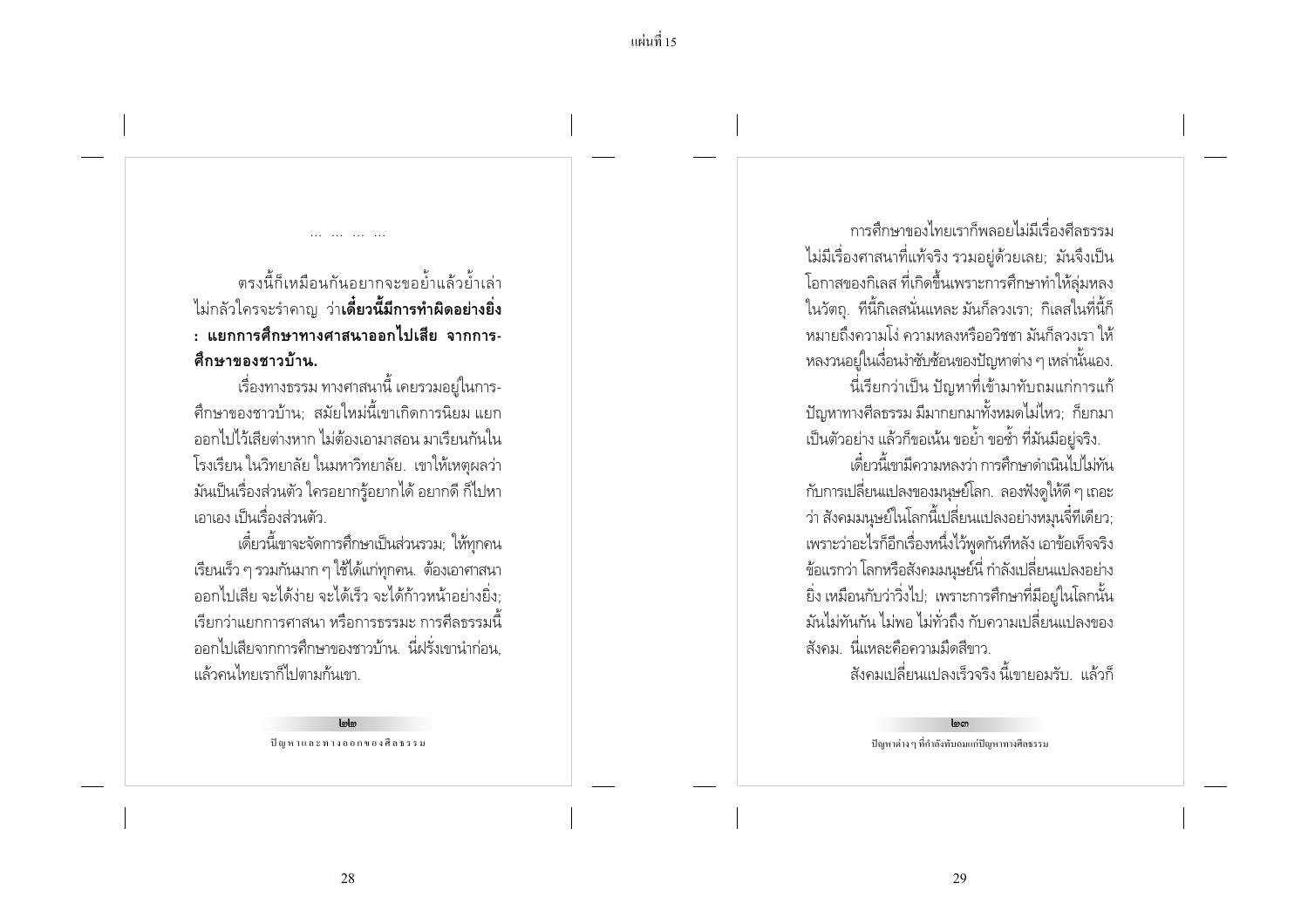ไม่มีสันติภาพในสังคมชนิดนั้น ไม่มีสันติสุขในสังคม ิชนิดนั้น. แล้วความเปลี่ยนแปลงนั้น มันก็มาจากการศึกษา ้ ผิด ๆ ของโลกปัจจุบันนั้นเอง; เขากลับไปโทษว่า การศึกษา นั้นยังไม่พอแก่ความเปลี่ยนแปลงของสังคม ต้องเพิ่มกัน ใหม่ ต้องระดมกันใหญ่ ให้การศึกษาชนิดนั้นแหละมันพอ ล้ำนมาอีก

นี้เรียกว่าโลกจะวินาศโดยแน่นอน เพราะสังคมที่ เปลี่ยนแปลงไปนั้น มันเปลี่ยนแปลงไปในทางความ-หลงใหลในวัตถุ เจริญทางวัตถุ; แล้วก็เกิดความคิดเลว-ิทราม มีจิตต่ำทรามในบคคลเหล่านั้น. เขาจึงสร้าง ้อาชฌากรรมขึ้นมา เพราะการศึกษาชนิดนั้นนั่นเอง: แล้ว เรายังว่าการศึกษาไม่พออีก กลับเพิ่มการศึกษาทำนองนั้น ์ขึ้นมาอีก. ทีนี้มันก็เพิ่มอาชญากรรมหรือปัญหาต่าง ๆ ้มากขึ้นมาอีก นี่คือความหลงไปว่า การศึกษาที่เรามีอยู่ แล้ว หรือกำลังมีอยู่นี้ มันจะแก้ปัญหาสังคมได้. นี่เป็น ้ ความมืดสีขาวอย่างยิ่ง.

การศึกษาที่มีอยู่ในเวลานี้ทั้งโลก หรือว่าย้อนหลัง ไปด้วยก็ได้ มันไม่อาจจะแก้ปัญหาของมนุษย์ได้เลย,

> $Im\epsilon$ ปัญหาและทางออกของศีลธรรม

้คือไม่ทำให้โลกนี้มีสันติภาพได้ เพราะเป็นการศึกษาที่ ี จัดอยู่แบบให้ควายบ้าเปลี่ยวตัวใหญ่ พาไป. นี่เขาก็ยัง ้คิดประชุมกันคิด ว่าจะเพิ่มการศึกษา ให้ทันแก่ความ-้เปลี่ยนแปลงของโลก หรือของสังคม

้ที่นี้ ดูผลที่ได้จากการจัดโลกให้มีการศึกษาชนิดนี้ มันก็คือ ยิ่งยากขึ้นทกที ที่จะมีศีลธรรม: ยิ่งจัดการศึกษา ชนิดนี้ ก็ยิ่งยากที่ว่า พลเมืองจะมีศีลธรรม

พูดให้สั้นให้จำกันง่าย ๆ ว่า ยิ่งจัดการศึกษา ้ ชนิดนี้ ก็ยิ่งยากที่จะให้พลเมืองมีศีลธรรม และยิ่ง ไร้ศีลธรรมยิ่งขึ้นไปอีก; แล้วมันจะเกิดอะไรขึ้น ้ถ้าพลเมืองไร้ศีลธรรม ยิ่งไปกว่านี้ มันจะเกิดอะไรขึ้น? ้มันก็เกิดวิกฤติการณ์; ความเสื่อม ความวินาศ อย่างอื่น ตามา |ระดังกันเข้ามา

้พูดอย่างสมัยนี้ให้ไพเราะหน่อยก็ว่า จะเกิดปัญหา ้อย่างอื่นหลายแขนงเพิ่มเข้ามา : คือเป็นปัญหาทาง ้เศรษจุกิจ, เป็นปัญหาทางการปกครอง, เป็นปัญหาทาง

> $Im\mathcal{E}$ ปัญหาต่าง ๆ ที่กำลังทับถมแก่ปัญหาทางศีลธรรม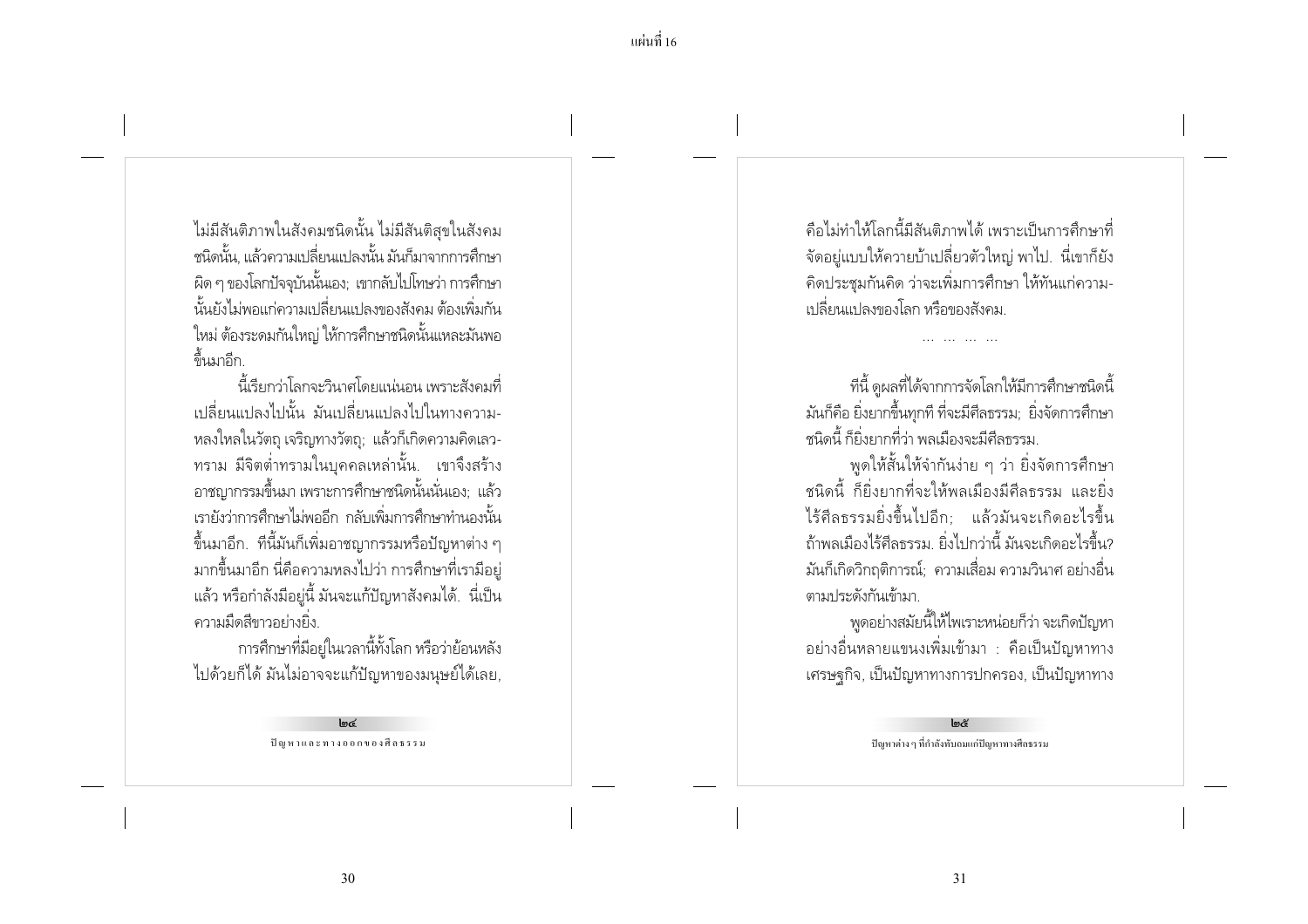การเมือง, เป็นปัญหาทางการอนามัย, การกสิกรรม, พาณิชยกรรม, ปัญหาในการถนอมทรัพยากรตาม ุธรรมชาติ ของธรรมชาติเลย, ในที่สุดปัญหาเรื่องเป็น โรคเส้นประสาท เป็นโรคจิตกันหนาแน่นขึ้นมาในโลกนี้ ้นั่นปัญหา ที่เป็นผลของการที่เข้าใจผิด ในการศึกษาที่ ทำอย่.

้ปัญหาเศรษฐกิจแก้ไม่ได้ เพราะพลเมืองไม่มี ้ศีลธรรม; จริงไม่จริง ขอให้คิดดู. ปัญหาเศรษฐกิจภาย-ในประเทศ ภายนอกประเทศ, หรือปัญหาเศรษฐกิจใน ้ครอบครัว บ้านไร่ ปลายนา อะไรก็ตามมันแก้ไม่ได้: ้ เพราะคนไม่มีศีลธรรม ในหลาย ๆ อย่าง จะลัก จะขโมย ้ จะโกง จะเอาเปรียบ จะหลอกลวง แม้กระทั่งจะขี้เกียจ ก็เรียกว่าไม่มีศีลธรรม

ปัญหาเศรษฐกิจของประเทศมันก็แก้ไม่ได้ เพราะ ว่าพลเมืองไม่มีศีลธรรมพอ : นายทุนก็ไม่มีศีลธรรม, ้ กรรมกรก็ไม่มีศีลธรรม เขาจึงต้องทะเลาะกัน. ไปดูก็จะ เห็นเองว่า ไม่มีศีลธรรม แข่งกันอย่างไรบ้าง? ปัญหาทางการปกครอง ก็ไม่สำเร็จได้ ไม่เรียบ-

> $lm<sub>b</sub>$ ปัญหาและทางออกของศีลธรรม

ร้อยได้ เพราะพลเมืองไม่มีศีลธรรม. นี่ก็จะต้องดูกันไป ์ตั้งแต่ว่า พลเมืองไม่มีศีลธรรม. แล้วก็เกิดเจ้าหน้าที่ไม่มี ้ศีลธรรม. กระทั่งอัยการ ศาล ราชทัณฑ์ อะไรมันก็ล้วน แต่ไม่มีศีลธรรม แล้วมันจะเป็นไปได้อย่างไร: แล้วการ-ปกครองมันจะเป็นระเบียบเรียบร้อยและราบรื่นได้อย่าง-ไร. ปัญหาการปกครองเกิดมากขึ้น ก็เพราะคนไม่มีศีล-ธรรมมากขึ้น นั่นเอง ; ยิ่งฝ่ายเจ้าหน้าที่ เป็นผู้ไม่มีศีลธรรม เสียด้วยแล้ว มันก็หนักขึ้นไปอีก

้ที่นี้ดู ปัญหาทางการเมือง : การเมืองในประเทศ, การเมืองนอกประเทศ ระหว่างประเทศก็ตาม: มันล้วน แต่ไม่มีศีลธรรม ยิ่งการเมืองระหว่างประเทศด้วยแล้ว ยิ่งไม่มีศีลธรรม; เพราะต่างฝ่ายต่างตั้งหน้ามุ่งมาเพื่อจะ เอาเปรียบให้แก่ประเทศของตน. จะเอาประโยชน์ให้แก่ ประเทศของตนด้วยการเอาเปรียบผู้อื่นทั้งนั้น. ในการ-ประชุมทางการเมือง ไม่ว่าที่ไหน; แต่ว่าปากนี้เขาก็พูดกัน ไพเราะ เพื่อความถูกต้อง เพื่อความยุติธรรมอะไรต่าง ๆ; ่ แต่แล้วเผลอนิดเดียวก็ไม่ได้ มันก็มีการเอาเปรียบ. นี่ ่ การเมืองระหว่างประเทศมันก็เป็นเสียอย่างนี้: แม้การเมือง

> $\log$ ปัญหาต่าง ๆ ที่กำลังทับถมแก่ปัญหาทางศีลธรรม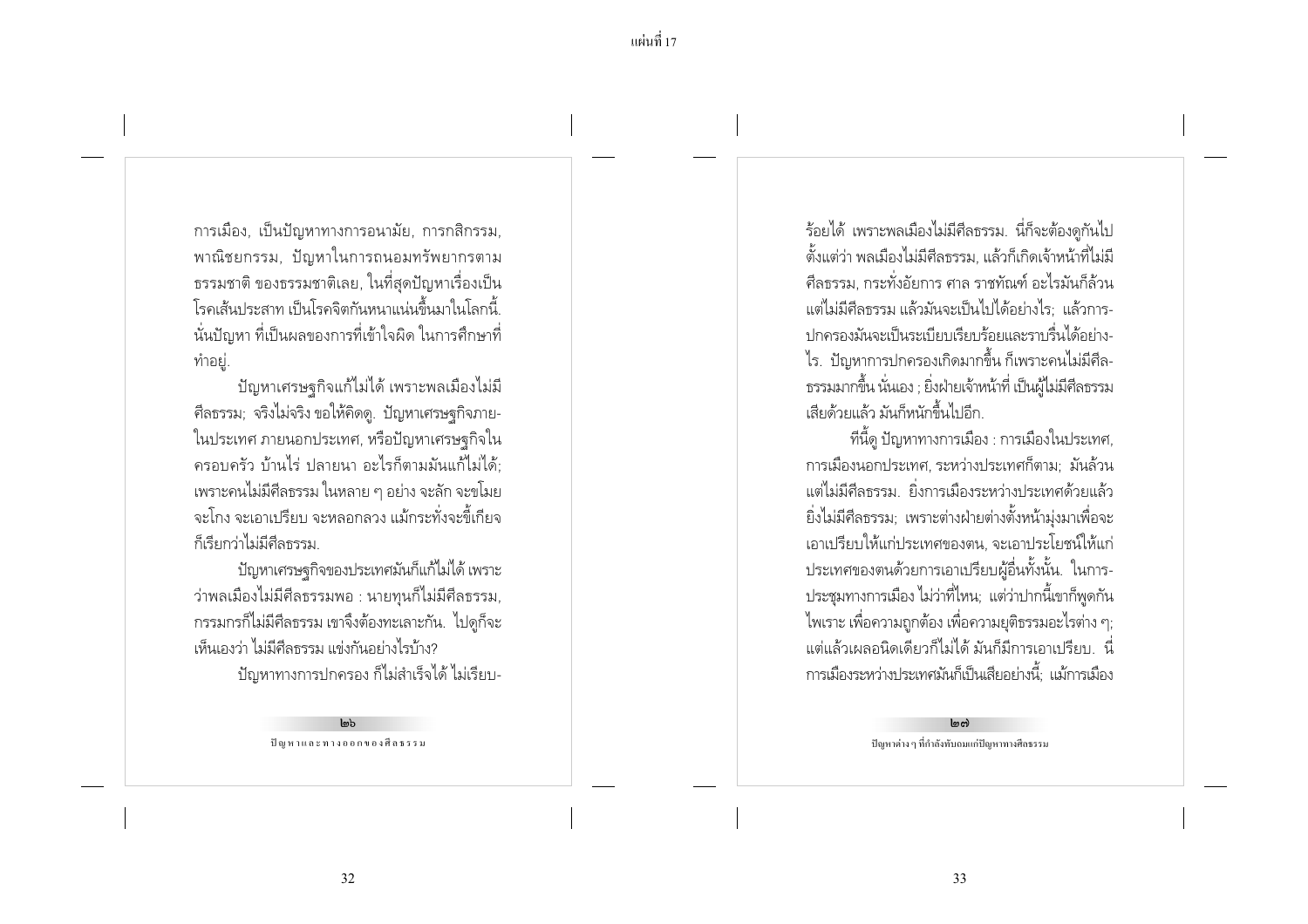ในประเทศ มันก็ยุ่งอย่างเดียวกัน. ระหว่างรัฐสภา กับระหว่างรัฐบาลนี้ ถ้าเกิดไม่มีศีลธรรมแล้ว ก็พูดกัน ไม่รู้เรื่อง; เขาก็จะมุ่งต่อสู้กันตะพืด, แล้วประเทศชาติก็ แหลกละเอียดลงไป ไม่มีศีลธรรมอย่างเดียว การเมือง มันมีปัญหาท่วมหัว ท่วมหูที่เดียว.

ที่นี้ของที่ไม่น่าจะเป็นปัญหากับเขาด้วย จะว่าเรื่อง เล็กน้อยก็ไม่เล็ก; แต่ว่ามันไม่น่าจะเป็นปัญหากับเขาด้วย ู้คือ เรื่องอนามัยของคน คนไม่มีอนามัยก็เพราะไม่มี ้ศีลธรรม เพราะเขาทำแต่ อบายมุข ดื่มน้ำเมา เที่ยว ึกลางคืน ดการเล่น เล่นการพนัน คบคนชั่วเป็นมิตร เกียจคร้านทำการงาน; เอาแต่ ๖ อย่างนี้ เท่าที่พระพุทธเจ้า ท่านตรัสไว้ก็พอ ไม่มีศีลธรรมเพียงเท่านี้ก็ไม่มีอนามัยดีได้ ิ คน ๆ นั้น: นี้ทางกาย.

แล้วที่นี้อนามัยทางจิตยิ่งไม่มีใหญ่; อนามัยทาง ้จิตนั่นมันส่งเสริมอนามัยทางกาย ไม่มีอนามัยทางจิตแล้ว ้ทางกายมือนามัยดีไม่ได้. เมื่อขาดศีลธรรมก็ไม่มือนามัย ิ ทางจิต, ไม่มีความพักผ่อนแห่งจิต, ไม่มีความบริสุทธิ์แห่ง จิต, ไม่มีความมั่นคงแห่งจิต มันก็เลยเสียอนามัยไปหมด

> $Imc<sub>z</sub>$ ปัญหาและทางออกของศีลธรรม

เพราะไม่มีศีลธรรม

่ การทำมาหากินอย่างอื่น เช่นว่า การกสิกรรม พานิชกรรม หัตถกรรม ก็เหมือนกัน: ถ้าไม่มีศีลธรรมแล้ว ้มีแต่ความล้มเหลว - คือมันจะแข่งกัน แย่งชิงกัน ริษยา ้กัน ลักขโมยกัน เอาเปรียบกันทุกกระเบียดนิ้ว; มันก็ เสียหมด

้ที่นี้ดูปัญหาอีกปัญหาหนึ่งว่า ทรัพยากรตาม ธรรมชาติ ต้นไม้ ภูเขาเลากา ห้วย หนอง คลอง บึงบาง ้อะไรต่าง ๆ เหล่านี้; ถ้าไม่อยู่ในสภาพที่ถูกต้องเรียบร้อย ละก็ บ้านเมืองหาความสงบสขไม่ได้; แม้ฝนก็ไม่ตก, ถ้าตกมันก็ไหลท่วมบ้านท่วมเมือง ไม่ซึมซาบอยู่ในแผ่นดิน ้อย่างนี้. เหมือนที่เป็นปัญหาให้เห็นแล้วทางภาคเหนือ ์ ที่ทำลายป่าไม้เสียหมด เหลือแต่ภูเขาเกลี้ยง ๆ ฝนก็ ไม่ค่อยตก พอตกก็ตกอย่างท่วมบ้านท่วมเมือง เพราะ ไม่มีอะไรจะยึดน้ำฝนนั้นไว้ได้อย่างนี้ เขาจึงมีหลักที่จะ คุ้มครองสงวนทรัพยากรของธรรมชาติ.

เช่นป่า อย่างนี้ ถ้าไม่มีศีลธรรมแล้ว ป่าก็คุ้มครอง ไว้ไม่ได้; เดี๋ยวนี้ป่าก็ถูกทำลาย เพราะคนไม่มีศีลธรรม

ปัญหาต่าง ๆ ที่กำลังทับถมแก่ปัญหาทางศีลธรรม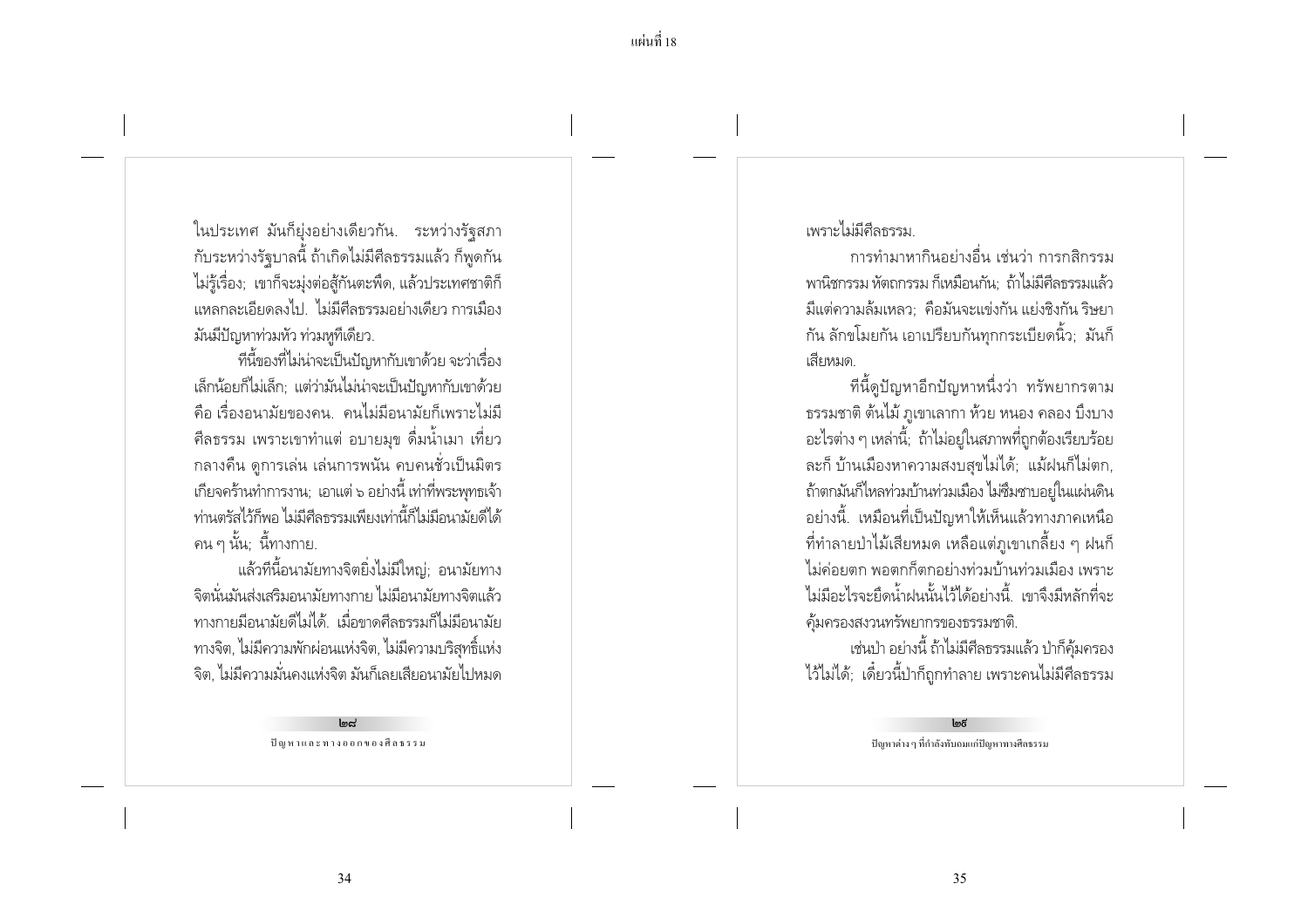ในหลายทิศหลายทาง อย่าต้องจาระไนกันเลย แล้ว ้ทรัพยากรธรรมชาติอื่น ๆ ก็ถูกทำลายให้หมดไป. ถ้าคน ้มีอายุสัก ๖๐-๗๐ ปี แล้วก็ลองเปรียบเทียบกันดู ว่าอะไร ้มันถกทำลายไปแล้วเท่าไร: แล้วมันเป็นความเปลี่ยนแปลง ตามความต้องการของผู้ไม่มีศีลธรรม. นี้ร้ายกาจมาก ้คือไม่มองเห็นบระโยชน์ส่วนรวม ที่จะสงวนไว้เป็นส่วนรวม เมื่อ ๓๐-๔๐ ปีมาแล้ว อาตมาเคยเดินขึ้นไปที่ ำ|ากหมาก ก็ผ่านดงมะไฟที่เหลืองไปรอบทิศ เหมือนกับ ว่าเอาผ้าเหลืองไปคลุมไว้ที่ต้นไม้ เป็นลูกมะไฟเต็มไป ทุกต้น; เดินไปตั้งกี่นาที ๒๐ นาที ๓๐ นาที ก็ไม่หมดเขต ้ ดงมะไฟที่สวยงามนี้. แล้วถามดูเดี๋ยวนี้ไม่มี, ไม่มีเหลือ เลย แม้แต่สักต้น ที่ตรงนั่นแหละ นี่เรียกว่ามันเปลี่ยน ไป โดยใครก็ตามใจ; และก็ไม่ต้องมีใครรับรองรับรู้. ้ทรัพยากรธรรมชาติมันก็เลยเปลี่ยน: หมดความสวย หมดความงาม แล้วก็เปลี่ยนไปจนลำบากยากแค้น

เรื่องแร่ธาตุ เรื่องทรัพยากร ที่มีค่าอย่างอื่น ก็ยิ่ง ้ เสียหายกว่านี้; ขุดค้นกันจนไม่มีเหลือ จนว่า แผ่นดินนี้ ้จะไม่มีของมีค่าเหลืออยู่ในแผ่นดินอีกต่อไป แล้วก็มาใช้

> ഩ൦ ปัญหาและทางออกของศีลธรรม

ทำลายสันติภาพ. เช่นขุดแร่ธาตุ โลหะ มาทำอาวุธรบกัน, ้ขุดน้ำมันมาล้างผลาญทำลายชีวิตกัน ในการสงครามนี้; หรือรองลงมา ก็ในการเที่ยวเล่นหาความสนุกสนานระหว่าง หญิงชายไม่มีที่สิ้นสด. นี้ก็เรียกว่าทำลายทรัพยากร ิธรรมชาติ โดยบุคคลที่ไม่มีศีลธรรมพอ; ก็ทำลายเสียโดย ไม่จำเป็นที่จะต้องทำลาย. นี่ปัญหาใหม่ ปัญหาเพิ่ม ปัญหา ทับกมเกิดขึ้น

ข้อสดท้ายที่ว่า เดี๋ยวนี้มีโรคเส้นประสาทเพิ่มขึ้น ้มีโรคจิตเพิ่มขึ้น ทั่วทั้งโลก นี้รู้ดีกันอยู่แล้ว เพิ่มขึ้น ้อย่างไม่น่าเชื่อ; เพราะทุกคนอยู่ด้วยจิตที่ไม่สงบ, อยู่ ้ด้วยความกลัว อยู่ด้วยความวิตกกังวล. สิ่งที่ทำได้ขึ้นมา ้นั้น ก็ไม่ทำให้โลกมีสันติภาพ: ก็เพิ่มโรคจิตโรคเส้น-ประสาทมากขึ้น: ฉะนั้นคนที่เป็นโรคจิตโรคประสาทนี้ ้ก็ทำอาชญากรรมได้ทุกอย่างเหมือนกัน.

ขอให้มองดูว่า ผลที่ได้จากการศึกษาที่ผิดต่อ ิ กฎเกณฑ์ของศีลธรรม มันทำให้เกิดปัญหาใหม่ ๆ ขึ้นมา

> ഩ൭ ปัญหาต่าง ๆ ที่กำลังทับถมแก่ปัญหาทางศีลธรรม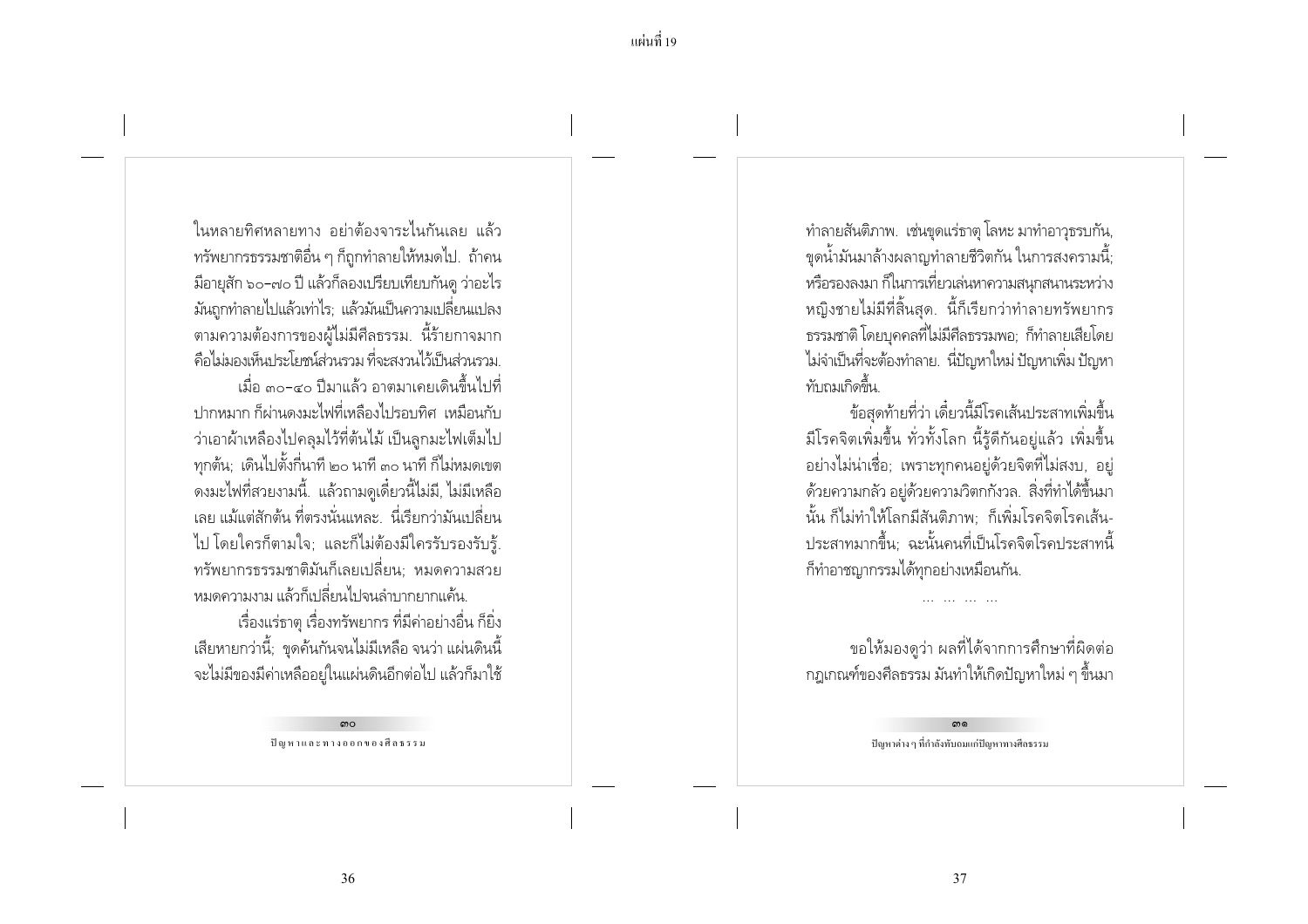ี แผ่นที่ 20

้อย่างนี้ เรียกว่าปัญหาทับถม: เพราะฉะนั้นเราควรจะ ้สำนึก : หยุดดูแล้วก็สำนึก คิดให้ได้แล้วมองให้เห็นกัน เสียที่ ว่าถ้าจัดการศึกษาให้ถูกต้องจริง ๆ ถูกต้องตาม าภเกณฑ์ของธรรมชาติที่เกี่ยวกับศีลธรรมจริง ๆ : แล้ว ก็สังคมจะไม่วิ่งไปอย่างเป็นบ้าเหมือนที่ร้องออกมาว่า การศึกษาตาบไปทับ

้ถ้าเราจัดการศึกษาถูกต้อง สังคมจะไม่วิ่งไปใน ้ทางเสื่อมอย่างเป็นบ้าเป็นหลัง จนการศึกษาตามไม่ทัน เหมือนที่กำลังเพิ่มกันอยู่, เหมือนที่กำลังเป็นห่วงกันอยู่ ้อย่างผิด ๆ. ถ้าจัดการศึกษาถกต้อง เป็นการศึกษาชนิด ้ ควาย ๒ ตัว มีศีลธรรมคู่กันไปกับการศึกษาแล้ว; ปัญหา ้อย่างที่ว่ามาตะกี้นี้มันก็ไม่มี

้เดี๋ยวนี้การศึกษาที่ผิดกฎเกณฑ์ทางศีลธรรมนี้ ทำให้สังคมเปลี่ยน เหมือนกับเป็นคนบ้าวิ่ง แล้วก็มาร้อง ิตะโกนว่า การศึกษาตามไม่ทัน: เพราะว่าการศึกษานี้มัน ึงมงาย งุ่มง่าม, ส่งเสริมให้สังคมวิ่งอย่างเป็นบ้า โดยอาการ ้ที่ขาดศีลธรรม ถ้าสำนึกได้อย่างนี้มันก็รอดตัว ก็จะได้ ้เปลี่ยนกันใหม่, เปลี่ยนวิถีทางกันใหม่, เปลี่ยนแนวกันใหม่;

> $m<sub>cm</sub>$ ปัญหาและทางออกของศีลธรรม

เพียงแต่ศีลธรรมมีเข้ามาเท่านั้นแหละ ปัญหานานาชนิด ่ เหล่านั้นจะหายไปเอง : ปัญหาเรื่องอาชญากรรม, เรื่อง ้ เศรษจุกิจ, เรื่องการปกครอง, เรื่องการเมือง การอะไร ้ต่าง ๆ มันก็หายไปเองได้.

้เดี๋ยวนี้ไปแก้กันแต่ปลายเหตุ คือบังคับเข้ามา; ์ตั้งองค์การนั้น องค์การนี้ มีเกียรติใหญ่โตมโหฬาร ก็ ไม่สามารถจะแก้ปัญหาทางการเมืองระหว่างชาติได้; มีแต่ เพิ่มมากขึ้น จนเขาพดว่า มันกลายเป็นเวทีสำหรับ เอาเปรียบกันเสียแล้ว องค์การที่มีเกียรติอย่างยิ่งในโลก เช่นองค์การสหประชาชาติ องค์การอะไรก็ตาม มันจะ ถกใช้เป็นเวทีสำหรับเอาเปรียบแก่กันและกัน ในทางการ-้เมืองเสียแล้ว; ฉะนั้น ขอให้รีบแก้ไขปัญหาทางศีลธรรม ให้ถูกต้อง. อย่าให้การศึกษามันเป็นเครื่องทำลายศีลธรรม แล้วโลกนี้ก็จะมีสันติสุข.

้ที่นี้คงจะมีคนค้าน นักค้านนักแย้งมันก็มีอย่มาก: ้แล้วก็น่าค้านด้วยเหตุผลง่าย ๆ ก็มีคนย้อนขึ้นมาว่า : อ้าว! ไฟกำลังไหม้บ้านอยู่อย่างนี้; จะมานั่งศีลธรรม, มานั่งนึก ถึงศีลธรรมกันอยู่ได้อย่างไร; ก็เดี๋ยวนี้มันเต็มไปด้วย

> ഩഩ ปัญหาต่าง ๆ ที่กำลังทับถมแก่ปัญหาทางศีลธรรม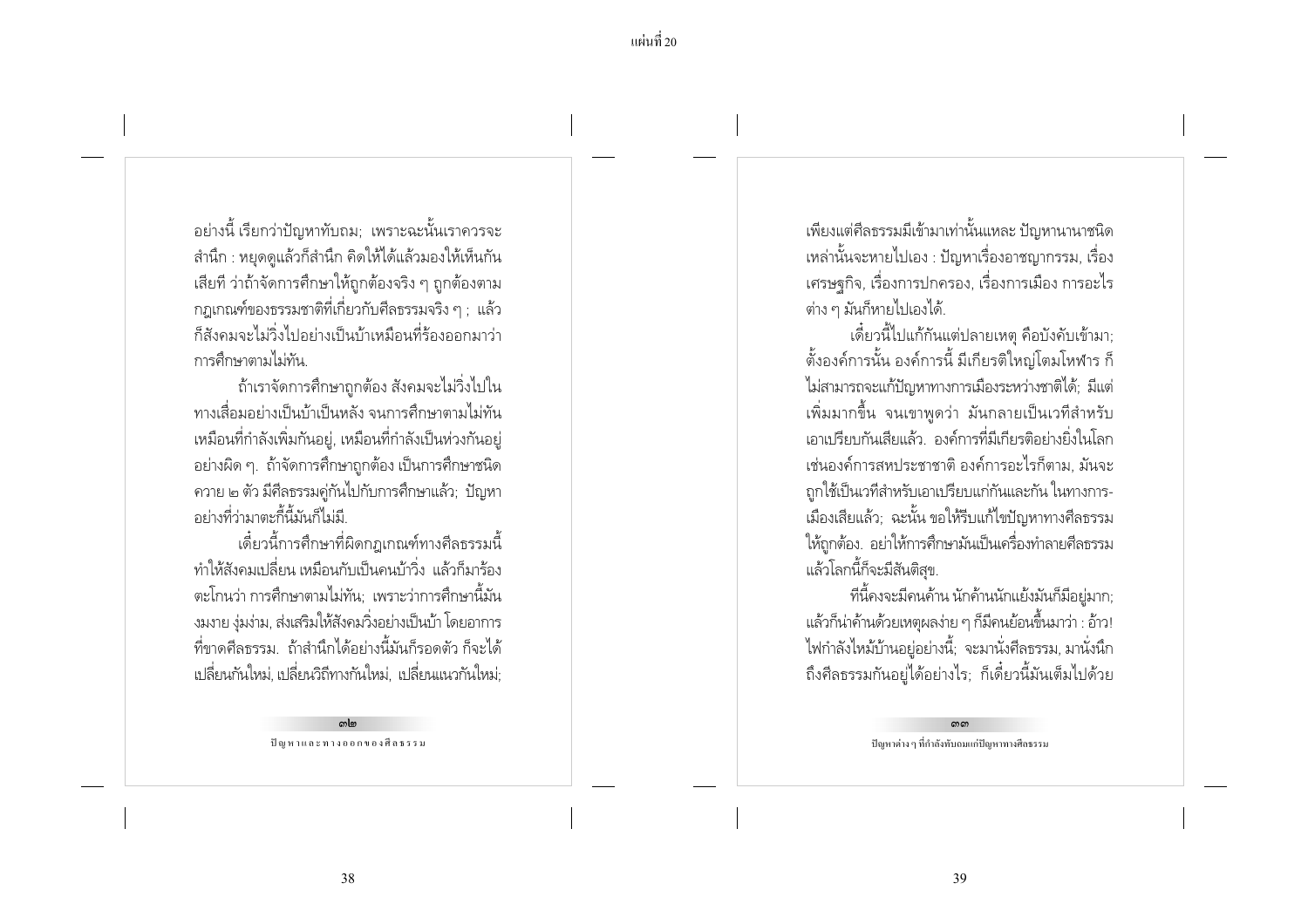ิ ความระส่ำระสาย ทุกข์ยากลำบาก แล้วจะมานั่งศีลธรรม กันอยู่ได้อย่างไร.

เราก็ไม่ตอบอย่างอื่น ตอบว่า · ไฟกำลังไหม้บ้าน ้นั่นแหละมันคือการถกลงโทษทางศีลธรรม. พระเจ้า ิลงโทษ. หรือศีลธรรมลงโทษ. อะไรลงโทษก็ตาม ที่ทำให้ ้มีอาการเหมือนกับไฟไหม้บ้าน แล้วมันก็ต้องแก้ไข ต้นตอ แท้ ๆ ที่ทำให้ไฟไหม้บ้าน. ถึงไฟไหม้บ้านอยู่ ก็ต้องมานั่ง ้นึกถึงต้นตอ ต้นเหตุที่ทำให้ไฟไหม้บ้าน: ฉะนั้น แม้ไฟไหม้ บ้านอยู่ก็ควรจะนึกถึงศีลธรรม; แม้จะหิวอดจนจะตาย ้อย่แล้ว ก็ต้องนึกถึงศีลธรรม ถ้าความหิวนั้นมันมาจาก การไม่มีศีลธรรม การขาดศีลธรรม ความไร้ศีลธรรม

ฉะนั้น เราไม่พูดอย่างที่เขาพูดกันว่า มันต้องรอให้ ท้องอิ่มเสียก่อน จึงจะศึกษาศีลธรรม จึงจะศึกษาศาสนา: มีคนพูดกันอย่างนี้มากขึ้น. ผู้พูดก็เป็นนักปราชญ์ เป็น ้นักการเมืองผู้รู้ ผู้คุมอำนาจบริหารประเทศด้วยซ้ำไป ้ ที่เขาจะพูดว่า ท้องอิ่มเสียก่อนจึงจะไปสนใจเรื่องศาสนา หรือเรื่องศีลธรรม

์<br>ภาตบาดิดว่า ก้ากือหลักอย่างบั้นแล้ว บันก็วินาศ

ഩ๔ ปัญหาและทางออกของศีลธรรม

แน่: เพราะความเดือดร้อน เสียหาย ระส่ำระสาย นั้น มี ้มูลมาจากความไม่มีศีลธรรมแท้ ๆ; ฉะนั้นเราทนหิว ้ทนอดไปหน่อยก็ได้ แก้ไขทางศีลธรรมให้ดีเสียก่อน: แล้ว ้ ความไม่ต้องอด ไม่ต้องหิว ไม่ต้องเลว ไม่ต้องเบียดเบียน ้อะไร มันก็จะมีตามขึ้นมาเอง

ทั้งโลกเป็นอย่างนี้ ตลอดเวลานี้: อาตมาพยายาม ่ ศึกษาเท่าที่จะศึกษาได้ ถึงเรื่องราวต่าง ๆ ในโลกนี้ ทั่ว ๆ ไปทั้งโลก ไม่ใช่เฉพาะประเทศไทย ก็พบว่ามันเหมือนกัน แหละ, ปัญหามันเหมือนกัน เป็นคนที่เหมือนกัน, มีปัญหา ้อย่างเดียวกัน มีกิเลสอย่างเดียวกัน, เอาเปรียบอย่าง เดียวกัน, ไม่มีศีลธรรมอย่างเดียวกัน; ดังนั้นจึงขอยืนยัน ไง ไตามเดิม

สำหรับข้อยืนยันนี้ จะมีว่า ต้องหยิบปัญหาทาง ้ศีลธรรมขึ้นมาพิจารณาในการที่จะจัดระบบการศึกษา. ผู้ที่มีอำนาจหรือหน้าที่ ในการจัดระบบการศึกษา ของประเทศจะต้องหยิบเอาปัญหาทางศีลธรรมขึ้นมาก่อน;

> ഩ๕ ปัญหาต่าง ๆ ที่กำลังทับถมแก่ปัญหาทางศีลธรรม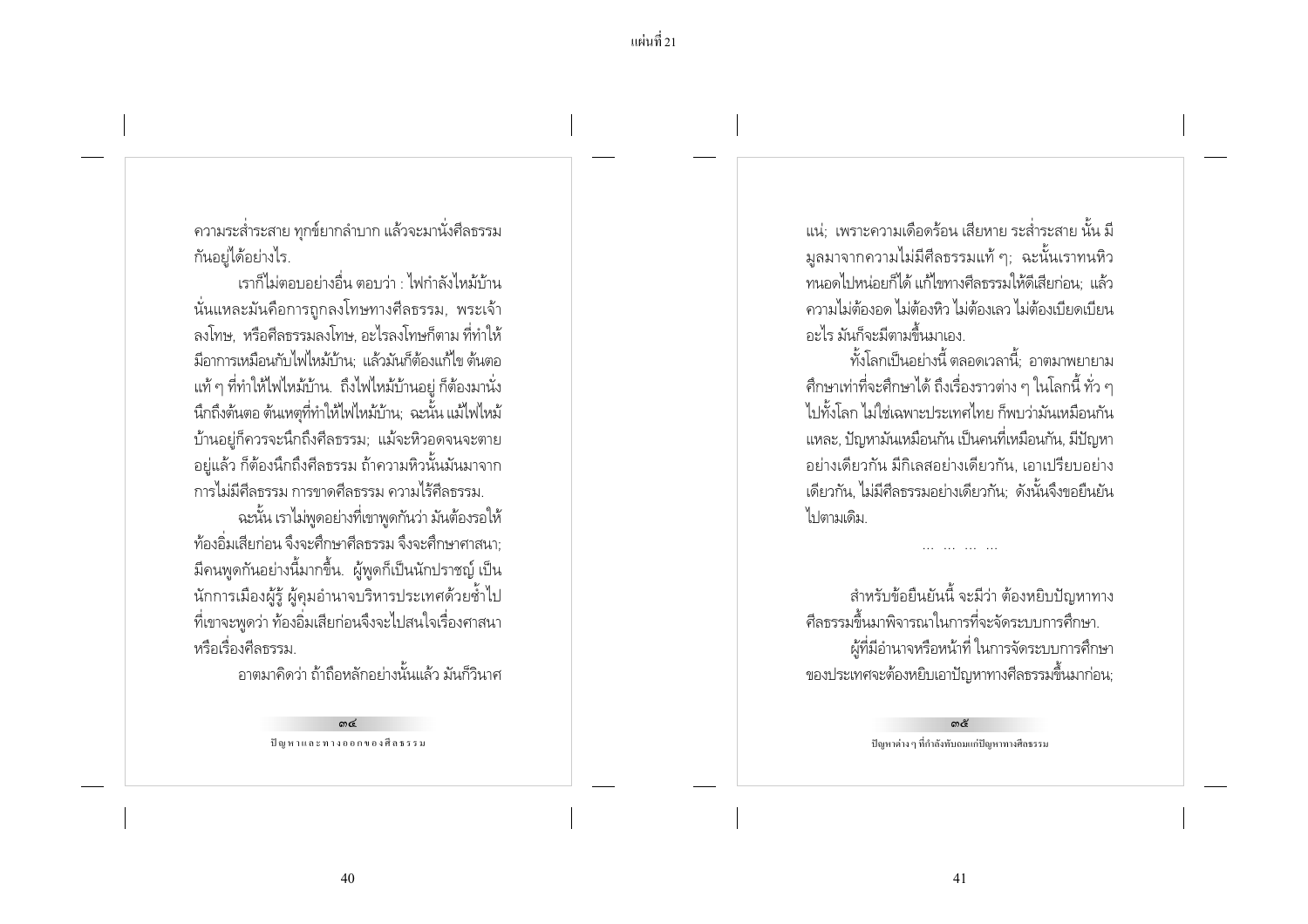้แผ่บที่ 22

มาดูให้ดี, มาดูให้ทั่วถึง แล้วจึงจะได้จัดระบบการศึกษาให้ ้มันส่งเสริมความมีศีลธรรม. นั่นแหละจึงจะมีความสงบสุข หรือว่ารอดอยู่ได้ เป็นไปได้.

ทีนี้ไปจัดการศึกษา โดยเพ่งแต่วัตถ เนื้อหนัง ์ ความเจริญทางร่างกาย; อย่างนี้มันก็คือไม่เหลี่ยวแล ้ศีลธรรม: ก็จัดผิด, กระทำผิด ต่อสิ่งที่เรียกว่าศีลธรรม. ในที่สุดก็ถูกพระธรรมนี้ลงโทษ ให้เหมือนกับที่เป็นอยู่ เดี๋ยวนี้ คือเต็มไปด้วยอาชฌากรรม, เต็มไปด้วยวิกถติ-่ การณ์. เต็มไปด้วยความเดือดร้อนระส่ำระสาย: เหมือน กับว่า ไฟกำลังไหม้บ้านที่เดียว. หยิบปัญหาทางศีลธรรม ์ขึ้นมาขู่ไว้เป็นหลัก; แล้วก็จัดการศึกษาหรือจัดการอะไร ้ก็ตาม ให้ถูกต้องกับวัตถุประสงค์ของศีลธรรม มนุษย์เรา ก็จะมีความผาสก.

้อยากจะพูดให้เขาหัวเราะเยาะเล่น, แต่ขอยืนยัน ้ ที่สุดว่าจริงที่สุดคืออยากจะพูดว่า ต้องจัดตั้งกระทรวง ่ ศีลธรรม ให้มันยิ่งกว่ากระทรวงใด ๆ ที่มีอยู่ในเวลานี้. ้เวลานี้เราไม่มีกระทรวงศีลธรรม; ขอมีคำพูดนิดหนึ่ง แฝงไว้ฝากไว้กับกระทรวงศึกษาธิการ ว่าในส่วนศีลธรรม

> ດາໄ ปัญหาและทางออกของศีลธรรม

ใช้ไม่ได้ จะต้องจัดกระทรางศีลธรรมตื้นโดยเฉพาะ ให้ยิง ให้เป็นที่ยิ่งกว่ากระทรวงใด. ทั้งนี้ก็เพราะว่าจะสามารถ แก้ปัญหาของกระทรวงอื่นทั้งหมด.

ิสมมติว่าเรามีกระทรวงต่าง ๆ ทำหน้าที่ต่าง ๆ อย่ ๑๒ กระทรวง อย่างนี้ เต็มไปด้วยปัญหาแน่นอัดอยู่ทุก กระทรวง ทำไปไม่ได้ : กระทรวงเศรษจกิจ หรือกระทรวง เศรษฐการ การเมืองอะไร; มันอึดอัด ล้มลุกคลุกคลาน เป็นไปไม่ได้; ถ้าว่าจัดกระทรวงศีลธรรมขึ้นมาได้ ปัญหา ของทุกกระทรวงก็จะหมดไป. ฉะนั้นควรจะถือว่า เป็น ิกระทรวงที่ควรจะลงทุน แล้วก็จัดให้มากกว่ากระทรวงใด เพราะมันแก้ปัญหาของทุกกระทรวงได้. ไม่ว่าประเทศไทย หรือประเทศไหน อยู่ในสภาพอย่างนี้ด้วยกันทั้งนั้น ฉะนั้น ้อย่ามัวแก้ปัญหาปลายเหตุของแต่ละกระทรวงอย่เลย: ้ต้องไปแก้ปัญหาที่ต้นเหตุแท้ ๆ คือศีลธรรม.

เดี๋ยวนี้ ทั่วโลกม้วแต่แก้ปัญหาปลายเหตกันทั้งนั้น ้ก็มีอาการอย่างดีที่สุด ก็เหมือนกับจับปูใส่กระด้ง; ได้ดู ้มันอยู่ในกระดังชั่วเวลานิดเดียว, แล้วมันก็วิ่งลงไปเสียอีก ก็จับอีก. ได้ดูมันนิดเดียว เดี๋ยวก็วิ่งลงเสียอีก, มันก็ต้อง

> നി ปัญหาต่าง ๆ ที่กำลังทับถมแก่ปัญหาทางศีลธรรม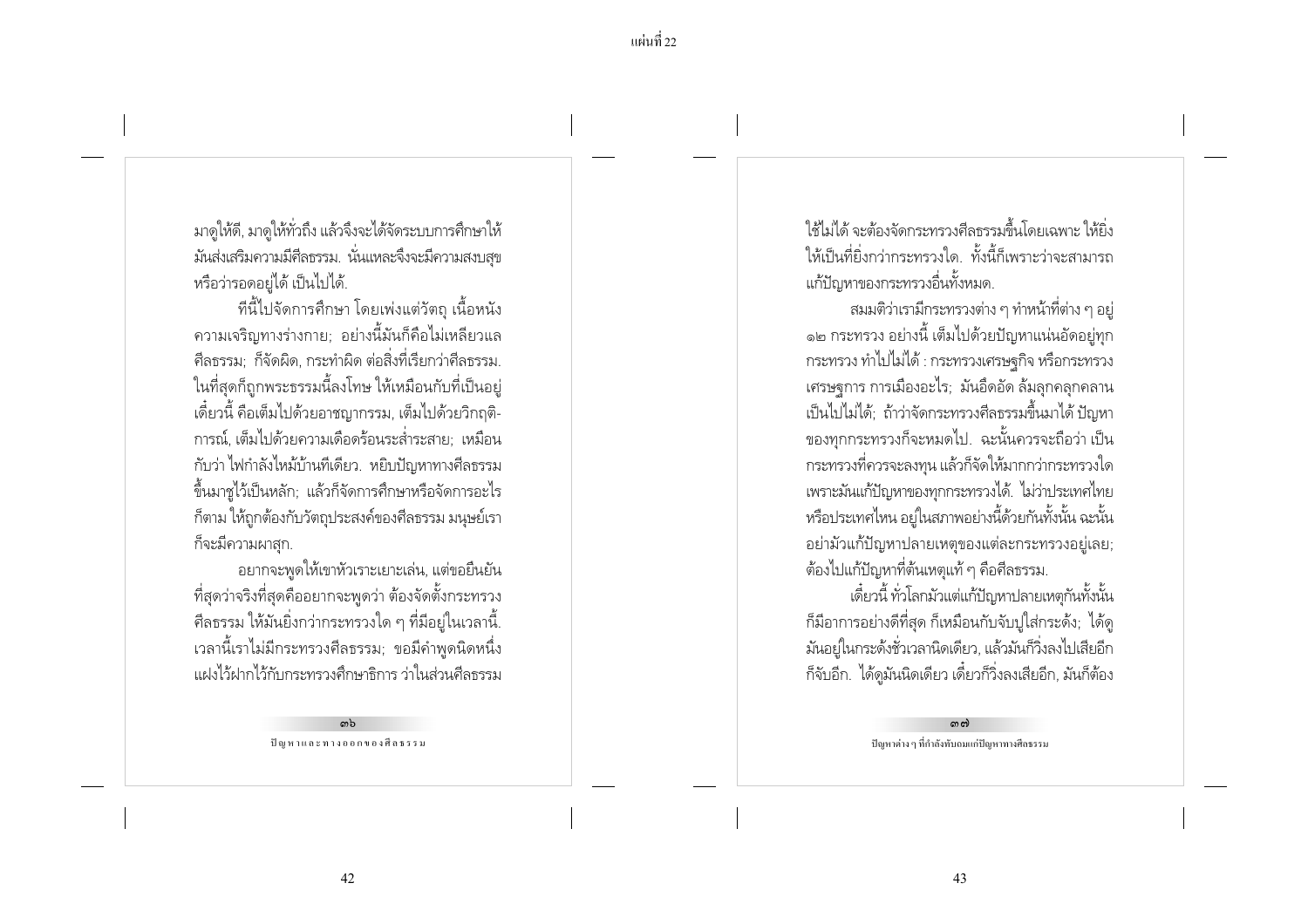้จับอีก. ฉะนั้นโลกนี้ไม่มีสันติภาพ โลกมีแต่วิกฤติการณ์ ์ คันถาวร.

ทีนี้พูดให้สะดุดใจกว่านี้ ก็ต้องพูดว่า จงจัดให้ การศึกษานี้เป็นสนัขรับใช้ของศีลธรรมเถิด. สนัขรับใช้นี้ ้ภาษาคอมมูนิสต์ ที่เขาด่าพวกที่ไม่เป็นคอมมูนิสต์; เดี๋ยวนี้เราก็ยืมมาใช้ เพราะมันดี ให้จัดการศึกษาของ ิ ประเทศนี่ ให้เป็นสุนัขรับใช้ของศีลธรรม; คือศีลธรรม ต้องการอย่างไรก็ขอให้จัดการศึกษาในฐานะเป็นสุนัขรับใช้ ๆคงศีลธรรม แล้วการศึกษานี้ มันก็จะไม่ผิดได้ คือมันจะ ้ส่งเสริมศีลธรรมให้มีขึ้นมา แล้วประเทศก็อยู่ด้วยความ-สงบสข.

เดี๋ยวนี้ไปม้าให้การศึกษาชนิดที่ทำลายศีลธรรม หรือไม่ส่งเสริมศึลธรรม หรือว่าขุดรากศึลธรรมให้ ้พังทะลาย จนเกิดปัญหาทับถมขึ้นมามากเหลือจะแก้ได้. ้ ปัญหาทางศีลธรรมแก้ไม่ได้ เพราะปัญหาทางการศึกษา ้มาบังหน้า มาทับถมโดยตรง. อย่างนี้เราเรียกว่าปัญหา ้ทับถมโดยตรงที่ทับถมแก่ปัญหาศีลธรรม; ยิ่งจัดการ-้ศึกษา ก็ยิ่งเพิ่มศัตรูแก่ศีลธรรม. อาตมาเข้าใจว่า ไม่มีใคร

> കപ്പ ปัญหาและทางออกของศีลธรรม

เชื่ออาตมา พวกที่จัดระบบการศึกษาก็คงไม่เชื่อ: แต่ยัง ขอยืนยันอย่างนี้อย่ตลอดไป.

้ทั้งหมดนี้ ก็พอจะสรปได้ว่า เท่าที่กล่าวถึงเรื่องนี้ ี คือ ปัญหาทับถมศีลธรรมโดยตรง. ถ้าไม่มีปัญหานี้ คือจัดการศึกษาถูกแล้ว ปัญหาโดยอ้อมอีกเป็นอันมาก ้ก็จะไม่มีโดยแน่นอน. นี่ต้นตอมีอยู่เท่านี้ มีอยู่ที่ปัญหา ์ตัวเดียว; คือปัญหาศึกษาที่ทำไปผิด ๆ จนทำลาย ้ศีลธรรม. นี้เราจะแก้ปัญหาทางศีลธรรมไม่ได้ ก็เพราะ ว่าปัญหาผิด ๆ ทางการศึกษามันทับถมเข้ามา, ยิ่งทับถม เข้ามาก็ยิ่งแย่งโอกาส. ซิงโอกาสไม่ให้จัดการศึกษาทาง ศีลธรรมให้ถกต้องได้.

ฉะนั้นขอให้หันหน้า ระดมกำลัง ทุ่มเทกัน ไปแก้ ้ปัญหาการศึกษา, ปัญหาการศึกษาที่ทับถมบังหน้าอยู่กับ ้ ปัญหาศีลธรรมนั้น แล้วปัญหาต่าง ๆ ก็จะหมดไปเอง. แต่ถ้าเพื่อให้ช่วยให้เร็วเข้า ก็ต้องแก้ปัญหาต่าง ๆ ที่ช่วย ้กันเข้ามาทับถมนั่น พร้อม ๆ กันไปด้วย; จะมีรายละเอียด ้อย่างไรบ้าง ก็จะไว้พูดกันในคราวต่อไป เพราะมันมีมาก. และวันนี้ก็ไม่มีเวลาแล้ว; เพราะเป็นวันอุโบสถจะต้องยุติ

> ഩ൳ ปัญหาต่าง ๆ ที่กำลังทับถมแก่ปัญหาทางศีลธรรม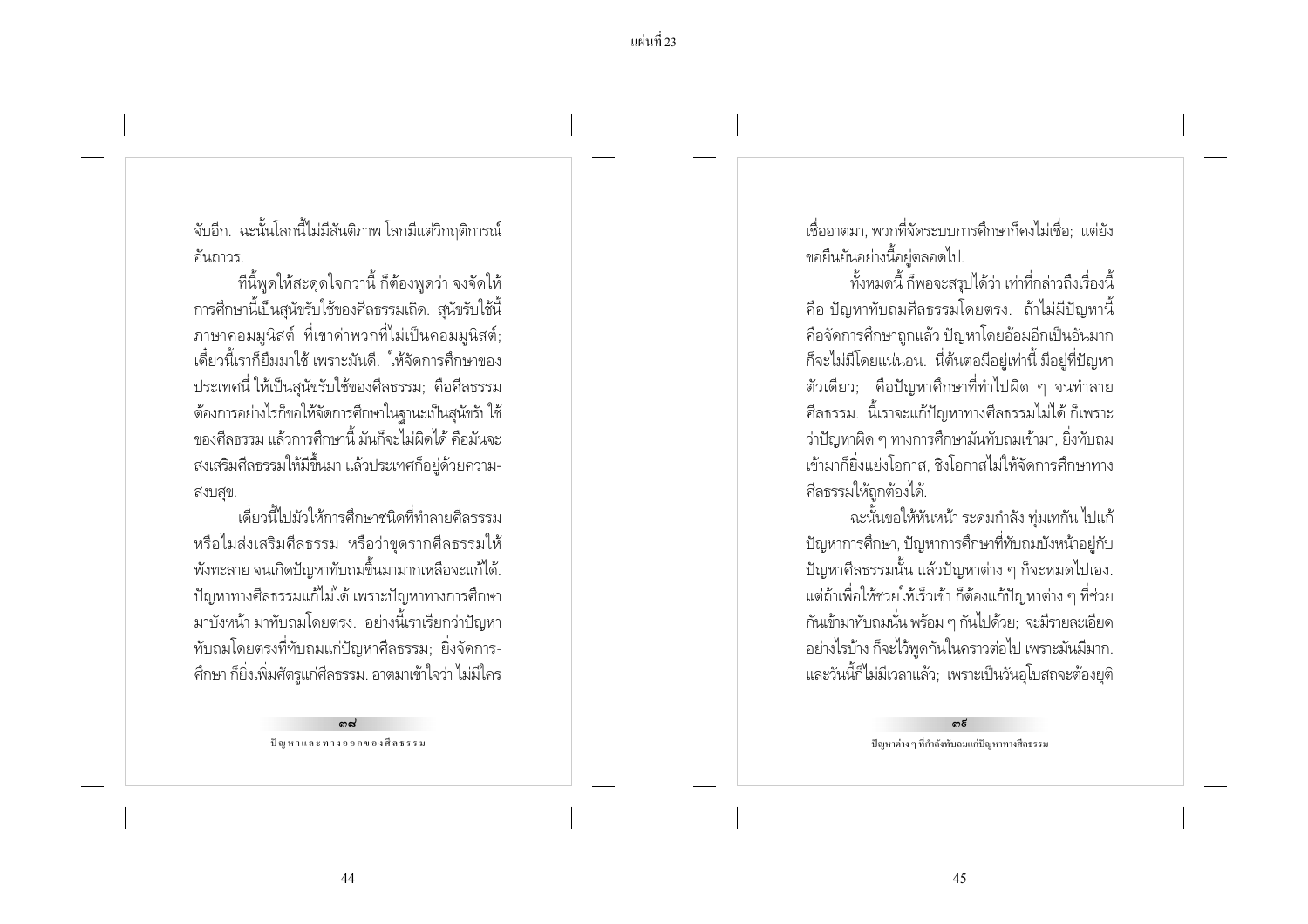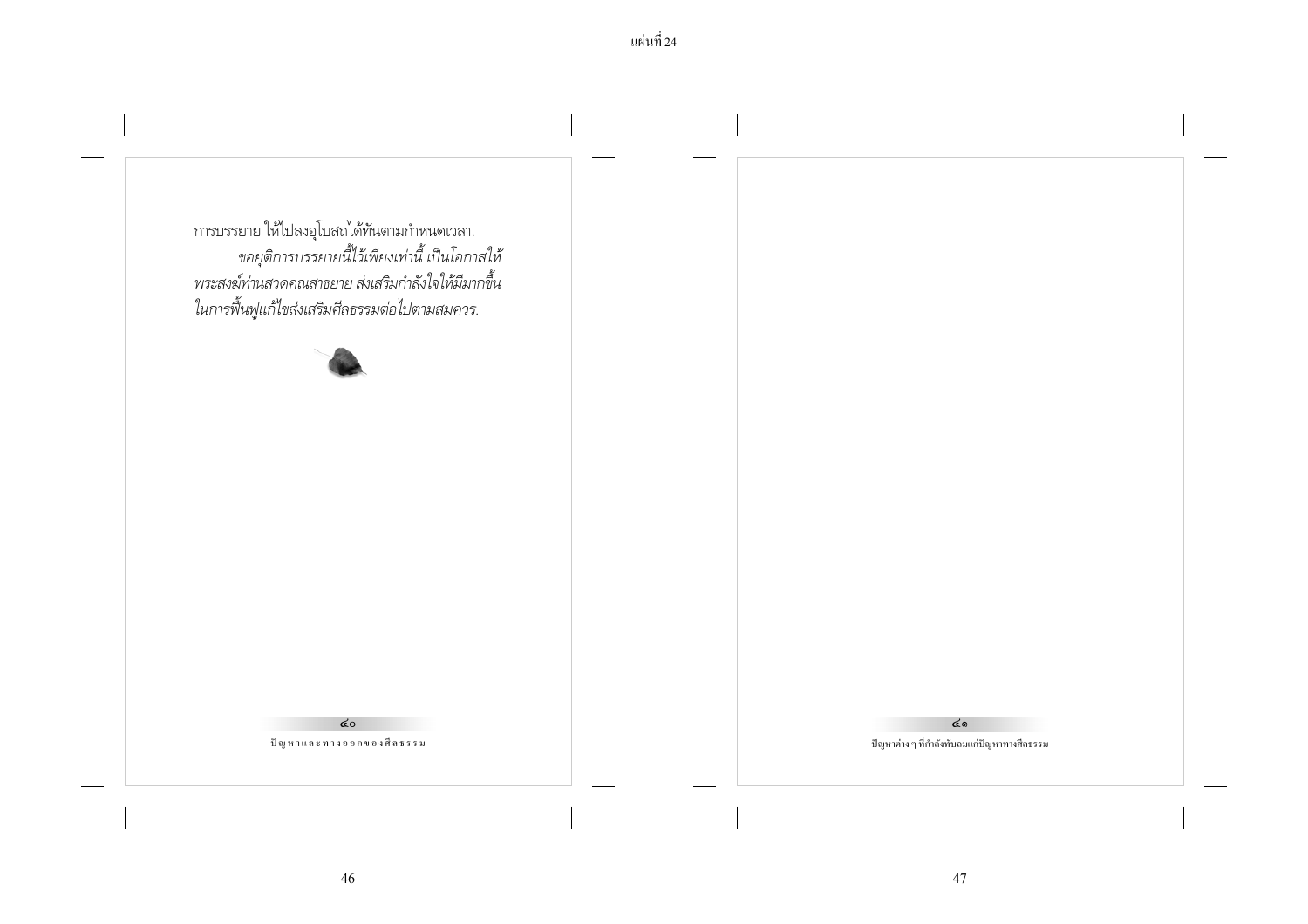

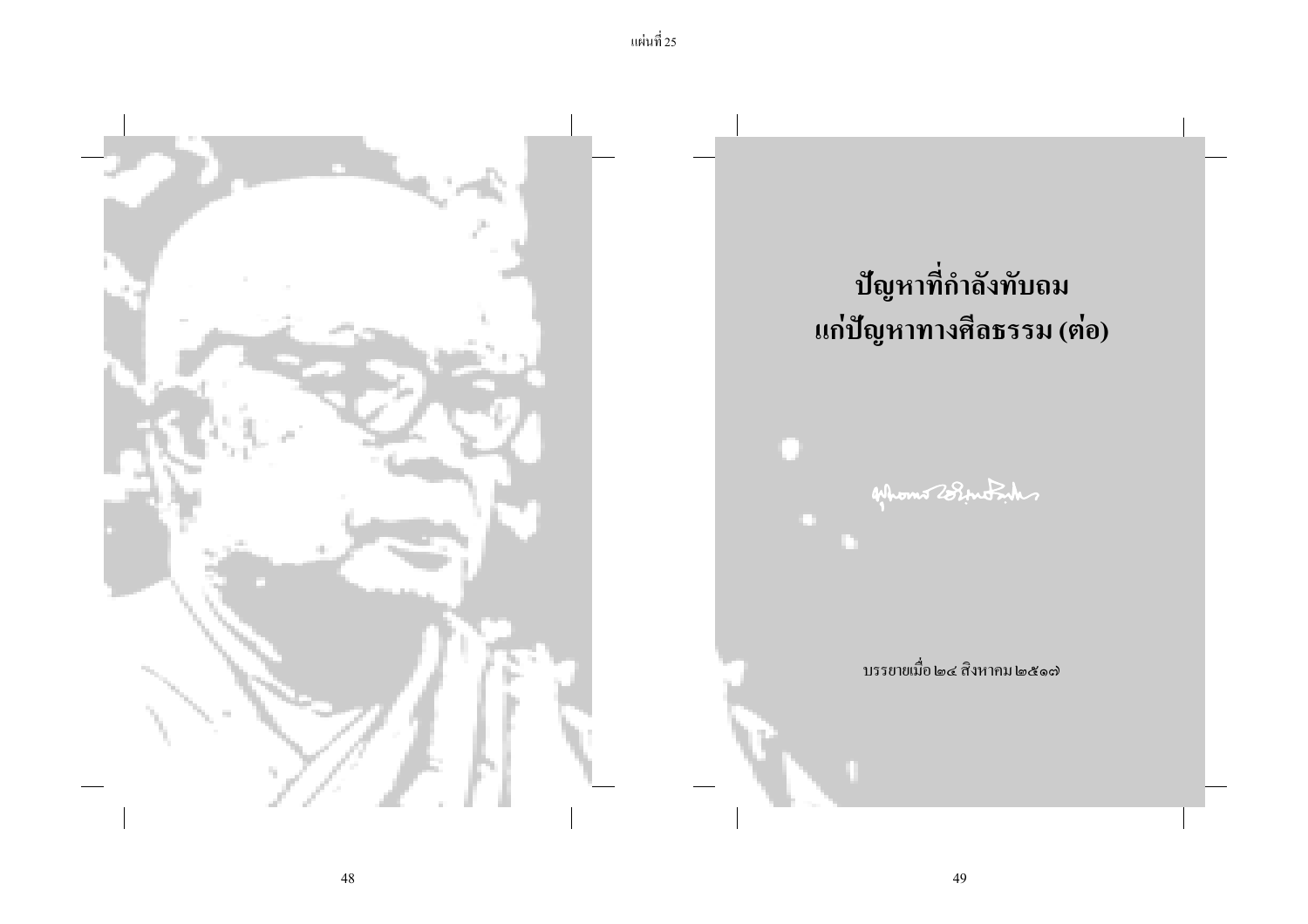### ፈረ ปัญหาและทางออกของศีลธรรม

## ท่านสาธุชน ผู้มีความสนใจในธรรม ทั้งหลาย,

การบรรยายประจำวันเสาร์ ในชุดอริยศีลธรรม<br>เป็นครั้งที่ ๘ ในวันนี้ อาตมาจะได้กล่าวโดยหัวข้อย่อย ว่า ปัญหาที่กำลังทับถมแก่ปัญหาทางศีลธรรม ต่ออีกครั้งหนึ่ง ์จากการบรรยายที่ยังไม่จบในครั้งที่แล้วมา.

เรื่องนี้ต้องขอโอกาสพิเศษตามเคย สำหรับท่าน ทั้งหลายที่มาฟังเฉพาะคราว แล้วจะต้องฟังเรื่องซึ่งพูดมา เป็นตอน ๆ โดยไม่ทราบว่าตอนที่แล้วมานั้นได้พู<sup>้</sup>ดว่า อย่างไร จึงทำความเข้าใจได้ไม่สมบูรณ์ ซึ่งมันก็เป็นเรื่อง

> ፈ& ปัญหาที่กำลังทับถมแก่ปัญหาทางศีลธรรม (ต่อ)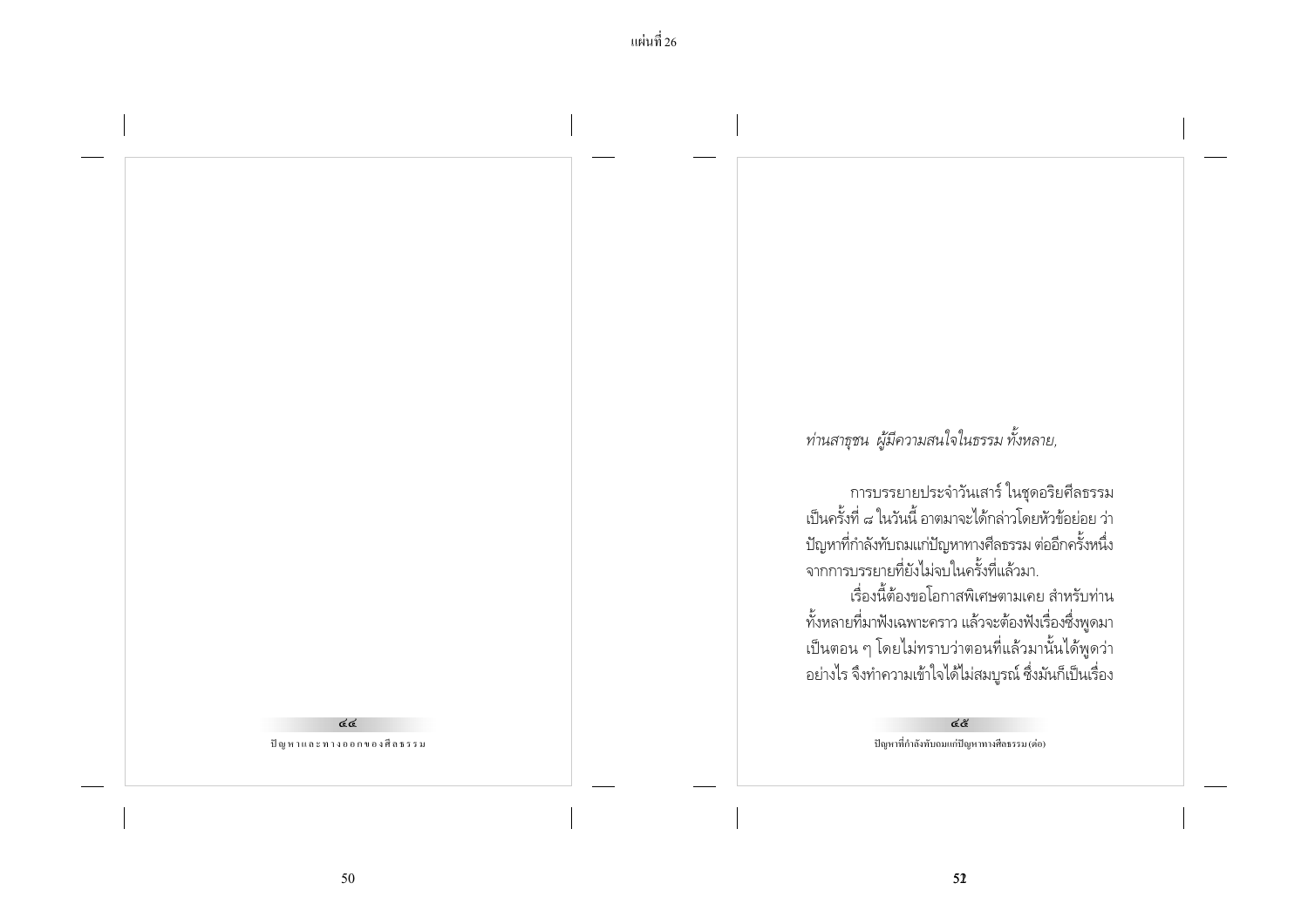ี แผ่นที่ 27

## ที่ช่ายไม่ได้

้อาตมาจะพยายามเท่าที่จะทำได้ โดยทบทวนใจ ่ ความสั้น ๆ ที่แล้วมา ว่าเรากำลังพูดกันถึงปัญหาทาง ้ ศีลธรรม เพื่อจะแก้ปัญหาทางศีลธรรม: เพราะว่าโลก ้ กำลังมีความลำบากระส่ำระสาย หรือขนาดที่เรียกได้ว่า ้วิกฤตการณ์ อยู่ต่าง ๆ นานาชนิด. แล้วเราก็แก้มันไม่ตก ้ มีแต่ยิ่งทับถมทวีขึ้น ๆ; เพราะเราเข้าใจผิดอย่างหลับทู หลับตา มองข้ามสิ่งที่เป็นต้นเหตอันแท้จริงเสีย แล้วก็ ไม่ได้แก้ที่สิ่งนั้น ไปม้วแก้ที่ปลายเหตุ.

สิ่งที่เป็นต้นเหตุโดยแท้จริงก็คือ สิ่งที่เรียกว่า ้ศีลธรรม ไร้ศีลธรรมหรือศีลธรรมบกพร่อง ก็เป็นเรื่อง ี ลำบากทุกข์ยากระส่ำระสาย; ถ้าศีลธรรมสมบูรณ์ มันก็ เป็นเรื่องที่มีความสงบสุข อยู่ในภาวะที่น่าพอใจ.

้สำหรับคำว่า "ศีลธรรม" นั้น ตามตัวหนังสือแท้ ๆ ้ก็ต้องแปลว่า สิ่งที่ทำความปรกติ ขอให้ทราบว่าใน ภาษา ้ บาลี นั้น คำว่า ศีล หรือ สี - ละ นี้แปลว่า ปรกติ หรือ ิ ความปรกติ. คำว่า "ธรรม" ในกรณีอย่างนี้ก็เป็นคำ ่ ธรรมดา มีความหมายแต่เพียงว่าเป็นสิ่ง... สิ่งใดก็ได้ที่มี

> сb ปัญหาและทางออกของศีลธรรม

้อยู่ตามธรรมชาติ. ศีลธรรม ก็คือสิ่งที่ทำให้มีความปรกติ ทำให้เกิดความปรกติ หรืออยู่เป็นปรกติ ก็ไม่มีปัญหา; ฉะนั้นถ้าโลกนี้มีศีลธรรม โลกนี้ก็ไม่มีปัญหา; ปัญหามัน เกิดมาจากการผิดปรกติ ถ้าศีลธรรมเสื่อม ก็หมายความ ว่าสภาพปรกตินี้มันวิปริตไปแล้ว: ถ้าไร้ศีลธรรม ก็คือ ไม่มีสภาพปรกติเลย คำนี้มีความหมายอย่างนี้ เป็นอย่าง ลื่นไม่ได้

้สำหรับภาษาไทย ซึ่งยืมมาจากภาษาบาลีหรือ ภาษาอื่นในประเทศอินเดีย: ไทยเราได้รับวัฒนธรรม ้อินเดีย: คำทั้งหลายจึงยืมมาจากประเทศอินเดีย: แล้ว ้ถ้าศึกษาต้นตอของคำในภาษาอินเดีย ก็พอจะเข้าใจ ้ คำเหล่านี้ได้ มันลำบาก ก็ตรงที่เราไปแปลเปรียบเทียบ ้กับคำในภาษาอื่นต่อไปอีก: ความหมายมันก็สับสนไปบ้าง ก้ำกึ่งกันบ้าง. หรือผิดไปเลยบ้างก็มี.

้ เดี๋ยวนี้เอาที่แน่นอนที่สุด คำว่าศีลธรรม ในภาษา บาลีนั้นมันก็แปลว่าสิ่งที่ทำความปรกติ; จำแนกได้มากมาย เป็นทางกาย ทางวาจา ทางใจ; ในระดับต่ำ ระดับกลาง ี ระดับสูง สารพัดอย่าง. แต่ว่ารวมความแล้ว ก็คือสิ่งที่

> ල් බ ปัญหาที่กำลังทับถมแก่ปัญหาทางศีลธรรม (ต่อ)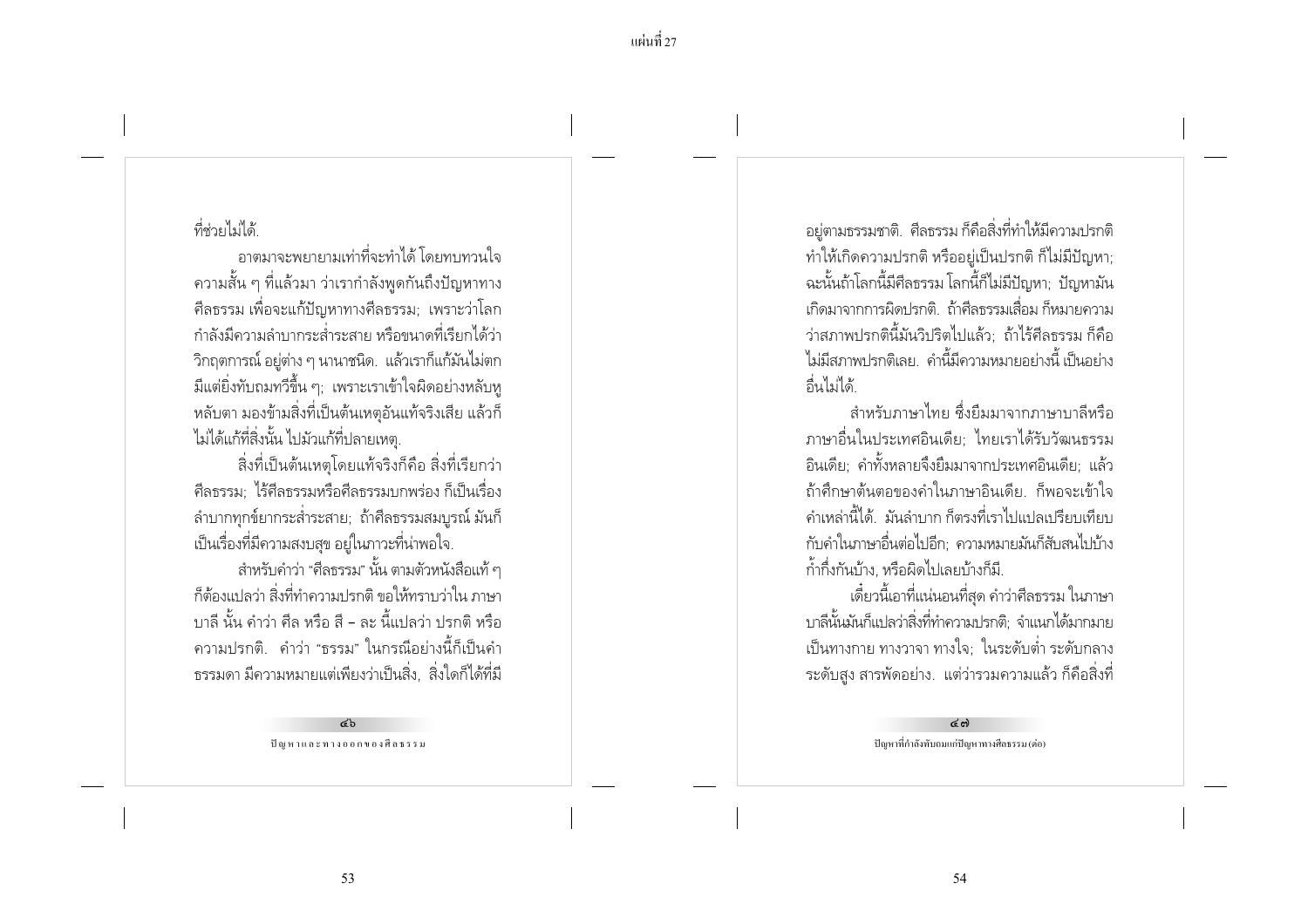## ทำความปรกติเท่านั้นเลง

ปัญหาในโลกทั้งโลก ก็คือความไม่อย่กันเป็นปรกติ สุข; เพราะขาดศีลธรรม ในระดับไหนก็ตาม เรียกได้ว่า ขาดศีลกรรมทั้งนั้น

ที่นี้เราต้องการความปรกติ ก็ไปแก้ปัญหาปลาย เหตุที่เกิดมาจากความไม่มีศีลธรรม: เช่นปัญหาเศรษฐกิจ ้ ปัญหาการเมือง ปัญหาการทหารอะไรก็ตาม มันเป็นเรื่อง ปลายเหตฺ คือมาจากความไม่มีศีลธรรมอีกต่อหนึ่ง. ดังนั้น ้จึงแก้ไม่ได้ตลอดมาจนบัดนี้: และยิ่งขึ้น ๆ ก็เพราะว่าโลก ้นี้ละเลยต่อสิ่งที่เรียกว่าศีลธรรมนั้นมากขึ้น ๆ ; แล้วเขา ก็ไม่ร้สึกตัว.

ขอให้มองให้ดี ๆ ว่า โลกกำลังละเลยต่อสิ่งนี้ ้อย่างไร? ถ้าเป็นสมัยก่อนสิ่งที่เรียกว่าศาสนาจะแฝดติด ้กันอยู่กับการศึกษาทั่วไป, และมาแฝดติดกันอยู่กับ ้วัฒนธรรมในบ้านเรือน; มีอยู่ในเลือดในเนื้อของคน. ้ศีลธรรมมีอยู่ในเลือดในเนื้อของคน โดยไม่ต้องสอนกัน

> ھ جا ปัญหาและทางออกของศีลธรรม

ด้ายปาก ดนก็มีศีลธรรมได้

เดี๋ยวนี้ศีลธรรมก็เหินห่างไป. เหินห่างไป: เพราะ ว่าไปหลงใหลในสิ่งที่ยั่วยวน: สิ่งหนึ่ง คือความเป็นสข ้สนุกสนานในทางวัตถุ แล้วขยับขยายให้มันมากขึ้นไป ใน ทางค้นคว้า ในทางประดิษฐ์ จนกระทั่งพบสิ่งที่อำนวยให้ ้สำเร็จประโยชน์ ต่อไปอีก. ที่เราหลงใหลกันนักในโลกนี้ ในเวลานี้ ก็คือสิ่งที่เรียกว่าเทคโนโลยี่ทุกแขนง ฉะนั้น ดีลธรรมมันก็ต้องหายไป

ผู้หญิงฝรั่งที่เคยสวมเสื้อยาว ๆ ถึงข้อมือ กระ-โปรงถึงตาต่ม, พวกเอเซียภาคกลางผ้หญิงต้องคลมหน้า แล้วคลุมไปถึงตาตุ่ม; มันก็เปลี่ยนไปคลุมน้อยเข้าจนไม่คิด ้จะคลุมกันเลยเดี๋ยวนี้. นี้เป็นวัตถุที่แสดงออกมาให้เห็น ิการเปลี่ยน ไปลุ่มหลงในเรื่องของกามารมณ์; ฉะนั้น โลก ้มันก็ต้องเปลี่ยนเพราะว่าจิตใจของคนมันเปลี่ยน แล้วก็ เปลี่ยนมากถึงขนาดนี้

้ศีลธรรมมันอยู่ไม่ได้กับจิตใจที่เปลี่ยนไป ตาม ้อำนาจของความหลงหรือกิเลสตัณหา; จึงดูได้พร้อมกัน ้มาเลยว่า ศีลธรรมมันก็เปลี่ยนไปในทางเสื่อมลงไป. เสื่อม

> <u>දේ</u> ปัญหาที่กำลังทับถมแก่ปัญหาทางศีลธรรม (ต่อ)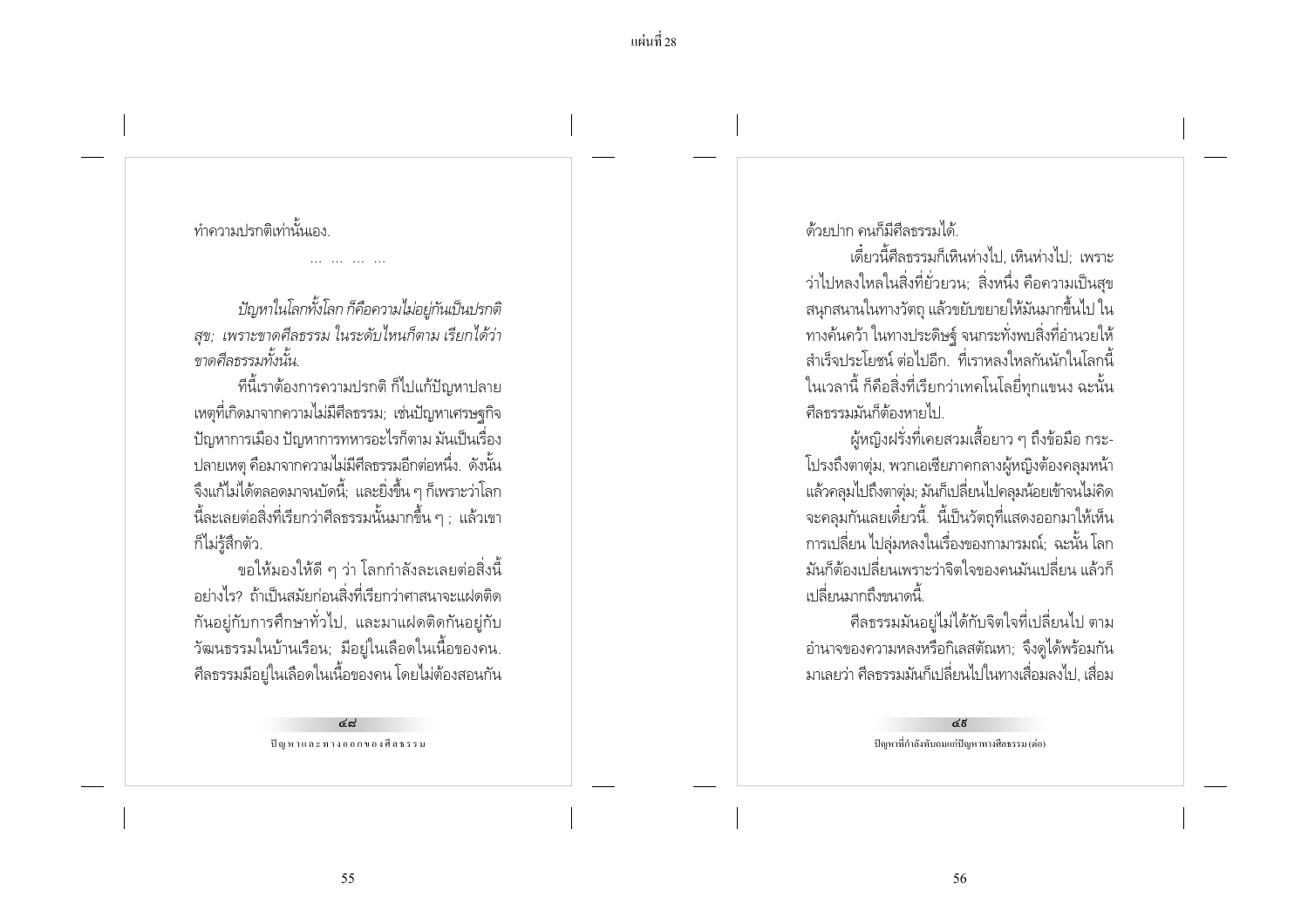้แผ่บที่ 29

่องไป จนกระทั่งไร้ศีลธรรมเลย ในบางกรณี เมื่อคนไปหลงในวัตถุแห่งความใคร่ทั้งหลาย ้ มากขึ้น คนก็ละเลยศีลธรรม มีผลออกมาเป็นความเห็น-แก่ตัว อย่างรนแรงยิ่งขึ้น ๆ: ฉะนั้นจึงทำอะไรไปตาม ้ความเห็นแก่ตัวทุกแขนง. โลกจึงสูญเสียความเป็นปรกติ ิสข: เต็มไปด้วยการแย่งชิง เพื่อแสวงหาความสข ทางวัตถ ้ด้วยความเห็นแก่ตัวนั้น ๆ.

ครั้นคนมีความทกข์ยากลำบากหนักขึ้น คนทั้งโลก ้นี้ก็หาทางแก้, ก็แก้อย่างหลับหูหลับตา คือไปแก้ตรงที่ ิจดเล็ก ๆ ที่เป็นผลของความเสื่อมเสียทางศีลธรรม, ไม่ได้ ไปแก้ถึงตัวรกรากของมัน คือตัวศีลธรรมให้มีขึ้นมา: มัน ้ก็แก้ไม่ตก. เดี๋ยวนี้ก็ยังมีปัญหาคาราคาซัง คือปัญหา การที่จะแก้ไขศีลธรรมนี้ ให้ดีขึ้น. นี้เป็นตัวปัญหาที่ แท้จริง แล้วอยู่ลึกที่สุด.

เราแก้ปัญหานี้ไม่ได้ เพราะมีสิ่งที่เป็นปัญหาอื่น ๆ ้มาทับถม อยู่เป็นชั้น ๆ หลายชั้น; ก็คือปัญหา ที่มันเกิด ้ออกมาจากความเสื่อมศีลธรรมนั้นเอง เหมือนอย่างต้อง ่ การจะกินเนื้อในของมะพร้าว ก็มีเปลือกมะพร้าวนั่นเอง

> ៥០ ปัญหาและทางออกของศีลธรรม

ไม่ใช่มีเปลือกอื่น มาห้มห่อไว้, เปลือกมะพร้าวนั่นเอง หุ้มห่อเนื้อมะพร้าวไว้; ฉะนั้นอุปสรรคมันก็เกิดจากสิ่งนั้น หรือความมีสิ่งนั้นโดยแท้จริง, เราต้องแก้ปัญหาที่จริงแท้ ้อย่างนี้ด้วย ลงไปตามลำดับ จึงจะถึงปัญหาสดท้ายที่ แท้จริง แล้วก็แก้ได้

้ ปัญหาทางศีลธรรม มันอย่ที่ความเห็นแก่ตัว อัน มาจากความหลงนิยมเรื่องทางวัตถุด้านเดียว โดยส่วนเดียว หรือเกินไป: แล้วก็มีปัญหาต่าง ๆ ออกมาจากการทำผิด ข้อนั้น ที่เป็นโดยตรงก็มี. ที่เป็นโดยอ้อมก็มี.

ที่เป็นการทำผิดโดยตรง ก็คือปัญหาทางการ-้จัดการศึกษาผิด, หลับหูหลับตาจัดการศึกษาผิด ๆ ไป ์ทั้งโลก คือการศึกษาที่จัดขึ้นนั้นไม่ส่งเสริมความมีแห่ง ดีลธรรม แล้วยังกลับทำลายดีลธรรม

การศึกษาแบบวัตถุ แบบเทคโนโลยี่นี้ ทำให้คน หลงใหลในวัตถุ ไม่คิดจะมีศีลธรรม, หรือคิดว่าศีลธรรม ์นี้ มันเป็นเครื่องขัดขวาง ความเอร็ดอร่อยสนุกสนาน

> අං ปัญหาที่กำลังทับถมแก่ปัญหาทางศีลธรรม (ต่อ)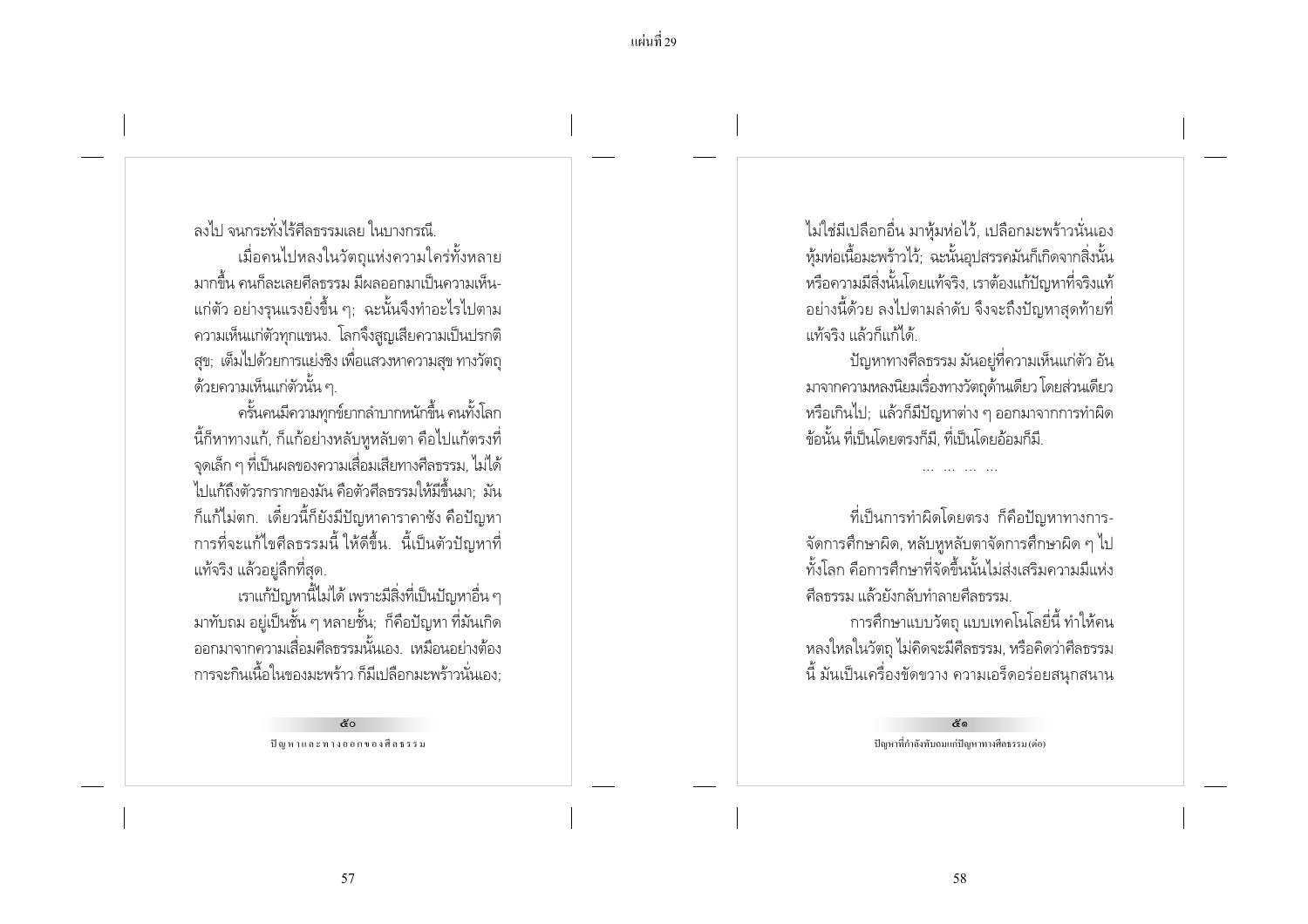์ ของตน - นี่การจัดการศึกษาผิด กลายเป็นการศึกษาที่ ไม่ส่งเสริมความมีศีลธรรม แต่ทำลายศีลธรรม มันก็มีผล ให้เกิดปัญหาอย่างอื่นขึ้นมามากมาย: เรียกว่าเป็นปัญหา ้ที่ทับถมอย่โดยตรง. ปัญหาทับถมโดยตรง คือการศึกษา ที่จัดผิด ๆ นั้น ได้พูดกันมาแล้วอย่างละเอียด ในการ-้บรรยายครั้งที่แล้วมานี้. ในวันนี้จะได้กล่าวถึง ปัญหาที่ ทับถมศีลธรรม ที่มีอยู่โดยอ้อมต่อไป.

ขอทบทวนคำพูดบางคำอยู่เสมอ ว่าต้องจัด ิกระทรวงศีลธรรมขึ้นมา ให้ใหญ่โตมโหฬารกว่ากระทรวง ์ ทั้งหลาย เพื่อเป็นสุนัขรับใช้ของกระทรวงทั้งหลายทุก ๆ กระทรวง. การที่กระทรวงทั้งหลายทุกกระทรวงทำหน้าที่ ิตามความม่งหมายของตนไม่ได้ ก็เพราะว่าขาดศีลธรรม. โดยหลักการก็ดี, โดยบุคคลก็ดี, มีอะไรที่ขาดศีลธรรม. ถ้ามีอะไรมาช่วยให้มีศีลธรรมละก็ ทกกระทรวงก็ปฏิบัติ หน้าที่ของตนได้. นี้จะต้องมีกระทรวงศีลธรรม เพื่อช่วย ทำให้ทุกคนมีศีลธรรม หรือเพื่อช่วยควบคุมความมี ์ ศีลธรรม ของหลักการ แผนการ วิธีการต่าง ๆ โดย

> $\approx$ lm ปัญหาและทางออกของศีลธรรม

ทั่วไป

ใช้คำว่า "สนัขรับใช้" นี้มันน่าเกลียด หรือโสกโดก ้อย่บ้างแต่มันก็ดี ตรงที่ว่ามันลืมได้ยาก, แล้วมันเป็นภาษา ้ พวกคอมมนิสต์เขาใช้ด้วยมันก็ยิ่งลืมยากขึ้นไปอีก. แล้วก็ ้ดูน่าจะมีประโยชน์ ในข้อที่เอามาใช้ให้มันถูกต้อง ไม่ใช่ใช้ ในทางที่ผิด

้นี่คือความจำเป็น ที่ว่าเราจะต้องพิจารณากันถึง ้ปัญหาที่ทับถมปัญหาศีลธรรม อย่โดยอ้อม เพื่อให้เห็นชัด กันเสียที่หนึ่งก่อนว่ามันมีปัญหาเหล่านี้อยู่รอบด้าน เต็มไป ่ หมด มากมาย แล้วก็เกี่ยวพันกันอย่างฟั่นเฝือ จนงงแก่ ิการที่จะแก้ไข. ชาวโลกก็ไปสนใจกันแต่เรื่องวัตถุ เพราะ ้ ความนิยมวัตถุ จึงยังไม่มองเห็นทางที่จะแก้ไขได้.

ทีนี้ก็จะได้พิจารณากัน ถึงสิ่งที่เรียกว่า **ปัญหา** แวดล้อม ประเภทโดยอ้อม ต่อปัญหาทาง ศีลธรรม

้คำว่า "โดยอ้อม" นี้เข้าใจว่าคงจะเข้าใจกันได้อยู่

ഭ്ത ปัญหาที่กำลังทับถมแก่ปัญหาทางศีลธรรม (ต่อ)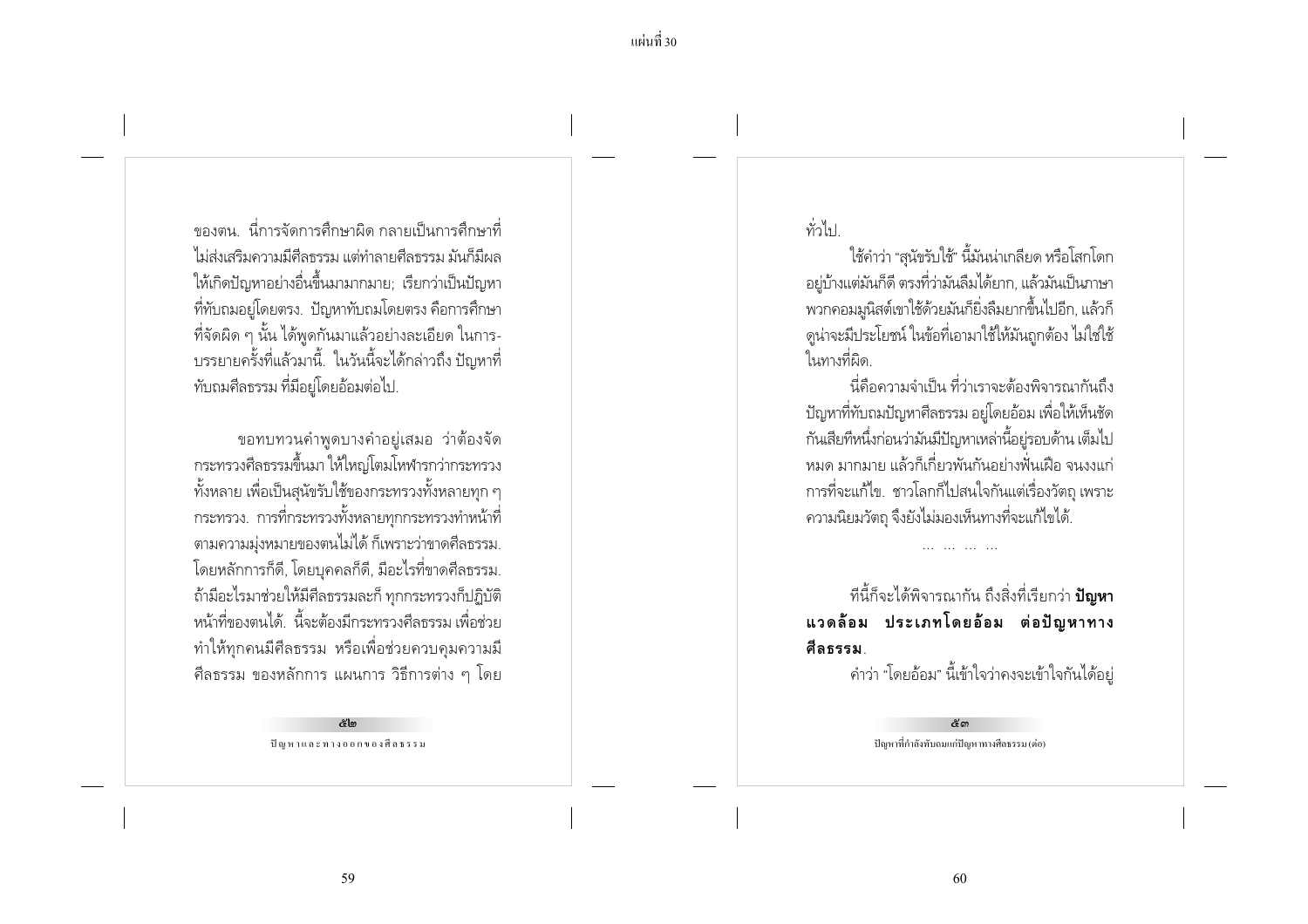แล้ว: ที่นี้ก็ประสงค์เพียงว่า มันเป็นปัญหาที่มิใช่โดยตรง. ้มันเป็นเพียงปัญหาแวดล้อมอยู่รอบ ๆ แล้วมันแยก ี แขนงออกมาจากตัวปัญหาที่เป็นประธาน กระทั่งออกมา ้เป็นปัญหาหยมหยิมกระจกกระจิก. แล้วก็งอกงามต่อ ๆ ี่ ต่อ ๆ ไปอีก; เกิดเป็นปัญหาฝอยหยุมหยิมไปหมด. นี้ เรียกว่าเป็นปัญหาโดยอ้อม และควรจะเรียกว่าปัญหา บริวาร แวดล้อมปัญหาที่เป็นประธาน; แต่ก็ต้องจัดการ ้ ปัญหาบริวารนี้ พร้อมกันไปกับปัญหาประธาน เพราะว่า มันเกี่ยวพันกันอย่.

ขอย้ำอย่ในข้อที่ว่า จะต้องไปนึกถึงศีลธรรมที่ เสื่อมไปเพราะจัดการศึกษาผิด: และการศึกษาผิดนั้น มันทำให้เกิดปัญหาทางอื่นขึ้นมาอีกมากมายหลายแขนง ที่เรียกว่าเป็นปัญหาโดยอ้อม.

ขอย้ำอย่างซ้ำซากไม่กลัวใครเบื่อหน้า ว่าโลกต้อง ึกลับไปมีสิ่งที่เราเคยเรียกกันในภาษาไทยว่า กระทรวง ่ ธรรมการ. เด็ก ๆ อาจจะไม่ได้ยินคำนี้ก็ได้. ก่อนนี้เขามี ้กระทรวงธรรมการ มีหน้าที่เกี่ยวกับเรื่องทางศาสนา หรือ ทางธรรมะเป็นส่วนใหญ่; แล้วก็เอาเรื่อง การศึกษาแฝง

> <u>&៤</u> ปัญหาและทางออกของศีลธรรม

เข้าไป; แล้วมีการศึกษาอย่างใหม่เพิ่มขึ้น ๆ ๆ จนกลบ ้เรื่องของธรรมะของศาสนา หมดไปเลยไม่มีเหลือ. จน-้กระทั่งต้องเปลี่ยนชื่อ เป็นกระทรวงศึกษาธิการ มีศีล-ิธรรมให้เด็กจด เล็ก ๆ น้อย ๆ อย่ในสมด แล้วก็ปิด เก็บไว้

นี่จะต้องคิดกันใหม่ ในข้อที่ว่า จะต้องเรียกเอา ้กิจกรรมที่เคยมีชื่อว่า "กระทรวงธรรมการ" นั้นแหละมา ใหม่ ซึ่งมีหน้าที่เกี่ยวกับพระธรรม. เกี่ยวกับศาสนา: แล้วยังจะต้องเลิกระบบที่ ถ้าพูดตามความรู้สึกของอาตมา ้ก็ร้สึกว่าเป็นระบบที่ร้ายกาจ หรือว่าเลวทรามก็แล้วกัน. ขออภัยพูดอย่างนี้; คือระบบที่แยกศาสนาออกไปเสียจาก การศึกษา ดูเหมือนเขาจะเรียกกันว่า secularism ความ-เห็นให้แยกการศึกษาออกจากวัด อะไรทำนองนี้

เขามีหลักว่า เรื่องทางธรรมทางศาสนานั้น ไม่ต้อง ้มาเกี่ยวมายุ่งอยู่ในเรื่องการศึกษาของเด็ก ของยุวชนหรือ ของคนทั่วไป; ให้ศึกษาแต่เรื่องการศึกษาที่มุ่งไปยัง ้ ความสามารถในการประกอบอาชีพ เพื่อบ้าน เพื่อเมือง เพื่อโลก เพื่ออะไรไปไม่มีที่สิ้นสุด.

> 88 ปัญหาที่กำลังทับถมแก่ปัญหาทางศีลธรรม (ต่อ)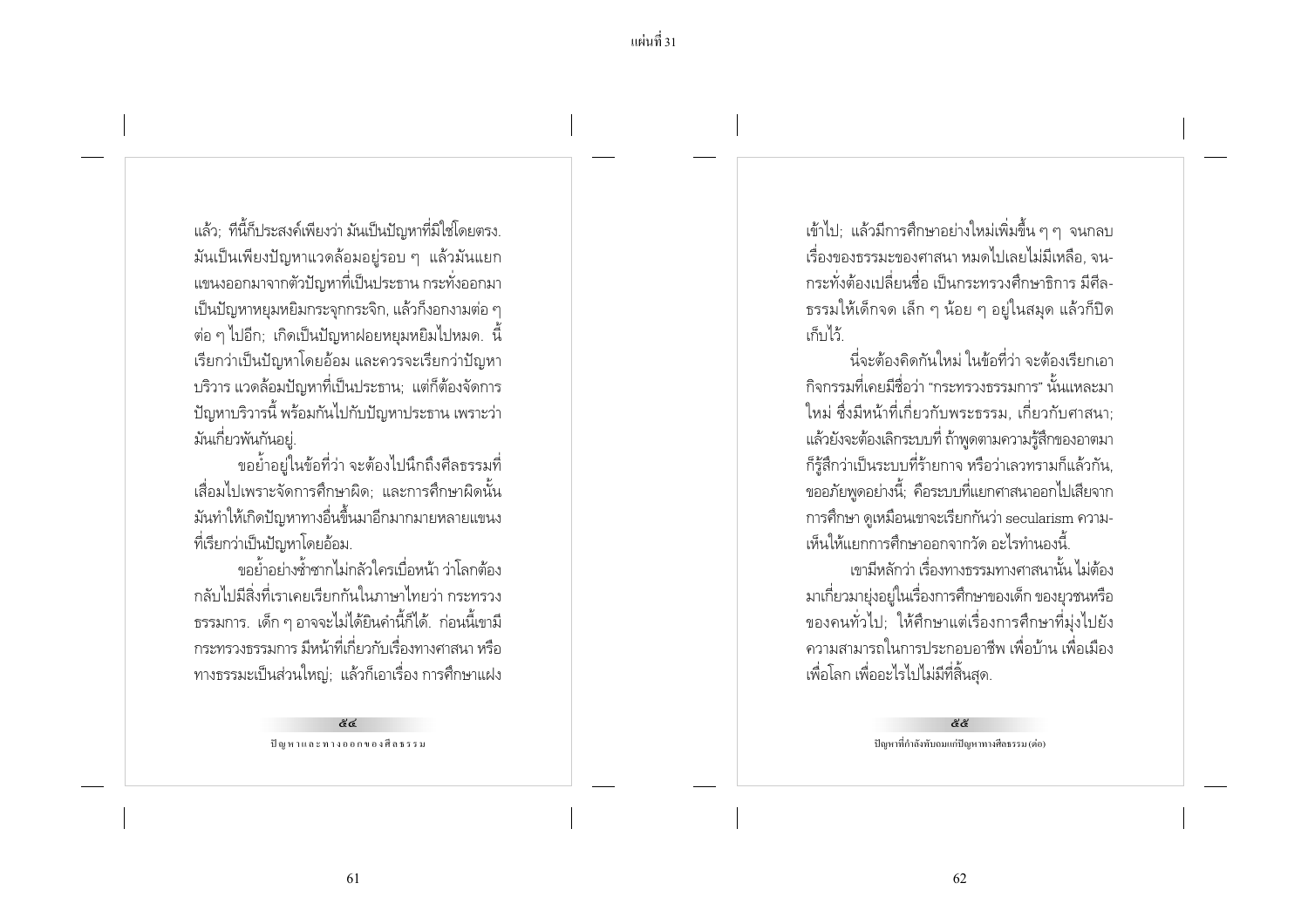ี แผ่นที่ 32

ส่วนเรื่องทางธรรมทางศาสนานั้น แยกออกไปไว้ ้เป็นเรื่องส่วนตัวบุคคล; ใครต้องการก็ไปหาเอาทีหลังก็ แล้วกัน ไม่ให้มารวมอยู่ในเรื่องการศึกษาของลูกเด็ก ๆ เล็ก ๆ: กระทั่งโตขึ้นมา จนกระทั่งระดับมหาวิทยาลัย ้พ้นออกไป ก็ไม่มีเรื่องของธรรมะ หรือของศาสนา หรือที่ เราเรียกในที่นี้ว่าศีลธรรม

้ศีลธรรมในที่นี้ ที่เป็นชั้นสูง คือ อริยศีลธรรม -้ศีลธรรมตามแบบของพระอริยเจ้า: ไม่ใช่ "ศีลธรรมอันดี ของประชาชน" อย่างที่เขาชอบพูดกัน. แต่เดี๋ยวนี้แม้ ้ศีลธรรมอันดีของประชาชน มันก็หาทำยาหยอดตาไม่ได้ ้อยู่แล้ว; จะไปเรียกหาศีลธรรมของพระอริยเจ้านั้น ก็ยิ่ง ไกลออกไปอีก แต่เราก็ต้องการเพราะว่าถ้าไม่มีสิ่งนี้ โลกนี้มันก็วินาศ

เราจะต้องทำทุกอย่างให้สุดความสามารถ ที่จะดึง เอาระบบที่ศาสนา หรือธรรมะ ควบคู่กันอยู่กับการศึกษา; เหมือนกับควาย ๒ ตัวลากไถคันเดียวไปนี้ ให้กลับมาอีก. ่ เหล่านี้เรียกว่ามันเป็นปัญหาโดยอ้อมที่มากมาย ที่เกิดมา ิจากการศึกษาที่จัดไปผิด ๆ; เพราะการศึกษานั้นนิยมแยก

> ๕๖ ปัญหาและทางออกของศีลธรรม

สิ่งที่เรียกว่า ธรรมะหรือศาสนาออกไปเสีย ไม่ให้มา ้เกี่ยวข้องนั่นเอง

ทีนี้ก็จะได้ยกตัวอย่างปัญหาโดยอ้อมที่ว่านี้ มันมี มากมายจนเอามากล่าวให้หมดไม่ได้: จะทำได้เพียงยกมา ให้ดูเป็นตัวอย่าง.

้ปัญหานี้ก็ได้กล่าวมาแล้วว่า ปัญหามีขึ้นมาเมื่อมี ้ความไร้ศีลธรรม. บกพร่องทางศีลธรรม. ศีลธรรมรวนเร. กระทั่งศีลธรรมล่มจมไปในที่สุด, เหล่านี้มันมีอยู่จริง.

ขอให้ทุกคน ทำใจเป็นกลาง ทำใจบริสุทธิ์ แล้ว ้มองดูกันลงไปจริง ๆ ว่า ในบ้านเมืองเราหรือกระทั่งใน โลกนี้ทั้งหมด หรือกระทั่งว่าในตัวเขาเองคนเดียวนี้ มันมี ้ ความบกพร่องรวนเรทางศีลธรรมตาม ๆ กันไปทั้งหมด หรือเปล่า? ถ้าถึงกับว่าไร้ศีลธรรมละก็ เรียกว่ามันวินาศ ้ถึงที่สุด; ถ้าบกพร่องบ้างก็ยังค่อยยังชั่ว, ถ้ารวนเร มันก็ ยังพอจะแก้ไขให้มันตรงได้, แต่ถ้ามันล่มจมไปหมดแล้ว ไร้ศีลธรรมแล้ว ก็เรียกว่า เป็นเคราะห์กรรมอย่างยิ่งของ

> ලි සා ปัญหาที่กำลังทับถมแก่ปัญหาทางศีลธรรม (ต่อ)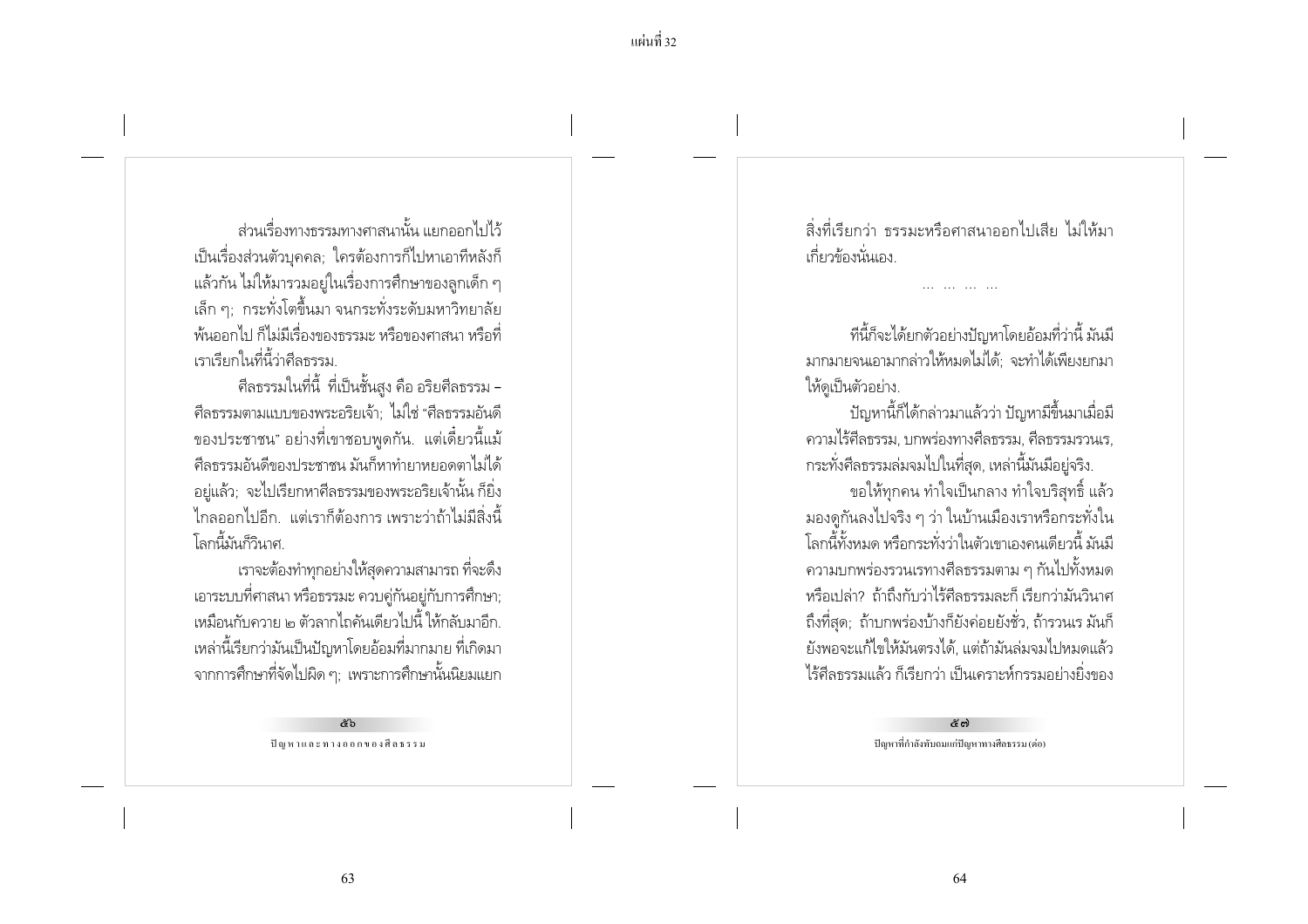### มนษย์เรา.

้ ที่นี้ สิ่งเหล่านี้มีอยู่อย่างไรบ้าง? อาตมาก็ต้องยก ่ ตัวอย่างเท่าที่เวลาจะอำนวย: ก็ต้องขออภัยที่ว่า ถ้ามี ้การกระทบกระทั้งบ้าง ก็ขอให้กือเสียว่า ไม่มีเจตนาร้าย ที่จะกระทบกระทั่งเลย: แต่ด้วยความหวังว่า เราจะแก้ไข ิสถานการณ์ของเรา ให้มันดีขึ้น เมื่อคนทั้งโลกหรือ ประเทศอื่น เขาจะไม่แก้ไข ก็ตามใจ; เราเป็นพุทธบริษัท ้เป็นคนไทยอย่างพุทธบริษัท บูชาความถูกต้อง ความดี ิ ความจริง ความเป็นธรรม ความงดงาม อะไรนี้ ก็ต้อง พยายามไปตามธรรมชาติของพทธบริษัท.

**ปัญหาที่ ๑.** ที่จะยกขึ้นมาเป็นตัวอย่าง คือปัญหา ว่า เมื่อมีความรวนเรล่มจมทางศีลธรรมแล้ว ก็มี**ปัญหา** ้เกี่ยวกับการจงรักภักดีต่อประเทศชาติศาสนา พระมหากษัตริย์

เดี๋ยวนี้ไม่มีความจงรักภักดี ต่อประเทศชาติ เป็น ้ต้น ที่เพียงพอ ไม่จริงพอ: หรือว่าถึงกับหน้าไหว้หลัง ่ หลอก. ที่ปากพูดว่า "จงรักภักดีต่อประเทศชาติ ศาสนา ้พระมหากษัตริย์" นั้น มันปากว่า หรือว่าเขียนเป็นตัว

> ليميم ปัญหาและทางออกของศีลธรรม

หนังสือก็พอแล้ว ไม่ได้ปฏิบัติโดยสมบูรณ์; ยิ่งไปกว่านั้น อีกก็แทบจะไม่รู้ว่าประเทศ ชาติ ศาสนา พระมหากษัตริย์ ้นั้น คืออะไรด้วยซ้ำไป. เพราะลูกเด็ก ๆ เหล่านี้ถูกสอน ให้ท่องจำมา ชินปาก เคยลิ้น มาตั้งแต่เล็ก : เขาก็ไม่ต้อง สนใจ ว่าอะไรก็ได้. เขาจำได้ก็แล้วกัน.

ถ้าเปรียบเทียบกันดูกับคนโบราณ สมัยปู่ย่าตายาย โน้น อาจจะมองเห็นและเชื่อได้ ว่ามันจริงอย่างนั้น คือเขา ้มีความจงรักภักดี ต่อประเทศชาติศาสนา พระมหากษัตริย์ ยิ่งกว่าคนสมัยนี้ ซึ่งนิยมจงรักภักดีต่อวัตถุ ต่อความสุข ิสนกสนาน เอร็ดอร่อยทางวัตถ. เอากำลังความจงรักภักดี มาใส่กับสิ่งนี้เสียหมด ทางฝ่ายโน้นมันก็จางไป

้ที่กล่าวว่า "ไม่รู้จัก สิ่งที่เรียกว่าชาติ" เป็นต้นนี้ ้ก็ลองพิจารณาดู ว่าการสูญชาติของมนุษย์มันมีหลาย ้ความหมาย. ถ้าสูญชาติในทางศีลธรรม มันก็หมดชาติของ มนุษย์ ชาติมนุษย์ จะหมดไป; เป็นชาติสัตว์ป่า เดรัจฉาน ้อะไรไป ถ้ามันขาดศีลธรรม. นี่รู้จักชาติในลักษณะ ้อย่างนี้กันหรือเปล่า? ยังมีคำว่าชาติในทางวัฒนธรรม ทางจิตใจ; ถ้าเราสูญไป, เช่นไปนิยมวัฒนธรรมชาติอื่น

> ಕೆಕೆ ปัญหาที่กำลังทับถมแก่ปัญหาทางศีลธรรม (ต่อ)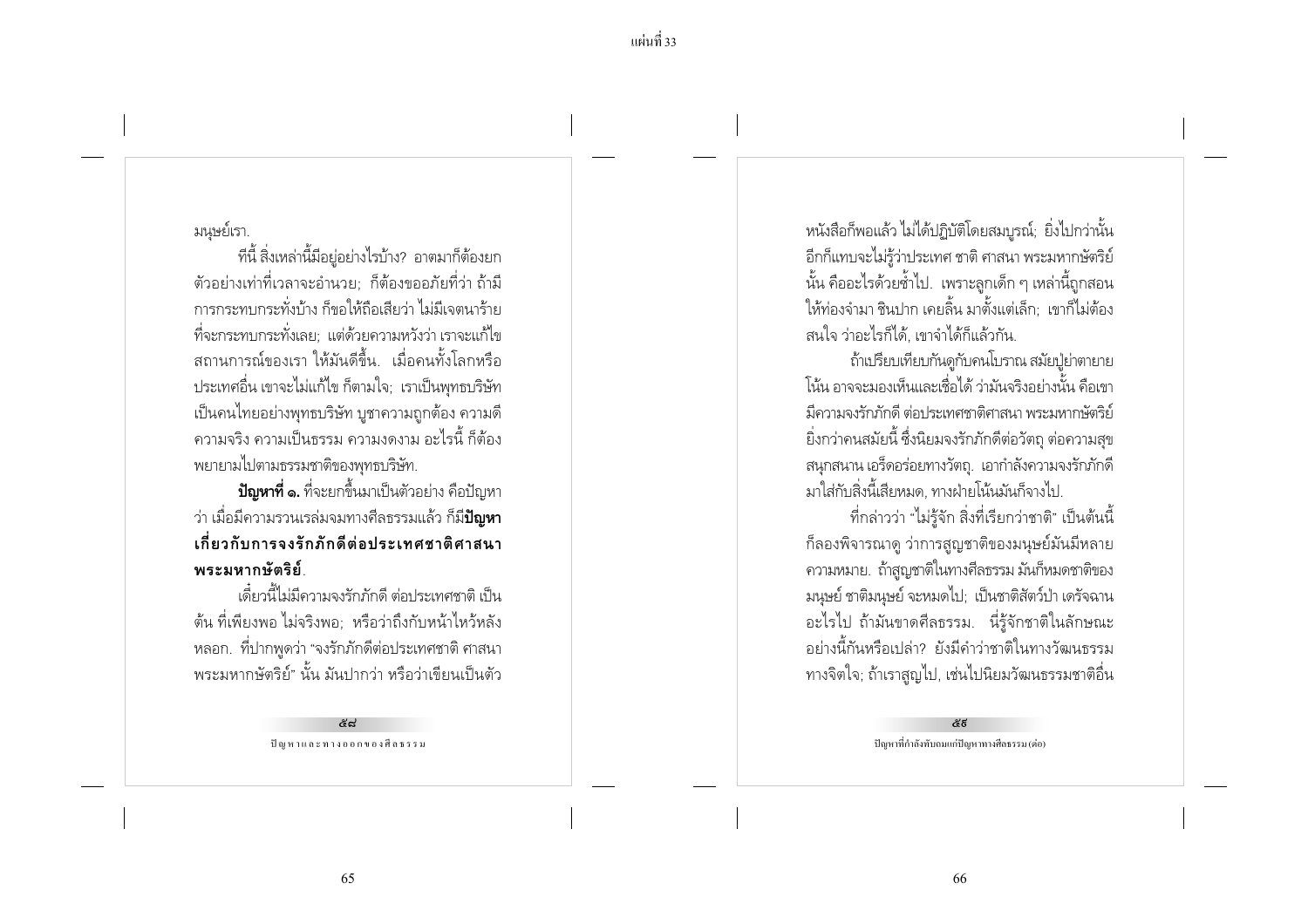ี แผ่นที่ 34

ก็เป็นอันว่าจิตใจนั้น มันเป็นชาติอื่นไปแล้ว; นี่ก็มีอยู่มาก. ้ ที่ว่าไปตามกันฝรั่งในเรื่อง การกิน การอยู่ ่ การเล่นการหวัวอะไรต่าง ๆ นั้นก็จนสูญชาติไทยไปแล้ว โดยจิตใจหรือโดยวัฒนธรรม วัฒนธรรมในสายเลือด ้มันถูกรีดออกมาทิ้งหมดอย่างนี้ แล้วก็ไปรับเอาของใหม่ เข้ามาแทน : เป็นวัฒนธรรมแบบวัตถุ; นี่ก็เรียกว่าสูญชาติ ไปแล้วในทางวัฒนธรรม

ที่นี้ก็จะเป็นเหตุให้สญชาติออกมา ถึงกับว่า ิสูญชาติทางการเมือง คือประเทศชาตินี้เป็นเมืองขึ้นเขา เป็น ้ขี้ข้าเขา; นี่เรียกว่าสูญชาติทางการเมือง. นี้เราก็รู้จักแต่ ้เรื่องสูญชาติทางการเมือง; พูดกันมาก กลัวกันมาก. แต่หารู้ไม่ว่ามูลเหตุที่แท้จริงนั้น ถ้ามีการสูญชาติในทาง ้จิตใจแล้ว จะต้องสูญชาติในทางการเมืองตามมาเป็น แน่นอน

้อาตมารู้สึกว่า การสูญชาติในทางการเมืองนี้ ยัง เลวน้อยกว่า สูญชาติทางจิตใจหรือทางวัฒนธรรม หรือทาง ้ศีลธรรม. ขอให้รู้จักสิ่งที่เรียกว่า "ชาติ ประเทศ" กัน ้อย่างนี้บ้าง ถ้าเป็นชาติไทยประเทศไทย ก็ต้องระวังอย่า

> $b^{\circ}$ ปัญหาและทางออกของศีลธรรม

ให้มันสูญชาติไปในทางจิตใจ หรือทางศีลธรรม.

ทีนี้ศาสนา นี้เป็นหลัก ที่จะให้ยังคงอยู่ในทาง จิตใจหรือทางศีลธรรม ก็อย่าให้สูญไปเสีย. พระมหา กษัตริย์โดยทั่วไปก็เล็งถึงชนชั้นปกครอง ซึ่งมีหน้าที่ทำการ ้รักษาคุ้มครองสิ่งเหล่านี้ ให้คงอยู่ในสภาพอย่างนี้ เป็น พระมหากษัตริย์ที่ประกอบอย่ด้วยทศพิธราชธรรม เป็นต้น; เมื่อท่านทำหน้าที่ของท่านบริสุทธิ์แล้ว เป็นผู้ที่ ้ดวรจงรักภักดีอย่างยิ่ง ไม่มีอะไรจะยิ่งไปกว่าในระหว่าง บุคคลด้วยกัน. เพราะว่ารับผิดชอบในความสูญชาติของ ้ดนทั้งประเทศ ทั้งในแง่ของศีลธรรมวัฒนธรรม และทั้งใน แง่ของการเมือง. ฉะนั้นเราจะต้องรู้จักสิ่งเหล่านี้ดี จึงจะ มีความจงรักภักดีต่อสิ่งเหล่านี้ได้

เดี๋ยวนี้ความไม่มีศีลธรรม ความไม่นิยมสิ่งที่ ถูกต้องตามหลักธรรมนี้ เข้ามาครอบงำ; มันก็มีปัญหาเรื่อง การจงรักภักดีขึ้นมา คือมันไม่จริงพอ อย่างหนึ่ง. หรือมัน ถึงกับหน้าไหว้หลังหลอกไปเลย: แล้วมันก็รวนเรขึ้นเป็น ข้อแรก ในชนชาตินั้น ไม่เฉพาะชาติไทย, ขอให้รู้ไว้เสมอ ไปว่า เรากำลังกล่าวถึงเรื่องของมนุษย์ ไม่ว่าชาติไหน

> $b$ ปัญหาที่กำลังทับถมแก่ปัญหาทางศีลธรรม (ต่อ)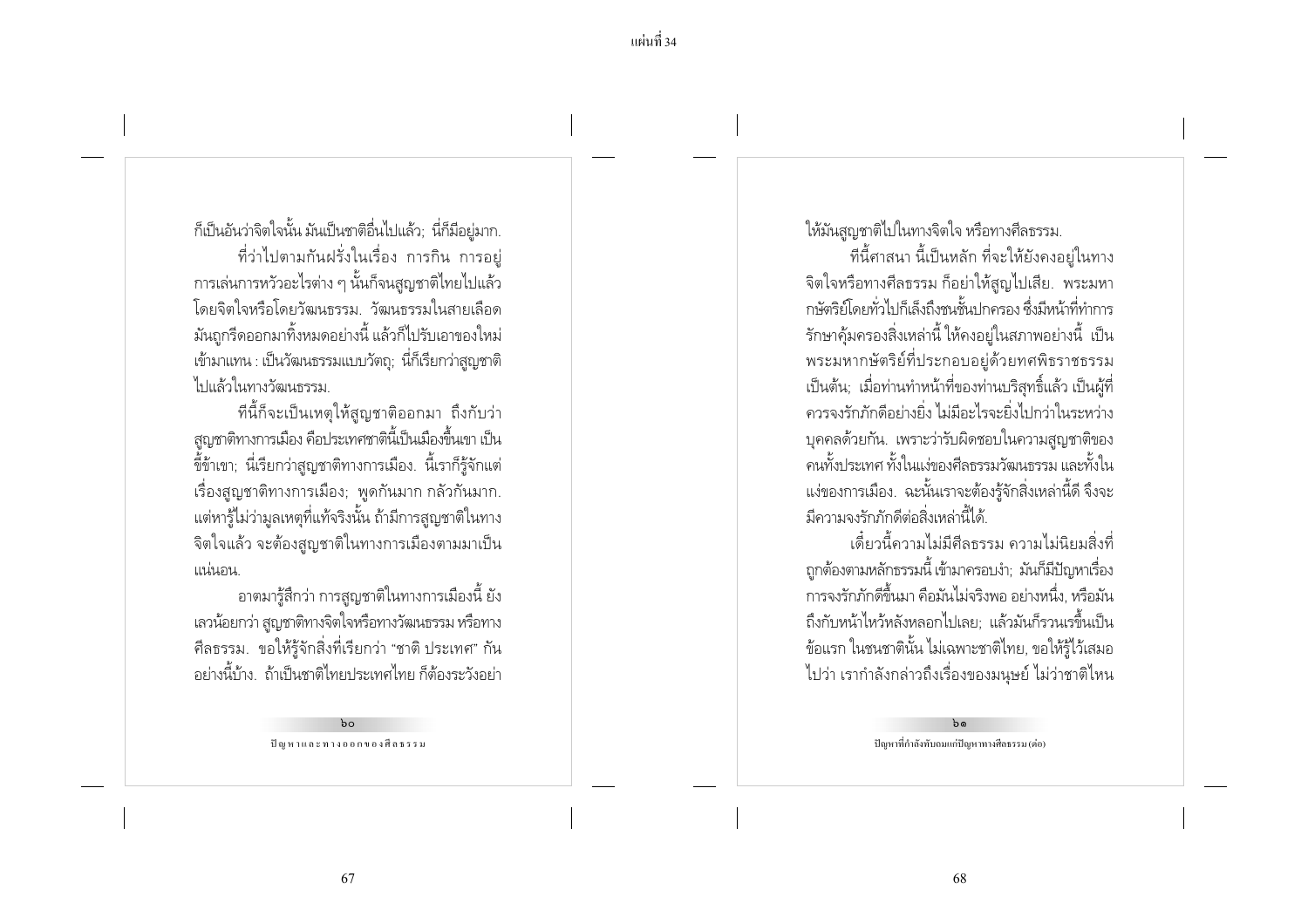้จะเป็นเรื่องของคนทั้งโลกก็ได้ หรือจะไปเป็นของประเทศ ้ เล็ก ๆ อย่างประเทศไทยเราก็ได้.

นี่ปัญหาโดยอ้อมได้เกิดขึ้นมาแล้ว คือว่าเกิดไม่มี ิ คามจงรักภักดีโดยแท้จริง ต่อประเทศชาติ ศาสนา ิ พระมหากษัตริย์เป็นต้น; ก็เป็นเครื่องทำความย่งยาก ให้ แก่การที่จะปรับปรุงศีลธรรมของบ้านเมืองนั่นเอง. ขอให้ ์ ดูว่า ปัญหานี้มันเป็นปัญหาโดยอ้อม เข้ามาทับถมแก่ การแก้ปัญหาทางศีลธรรมอย่างไร?

## ดูกันต่อไป **ข้อที่ ๒ ปัญหาที่เป็นความ-**รบกวน มาจากอันธพาลนานาแบบ

้ความเป็นอันธพาลนานาแบบ มันค่อยเกิดขึ้นมา ิ จากการที่ศีลธรรมมันเสื่อมไป. และจากการศึกษาที่จัด ี ผิด ๆ ทำลายศีลธรรมเสียเอง. อันธพาลนานาแบบนี้ ี ตัวอย่างเช่นว่า อาชญากรรมทางเพศ; เดี๋ยวนี้ทั่วโลก ี ยอมรับว่า อาชญากรรมทางเพศกำลังทวีขึ้นอย่างรวดเร็ว ้อย่างไม่น่าเชื่อ. เช่นว่าในบางประเทศมือาชญากรรม

> $h_{\text{lm}}$ ปัญหาและทางออกของศีลธรรม

ทางเพศเกิดขึ้น โดยเฉลี่ยแล้วทุก ๆ ๗ วินาทีเป็นต้น. ้อาตมาเคยอ่านพบอย่างนั้น. เมื่อมีความลุ่มหลงในทาง ์ กามารมณ์เรื่อย ๆ ไป มันก็เกิดความวิปริต มันก็ขยายตัว ้ออกไป เป็นเรื่องปัญหาทางกามารมณ์มากมาย.

้ที่เรียกว่าเป็นคนเจ้าสำราญนั้น ไม่ได้จำกัดอยู่แต่ ในคนที่ร่ำรวยเหลือกินเหลือใช้ แต่ระบาดลงมาถึง แม้แต่ ้ คนยากจน มันก็ยังอยากเป็นเจ้าสำราญ. เมื่อไม่มีเงิน มัน ้ก็ต้องไปหามา: หาโดยสจริตไม่ได้ ก็หาโดยทจริต เพื่อ ี เอามาซื้อความเป็นคนเจ้าสำราญอย่างนี้; ก็เลยออกไปถึง การติดความสนกสนาน หรือมหรสพนานาชนิด. อย่างใน ภาษาธรรมะเขาเรียกว่า *วัตถุกาม* คือความใคร่ หรือ ของใคร่ ที่เป็นวัตถุที่ตั้ง ก็เป็นปัญหามากมายเหลือที่จะนับ ไหว: มิใช่แต่เพียงอาชญากรรมทางกามารมณ์อย่างเดียว. ้ที่นี้มันยังมีอาชญากรรมทางโทสะจิต, รวม ๆ

กันเรียกว่า อาชญากรรมทางโทสะจิต คือว่าโกรธ หรือ ี ประทุษร้าย ด้วยกิเลส ที่ชื่อว่า โทสะ หรือโกธะ. นี้ต่อมา ิจากอาชญากรรมทางกามารมณ์ หรือทางราคะมันเนื่องกัน ้อยู่ มันต้องดูพร้อมกันไป.

> $b$  ດາ ปัญหาที่กำลังทับถมแก่ปัญหาทางศีลธรรม (ต่อ)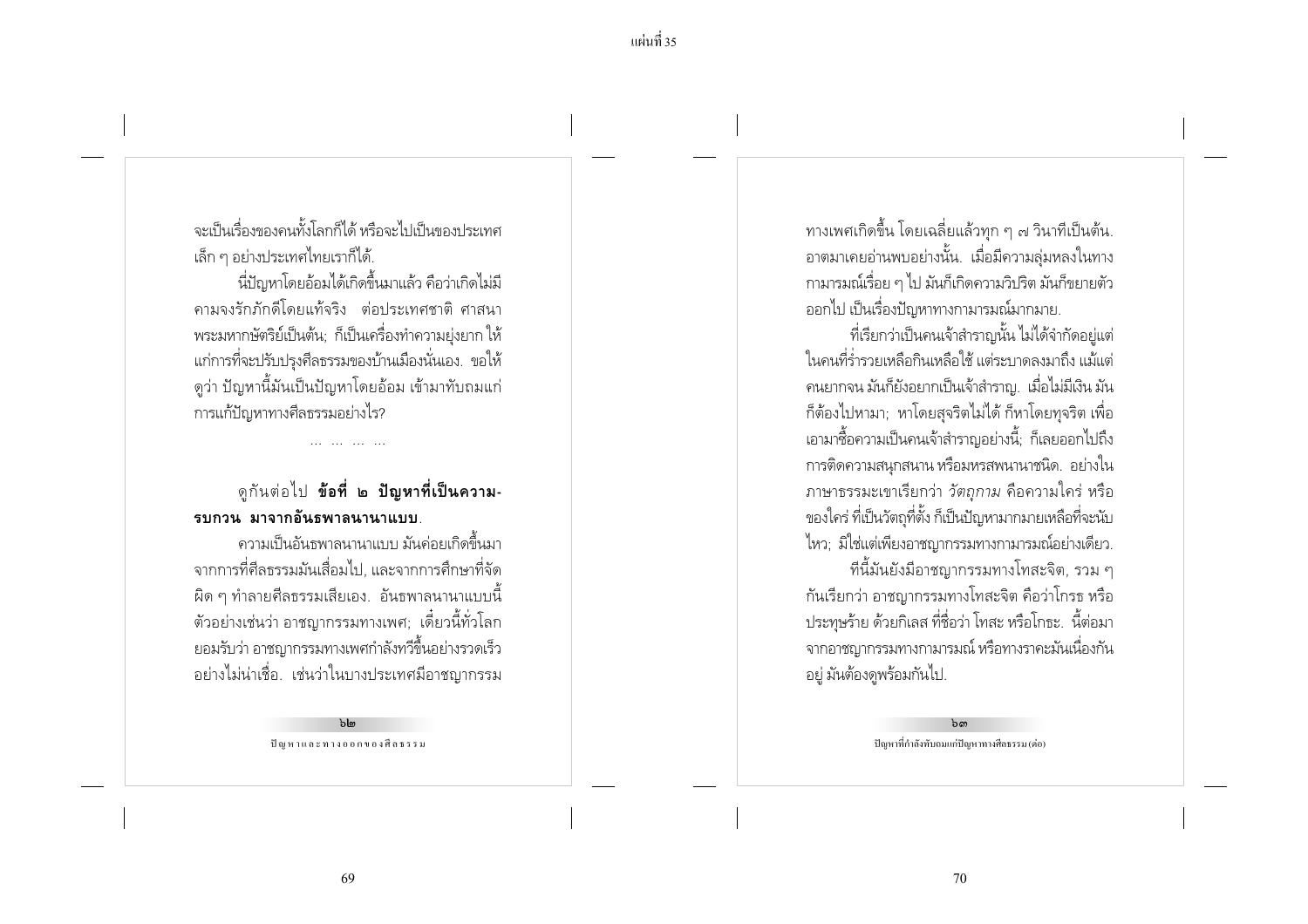้ความรู้สึกที่เป็นความโลภ หรือเป็นราคะทาง กามารมณ์นั้น มันเป็นเหตุให้เกิดโทสะ, หรือความโกรธ. พอไม่ได้อย่างใจมันก็โกรธ: ถ้าอย่าไปต้องการสิ่งอย่างนั้น มันก็ไม่มีอะไรที่จะทำให้ไม่ได้อย่างใจ มันก็ไม่มีการโกรธ ้ที่นี้ไปลุ่มหลงของรัก เมื่อไม่ได้อย่างใจ มันก็ต้องโกรธ. เรื่องความโกรธ นี้ก็แยกตัวออกมา เป็นปัญหา

้อีกอันหนึ่ง: มีโทสะจริต มีอาฆาต มีจองเวร มีสันดานพาล โหดร้าย ยิ่งกว่าสัตว์ป่า. นี้อาชฌากรรมก็เกิดขึ้นมาอีก ี แผนกหนึ่ง อีกแบบหนึ่ง คืออาศัยโทสจิตเป็นมูล.

้คนเราพอโกรธแล้ว มันก็ไม่เป็นมนษย์แล้ว. ้พอทำลงไปแล้ว มันก็จะต้องมีการตอบแทน. มันก็แก้แค้น ้อาฆาต สวนกันไปสวนกันมา; ก็วินาศกันลงไปทุกที่ พร้อม ทั้งสร้างนิสัยสันดานทารุณโหดร้ายเพิ่มขึ้น. ฉะนั้นที่เขารบ กันทั้งโลกอยู่ได้เดี๋ยวนี้ มันก็มีเหตุนี้เป็นเหตุส่วนหนึ่ง ที่รวม ้อยู่ด้วย คือความเกลียดชังกัน หรือเรียกว่ามันอาฆาตกัน ้อยู่ตลอดเวลา.

ที่นี้ ปัญหาอาชญากรรมต่อไปอีก ก็เช่น เกี่ยวกับ การแสวงหาประโยชน์ ต้องการประโยชน์โดยตรง, เจาะจง

> $hd$ ปัญหาและทางออกของศีลธรรม

ที่ประโยชน์ แล้วก็ลักก็ขโมย; แม้ที่สุดแต่ว่าเป็นผู้ที่เข้าที่ ้คับขัน หรือว่าจนตรอก ในการประกอบอาชีพ มันก็ต้อง ดโบย

้นี่เรียกว่า เหมือนกับสัตว์มันจนตรอก แล้วมันก็ ้ต้องกัด. แต่มนุษย์ นี้ยังแปลกออกไปว่า ถ้าจนตรอกใน เรื่องกระทำโดยสุจริต; แล้ว มันก็ทำทุจริต จึงมี อาชญากรรมอีกประเภทหนึ่งเกิดขึ้นมา กระทั่งรับจ้างฆ่าเขา ้อย่างนี้: ไม่ได้มีเรื่องอะไรกับเขา แต่เพราะว่าเราอยาก ้จะได้เงินก็รับจ้างฆ่าคนอื่น. มันเป็นเรื่องของการแสวงหา <u> 1 เระโยศน์</u>

นี่ยกมาเป็นตัวอย่างก็เข้าใจกันได้ทันที ว่าภาวะเช่น ้นี้ มันมีอยู่ในโลกนี้อย่างไร ในระหว่างบุคคลก็ดี ในระหว่าง ี ประเทศก็ดี หรือรวม ๆ กัน ทั้งโลกก็ดี มันมีการกระทำ ้อย่างนี้

คนยังแบ่งกันอยู่เป็น ๒ ชนิด; แล้วก็น่าหวัวด้วย ู้ที่อาตมาเคยพูดถึงมาครั้งหนึ่งแล้ว ในการบรรยายครั้ง ้ ก่อน ๆ โน้นว่า; พวกหนึ่งเขาถือหลักว่า "ขอทานดีกว่า ขโมย" เป็นขอทานดีกว่าขโมย แต่อีกพวกหนึ่ง เขาถือหลัก

> $b$ & ปัญหาที่กำลังทับถมแก่ปัญหาทางศีลธรรม (ต่อ)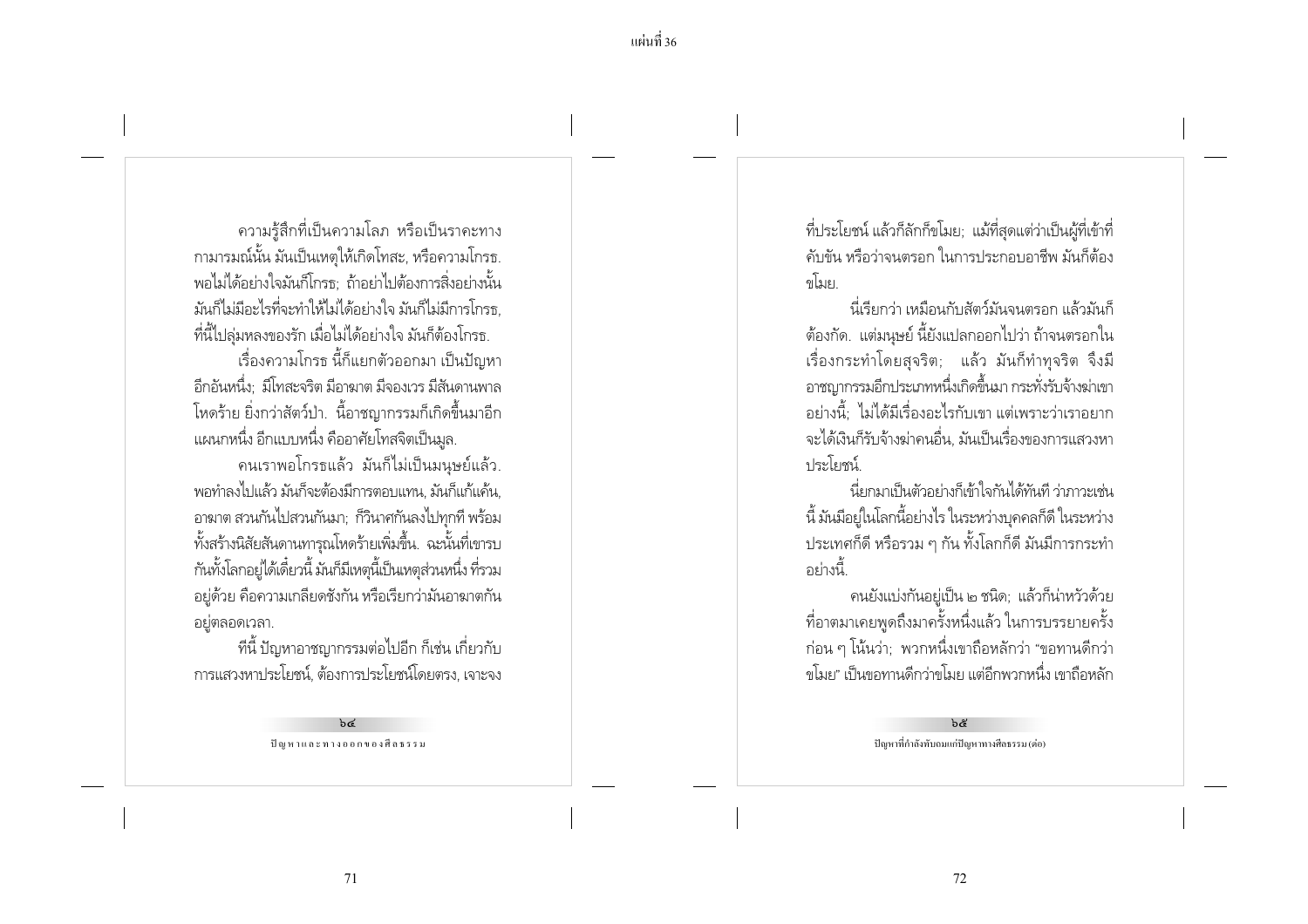ที่ว่า "ยิ่งรายยิ่งกลง ปกย" บังบดินกันดูนละทางละเ่างนี้ ที่นี้ ่ ขอทานดีกว่าเป็นขโมยนั้น มันจึงพ่ายแพ้ มันยิ่งพ่ายแพ้ ้มันถอยไป, ถอยไป จนไม่ค่อยจะมีใครยอมรับนับถือแล้ว ้เดี๋ยวนี้ที่ว่าขอทานดีกว่าเป็นขโมยนั้น มันไปขยายทาง "ยิ่งรวยก็ยิ่งกอบโกย. แล้วก็ยิ่งอยากรวย แล้วก็ยิ่ง ึกอบโกย". นี้มันเป็นอาชญกรรมที่ปรากภออกมาให้เห็น ชัดแล้ว; ที่ยังช่อนเร้นอยู่ในจิตใจอีกมากมายนัก.

"ยิ่งรวยยิ่งกอบโกย" ไม่ผิดกฎหมาย ไม่ผิดรัจ-่ ธรรมนูญ เพราะเป็นกฎหมายหรือรัฐธรรมนูญที่คนโง่ ้เขียนขึ้น: คนที่ยิ่งรวยยิ่งกอบโกย จึงไม่ผิดกฎหมาย และ ไม่ผิดรัฐธรรมนูญใด ๆ. แต่มันผิดกฎหมายของพระเจ้า ้ผิดศีลธรรมของพระเจ้า มันก็ต้องมีเรื่องเสียหาย และ ้ต้องมีการลงโทษที่สาสม คือ ให้มนุษย์ชนิดนี้อยู่กันด้วย ิ ความระส่ำระสาย ทุกข์ยากลำบาก เดือดร้อน หาความ-สงบสขมิได้.

ที่นี้ อาชญากรรมประเภทอื่นต่อไปอีก ก็เช่น มี ้จิตวิปริต จิตไม่สมประกอบขนาดเป็นสันดานพาล เป็น ้ผู้ร้ายโดยกำเนิด อะไรไปเลย; จิตวิปริตนี่อย่าทำเล่นกับ

> $h$ ปัญหาและทางออกของศีลธรรม

สิ่งนี้ เพราะมันมีอำนาจมาก แล้วมันแตกแขนงได้มาก ิพระพุทธเจ้าหรือหลักพุทธศาสนาวางไว้เป็นหลักว่า "ไม่มี ้อะไรที่สำคัญยิ่งกว่าจิตที่ตั้งไว้ถูกต้อง".

้จิตที่ตั้งไว้ถกต้อง ไม่ใช่จิตตามธรรมชาติเฉย ๆ. ้ต้องจิตที่ตั้งไว้ถูกต้อง จนแยกออกไป เป็น ๒ ฝ่าย ว่า ไม่มีโจรหรืออันตราย หรืออุปสรรคศัตรูใด ๆ ร้ายไปกว่า จิตที่ตั้งไว้ผิด, และว่า ไม่มีมิตรสหายผู้หวังดีช่วยเหลือ อะไร ดียิ่งไปกว่าจิตที่ตั้งไว้ถก.

เดี๋ยวนี้ คนมีจิตวิบริต ก็คือว่ามันไม่มีการตั้งไว้โดย ้ถูกต้อง; มูลเหตุก็มาจากอะไรหลาย ๆ อย่าง ที่เป็นเหตุ ให้มีจิตวิปริต แล้วปัญหามันก็ไม่มีที่จะสิ้นสุดได้ ในเมื่อ ์จิตยังวิปริตอยู่. เมื่อเป็นอย่างนี้กันมากเข้าก็เกิดปัญหาขึ้น มาทันทีว่า; เดี๋ยวนี้เราต้องอยู่ร่วมโลกกับคนบ้า. ใคร ้มองเห็นก็มอง ว่าเดี๋ยวนี้เรามีปัญหาที่จะต้องอยู่ร่วมโลกกับ ิคนบ้า: นี่มากขึ้นทกที่.

้นี่คนคือมนุษย์ของเรา ไม่เป็นมนุษย์; เป็นคนที่มี จิตวิปริต หลงใหลในความเห็นแก่ตัว บูชาความเห็นแก่ตัว ้ทำอะไรไปตามกิเลสนี้จนเป็นนิสัยไป. หรือว่าที่ยังดี ๆ

> $b$   $c$ .<br>ปัญหาที่กำลังทับถมแก่ปัญหาทางศีลธรรม (ตอ)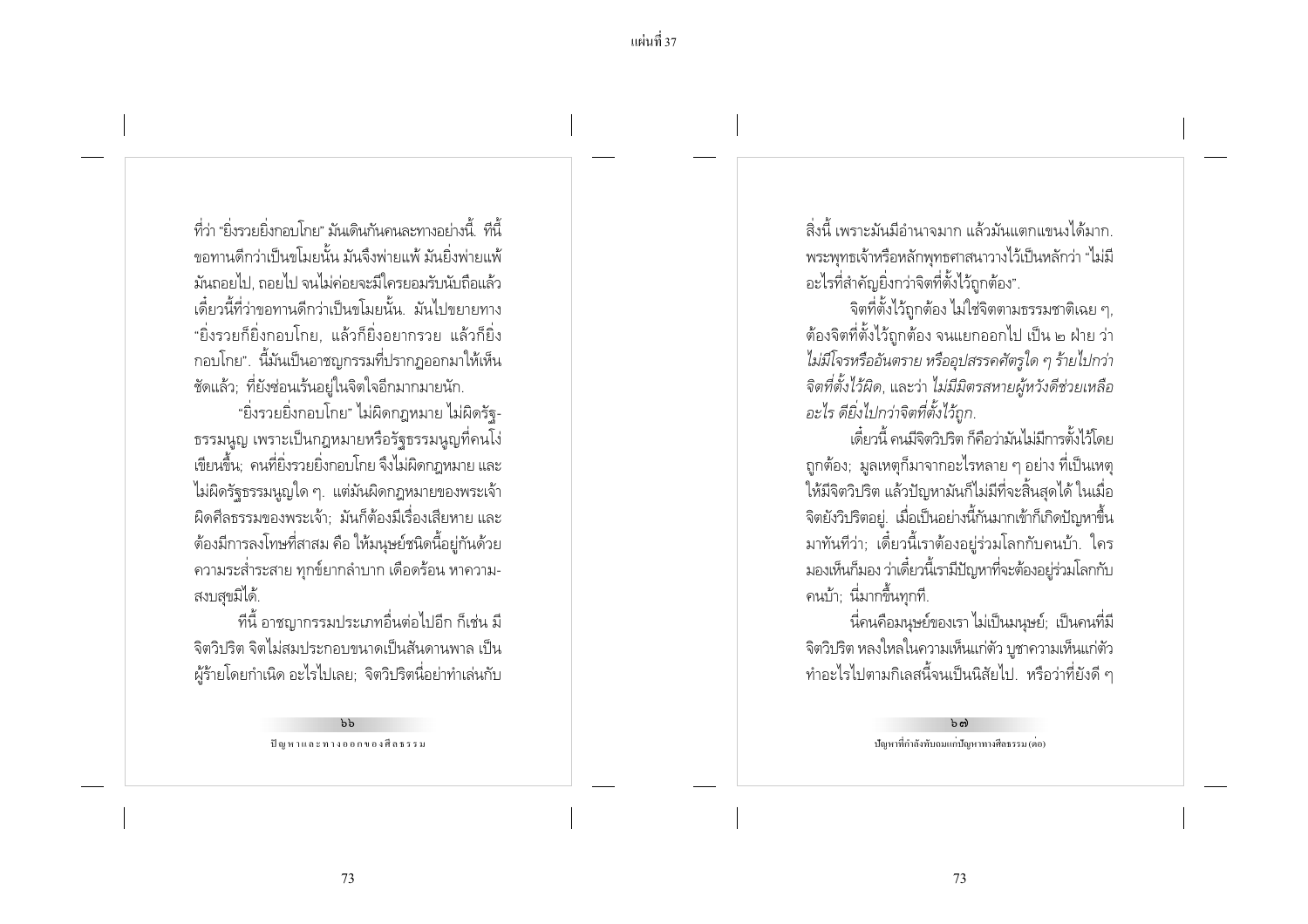้ อยู่เมื่อเล็ก ๆ นี้ มันก็ถูกกระทำให้เป็นจิตวิปริตยิ่งขึ้น ๆ เมื่อโตขึ้นมา, โตขึ้นมา. เพราะว่าผู้ใหญ่เหล่านั้นมีจิตวิปริต ทำอะไรวิปริตเสียแล้ว; เด็กเล็ก ๆ ที่เกิดมา จิตบริสุทธิ์ ่ ผดผ่อง ก็ค่อยหมนไปตามทางที่ผิด ที่จะเป็นปัญหาที่ ใหญ่หลวงยิ่งกว่าปัญหาใด ต่อไปข้างหน้า. เพราะว่า การศึกษาที่จัดนั้น มันจัดผิดมันทำให้จิตนี้วิปริต ให้ล่มหลง ในวัตถุ ในเนื้อหนัง.

ที่นี้ ยังมี ปัญหาอาชญากรรม เกี่ยวกับการเสพติด ้ที่มันก็เจริญก้าวหน้ามากเหมือนกัน; จะต้องคิดดูว่า ก่อน นี้มันไม่มีสิ่งเสพติดมิ่นเมา เช่นเหล้า เช่นฝิ่น เช่นยาเสพติด ใด ๆ ไม่มากเหมือนเดี๋ยวนี้. เดี๋ยวนี้มันมาก; ยิ่งมีการ-้ศึกษามาก มันก็ยิ่งมียาเสพติดมาก มันน่าประหลาด ที่ว่า ่ เขาจัดการศึกษา ถึงระดับอดมศึกษากันในโลกมากขึ้น ยาเสพติดมันยิ่งเจริญงอกงามในโลกมากขึ้น.

้ คำว่า "เสพติด" นี้ มีความหมายกว้าง จะเป็นวัตถ ้ สิ่งของก็ได้ เป็นการกระทำก็ได้ เป็นความรู้สึกก็ได้. กินยา ้ เสพติดก็กลายเป็นขี้เมา: แม้แต่ว่าคนขี้เกียจ ก็คือคนกิน ยาเสพติด มันเป็นยาเสพติดทางจิตใจ. พอขี้เกียจแล้วมัน

> $hd$ ปัญหาและทางออกของศีลธรรม

้ก็สบายใจ ครึ้มใจเหมือนกับสูบกัญชา นี้ก็เรียกว่ายา-้เสพติดทางจิตใจ. แม้การพนันนี้ มันก็ไม่ได้กินเข้าไป ไม่ได้สูบสุดเข้าไป แต่ก็เสพติด มันเป็นเสพติดทางจิตใจ; ก็เรียกว่าเป็นปัญหา เพราะสามารถทำให้เกิดอาชญากรรม ขึ้นมาได้. นี่ลองพิจารณาดูให้ดี ๆ มนุษย์เรากำลังเป็นทาส ยาเสพติดกันมากขึ้นทั่วไปทั้งโลก ยิ่งขึ้น ๆ.

้ ความคิดที่น่าหวัวหรือน่าสงสาร ตัวอย่าง เช่นว่า เขาจะประดิษฐ์ปรุงของที่สูบได้แทนบุหรี่ แต่ไม่ให้มีธาตุ ้ เสพติด. นี่เท่ากับรักยาเสพติดถึงขนาดที่ว่า จะปรุงสิ่งที่ ้เสพได้เอร็ดอร่อย แต่ไม่ให้โทษเหมือนกับบหรี่; อย่างนี้ ้มนุษย์เหล่านั้น ก็คิดว่าเป็นความเฉลี่ยวฉลาด เป็นความ-้ก้าวหน้า เป็นความเจริญทางอารยธรรม, แต่ทางศาสนา ้ถือว่า เป็นความโง่ที่ลึก มากขึ้นไปอีก: นี้มันควรจะทิ้งเสีย ไม่ต้องไปทำมัน

้อย่างจะคิดทำบหรี่เทียม ที่ไม่ให้โทษทางเสพติดนี้ ้มันก็ยิ่งโง่อยู่นั่นแหละ มันเสียเวลา และไม่มีประโยชน์ ้อะไร: แล้วมันก็จะต้องถือว่าเป็นเสพติดอีกนั่นแหละ คือ เสพติดในทางจิตใจ มันไม่ให้โทษในทางร่ายกายก็จริง

> $b\bar{g}$ ปัญหาที่กำลังทับถมแก่ปัญหาทางศีลธรรม (ต่อ)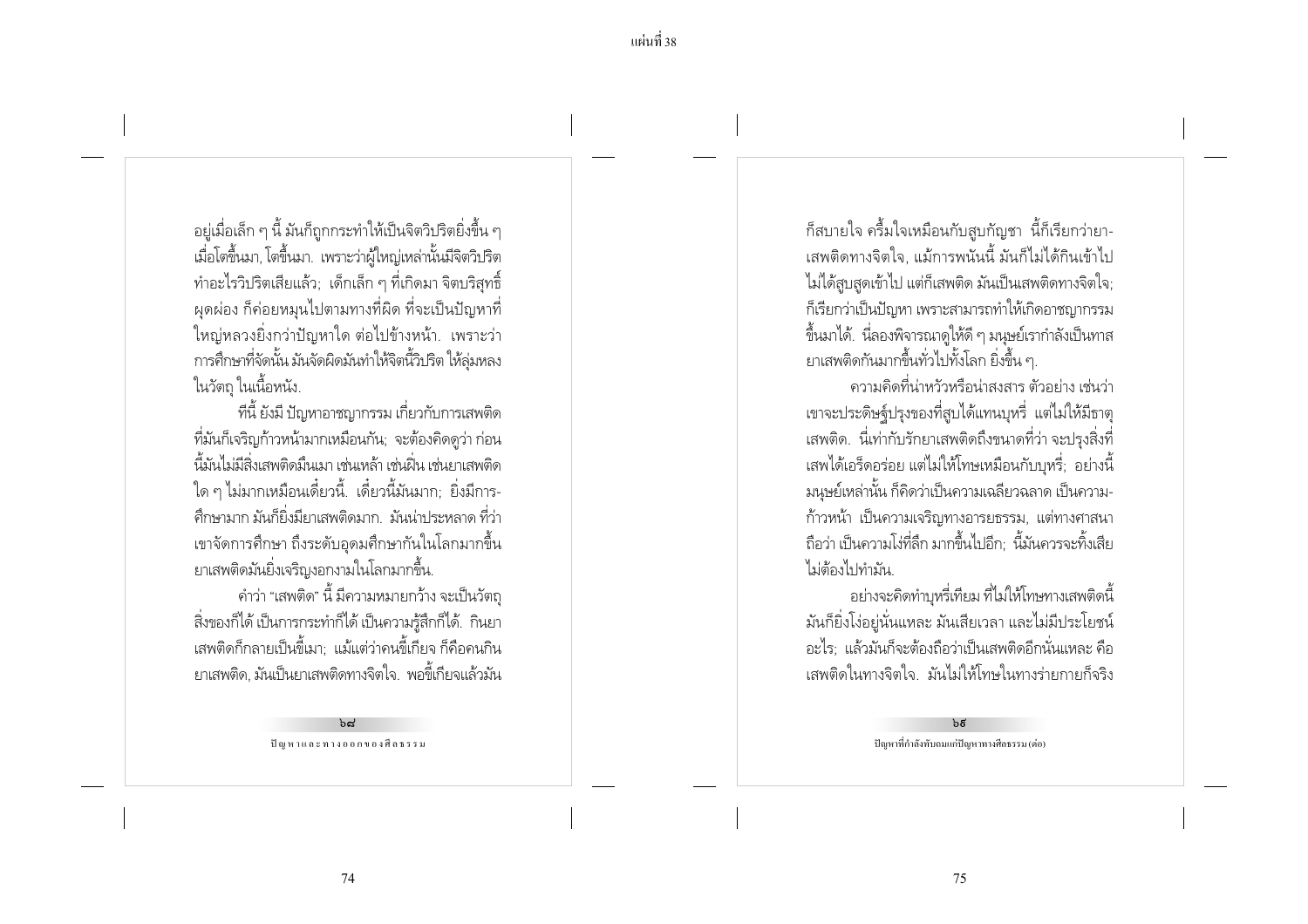แต่มันก็เสพติด ในทางจิตใจอยู่ตามเดิม.

้อย่างนี้ก็ต้องเรียกว่า อาชญากรรม; ถ้ามนุษย์ ไม่ยอมรับว่าเป็นอาชญากรรมของมนุษย์ มันก็ต้องเป็น ้อาชญากรรมตามแบบของพระเจ้า. ต้องพดกันภาษา พระเจ้าจึงจะเรียกว่านี้เป็นอาชญากรรม. การค้นคว้าอุตริ ์ ต่าง ๆ ที่เก่งมากเฉลียวฉลาดมาก แต่ไม่จำเป็นหรือไม่มี ประโยชน์เลย, มีเจตนาทุจริตแฝงอยู่ มีความโง่แฝงอยู่; นี่ต้องถือเป็นอาชญากรรมทางวิญญาณตามแบบของ พระเจ้า ในฐานะเป็นเรื่องทางวิญญาณ.

์ ตัวอย่างปัญหาอาชญากรรมต่าง ๆ เนื่องมาจาก ้ความเป็นอันธพาลของมนุษย์ มันมีอยู่อย่างนี้ เป็นตัวอย่าง. ้ ความเป็นอันธพาลนี้ภาษาไทยรู้กันน้อย; อย่างท่าน ทั้งหลาย ก็คงคิดว่าอันธพาลคือคนที่มันหยาบช้าทารุณ ู เกเร ข่มเหงคนอื่น. แต่ตามหลักของพระศาสนาหรือแม้ ้ แต่หลักของภาษา คือตัวหนังสือ มันไม่เป็นอย่างนั้น มัน มากกว่านั้น

้อันธะ นี้แปลว่า มืด หรือ ตาบอด แล้ว พาละ นี้ แปลว่า *อ่อน* หรือ โง่ หรือ เขลา: อันธพาล รวมกันแล้วคือ

> ຕ)  $\circ$ ปัญหาและทางออกของศีลธรรม

ิ ความอ่อนหรือเขลา อย่างมืดเหมือนกับตาบอด ฉะนั้น ไม่ต้องไปทำอันตรายใครด้วยดาบ ด้วยหอก ด้วยปืนผา หน้าไม้: มันก็ทำอันตรายโดยปัญหาต่าง ๆ กระทั่งฆ่า ์ตัวเองด้วย ความโง่. ดำเนินชีวิตผิด ๆ.

ผู้ที่วางระบบการศึกษาออกมาในโลกนี้อย่างผิด ๆ ้ก็เป็นคนอันธพาลได้. นี่พดตรง ๆ ไม่ต้องกลัวใครโกรธ ว่าเจ้าหน้าที่วางระบบการศึกษาของโลกทั้งโลก ไม่เฉพาะ ประเทศไทย ที่วางระบบออกมาผิด ๆ ไม่ส่งเสริมศีลธรรม ึกลับย่ำยี่ศีลธรรม; นั้นแหละคือพวกอันธพาลที่สุด, ้อันธพาลร้ายกาจที่สดยิ่งกว่าอันธพาลที่ถือดาบ ถือหอกถือ ้ ปืน เที่ยวฆ่าเที่ยวยิงเขาเสียอีก เพราะอันธพาลชนิดโน้น ้มันทำลายจิตใจ ทำลายวิญญาณของมนุษย์; อันธพาล ้ ชนิดนี้ ทำอันตรายได้แต่เพียงร่างกาย. ฉะนั้น ปัญหา ้อันธพาลนี้จะต้องดูกันให้มากถึงขนาดนี้; ว่ามันเกิดมาจาก ิการที่จัดการศึกษาผิดต่างหาก จึงเกิดอันธพาลทุก ๆ แขนง ์ขึ้นมาในโลก.

> ຕໄດ ปัญหาที่กำลังทับถมแก่ปัญหาทางศีลธรรม (ต่อ)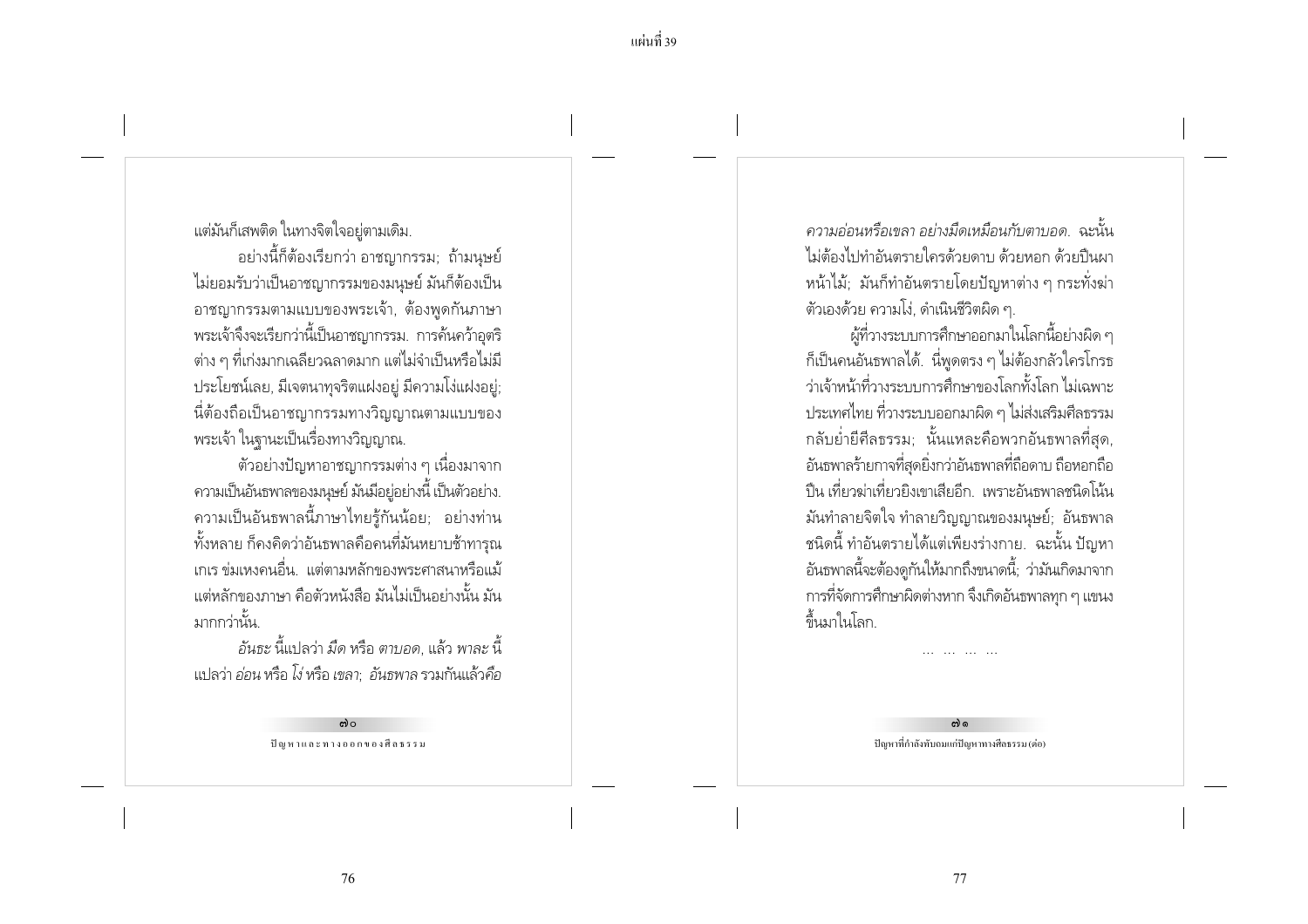ทีนี้ ปัญหาต่อไป **ปัญหาที่ ๓** อยากจะยก ตัวอย่าง**ปัญหาทางการปกครอง หรือการปราบ-ปราม** ของผู้มีหน้าที่ปกครองหรือปราบปรามในบ้าน ในเมือง

เมื่อศีลธรรมมันเสื่อมแล้ว มันก็เป็นปัญหามหาศาล ู้ขึ้นมาทันที่ทั่วทั้งโลก เจ้าหน้าที่ที่จะปกครองบ้านเมืองหรือ ้ ปราบปรามทุจริต นี่ก็ไม่สามารถ. ที่นี้ถ้าเจ้าหน้าที่ไม่มี ์ศีลธรรมเสียเองด้วยแล้วก็ไม่ต้องพดกันเลย. ถ้าว่า ประชาชนทั่วไปไม่มีศีลธรรม เหลืออยู่แต่เจ้าหน้าที่มี ้ศีลธรรม ก็ยังไม่สามารถจะทำอะไรได้ เดี๋ยวนี้มันก็จะ าในกันไปเสียหมดในความไม่มีศีลธรรม

ฉะนั้นความเสื่อมทางศีลธรรมนี้ มันทำให้ ไม่สามารถปกครองหรือบกพร่องในการปกครอง. หรือ ไม่จริงจัง ไม่ถูกต้อง ไม่ยุติธรรม ในการปกครอง ใน การปราบปราม; อย่างที่เราเห็นกันอยู่แล้ว ได้ฟังได้ยิน ้กันอยู่ทั่วไปแล้ว ตามหน้าหนังสือพิมพ์ ไม่ต้องพูดดีกว่า. แต่ขอให้จับใจความสำคัญให้ได้ว่า เพราะความเสื่อมทาง ์ศีลธรรม ปัญหาจึงเกิดขึ้นแก่การปกครอง, การปราบปราม

> $m \ln$ ปัญหาและทางออกของศีลธรรม

ผู้ทุจริตในบ้านเมือง; จึงไม่สามารถปกครองบ้าง บกพร่อง ไปบ้าง กระทั่งว่าไม่จริงไม่จังไปเลย

์ตัวอย่างเช่นเดี๋ยวนี้ ก็ยังมีระบบพึ่งนักเลง ้ค้มครอง อย่ทั่วไป ทั่วประเทศ. อาตมาได้ยินได้ฟังด้วย ิตนเอง มันยังต้องมีระบบนักเลง. หรือนักเลงอันธพาลก็มี ช่วยค้มครองให้: เพราะว่าเจ้าหน้าที่ไม่สามารถจะ ้คุ้มครอง. การที่จะไปตั้งสำนักงานในป่าในดง รับเหมาทำ การก่อสร้างนี้ ส่วนใหญ่ก็ได้ยินว่า ต้องอาศัยระบบนักเลง ้ช่วยคุ้มครองด้วย. นี่ก็เป็นเครื่องวัดให้รู้ว่า ศีลธรรมของ เราเป็นอย่างไร

หรือแม้ที่สุดแต่ว่า อยู่กันตามปรกตินี้ ยังต้อง อาศัยผู้ที่ตั้งตัวเป็นนักเลง; แต่ไม่ใช่นักเลงอันธพาล ้ร้ายกาจ แต่เป็นนักเลงที่คนเขาเกรง... ต้องพึ่งนักเลงอย่าง ้นี้อยู่; แล้วต่อมา มันก็เลื่อนไปพึ่งอันธพาลแล้วก็เลื่อน ไปถึงกับว่า ไปเป็นคอมมูนิสต์ดีกว่า, เขาคุ้มครองให้ดีกว่า. ้มันมีความรวนเรเปลี่ยนแปลงหมด ไปถึงขนาดที่ว่า เจ้าหน้าที่ถูกเขากล่าวหาว่า อยากให้มีอาชญากรรมเสียเอง เพราะเป็นโอกาสที่จะได้ลาภ: ฉะนั้นเราจึงเห็นว่าการ-

> ຕ) ຕ ปัญหาที่กำลังทับถมแก่ปัญหาทางศีลธรรม (ต่อ)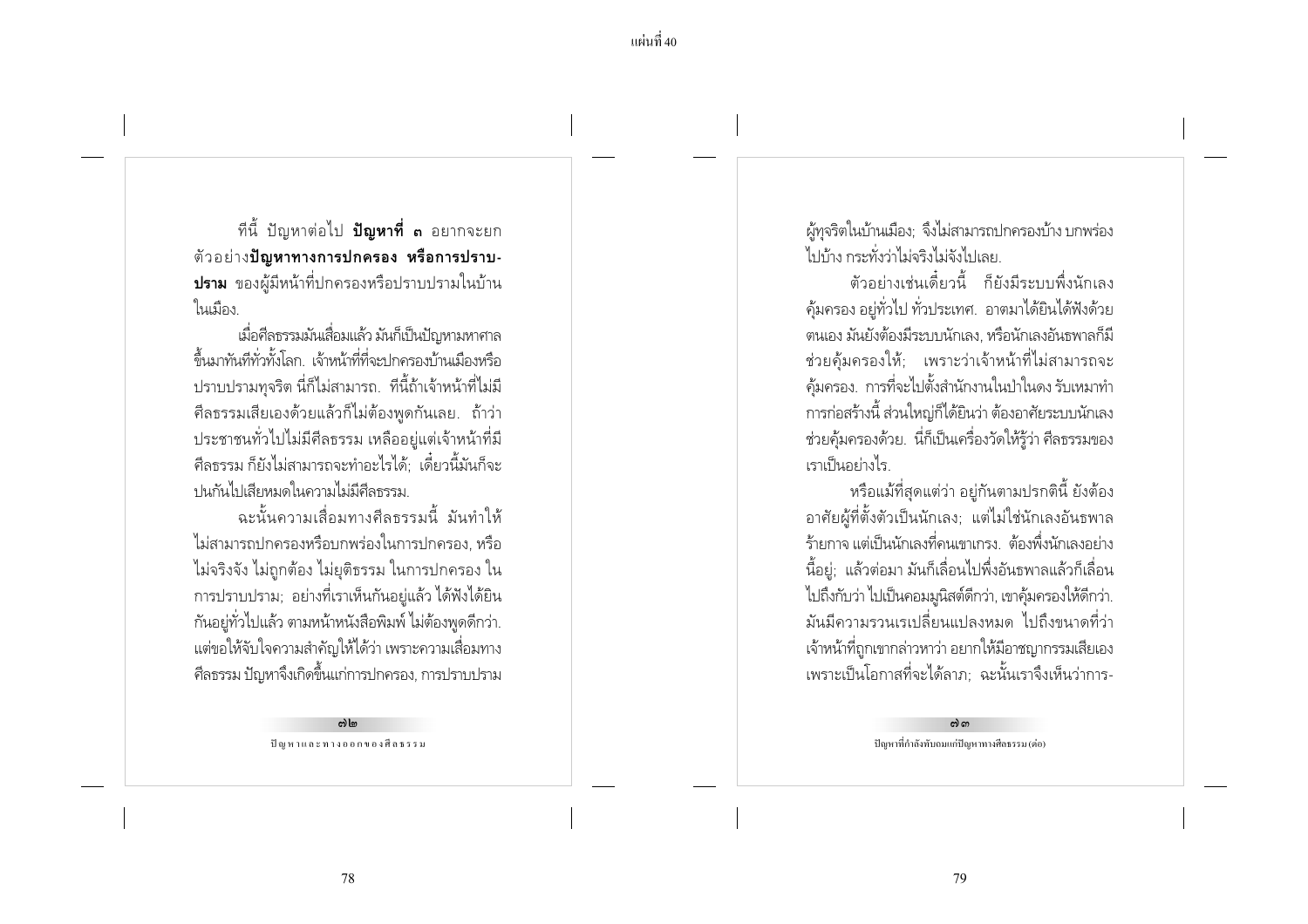ุ คอร์รัปชั่น การกินสินบนอะไรต่าง ๆ มันก็คืบหน้า ขยาย-้ตัวออกไปอย่างกว้างขวางลิกลับซับซ้อน เพราะการ-บกพร่องทางศีลธรรมในข้อนี้

นี่ขอให้ดไว้ทีละข้อ ๆ ว่าเราไม่ต้องการจะพดถึง ปัญหานี้โดยตรง, แต่ต้องการจะพูดถึงข้อที่ว่า ความเสื่อม ้ศีลธรรมทำให้เกิดปัญหานี้ แล้วการแก้ไขทางศีลธรรม ทำไม่ได้; เพราะมีปัญหานี้ขวางหน้าอยู่ : มันลึกเกินกว่า ้ ที่จะไปแตะต้องตัวปัญหาทางศีลธรรมโดยตรง. มันมี ้ ปัญหาอย่างนี้ คือผลของการไร้ศีลธรรมนี้ มันขวางหน้า ่อยู่.

## ปัญหาที่ ๔ จะระบุว่า ระบบงานยุติธรรม งานรักษาความยุติธรรม มันก็รวนเรเป็นอคติ.

ระบบงานรักษาความยุติธรรมนี้ อย่างศาล อย่าง ้อัยการ อย่างราชทัณฑ์อะไรต่าง ๆ นี้ ก็รวมอยู่ในระบบ ้นี้ มันรวนเรหมด: เพราะความเสื่อมศีลธรรมในทางจิตใจ. ้สิ่งหนึ่งมันเข้ามาแทนคือว่าอำนาจ เป็นใหญ่ในโลก;

> ශ්ර ปัญหาและทางออกของศีลธรรม

้อย่างที่พระพุทธเจ้าท่านตรัส. คนเราอาจจะไม่พูดอย่างนั้น ี แต่ พระพุทธเจ้าท่านตรัสอย่างนั้น ว่า อำนาจเป็นใหญ่ ในโลก: ล้วนแต่จะเล็งถึง อำนาจเงิน หรือ อำนาจความ ้ยั่วยวน หรือ อำนาจอิทธิพล หรือว่า อำนาจดวามดี อำนาจ ้ความน่ารักน่าบูชา หรือว่า อำนาจของธรรมะ ก็ตาม; ้นี้เรียกว่าอำนาจทั้งนั้น. ทกคนตกอย่ใต้อำนาจใด ้อำนาจหนึ่ง

ี แต่นี่โลกตกอย่ใต้อำนาจอันธพาล คือกิเลส เสีย มากกว่า ระบบความยุติธรรมในโลกมันก็เสียไป; คล้าย ้กับว่าโลกเสียที่พึ่ง. ไม่ใช่ระบุว่าศาลประเทศเรา; แม้แต่ ิศาลโลกมันก็ถูกคนชื้หน้า ว่ามีส่วนที่ไม่ถูกหรือไม่ยุติธรรม เพราะว่าในโลกมันอย่างนี้เองแหละ

ถ้าว่าศาลโลกมีผู้พิพากษา ๑๐ คน; แล้วคนเห็น-้ด้วยอย่างนั้นเพียง ๘ คน, อีก ๒ คนเขาไม่เห็นด้วย. จะเรียกว่าอย่างไร มันก็ต้องมีส่วนที่ไม่ถูก หรือว่าอะไรอยู่ ้ฝ่ายใดฝ่ายหนึ่ง. ในเรื่องของมนุษย์ที่ไม่รู้จะออกทางไหน ้ก็เอาระบบออกเสียงโหวตนี้เป็นใหญ่ เพราะไม่มีอะไรจะ ้พึ่ง ไม่มีศีลธรรมจะพึ่งพาอาศัย ก็ต้องเอาระบบโหวต

> ශ්රී ปัญหาที่กำลังทับถมแก่ปัญหาทางศีลธรรม (ต่อ)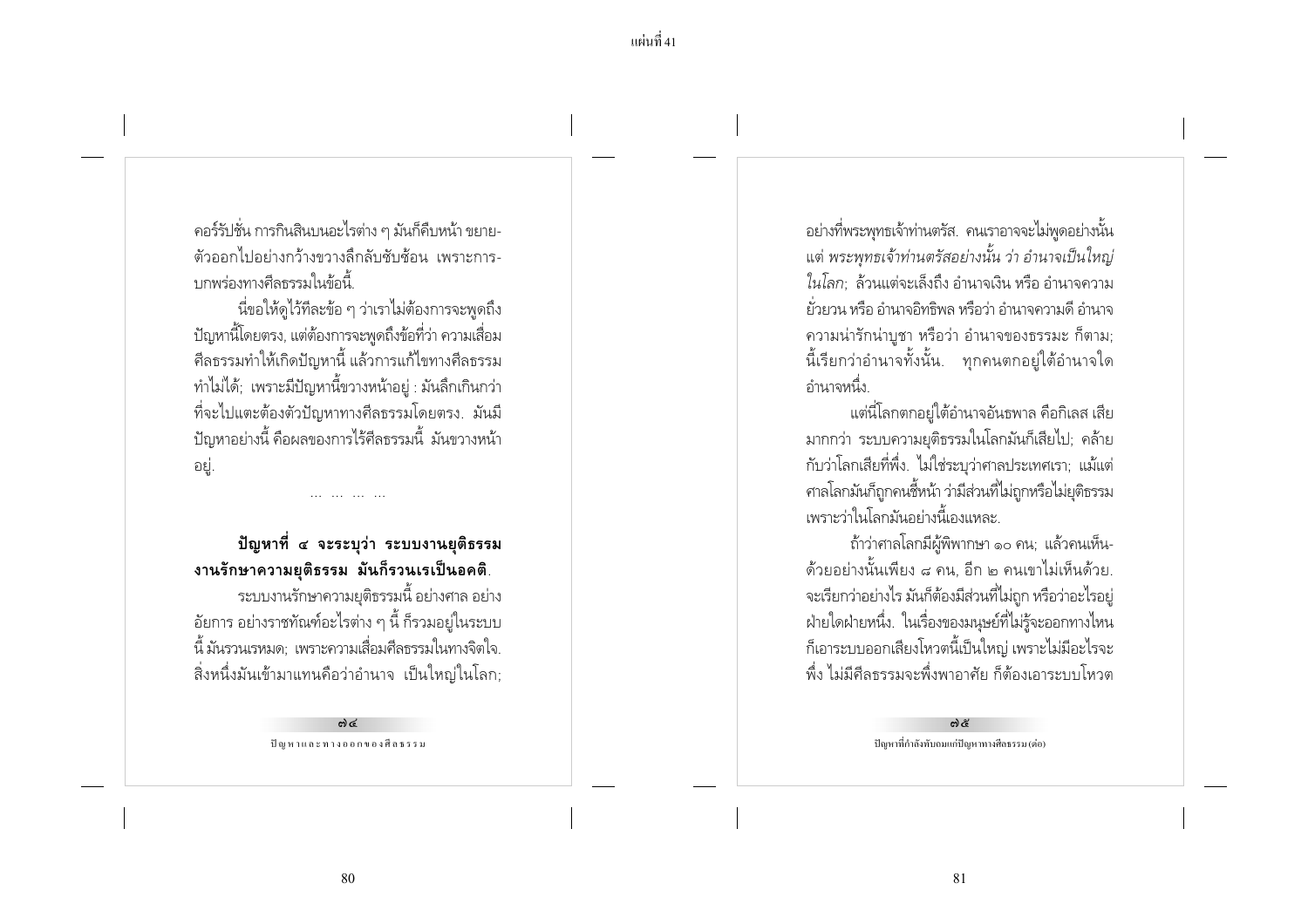้ออกเสียงเป็นใหญ่; แล้วคนส่วนมากในกลุ่มนั้น เป็นคน ไม่มีศีลธรรมจะว่าอย่างไร. โหวตมันจะออกมาอย่างไร. นี่เรียกว่าระบบงานสถิตยุติธรรมของโลก มันก็ ้ต้องเสียไป: เพราะความไร้ศึลธรรม. เมื่อเราจะแก้ปัญหา ้นี้ ก็มีอันนี้มาขวางหน้าอยู่อีก เพราะว่ายังมีคนต้องการ ้อะไรเป็นสินจ้างอยู่บ้าง อะไรบ้าง. หรือว่าอย่างน้อยที่สุด ้ ความหลง ความโง่ของเขา โดยไม่เจตนานั่นแหละ ทำให้ ้เป็นคนอคติ: เพราะว่าเขาเรียนมาแต่อย่างนี้. เพราะว่า การศึกษาในโลกมันผิดเสียแล้ว มันแยกธรรมะแยก ้ศาสนาออกไปจากคน จากการศึกษาเสียแล้ว

แล้วดูกันต่อไปอีกก็ได้ ไม่เสียดายเวลา ว่า ้ปัญหาที่ ๕ ปัญหาความสะอาดเรียบร้อยสวยงาม ของบ้านเมือง

ถ้าคนไร้ศีลธรรมแล้ว มันจะทำได้อย่างไร? จะเอา ้ เงินที่ไหนมารักษาความสะอาดของบ้านเมือง. หรือว่า ่ กระทั่งของธรรมชาติ. ความสวยงามนี้มีอยู่ ๒ แบบ คือ

> ຕໄນ ปัญหาและทางออกของศีลธรรม

ี แบบที่มนุษย์จัดหรือควบคุมอยู่, แล้วอีกแบบหนึ่งก็ ธรรมชาติมันเป็นไปเอง แต่ว่าจะสวยงาม. ถ้าคนไร้ ์ศีลธรรมแล้วก็ทำลายความสวยงามเหล่านี้หมดเลย ไม่ ้มีศีลธรรม จะไม่เห็นแก่ความสวยงาม, คนไม่มีศีลธรรม ึคนไม่รู้จักความสวยงาม; เราก็เลยสูญเสียความเป็น-ระเบียบเรียบร้อย ความสะอาดน่าดูของบ้านเมือง หรือบ้าน เรือนก่อน แล้วก็ของโลกกว้างออกไปกระทั่งของ ธรรมชาติ เพราะคนมันไม่มีศีลธรรม

เดี๋ยวนี้คนก็นิยม ความสวยงามกันมาก แม้ความ-สวยงามของธรรมชาติ แต่ก็รักษาไว้ได้น้อย การสงวน-พันธุ์ไม้ สงวนพันธุ์สัตว์ป่า สงวนความสวยงามอะไร ้ต่าง ๆ ไม่สำเร็จตามที่ต้องการ เพราะคนไร้ศีลธรรม พูดกันไม่รู้เรื่อง.

ปัญหาที่ ๖ จะยกความสุรุ่ยสุร่ายขึ้นมา. คนไร้ศีลธรรมจะสุรุ่ยสุร่าย เพราะโง่ เพราะ เห็นแก่ตัว เดี๋ยวนี้คนใช้จ่ายในสิ่งที่ไม่จำเป็นมากขึ้น

(၁) (၁)

ปัญหาที่กำลังทับถมแก่ปัญหาทางศีลธรรม (ต่อ)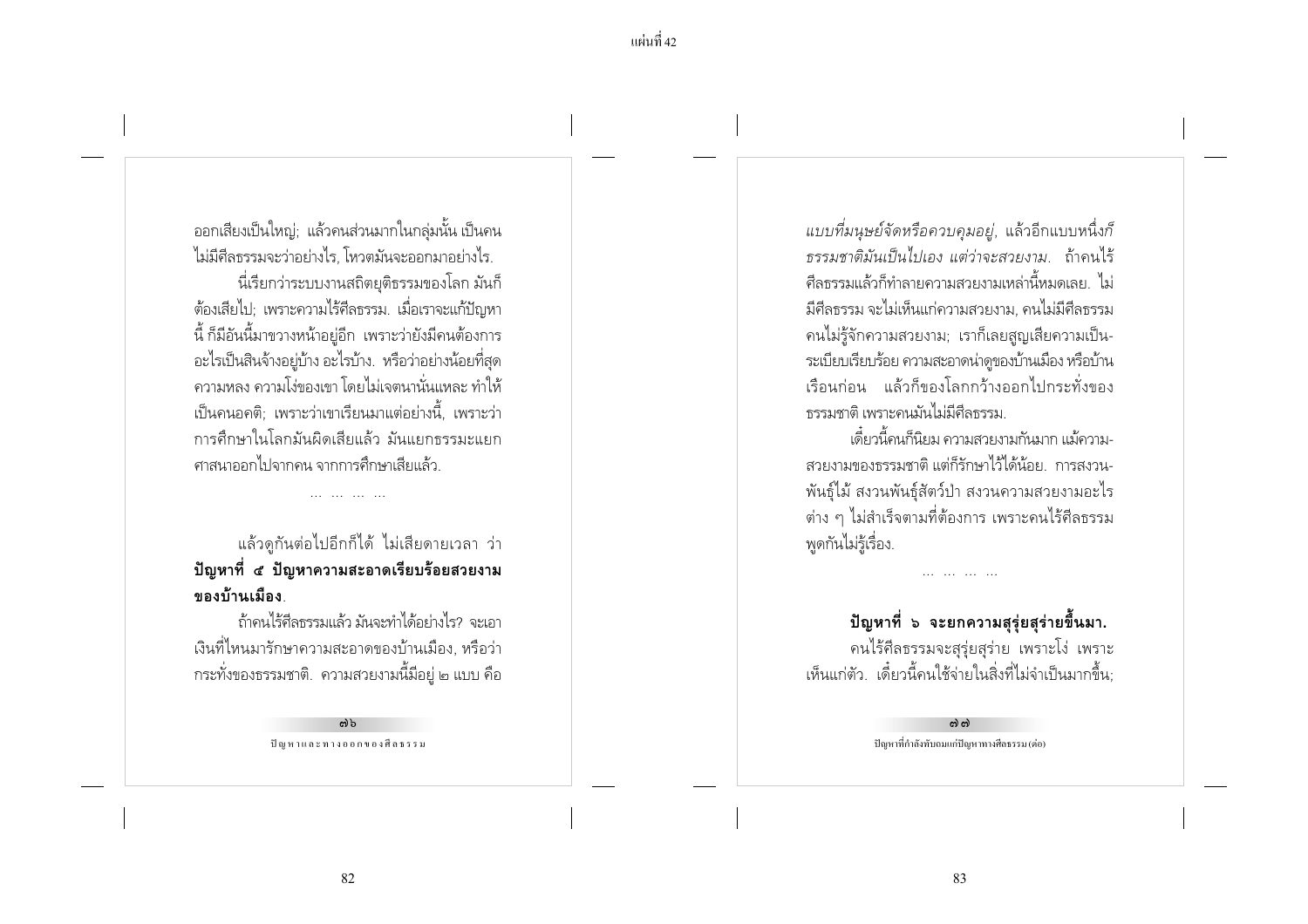ถ้าใช้จ่ายแต่สิ่งที่จำเป็นตามหลักของปู่ ย่า ตา ยาย แล้ว ิ คนจะไม่วุ่นวายเดือดร้อนมาก เหมือนอย่างที่เป็นอยู่ เดียกนี้

้ดนไปรับการศึกษามาผิด นิยมผิด มีเสพติด มี ้อะไรต่าง ๆ; เห่อจะเป็นอยู่อย่างแข่งกับเทวดา; ฉะนั้น เงินเดือนก็ไม่พอใช้ เพิ่มอีกเท่าตัวก็ไม่พอใช้ อีก ๒ ่ เท่าตัวก็ไม่พอใช้ เพราะความเห่อการเป็นอยู่มันมาก ออกไป

นี่เพราะขาดศีลธรรม ไม่ประหยัดอย่างที่เรียกว่า "กินอย่แต่พอดี" : ฉะนั้นจึงมีลักษณะเป็นทาสหรือเป็น เปรต อย่างใดอย่างหนึ่งอยู่เรื่อยไป.

เป็นทาส ก็คือว่า กิเลสมันบีบบังคับ ให้ไปหาเงิน ิมา; นั่นเป็นทาสกิเลส เป็นทาสเศรษฐกิจ. แล้วเป็นเปรต ้ ก็คือหิวเรื่อย ตามความหมายของคำว่า "เปรต". เปรตนี้ จะป้อนเข้าไปเท่าไร ก็ไม่รู้จักอิ่ม จะหิวอยู่เรื่อย; ถึงขนาด ที่มีกล่าวไว้ในพระบาลีว่า ต่อให้ภูเขากลายเป็นทองคำ ทั้งลูก สักสองลูก ก็ไม่พอแก่ความต้องการของคน ๆ ้ เ*ดียว.* คน ๆ หนึ่งภูเขาทองคำสองลูกก็ไม่พอแก่ความ-

> കിപ്പ് ปัญหาและทางออกของศีลธรรม

้ต้องการของเขา แล้วคนทั้งโลกจะต้องการกี่มากน้อย นี้เรียกว่าหิวอย่างนี้ก็เป็นเปรต

ในเรื่องเศรษฐกิจ ก็บังคับให้หา หามาเพื่อบำรุง ้ บำเรอ เนื้อหนัง ความสขกามารมณ์ อะไรต่าง ๆ: เพราะ เขาต้องการจะเป็นอย่างนั้น ไม่ต้องการจะกินอยู่แต่พอดี. ไปหลงคำผิด ๆ ว่า "กินดีอยู่ดี" ซึ่งไม่มีขอบเขต. เป็นคน ชั้นผู้น้อย ก็อยากจะมีการเป็นอยู่ชั้นผู้ใหญ่ หรือผู้ใหญ่ยิ่ง ้ขึ้นไป: เมื่อเป็นอย่างนี้แล้ว ก็ไม่มีใครมาห้ามได้ ที่จะ ไม่ให้เขาแสวงหาโดยทุจริต.

สำหรับพระพุทธเจ้านั้น ท่านแนะให้ "เป็นอยู่แต่ ี พอดี". ใครควรจะอยู่เท่าไร, มีพอดีเท่าไรก็เอาเท่านั้น; ไม่ต้องเท่ากันทุกคน. แต่ให้ทุกคน เป็นอยู่กินอยู่ เท่าที่ ี พอดีสำหรับคนนั้น อย่างพระภิกษุมีจีวร เครื่องนุ่งห่ม ๓ ผืน, กุฏินั้น ๗ ฟุต x ๑๒ ฟุต ที่เรียกว่าคืบพระสุคต; แม้แต่บาตรก็ไม่มีมากกว่าหนึ่งใบ: นอกนั้นก็ไม่ให้สะสม ้อะไร. นี่เรียกว่า "กินอยู่พอดี" สำหรับภิกษุแล้ว. สำหรับ ่ ฆราวาสก็ขยาย ออกไปได้ ตามสมควรแก่หน้าที่การงาน ของตน ๆ .

> <u>ຕ) ຮ</u> ปัญหาที่กำลังทับถมแก่ปัญหาทางศีลธรรม (ต่อ)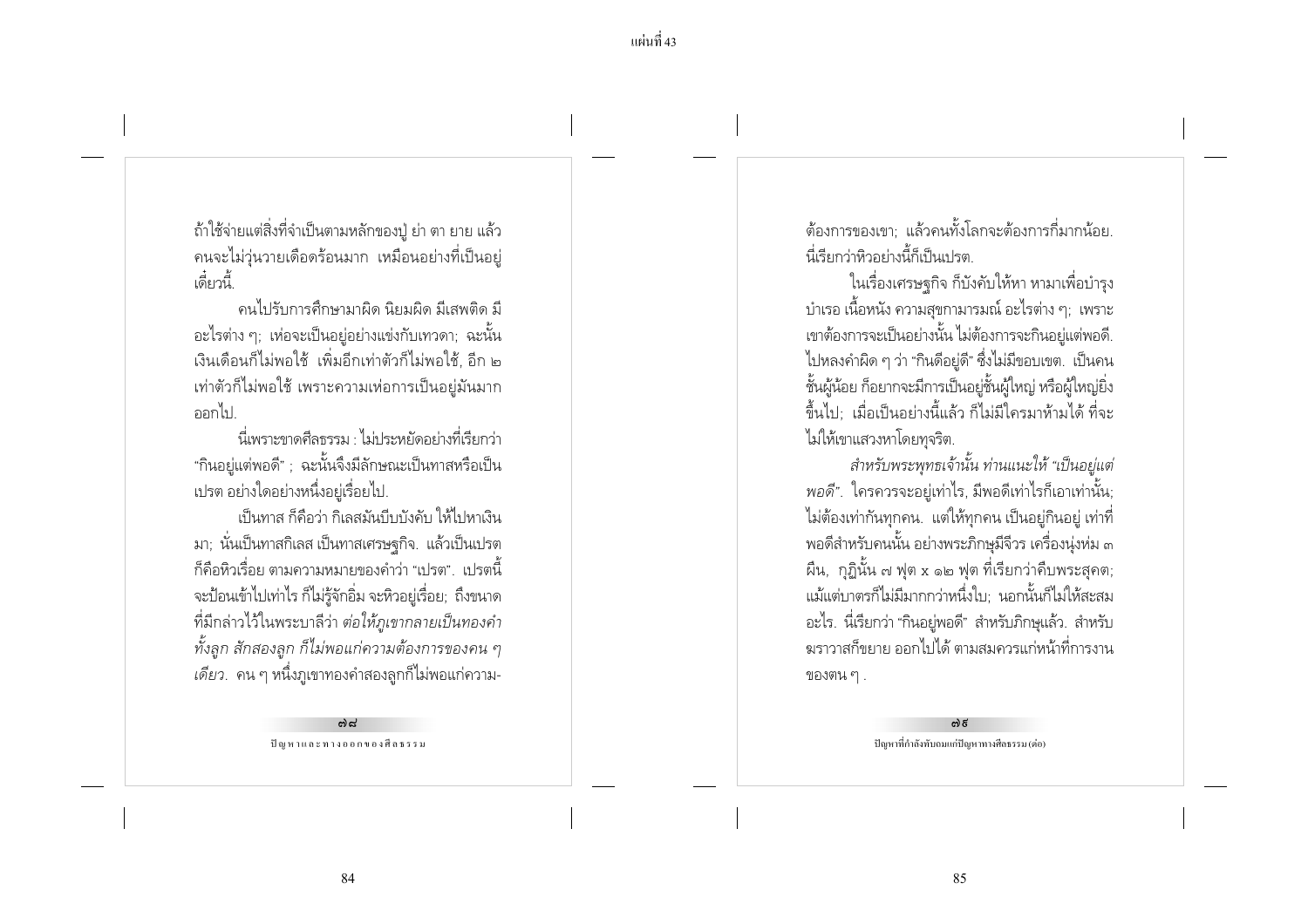้ ส้ำ เป็นสีลธรรม ไม่ต้องการแต่ส่านจำเป็นที่ พอดี; ต้องการไม่มีขอบเขต ไม่มีที่สิ้นสุด. ได้มาก็สุรุ่ย ้สุร่าย ไม่ได้คิดจะทำประโยชน์ผู้อื่น; สิ่งที่เอามาใช้สอย ไม่ได้ใช้ให้หมดด่าของมั่น คือทิ้งขว้างเสียก่อน

เรื่องเศรษฐกิจส่วนบุคคลนี้ อาตมาเคยเล่าเรื่อง พระอานนท์กับพระเจ้าอเทนให้ฟังมาแล้ว. บางคนอาจจะ ยังไม่เคยฟัง; นี้อยากจะเล่าให้ฟังในฐานะที่ ขอให้ถือว่า นี้เป็นหลักทางเศรษฐกิจ ในพระพุทธศาสนา.

้พระเจ้าอุเทนเป็นพระเจ้าแผ่นดิน สงสัยว่าภิกษุนี้ ้จะเป็นอยู่อย่างสุรุ่ยสุร่าย ไม่ได้ประหยัด จึงไปซักถาม พระกานนท์ ·

ใช้จีวรอย่างไร ในเมื่อมันเก่าเข้า? พระอานนท์ท่าน ้ก็ว่าถ้ามันเก่าเข้าไปอีก มันจะเปื่อย ก็ดามเป็น ๒ ชั้น ิดามเป็น ๒ ชั้นก็ไม่ไหวแล้วก็ทำอย่างไร? เอามา

้พับ ๆ เข้าทำเป็นที่นอน เป็นผ้าปูนอน.

้ถ้ามันเป็นผ้าปูนอนก็ไม่ไหว มันเปื่อยแล้ว? ก็เอา มาพับให้หนาไปอีก ทำผ้ารองนั่งเป็นอาสนะเล็ก ๆ. ถ้าเป็นอาสนะเล็ก ๆ ก็ไม่ไหวอีกแล้ว มันเปื่อย

> $d^{\circ}$ ปัญหาและทางออกของศีลธรรม

แล้วจะทำอะไร? เอามาทำผ้าเช็ดเท้า.

ถ้าทำผ้าเช็ดเท้าก็ไม่ได้ แล้วจะทำอย่างไร? ก็เลา ไปเผาไฟเอาขี้เถ้ามาคลุกกับมูลวัว แล้วก็ฉาบฝาผนังกุฏิที่ ทำด้วยดิน ให้มันใหม่ ให้มันสะอาดขึ้นมา ใช้ให้หมดที่ เป็นขี้เถ้าทุก ๆ อณู ทุก ๆ ส่วนของขี้เถ้า.

้พระเจ้าอุเทนจึงเกิดเลื่อมใส ในพระพุทธศาสนา. ้คิดดูเถอะว่าแม้แต่เรื่องประหยัด ก็ทำให้คนเลื่อมใสใน ธรรมะ ในพระพทธศาสนาได้.

เดี๋ยวนี้เราไม่มีศีลธรรม นี้ต้องขอสารภาพว่า แม้ภิกษสามเณรก็ไม่มีศีลธรรมในข้อนี้ : ใช้จีวรใช้อะไร หยาบคาย แล้วก็ยังทิ้งก่อนที่จะใช้ให้ถึงที่สุด. อย่างนี้ ้ที่มันเป็นความเปลี่ยนแปลงของโลก จะโทษกันนักก็ไม่ได้ ้อาตมาก็พูดว่า ถ้าโยมอย่าถวายให้มันมากนักก็จะดี; ไม่รู้ว่าจะเก็บไว้ที่ไหนแล้ว. มันเป็นความเปลี่ยนแปลง เข้าใจผิดทบกันไปทบกันมา จนกลายเป็นสิ่งที่ไม่น่าดขึ้นมา ้อย่างนี้. ทีนี้ ถ้าว่ามีศีลธรรมแล้ว จะไม่มีการสุรุ่ยสุร่าย, แล้วมันมีอาการที่เรียกว่าพอใช้หรือเหลือใช้นี้ ฆราวาส ่ เขามีเสื้อเป็นตู้ ๆ จนต้องเรียกว่าแม่ผีเสื้อ เพราะมีเสื้อ

> $\vec{a}$ ปัญหาที่กำลังทับถมแก่ปัญหาทางศีลธรรม (ต่อ)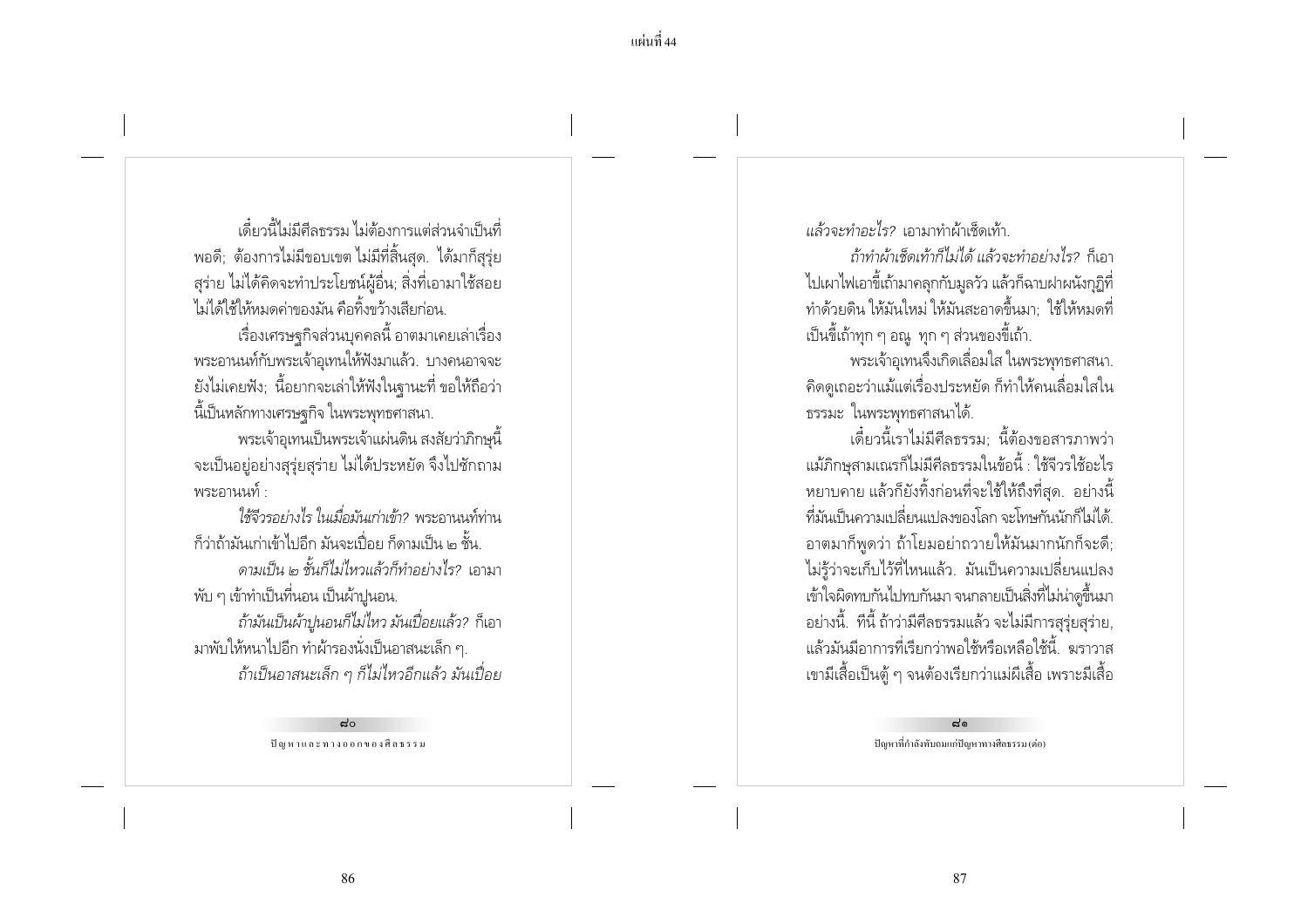#### มากนัก

กัน.

้ถ้าเราสุรุ่ยสุร่าย ก็ต้องเป็นทาสแก่เศรษฐกิจของ ตัวเอง, มีความหิวเป็นเปรต, แล้วในที่สุดก็จะเป็นทาสทาง เศรษฐกิจแก่บุคคลอื่นแก่ประเทศอื่น. ฉะนั้นปัญหาเรื่อง ขาดดุลย์การค้าอะไรต่าง ๆ นี้ ก็มาจากคนโง่สุรุ่ยสุร่าย ไม่รักษาข้อธรรมะข้อนี้: เลยทำให้ประเทศชาติต้อง เป็นทาสทางเศรษฐกิจแก่ประเทศอื่น, อย่างที่เรียกว่าดุลย์ การค้าเสียไปบ้างอะไรบ้าง อีกหลายอย่าง ไม่ต้องพดถึง ้ก็ได้. แต่ให้รู้ไว้ว่าเรื่องสุรุ่ยสุร่ายนี้เป็นอันธพาลด้วย เหมือนกัน: เป็นปัญหาที่เกิดมาจากการไม่มีศีลธรรม แล้ว ้ก็มาขวางหน้าแก่การแก้ไขปัญหาทางศีลธรรมอย่างที่สุด. เราจะชวนให้มีศีลธรรม; เขาต้องการจะแต่งตัวสวย ๆ ้อย่างนี้ มันก็เลยพูดกันไม่รู้เรื่องอยู่อย่างนี้เอง.

# ี ปัญหาที่ ๗ ปัญหาที่เกิดมาจากการริษยา

้ถ้าคนไม่มีศีลธรรมแล้ว ไปดูเถอะ มันจะมีจิต

പ്പിച ปัญหาและทางออกของศีลธรรม ์ริษยา แม้แต่จะเป็นพระเป็นเณรนี้ ก็ยังมีจิตอิจฉาริษยากัน ้ คอยตำหนิกัน. คอยหาช่องผิดแก่กัน ไม่มีความเป็นพระ เป็นเณรเลยก็มี

พระพุทธเจ้าท่านตรัสว่า ไม่ให้พูดร้าย ไม่ให้ ทำร้าย ไม่ให้คิดร้าย ไม่ให้อิจฉาริษยา; บางองค์ก็ยังมี ้ความริษยา ความมุ่งร้าย พูดร้าย ทำร้าย. ผู้มีปัญญา เขา ียอมรับตรงกันหมด อย่างที่กล่าวว่า อรติ โลกนาสิกา -้ ความริษยาเป็นสิ่งที่ทำให้โลกให้ฉิบหาย อรติ แปลว่า ไม่ยินดีด้วย, กูไม่ยินดีกับมึง มึงจะได้ดีอย่างไร กูก็ไม่ยิน ้ดีกับมึง: อย่างนี้เรียกว่าอรติคือความริษยา, แล้วก็ โลกนาสิกา นี้ทำโลกให้วินาศ

มันมีการแก่งแย่ง มีการช่วงชิง มีความเป็นตัวกู – ของกูเต็มที่; ทั้งโลกกำลังเป็นอย่างนี้. ในพวกกันเอง ้บางที่ในครอบครัวก็อาจจะมีริษยา. บางที่พี่น้องคลานตาม กันมา ยังริษยากันเลย, แล้วในหมู่บ้านก็ริษยา ในประเทศ ้ก็ริษยา, ในโลกนี้มันก็ริษยา; เพราะว่าต้องการจะครอง โลก

้ดนต้องการจะเป็นเจ้าโลก ไม่ให้มีใดรมาเกี่ยวข้อง

 $E<sub>0</sub>$ ปัญหาที่กำลังทับถมแก่ปัญหาทางศีลธรรม (ต่อ)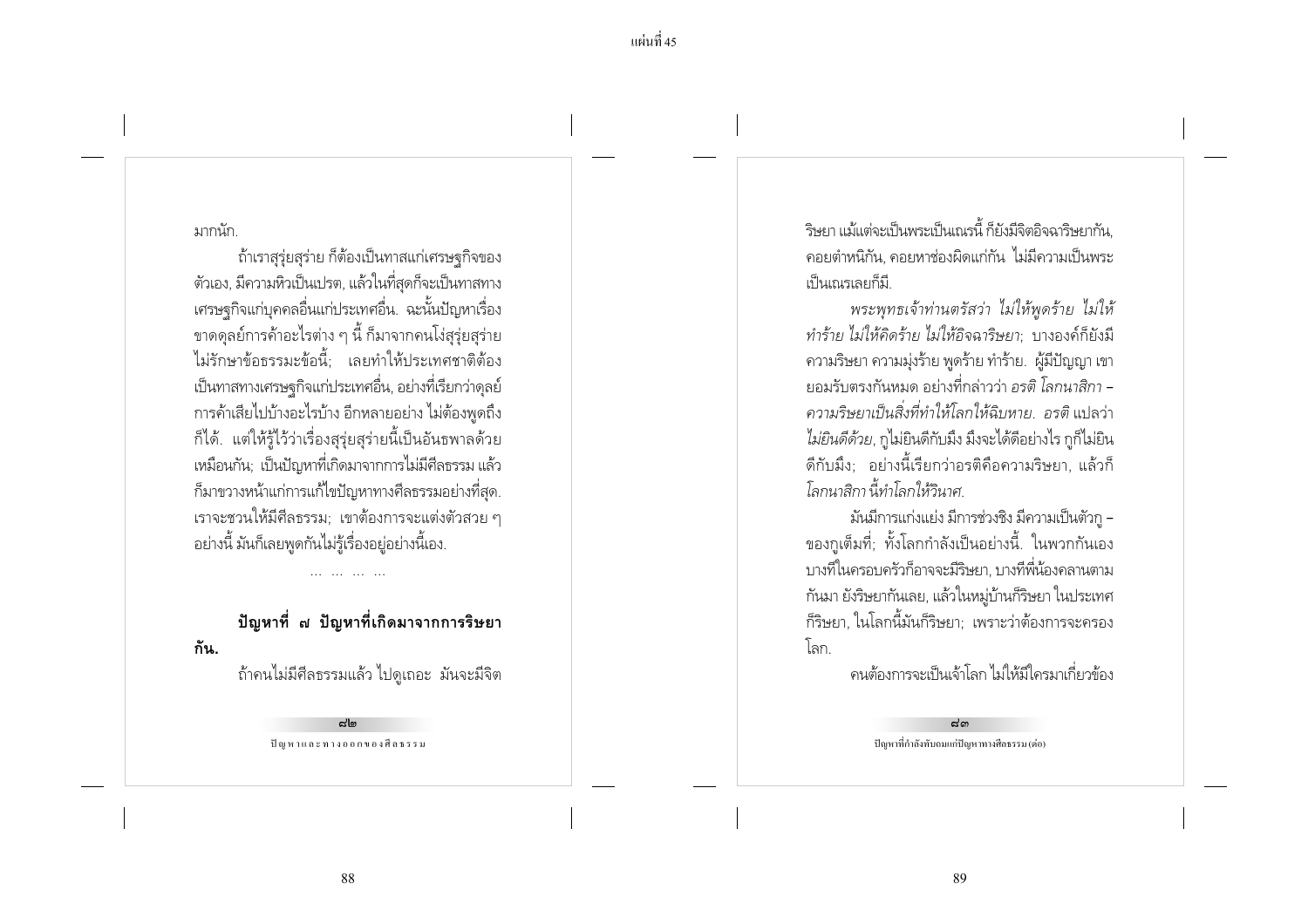ในการที่จะเป็นผู้ครองโลก ก็ต้องริษยา; จึงมีแผนการ ์ ริษยา แล้วก็ทำลายซึ่งกันและกัน. นี้โลกเรากำลังอยู่ด้วย ิ ความริษยา คือความไร้ศีลธรรมแห่งความเมตตากรุณา ้ จึงเป็นอย่างนี้. อย่างที่เห็น ๆ กันอย่นี้: แล้วมันเนื่องด้วย ้ ปัญหาอื่นอีกหลายปัญหาจนดูไม่ค่อยออก ว่ามันปัญหา อะไรกันแน่, มันพันกันย่งเหมือนกับด้ายย่ง.

## ปัญหาที่ ๘ คือปัญหาเกิดมาจากการ-เกียจคร้าน

การศึกษาที่ผิด ที่จัดผิดอย่างหลับหูหลับตา มันนำ ไปสู่นิสัยของความเกี่ยจคร้าน; ฉะนั้นลูกเด็ก ๆ หรือ ยุวชน ของเราไม่ชอบทำงาน: ไม่เหมือนกับคนโบราณ ที่เขา ้อบรมกัน จนรู้สึกว่า การทำงานเป็นของสนุกสนาน, การ-้ ทำงานเป็น นี่สนกสนาน. การศึกษาผิดแห่งสมัยใหม่นี้ ทำให้เห็นว่า การทำงานนี่น่าเกลียด น่าชัง น่าเบื่อ น่าระอา: ฉะนั้นให้หาวิธีชนิดที่ไม่ต้องทำงาน แต่ให้ได้เงิน หรือให้ ้มีอะไรมาก โดยไม่ต้องทำงาน อย่างนี้มันก็เลยผิดหลัก

> ದ್ದ ปัญหาและทางออกของศีลธรรม

ของธรรมชาติ ในทางจิตใจ· จิตใจจึงเสื่อมไป เลวไป ไม่ชอบการทำงาน ไม่สนุกในการงาน.

้อาตมาบอกเขาว่า "การทำการงานนั้นเป็นการ-ปภิบัติธรรม" เขาหัวเราะเยาะ ก็ไม่เป็นไร: คนโง่หัวเราะ-เยาะ ไม่เสียใจ. ถ้าใครทำการงานได้ คนนั้นต้องฉลาดต้อง มีธรรมะหลายข้อ : มีวิริยะ มือตสาหะ มีสติสัมปชัญญะ ้ฯลฯ: ฉะนั้น การที่ทำงานนั้น หมายความว่าย่อมมีการ-ปฏิบัติธรรมที่เสร็จแล้วอยู่ในตัว. พอบอกอย่างนี้เขาไม่เชื่อ เขาว่าการงานก็การงาน: การงานมันก็ได้เงิน เอาเงินมา ก็หาความสนุกสนาน, มันไปกันรูปนั้น.

้ที่นี้ ไปหลงความสนกสนาน มันก็เกียจคร้านที่จะ ออกแรงก็เลยหาโดยทุจริต. ที่นี้สติปัญญาก็ก้าวหน้า; ้ทำเครื่องทุ่นแรงขึ้นมา แล้วก็ทำให้มนุษย์ขี้เกียจมากขึ้น ้ทางหนึ่ง. คือเกลียดการทำงานมากขึ้น: แล้วก็ไปใช้ เครื่องจักรทำ แล้วก็ได้มาก็เพื่ออบรมนิสัย ให้มันเป็น ้อย่างนั้นมากขึ้น. ฉะนั้นระวังให้ดี สิ่งเหล่านี้มันเฟ้อและ เหลือเฟือ, มันทำมนุษย์ให้เป็นมนุษย์ที่พิกลพิการไปแล้ว. เครื่องทุนแรงนี้สร้างปัญหาในโลกขึ้นมามากมาย

> ನಹಿ ปัญหาที่กำลังทับถมแก่ปัญหาทางศีลธรรม (ต่อ)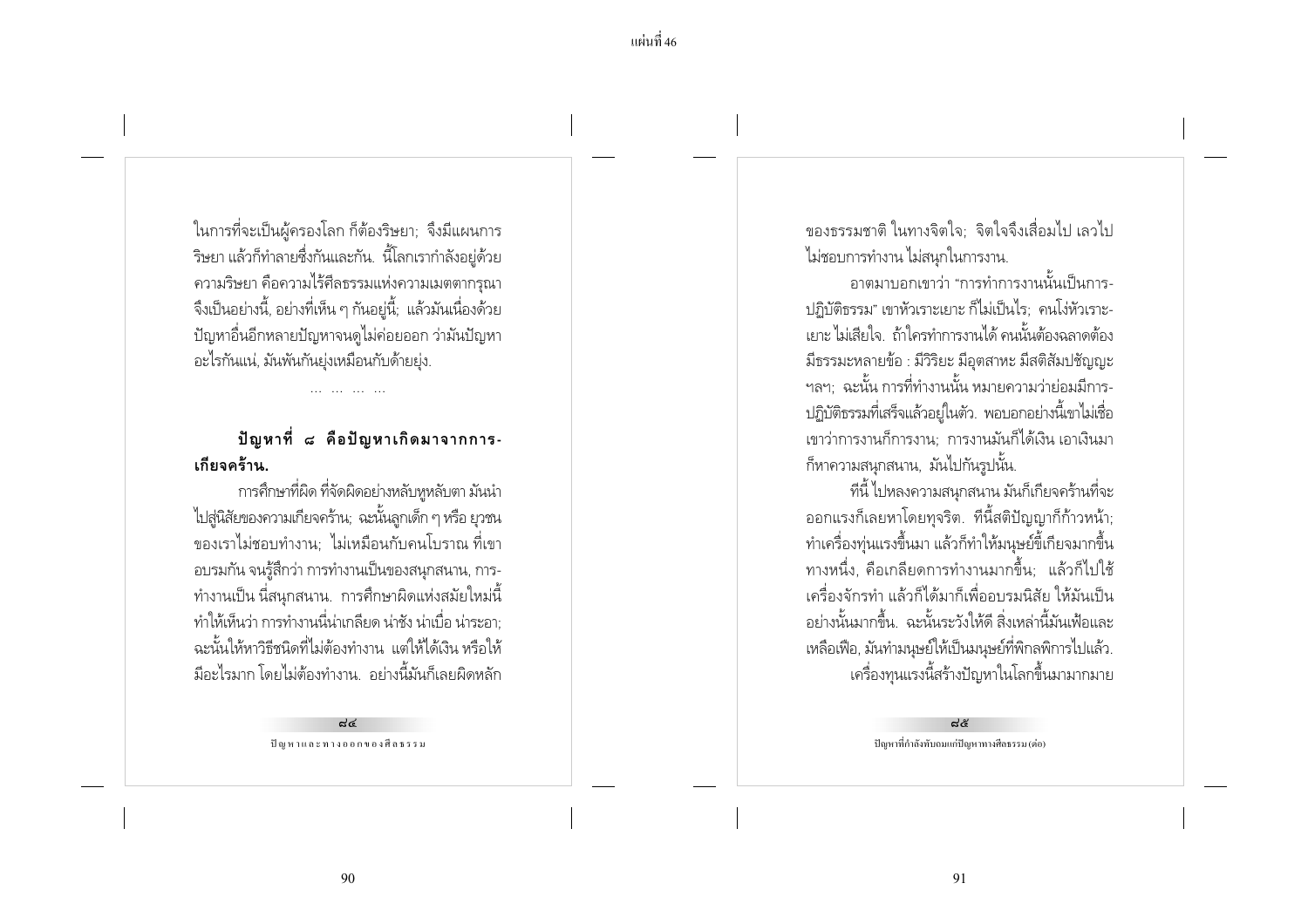ปั่นป่วนว่นวาย : มันเกินที่ตรงนั้น ขาดที่ตรงนี้ ไปเกินที่ ้ตรงโน้นมากเหลือเกิน แม้แต่เครื่องคอมพิวเตอร์ก็ระวัง ให้ดี จะทำให้คนโง่มากไปกว่าเดิม หรือขี้เกียจคิด ขี้เกียจ ใช้สมอง อะไรต่อไป จนไม่เหมาะสม จนผิดกภธรรมชาติ รวมอยู่ในพวกขี้เกียจทำงาน ด้วยเหมือนกัน.

เมื่อมีอบรมผิด ๆ มีการศึกษาที่จัดออกมาผิด ้ คนก็เกิดนิสัยเกลียดการงาน ไม่สนุกในการทำงานเหมือน ้ คนโบราณ ศีลธรรมก็เสื่อม: ศีลธรรมเสื่อมแล้ว มันก็ ทำให้คนขี้เกียจทำการงาน. แล้วมันก็มีเรื่องกอบโกย.

#### ปัญหาที่ ๙ ปัญหาที่เกิดมาจากทรัพยากร **ธรรมชาติ** อันนี้ก็อยากจะให้นึกถึงกันอยู่เสมอ.

and the side of

ทรัพยากรธรรมชาติ มันต้องรักษา ต้องส่งเสริม ้ต้องทำให้มีกำไรให้ถูกวิธี; อย่าเอามาถลงเสียหมด. ทรัพย์สมบัติในแผ่นดินมันเป็นของพระเจ้า ประหยัดให้ ้ถูกวิธี ใช้ให้ถูกวิธี; อย่าเอามาถลุงเสียหมด. เดี๋ยวนี้ ้มนุษย์ขุด ๆ ขึ้น. ถลุงไปในทางที่ไม่เป็นประโยชน์แทบ

> ಧ' ปัญหาและทางออกของศีลธรรม

้ทั้งนั้น: แล้วที่ใช้รบราฆ่าฟันกันนั้นก็มากทีเดียว, ไม่ได้ ประโยชน์แล้วก็ยังฆ่าฟันกันอีก. กลับสร้างนิสัยอันธพาล ้มากขึ้นไปอีก. ใครขุดได้ขุดเอา เอาทรัพยากรใต้ดิน ์ขึ้นมา ใช้ไม่ให้มีประโยชน์ แล้วทำลายมนษย์กันเอง.

ที่นี้พระเจ้าผู้เป็นเจ้าของก็ลงโทษมนุษย์ ให้เป็นอยู่ ้กันอย่างเจ็บปวดแสนสาหัส. ดินฟ้าอากาศก็เปลี่ยนแปลง ่ หมด ผิดไปจากธรรมชาติเดิม: ทั้งมีความโง่ ทำให้เข้าใจ ว่า ต้องทำลายธรรมชาติอันนี้ แล้วต้องยอมทำลาย ำรรมชาติอันสวยงาม อันมีประโยชน์มาก อันนี้ แล้วเพื่อ <u> ประโยชน์อย่างนั้นอย่างนี้ ประโยชน์นั้นก็เพื่อความ-</u> ้ฉิบหายต่อไปอีก; อย่างนี้ก็มีอยู่มากทั่ว ๆ ไปทั้งโลก.

ส่วนใหญ่ธรรมชาติก็ถูกทำลายโดยผู้เห็นแก่ตัว โดยกิเลส ละโมบโลภลาภ เห็นแก่ตัว นี่ก็มีอยู่มาก; เขา ้ต้องการอะไรนิดหนึ่ง เขาก็ทำลายกันมาก ๆ : แบบคน ้ที่ว่า ต้องการผลไม้สักหาบหนึ่งนี้มันก็โค่นต้นไม้เลย: ้ต้นไม้ถูกกระทำอย่างนี้มีอยู่ทั่ว ๆ ไป. หรือว่าอยากจะ เอาปลา ๒ – ๓ ตัว ก็ใช้ลูกระเบิดเลย; ปลาก็ตายหมด ้ทั้งหนองทั้งคลองนี้ นี่เรื่องความไม่มีศีลธรรม ย่อมทำลาย

> $\mathbf{a}^{\prime}$ ຕ່ ปัญหาที่กำลังทับถมแก่ปัญหาทางศีลธรรม (ต่อ)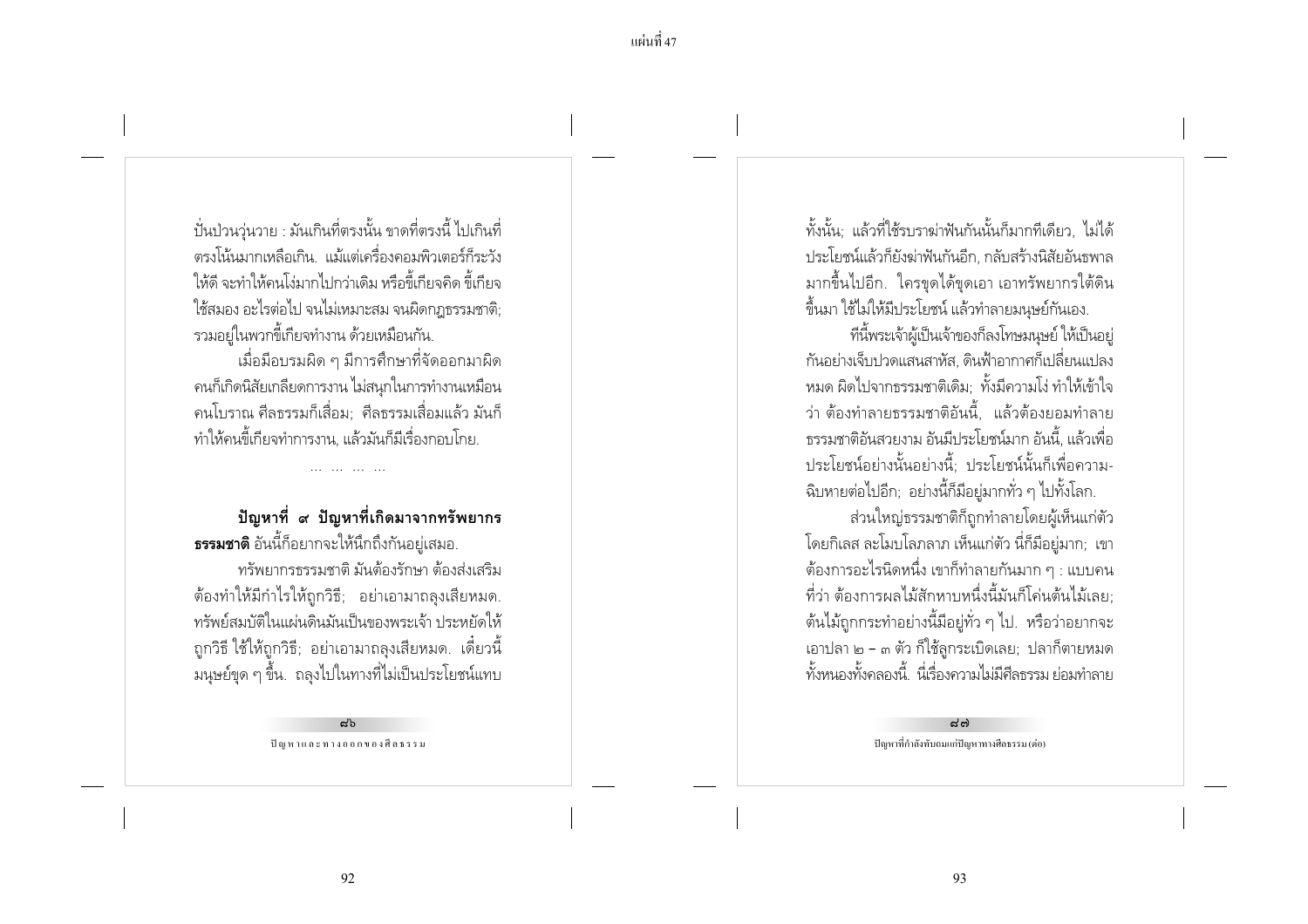## ทรัพยากรของธรรมชาติ, แล้วก็เป็นหนักขึ้น ๆ. ์ นี้อยากจะพูดถึงปัญหาของแพงบ้าง **ปัญหาที่** ๑๐ ปัญหาของแพง.

้เดี๋ยวนี้ของแพง แล้วเงินถก คนจนเดือดร้อน. เขาก็มองกันแต่ทางเศรษฐกิจ ว่าของมันแพง ว่าเงินมันถูก ว่าคนจนเดือดร้อน: แล้วไม่มองให้ลึกลงไปถึงว่า ต้นเหต แท้จริงมันมาจากความไม่มีศีลธรรม ความไม่มีศีลธรรม ของใครก็ตาม หรือของหลาย ๆ ฝ่ายก็ตาม ทำให้เกิด ่ ความปั่นป่วนอย่างนี้ คือ ของแพงเงินถูก มันเนื่องกันอยู่ หลายทิศทาง

้แต่ไปดูเถอะ; ในที่สุดมันจะไปสรุป รวมลงที่ ่ ความไม่มีศีลธรรมของมนุษย์; เอาที่ใกล้ ๆ กัน ก็เพราะ ว่าไม่ประหยัด อย่างที่พูดมาแล้วว่า คนเดี๋ยวนี้ไม่ประหยัด ่ เหมือนคนรุ่นปุ๋ย่าตายาย. เขาสร้างความไม่สมดุลย์ขึ้นมา ในมุมนั้นบ้าง มุมนี้บ้าง มุมโน้นบ้าง แล้วก็มีเปลี่ยนแปลง ้วนเวียนอยู่เรื่อย; เดี๋ยวนี้กำลังอยู่ในจังหวะที่ว่า ของแพง ้ เงินถูก แล้วการผลิตของ มันผลิตขึ้นมาไม่ได้ หรือจะ ไม่ผลิตด้วยต้ำไป เพราะความไม่มีศีลธรรม ถ้าเห็นว่า

> یہیے ปัญหาและทางออกของศีลธรรม

ไม่ผลิตดีกว่า เราได้กำไร เขาก็ไม่ผลิต หรือมันไร้ศีลธรรม ้มันก็ไม่ผลิต; เพราะขี้เกียจก็ได้ มันก็แก้ปัญหาที่ว่า จากงานน้ำไม่ได้

เรื่องเงินถก ก็เหมือนกัน: การจัดที่ไม่ถกต้อง ด้วย ้ความโง่ก็ดี ด้วยความเห็นแก่ตัวก็ดี ด้วยอะไรก็ตาม มัน ้มีปัญหาทางเงินตรานี้ขึ้นมา. คนจนเดือดร้อน ข้าราชการ ผู้น้อยเดือดร้อน; คำเหล่านี้มีเต็มไปตามหน้าหนังสือพิมพ์ เวลานี้. มันเป็นปัญหาซับซ้อนอย่ด้วยกัน ทั้งข้างบน ข้างล่าง ข้างนอก ข้างใน; แต่สรุปแล้วอยู่ที่ความไม่มี ้ศีลธรรม แง่นั้น แง่นี้ แง่โน้นมารวม ๆ กันเข้า ไม่ร้ต้นเหต. ้คนมีศีลธรรมก็จะประหยัด ก็จะเมตตา กรุณา ก็จะไม่เอาเปรียบ: แต่เดี๋ยวนี้เราทำคนเดียวไม่ได้ เพราะ เป็นประเทศเล็ก. เมื่อประเทศใหญ่เขาแกล้งเรา เราก็ต้อง ้รับเคราะห์ ก็เอาความไม่มีศีลธรรมไปโยนให้กับประเทศที่ เขาคุมอำนาจทางเศรษฐกิจ ก็ไม่มีใครค้านเลย.

ู้นี่ ๑๐ ปัญหานี้ก็เป็นตัวอย่างที่ควรจะพอแล้ว มัน

ನಕ ปัญหาที่กำลังทับถมแก่ปัญหาทางศีลธรรม (ต่อ)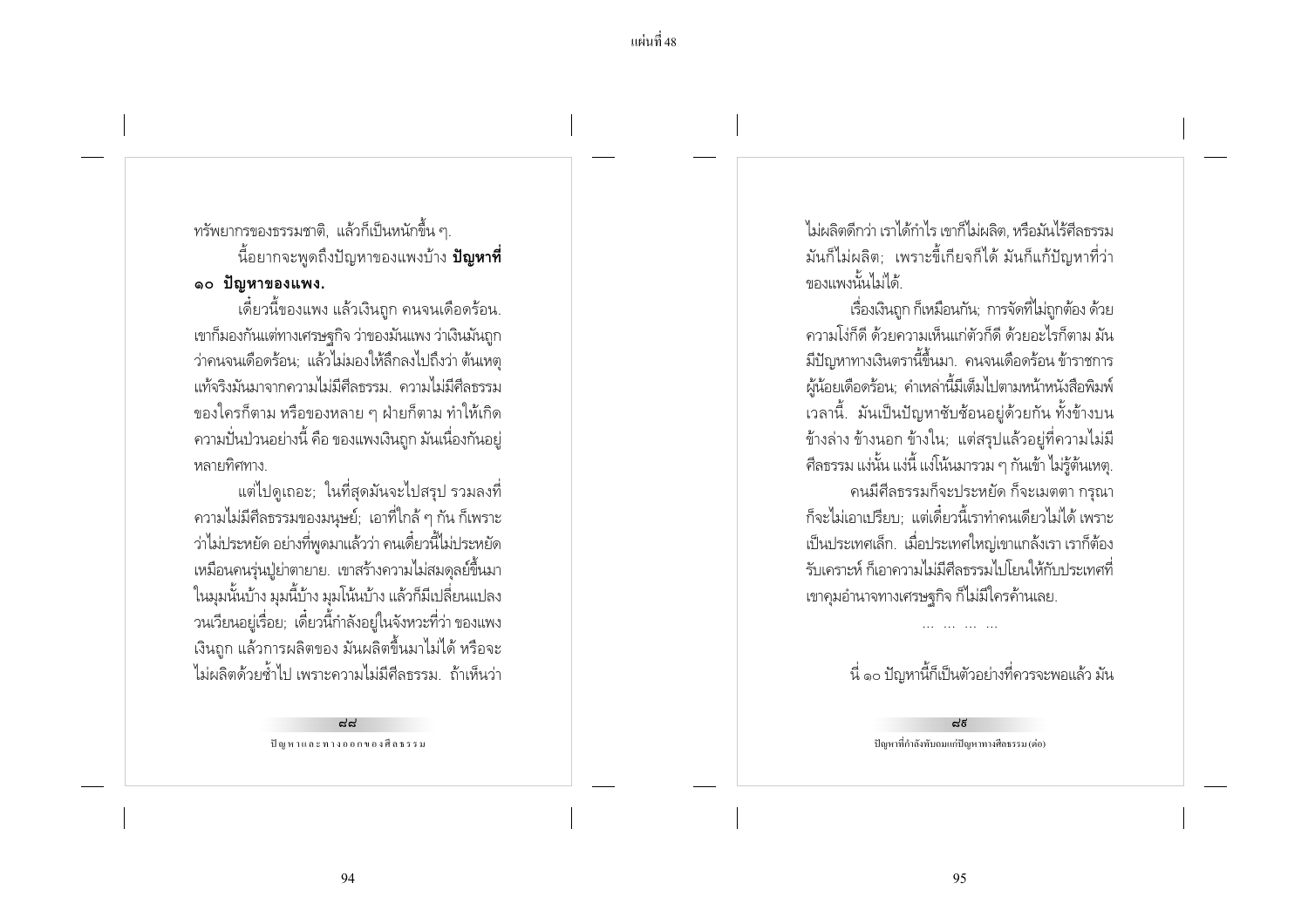เป็นปัญหาทั่ว ๆ ไป นับตั้งแต่ธรรมชาติทางจิตใจขึ้นมา. ที่นี้ ือาตมาอยากจะยกตัวอย่างด้วยปัญหาอีกประเภทหนึ่ง ที่เรียกว่า :−

ปัญหาพิเศษ และเป็นปัญหาที่สำคัญที่มาใหม่ ี และที่กำลังระบาดอยู่ทั่วโลก คือ **ปัญหาระหว่างชน-**กรรมาชีพ กับนายทน.

ปัญหาระหว่างชนกรรมาชีพ คือคนยากจน ้กับพวกนายทน คือคนร่ำรวยนี้ เพิ่งเกิดมาเมื่อไม่กี่สิบปี หรือว่าสองสามร้อยปีนี้; ก่อนนี้ก็ไม่ค่อยจะรู้จักกัน เพราะ ้เป็นอย่อย่างค่อนข้างจะสม่ำเสมอกัน เอื้อเฟื้อกัน เมตตา ้กัน ศาสนายังครองจิตใจคน: ฉะนั้นปัญหาชนิดนี้ ยัง ไม่เกิด

ทีนี้ พอคนเริ่มละเลยศาสนา นี้ทางหนึ่ง, เริ่มรู้จัก ใช้เครื่องมือทุ่นแรงผลิต นี้ทางหนึ่ง, มันก็เกิดปัญหาอัน ้ร้ายกาจ ระหว่างคนรวยกับคนจนทิ้งกันไกล: จนต้อง ้ คุมพวกกันต่อต้าน เรียกว่าพวกนายทุนพวกหนึ่ง, พวก ้ ชนกรรมาชีพพวกหนึ่ง. นี่ก็เป็นอยู่ทั้งโลก เป็นอยู่ทั่วโลก ไม่มีประเทศไหนในโลกที่ไม่ประสบปัญหานี้ จึงเรียกว่า

> $\approx$ ปัญหาและทางออกของศีลธรรม

เป็นปัญหาของโลกดีกว่า, มันเป็นปัญหาสำคัญ.

ึ คนที่ช่างสังเกต หรือผู้รู้ เขาสังเกต; แล้วเขาก็ ้บอกอย่โต้ง ๆ ว่า ที่กำลังรบราฆ่าฟันกันทั้งโลกเวลานี้ มัน ้ก็เป็นเรื่องลัทธินายทนกับลัทธิชนกรรมาชีพ. ลัทธินายทน เขาถือว่า ถ้าเขายังครองโลกได้อยู่ มันก็เป็นประโยชน์แก่ เขา: ลัทธิชนกรรมาชีพเขาก็ว่า ถ้าเขาครองโลกได้ ความ-ยากจนของเขาก็จะหมดไป. มันก็เลยแย่งกันครองโลก ระหว่างนายทนกับชนกรรมาชีพ: ต่างฝ่ายต่างมีเหตผล ้ที่จะแก้ตัว หรือจะยกโทษให้แก่ตัวเอง แต่ต่างฝ่ายต่าง ไม่มองในข้อที่ว่า มันไร้ศีลธรรม มันจึงได้เกิดของ สองอย่างนี้ขึ้นมา

้นายทุนเกิดขึ้นมาในโลก ก็เพราะความไร้ศีลธรรม, ้ คนจนเกิดขึ้นมาในโลก ก็เพราะความไร้ศีลธรรม: แต่เขา ไม่มอง. ฉะนั้นเราในฐานะที่เป็นพุทธบริษัท จะไม่เป็น ้ทั้งสองอย่าง จะไม่เป็นทั้งนายทุน จะไม่เป็นทั้งชนกรรมา-์ชีพ; แต่จะเป็นคนที่ปรกติ หรือว่าคนที่มีธรรมะ. เรามอง ทั้งสองอย่างเราจึงพบ

ถ้าจะดูกันในแง่ของชนกรรมาชีพก่อน คือ

ຮັ໑ ปัญหาที่กำลังทับถมแก่ปัญหาทางศีลธรรม (ต่อ)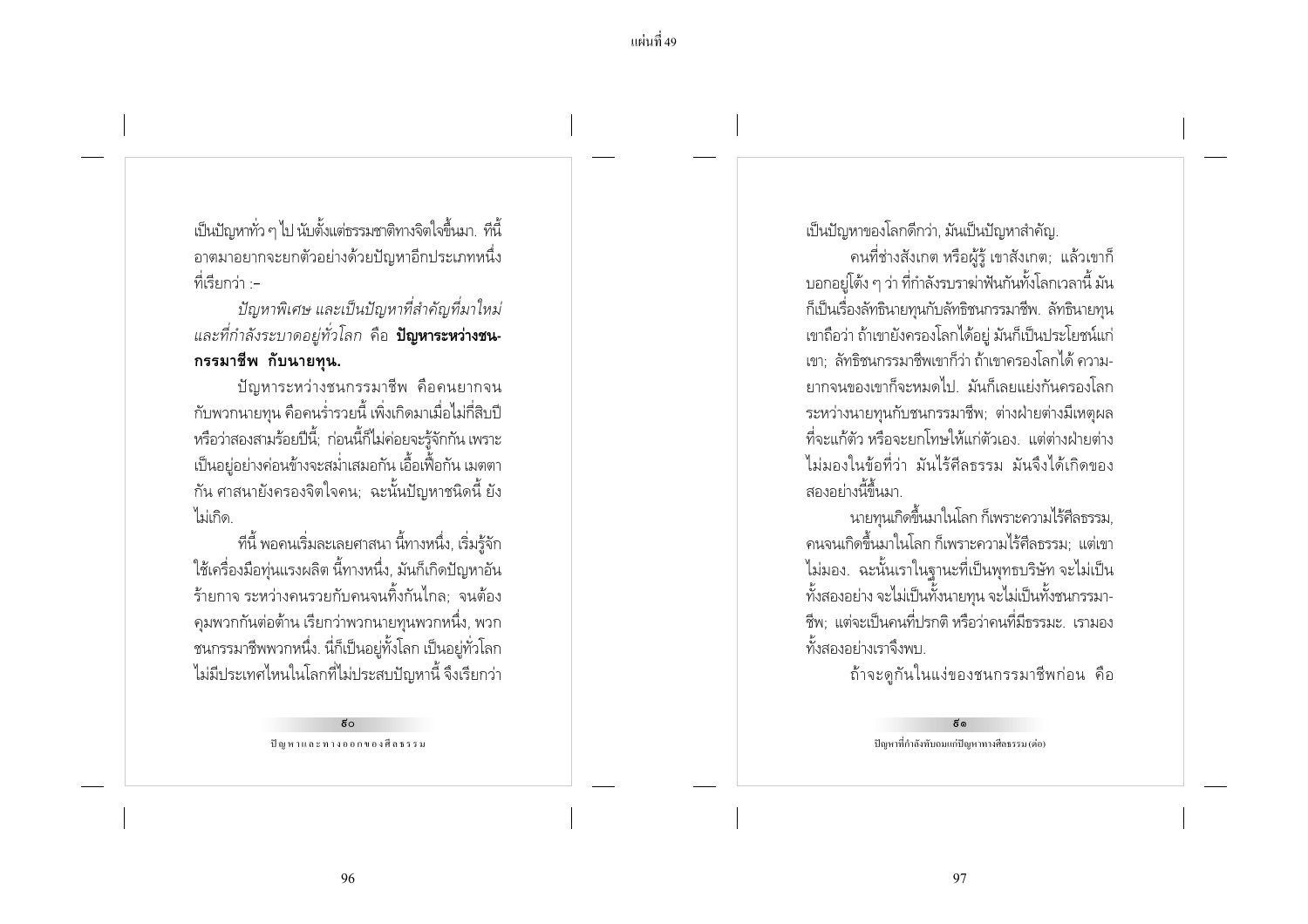ิ คนจนเดี๋ยวนี้ เขาเกิดรวมหัวกันเป็นลัทธิ เป็นกล่มอะไร ์ ขึ้นมา ก็มีหลักมีปรัชญา มีอะไรของตนเอง แต่แล้ว ก็ ไม่พ้นไปจากกฎของธรรมชาติ คือความเห็นแก่ตัว: เช่นเดียวกับพวกนายทน ก็เต็มไปด้วยความเห็นแก่ตัว. แล้วชนกรรมาชีพก็เต็มไปด้วยความเห็นแก่ตัว. แล้วก็ขาด ์ศีลธรรม. คนจนเขามักจะอ้างเหตุผลว่า เพราะนายทนเขา เป็นอุปสรรค อยู่ทุกทาง; เขาไม่ยอมมองในความบกพร่อง ่ ของเขา เขามองด้านเดียว ไม่มองในการที่ตัวเองมี ้อบายมุข คือปากทางแห่งความเสื่อม.

้อบายมขนี้เอาตามหลักธรรมะในพทธศาสนา โดย ้ เฉพาะอบายมุข ๖ ว่า ดื่มน้ำเมา เที่ยวกลางคืน ดูการเล่น เล่นการพนัน คบคนชั่วเป็นมิตร แล้วเกียจคร้าน ในหน้าที่ ้*ของตน*: หกอย่างนี้ทำให้คนจน. ข้อเกียจคร้านในหน้าที่ ี ของตนนั้น รวมมาถึงการศึกษา การไม่ปรับปรุงการศึกษา ไม่ทำความก้าวหน้าในทางการศึกษา นี้ก็โง่เขลา นี้ก็เป็นต้น ่ เหตุของการทำอะไรไม่ถูก. นี่ส่วนดื่มน้ำเมา เที่ยวกลาง ้คืน ดูการเล่น เล่นการพนัน นี้เขาก็ไม่ยอมแพ้พวกคนรวย; ้ แล้วมันกลายเป็นน่าสงสาร เพราะทำไปด้วยความไม่รู้

> $E_{\rm lm}$ ปัญหาและทางออกของศีลธรรม

เพราะการศึกษาไม่พอ มันไม่ร้ ก็บังคับกิเลสชั่วขณะไม่ได้. เรื่องจริงมีอยู่ ที่บ้านนี้แหละ ที่ตลาด คนมีเงิน ๓ ิบาท จะมาซื้อยาให้ลูกที่นอนเจ็บอยู่. พอดีมาเจอเพลงที่ ่ เขามาแสดง มันเผลอแวบเดียวเอาเงินไปซื้อตั๋วเข้าไปด เพลง หรือดูหนังเสียก็ไม่ทราบ; แล้วเงินก็หมด ไม่ได้ซื้อ ยาไปให้ลูกที่นอนเจ็บอยู่ที่บ้าน. นี้ก็ลองคิดดูว่ามันเผลอ แวบเดียว มันก็เป็นโอกาสของกิเลส เพราะว่าการศึกษา ไม่พอ หรือเพราะการอบรมจิตใจไม่พอ อะไรก็ตาม: ้อย่างนี้ก็เรียกว่าอบายมุขเหมือนกัน.

้ฉะนั้นช่วยจำอบายมข ๖ ไว้ให้ดี เป็นปากประต แห่งอบาย ปิดอุดกันเสียให้ดี; แล้วก็คำว่า "ความยากจน" ้นี้มันจะหายไป ที่นี้ก็มองแต่ด้านเดียวแล้วก็ยกโทษไปให้ ้พวกนายทุน; ก็ไม่แก้ไขส่วนของตัว แล้วมันก็เป็นไป ไม่ได้

เมื่อรวมกลุ่มกันเป็นลัทธิชนกรรมาชีพแล้ว ก็ตั้ง ิ ความปรารถนาใหญ่, ตั้งวงต่อสู้ไว้กว้างขวาง. กลายเป็น เรื่องของคนที่อาฆาตมาดร้ายกันไป. ต้องการความเสมอ-ุภาค; อย่างนี้มันผิดหลักแห่งกรรม, ที่ว่า ธรรมชาตินั้น

> $\epsilon$ ດາ ปัญหาที่กำลังทับถมแก่ปัญหาทางศีลธรรม (ต่อ)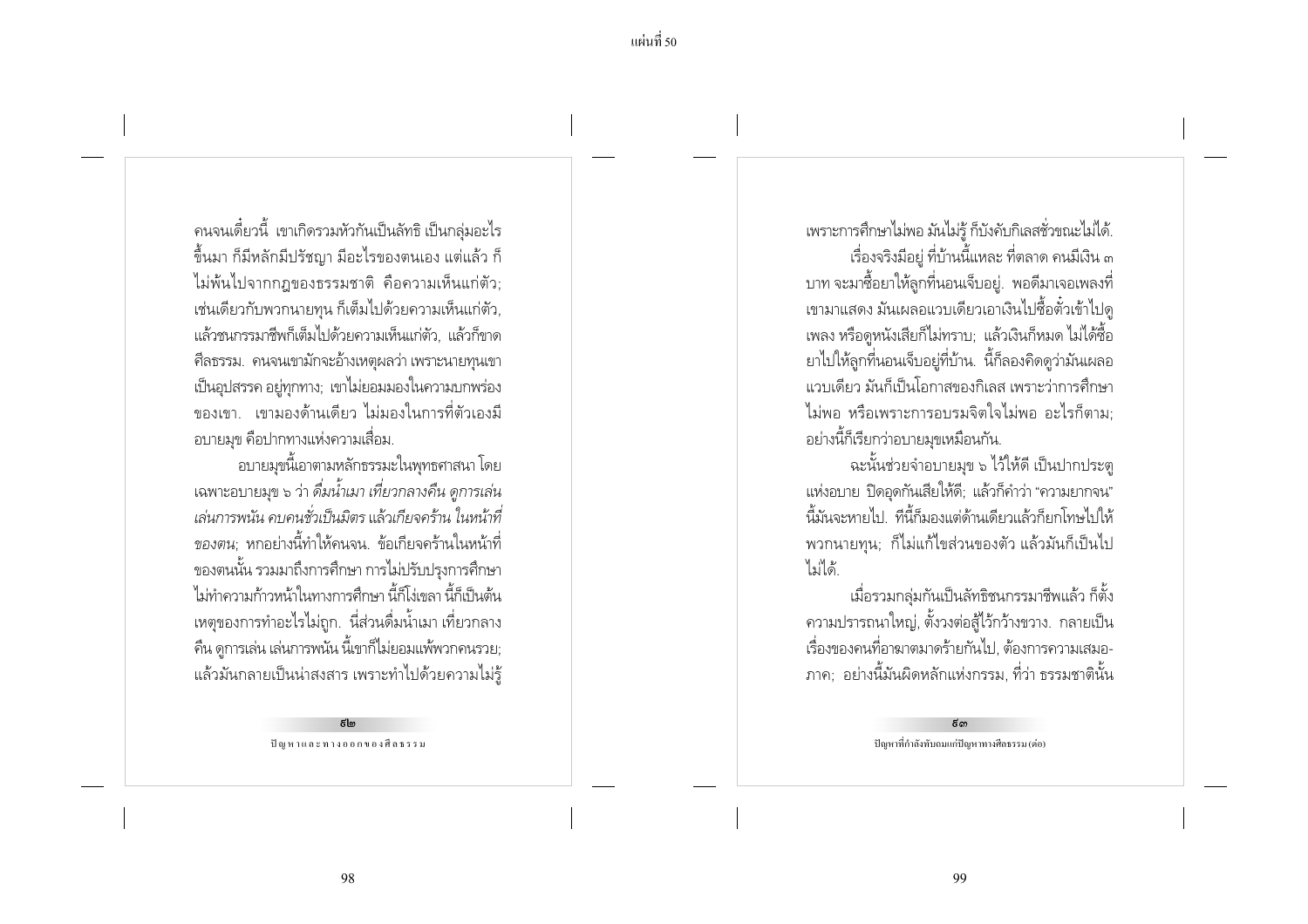สร้างคนมาให้ต่าง ๆ กันโดยกฎแห่งกรรม.

้อย่าไปฝืนให้เท่ากัน, หรือเหมือนกันทุกคนเลย; เอาแต่ทกคนไม่เดือดร้อนก็พอแล้ว. ถ้าใครจะดี จะมี ้ บณวาสนาบ้างก็ต้องปล่อยไป เพราะเป็นเรื่องที่เป็นไปตาม ึกฎของกรรม. อย่าไปคิดว่าถ้าคนมันรวยแล้ว มันจะเป็น ้คนทำผิดไปเสียหมด คนทำถกรวยก็มี.

้ที่นี้คนจนเหล่านี้ ไม่ยอมรับ "ลัทธิกัดฟันทน" ้ที่อาตมาอยากจะเรียกว่า "ลัทธิไม้คานปิดทอง" : มีเศรษจี ้ คนหนึ่ง ไม่ต้องออกชื่อ เก็บไม้คานอันหนึ่งไว้บนหิ้งที่บูชา ไม้คานอันนั้นปิดทองให้ลูกหลานบูชาหรือไหว้อยู่ ว่าเขามา ิจากเมืองจีนไม่มีอะไรเลย มีแต่ไม้คาน. แล้วก็ตั้งตัวด้วย ไม้คานจนกระทั่งเป็นเศรษฐี ได้เป็นใหญ่เป็นโต มียศฐาน์ ้ บรรดาศักดิ์ นี่จะต้องเรียกว่าลัทธิไม้คานปิดทอง. คนนี้ก็ ไม่ได้โกงอะไร อย่างที่เรียกว่าทุจริตคดโกง เขาอาศัยอำนาจ ไม้คานแท้ ๆ: แล้วทำไมคนจนไม่ถือลัทธิไม้คานปิดทอง แก้ความยากจนกันบ้าง

ที่ชุมพรมีคนจีนคนหนึ่ง เขามาใหม่ ๆ มาหาบของ ์ ขาย สื้อผักขายอะไรนี้ เขากินข้าวด้วยใบมะขามต้ม

> ಕಡ ปัญหาและทางออกของศีลธรรม

้ ชาวบ้านถามว่าทำไมอย่างนี้เล่า? เขาบอกว่ามันเป็น โรคอย่างหนึ่งกินไม่ได้. กินเนื้อ กินปลาไม่ได้: กินใบมะ-ขามต้ม. แล้วต่อมามันก็รวยขึ้น มีร้านชำเล็ก ๆ เขาก็กิน ใบมะขามต้มปลาต้มอะไรบ้าง. พอมีร้านใหญ่แล้วมันจึง กินเนื้อ กินหมู กินไก่; คนนั้นก็ถามว่าทำไมเดี๋ยวนี้กินอย่าง ้นี้เล่า ก็บอกว่าเดี๋ยวนี้หายแล้ว...เดี๋ยวนี้หายโรคนั้นแล้ว.. นี้ก็เป็นตัวอย่างอันหนึ่งที่ว่าควรจะเอามาคำนวณดู ว่าใคร ้มีความอดทนอย่างนี้กี่คน ในโลกนี้มี ๒ - ๓ คนที่เรา รู้จัก แล้วเขาก็รอดตัวมา พ้นจากความเป็นคนจน แล้ว ้ คนเหล่านี้ก็ไม่ตำหนินายทุน ไม่ตำหนิใครเลย. ถ้าถือลัทธิ ้อย่างนี้ ลัทธิชนกรรมซีพก็จะไม่เกิดขึ้น

เดี๋ยวนี้มีแต่ว่าจะยกบาปให้ฝ่ายตรงข้าม คือ ้นายทุน; แล้วคอยทำลายนายทุน แล้วมีอะไรผิด ๆ มาก ต่อไปอีก เช่นไม่มีคำว่า "ผู้มีบุญ". ลัทธิชนกรรมชีพจะ ไม่ยอมรับสถาบันของผู้มีบุญ ว่ามันต้องมีคนที่มีบุญ ในโลกนี้ ที่จะรวยโดยง่าย อะไรโดยง่าย ซึ่งต้องมี; เขาก็ ไม่ยอมรับ. ความถูกต้อง ความยุติธรรมของเขานั้น หรือ ้เสรีภาพของเขานั้น ก็คือการประท้วง การยื้อแย่งด้วย

> ಕ& ปัญหาที่กำลังทับถมแก่ปัญหาทางศีลธรรม (ต่อ)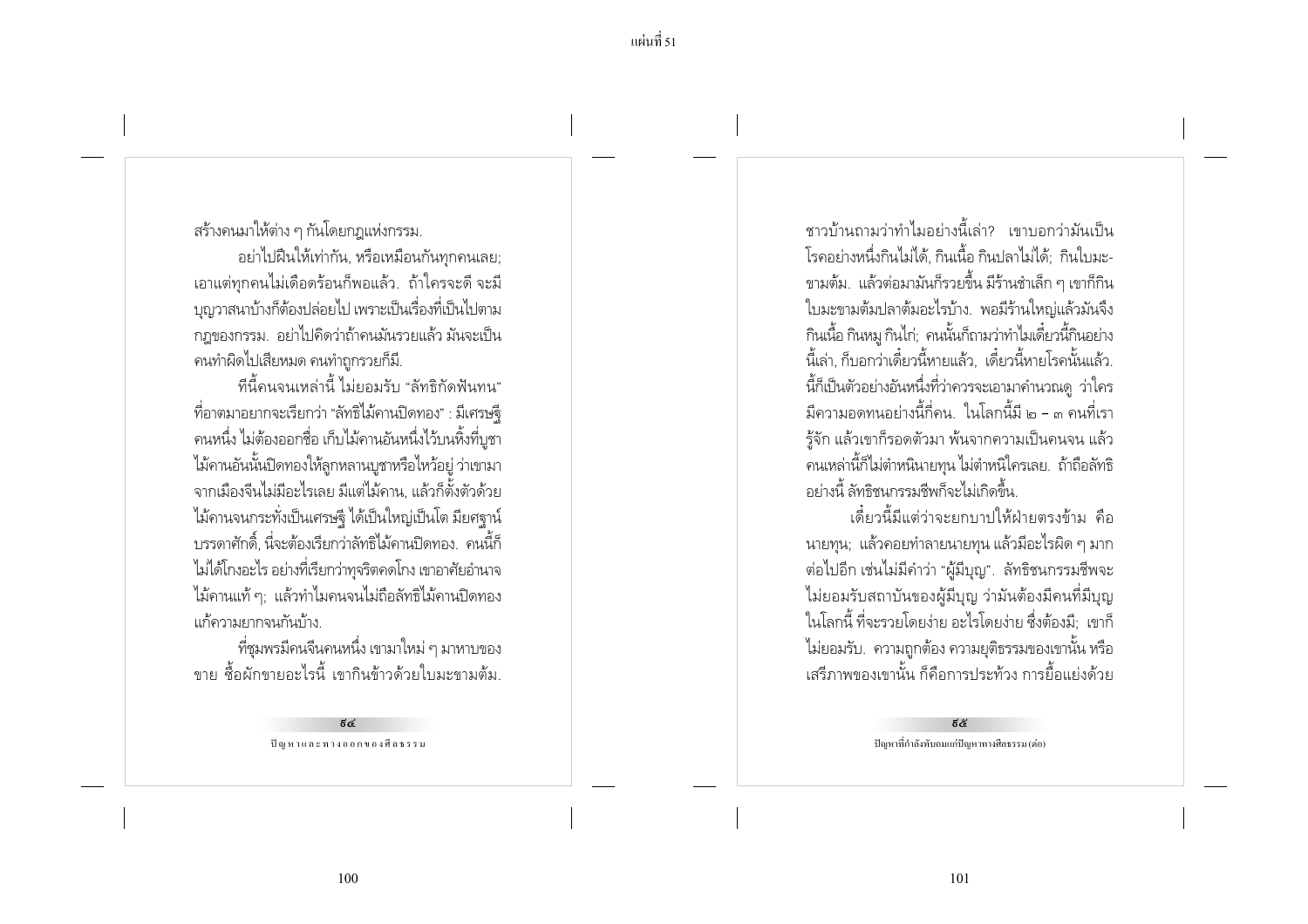้แผ่บที่ รว

้กำลัง, การทำลายนายทุน; แล้วยังเข้าใจคำพูดผิด ๆ ใน ้พระพุทธศาสนา. เขาว่าคนที่เรียกตัวเองว่า พุทธทาส ่ ธรรมทาส สังฆทาส นี้เป็นคนที่อยากจะเป็นทาส. เป็นทาส ้ที่รักโซ่ตรวน ไม่อยากจะพ้นไปจากโซ่ตรวน นี่ลองฟัง ้ ความคิดเห็นของคนอย่างนี้ดูที่เถอะ ว่าเขาเข้าใจความ-่ หมายของคำพูดต่าง ๆ อย่างไร; ฉะนั้นเราจึงพูดกัน ไม่รู้เรื่อง เพราะไม่มีศีลธรรม, มีศีลธรรมคนละอย่าง.

ถ้าเขาเป็นทาสของลัทธิชนกรรมาชีพ. เราก็มีสิทธิ ้ที่จะเป็นทาสของพระพุทธเจ้า ของพระธรรม ของพระสงฆ์ ได้ จะเป็นอะไรไป: มันก็ควรให้ความเป็นธรรมกัน ้อย่างนี้ จึงจะถกต้อง.

นี้ต้องมองให้สรุปความได้ว่า ลัทธิผิด ๆ เห็นแก่-ตัวข้างเดียวนี้ เกิดมาจากไม่มีศีลธรรม. ความไม่มีศีลธรรม ้มันสร้างความคิดเห็นอย่างนี้ขึ้นมา แล้วมันขัดขวางแก่ ้ การแก้ไขอย่างยิ่ง. ถ้าเราจะแก้ไขโลกให้หมดจากปัญหา ้เรื่องชนกรรมาชีพกับนายทุนแล้ว ก็ต้องมีศีลธรรม, ถ้า ไม่มีศีลธรรม มันก็ขัดขวางทันที มันแก้ไม่ได้

ทีนี้ ถ้าดูกัน ฝ่ายนายทุนบ้าง ก็เป็นผู้ถือเสริภาพ

 $\tilde{\kappa}$ ปัญหาและทางออกของศีลธรรม ในการกอบโกย : เมื่อกฎหมายหรือรัฐธรรมนูญบัญญัติ ไว้อย่างไร ทำไปไม่ผิดแล้ว เขาก็กอบโกยได้: เพราะว่า กฎหมายและรัฐธรรมนูญในโลกนั้น เขียนด้วยคนโง่บ้าง หรือเขียนด้วยคนที่อยู่ภายใต้อิทธิพลของนายทุนบ้าง จึงเปิดช่องให้กอบโกย โดยไม่ต้องผิดกฎหมาย โดย ไม่ต้องผิดรัฐธรรมนูญเป็นต้น. เขาก็เลยเป็นผู้มีอำนาจใน ทางเศรษฐกิจ บีบบังคับอย่างไรก็ได้ แล้วคอยจ้องคอยหา โอกาส แต่ที่จะกอบโกยด้วยสายตาที่แหลมยิ่งกว่านก-เหยี่ยว. อาตมายืมคำของคนอื่นมาพูด ในทางวรรณคดีที่ ว่า "สายตานกเหยี่ยว" นี้มันแหลมคม อาจจะเห็นตัวแมลง เล็ก ๆ ที่ช่อนอยู่ใต้ใบไม้ก็ได้; เขามีสายตาขนาดนั้น ใน ิการที่จะกอบโกยก็เลยรวยเร็ว รวยใหญ่ แล้วมีอำนาจ แล้วก็ผูกมัด, แล้วก็ผูกขาด, ผูกมัดเอาไว้ในอำนาจ, แล้วก็ผูกขาดการกอบโกย. เขาทำทั้งโดยตรง โดยอ้อม ้ทั้งใต้ดินทั้งบนดิน; ความยุติธรรมก็คือมือใครยาวก็สาว เอาให้ยาวให้สุดมือ; ถือเป็นความยุติธรรมแล้ว.

สรุปแล้วเขาลืมไปว่า โดยแท้จริงนั้น "สัตว์ทั้งหลาย เป็นเพื่อน ทุกข์ เกิด แก่ เจ็บ ตาย ด้วยกันทั้งหมด ทั้งสิ้น"

> $5c$ ปัญหาที่กำลังทับถมแก่ปัญหาทางศีลธรรม (ต่อ)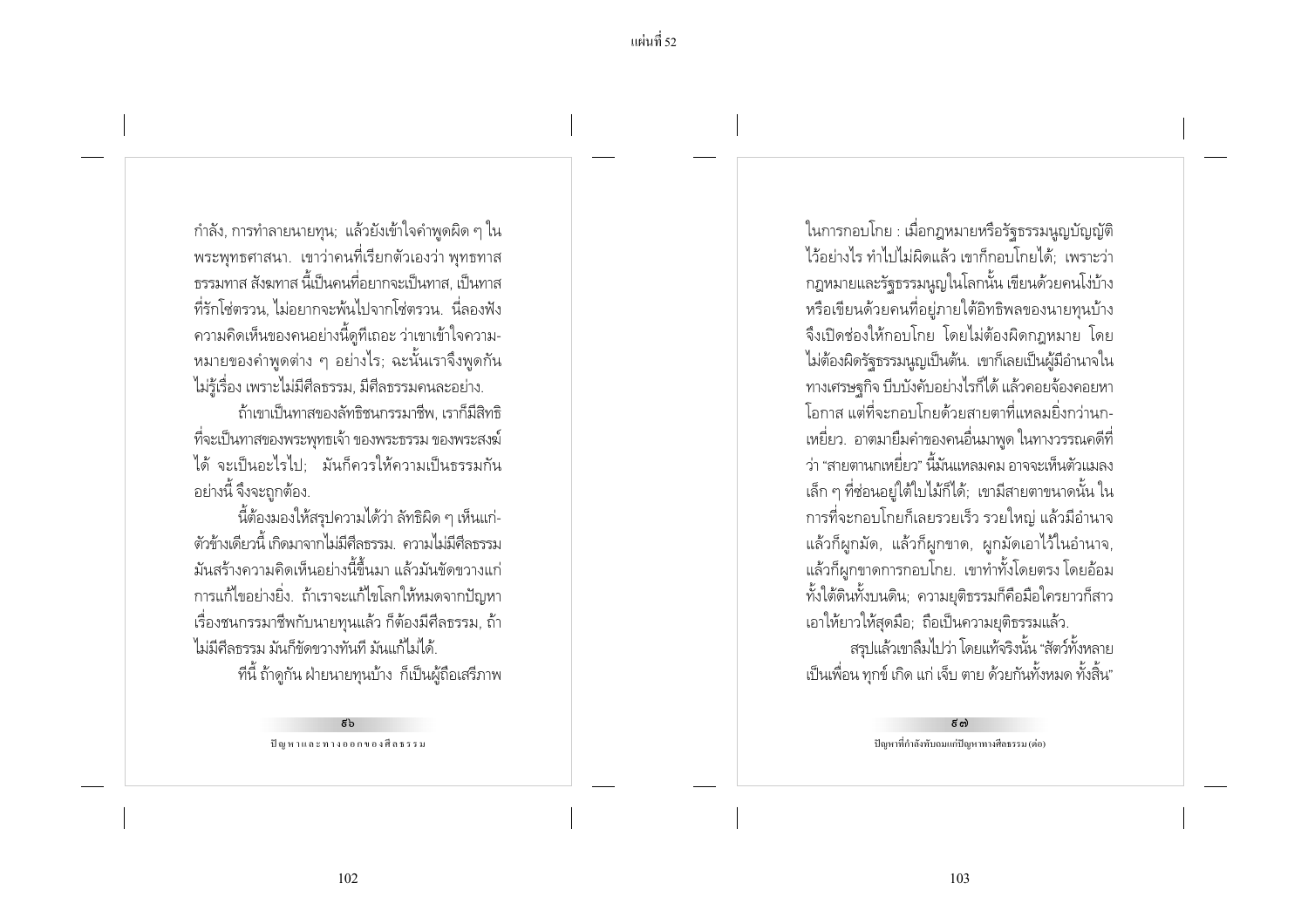้นี้เป็นดาาบลริงของธรรบชาติ หรือเป็นดาาบต้องการของ พระเป็นเจ้า ที่ให้ทุกคนยอมรับ, และถืออย่างแน่นแฟ้น ว่า "สัตว์ทั้งหลายเป็นเพื่อนทุกข์ เกิด แก่ เจ็บ ตาย ด้วย กันทั้งหมด ทั้งสิ้น"; ฉะนั้นในโลก ในยุคที่คนยังมีศาสนา ้อยู่กับเนื้อกับตัว ก็ไม่เกิดคนชนิดนี้ขึ้นมาได้; แต่ค่อย ้ เกิดขึ้นมาตามยคตามสมัย ที่เปลี่ยนไป. สมัยก่อนก็มีคน ้มั่งมี แต่เขาไม่เรียกว่านายทุน; ถ้ามั่งมีอย่างเศรษฐีใน ิพระพทธศาสนาแล้ว กลายเป็นคนละคน คนละแบบ.

้คำว่า "เศรษฐี" ในพุทธศาสนานั้น มีสัญลักษณ์ก็ ้คือการตั้งโรงทาน; ถ้าเป็นมหาเศรษฐีก็หมายความว่ามี โรงทานหลายโรง, ฉะนั้นการผลิตหรือการมีทาสกรรมกร ้อะไรก็ตาม ผลิตมากได้มาก ก็เพื่อหล่อเลี้ยงโรงทาน: ้ทาสกรรมกรเลยกลายเป็นผู้ร่วมทำบุญไปหมด ไม่ใช่เครื่อง ้ มือเพื่อขูดรีดทารุณของเศรษฐิ เหมือนกับลูกจ้างกรรมกร สมัยนี้

้ถ้าเขาจะสะสมทรัพย์สมบัติในฐานะเป็นเศรษฐิ ก็มี ้ เพื่อจะหล่อเลี้ยงโรงทาน ในอนาคตข้างหน้า เผื่อว่า ่ เหตุการณ์มันเปลี่ยนแปลง. นี่ข้อความในพระคัมภีร์มีอยู่

> لیے ปัญหาและทางออกของศีลธรรม

้อย่างนี้ สำหรับเศรษจุีที่เป็นพุทธบริษัท มันไกลกันลิบกับ ็นายทุนสมัยนี้ ที่ขูดรีดกรรมกรลูกจ้าง.

เศรษฐีเหล่านั้น มีหลักธรรมเหมือนกันหมด ในพทธ หรือในไชนะ ในลัทธิอื่น ว่าเมตตากรณานี้มันเป็น เบื้องหน้าเสียจริง ๆ, "สัตว์ทั้งหลายเป็นเพื่อน ทุกข์ เกิด แก่ เจ็บ ตาย ด้วยกันทั้งหมดทั้งสิ้น" นั้น เป็นสิ่งที่มีอย่ใน จิตใจ; แล้วก็ไม่ต้องการกุมอำนาจเศรษฐกิจของบ้านเมือง หรือของโลก เหมือนนายทนสมัยนี้.

เดี๋ยวนี้ความไม่มีศีลธรรม สร้างลัทธินายทุนอย่าง ้นี้ขึ้นมา แล้วก็ขัดขวางแก่การแก้ไข: ฉะนั้นอาตมาจึงถือ ว่า มันเป็นปัญหาทับถม สะกัดกั้นแก่การแก้ไข ปัญหาทาง ้ศีลธรรมโดยอ้อม: เหมือนเปลือกมะพร้าว มันป้องกันเนื้อ ในมะพร้าวแต่ว่ามันมากกว่านั้น มันรุนแรงกว่านั้น. ิการจัดการศึกษาผิดนี้เป็นอุปสรรค, เป็นปัญหาที่เป็น ้ตัวประธาน ที่นี้ ผลที่มันเกิดมาจากการศึกษาผิดอีก ่ หลาย ๆ สิบอย่างนี้มันก็เกิดเป็นปัญหาหรืออุปสรรคโดย ้อ้อม ที่เข้ามาทับถมมาสมทบ ให้ปัญหานี้แก้ยากยิ่งขึ้น ทกที.

> يربر ปัญหาที่กำลังทับถมแก่ปัญหาทางศีลธรรม (ต่อ)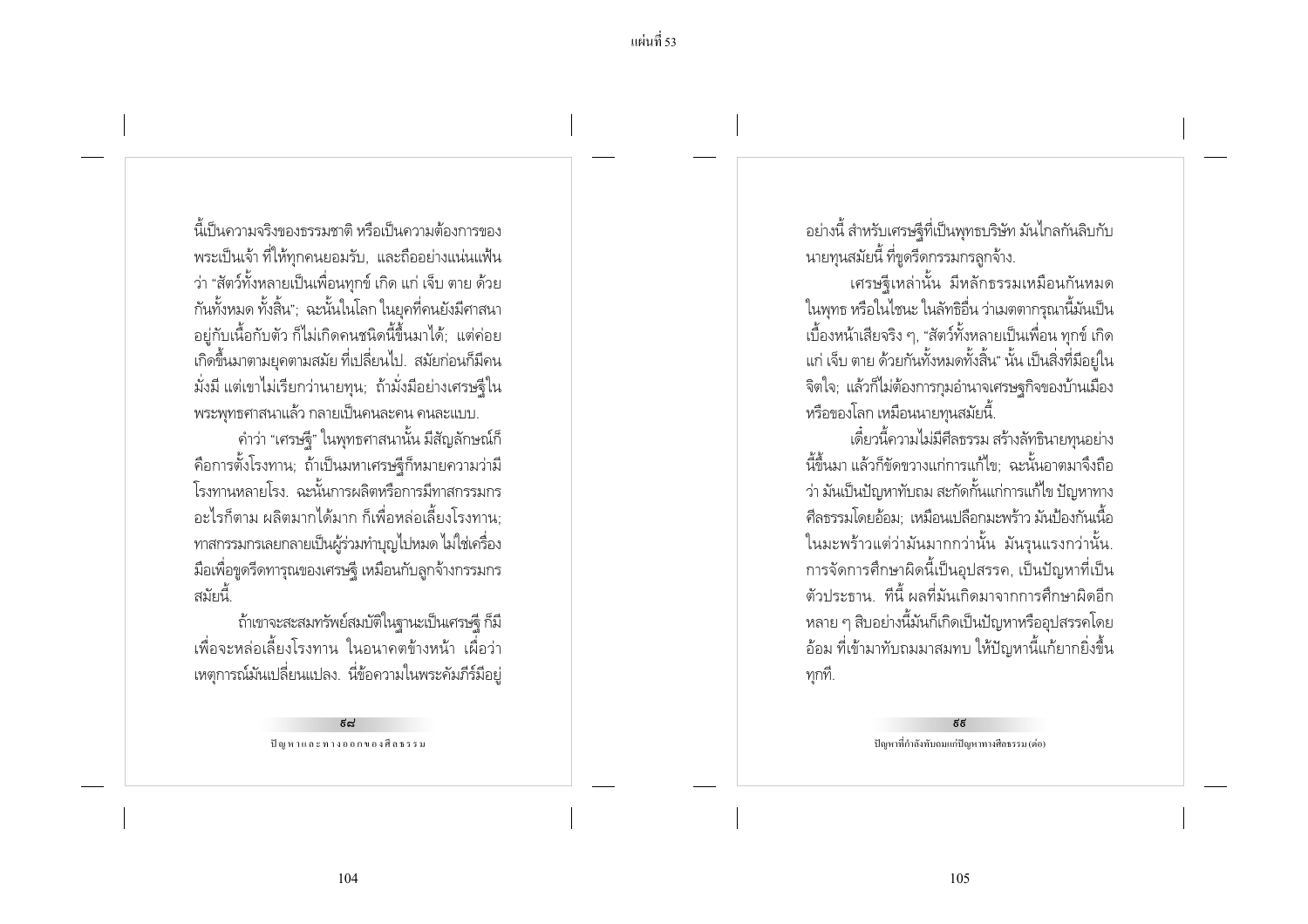้แผ่บที่ ร4

ราบดาาบก็จะเห็นได้ว่า ลัทธิชบกรรบาชีพก็ดี ลัทธิ นายทุนก็ดี มีมูลรากมาจากความไม่มีศีลธรรมตามแบบของ พระเป็นเจ้า. ถ้าจะเป็นให้ถูกต้องแล้ว เป็นพุทธบริษัทของ ธรรมชาติก็ได้ คือมีความรู้ที่ถูกต้องว่า โดยธรรมชาติจะ ้ต้องเป็นอย่างไร, ความถูกต้องตามธรรมชาติหรือของ ้ พระเป็นเจ้านั้นเป็นอย่างไร, แล้วคนเราก็จะอย่ได้ใน ลักษณะที่ไม่ต้องเป็นชนกรรมาชีพหรือว่าจะต้องเป็น ิ นายทน คือไม่มีปัญหาเหล่านั้น. ทกคนจะมีความพอใจ ได้ตามอัตภาพของตน ๆ แต่ไม่ต้องเท่ากันโดยปริมาณ ของทรัพย์สมบัติ เป็นต้น

นี้เรียกว่า ปัญหาที่กำลังระบาดอย่ทั่วโลก ้ทุกประเทศ ก็คือปัญหา ที่ความไม่มีศีลธรรมมันสร้างขึ้น ่ มา แล้วมันขัดขวางแก่การแก้ไข. ปัญหาโดยอ้อมเหล่านี้ ้มีมาก ไม่อาจจะยกมาให้หมดได้ ยกมาก็พอเป็นตัวอย่าง ีที่แสดงว่าเราจัดการศึกษาผิดธรรมชาติ, ผิดพลาดต่อกฎ ของธรรมชาติ, หรือจะเรียกว่าพระเจ้าก็ได้. ที่ว่าผิดพลาด ้ต่อหลักธรรมะ หลักศาสนา โดยเฉพาะหลักกฎแห่งกรรม แล้วก็ยิ่งผิดต่อกฎธรรมชาติอันลึกซึ้ง, ที่มองเห็นยาก

> 000 ปัญหาและทางออกของศีลธรรม

ในชั้นปรมัตถธรรมด้วย; โลกจึงอยู่ในสภาพที่เดือดร้อน ระส่ำระสาย เป็นวิกฤติการณ์อันถาวร; เพราะว่า ไร้ศีลธรรม มีการศึกษาที่เพิ่มความเสื่อมศีลธรรมที่จะ ค้มครองโลก.

้เป็นกันว่า นี้ก็เป็นตัวอย่างที่เพียงพอแล้ว สำหรับ ้ปัญหาของมนษย์ ที่ไปไม่รอด ที่จะแก้ไขอปสรรคของ ้สันติภาพไม่ได้ ก็เอามาพอเป็นตัวอย่าง: เป็นอันว่าได้ชื้ ให้เห็นหมดแล้วว่า ปัญหาของเราที่เดือดร้อน ความ-้ระส่ำระสาย นั้นมันเกิดมาจากต้นเหตุโดยตรง คือ ้การศึกษาที่จัดไปผิด: แล้วมีปัญหาต่าง ๆ อีกมากมาย ู้ที่ออกมาจากการจัดการศึกษาผิด ๆ นั้นมาเป็นเครื่อง-ก็ดขวางแก่การแก้ไขทางศีลธรรม ให้ถูกต้อง.

การบรรยายในวันนี้ ก็พอสมควรแก่เวลาแล้ว ก็ขอยุติไว้แต่เพียงนี้ ขอโอกาสให้พระท่านได้สวดสาธยาย บทพระธรรม ที่เป็นเครื่องกระตุ้นเตือนใจ ให้มีความมานะ เข้มแข็งอดทนในการปฏิบัติให้ถูกต้อง ต่อไปอีก.



 $000$ ปัญหาที่กำลังทับถมแก่ปัญหาทางศีลธรรม (ต่อ)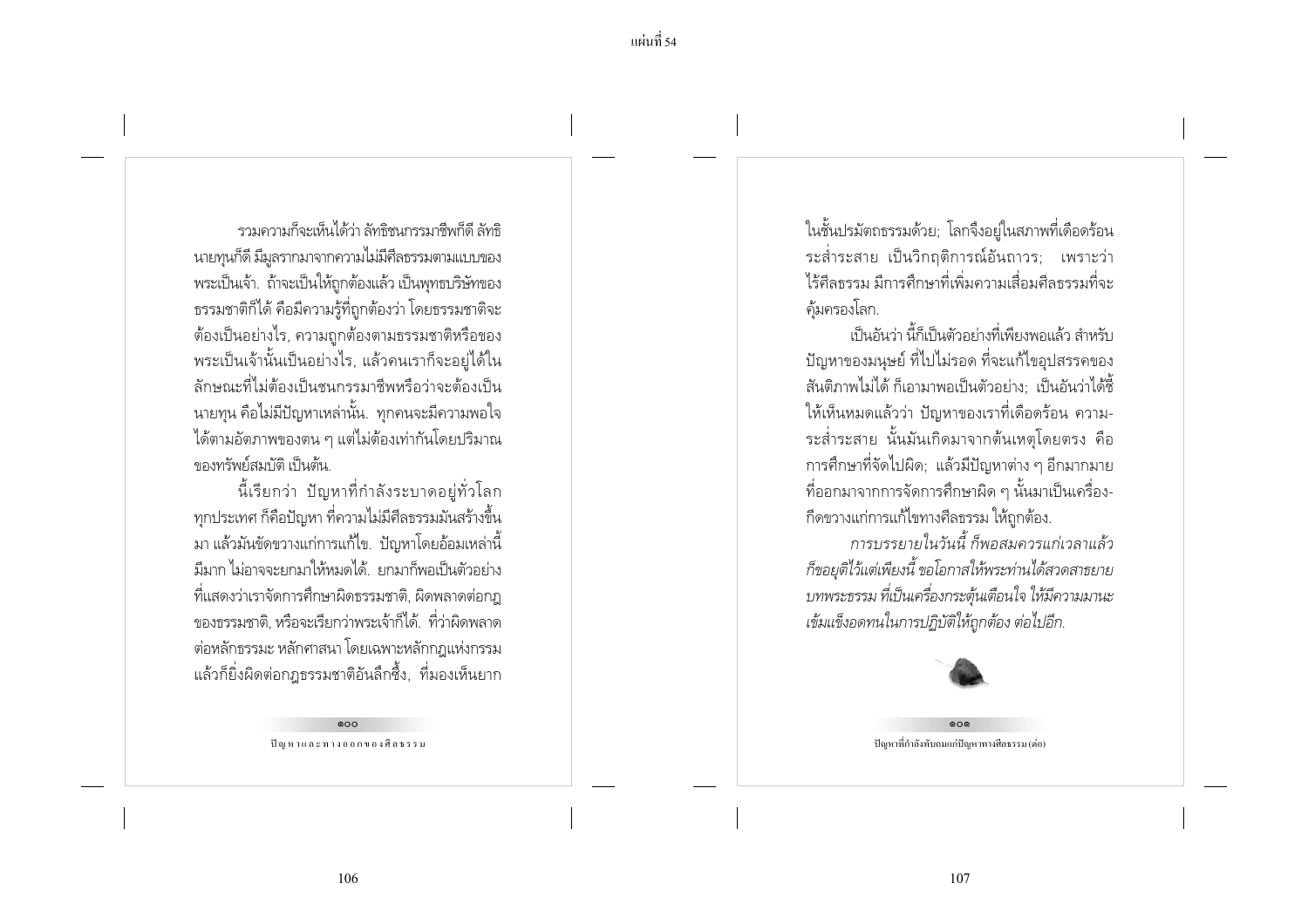

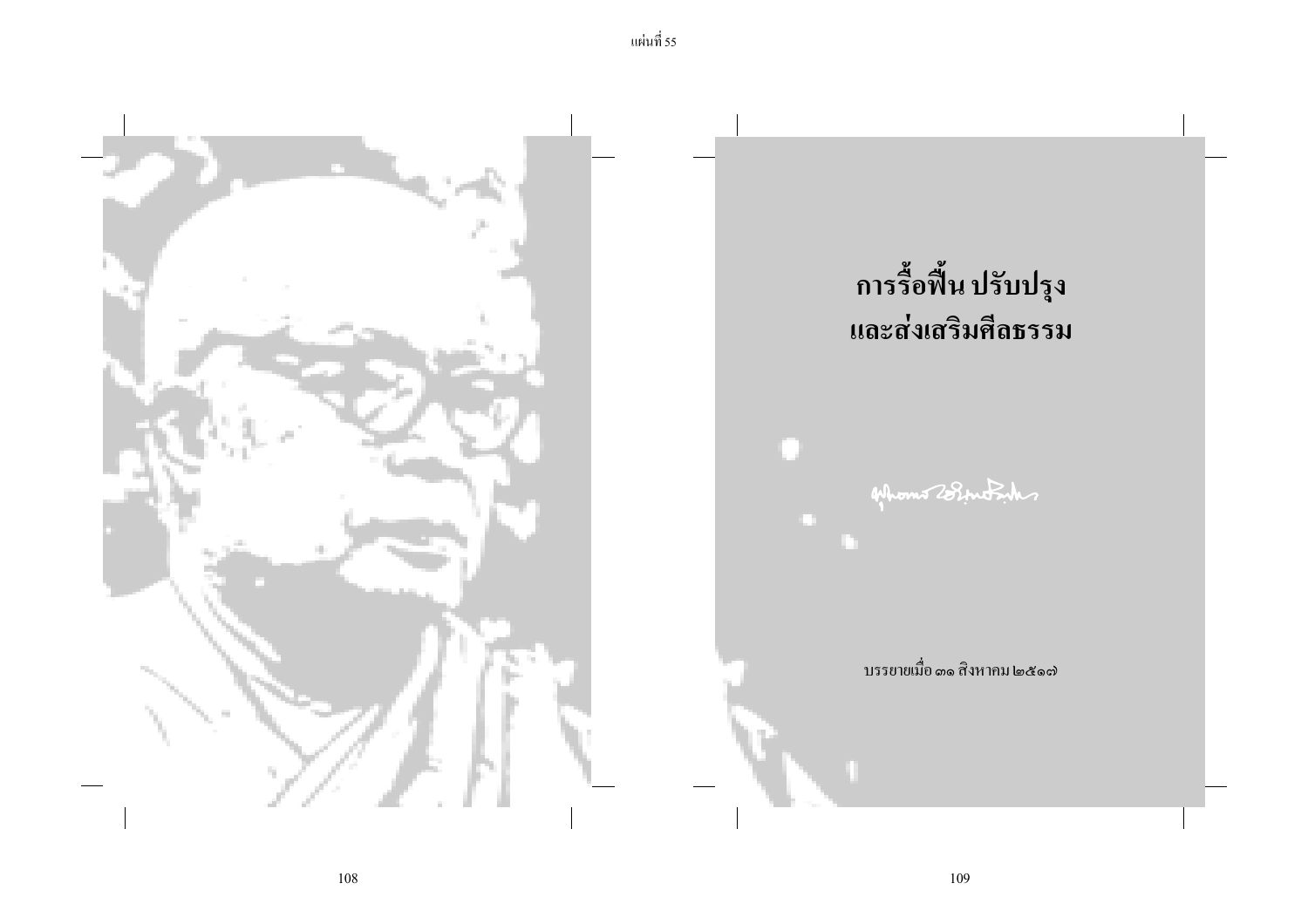$\circ$ ปัญหาและทางออกของศีลธรรม ท่านสาธุชน ผู้มีความสนใจในธรรม ทั้งหลาย,

การบรรยายประจำวันเสาร์ เรื่องอริยศีลธรรม เป็นครั้งที่ ๙ นี้ อาตมาจะได้กล่าวโดยหัวข้อย่อยว่า การรื้อฟื้นปรับปรุงและส่งเสริมศีลธรรม; และเป็น การกล่าวแต่หัวข้อใหญ่ ๆ โดยสังเขป ให้เสร็จสิ้นไป เสียครั้งหนึ่งก่อน, แล้วจักได้กล่าวโดยรายละเอียด ใน คราวหลังสืบไป.

เราจะต้องนึกถึงการบรรยายในครั้งที่แล้วมา ซึ่ง ้ได้กล่าวถึง *ปัญหาทางศีลธรรมที่แก้ไม่ได้* เพราะว่ามี

> റെ๕ การรื้อฟื้น ปรับปรุง และส่งเสริมศีลธรรม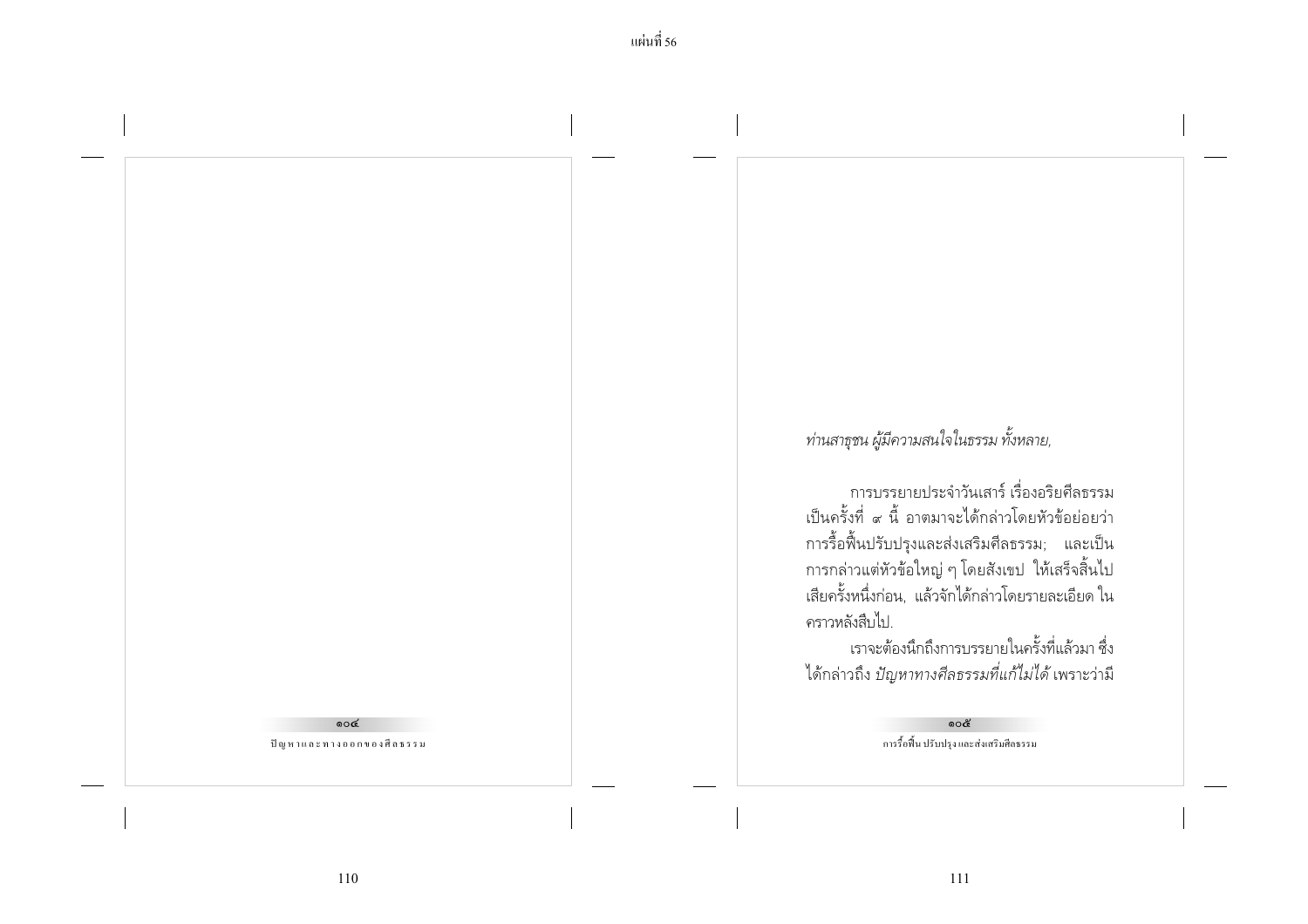้ปัญหาอื่นมาทับถม. *ปัญหาที่มาทับถมโดยตรง* ก็คือ โลก ี จัดการศึกษาที่ผิด ๆ เป็นการศึกษาที่ไม่ส่งเสริมศึลธรรม; เพราะทำให้ละโมบหรือเห็นแก่ตัวถ่ายเดียว แล้วยังเป็น ่ การศึกษาที่เป็นอันตราย หรือทำลายศีลธรรมด้วย - นี้ เรียกว่าการศึกษาในโลกนี้ ที่จัดไปผิด ๆ ทับถมอยู่บน ปัญหาทางศีลธรรมโดยตรง.

*ปัญหาโดยอ้อม* ก็คือ ปัญหาที่ออกมาจาก ่ การศึกษาที่จัดไปผิด ๆ นั้นอีกต่อหนึ่ง; ซึ่งได้ระบุมาเป็น ์ ตัวอย่าง คือ ปัญหาทางเศรษฐกิจ การเมือง และอื่น ๆ ้ออกมาเป็นปัญหาปลีกย่อย อีกหลายซับหลายซ้อน. เช่น ปัญหาไม่มีความจงรักภักดีต่อประเทศชาติ ต่อศาสนา ้ ที่แท้จริง; มีกันแต่ปาก. และปัญหาที่มีอาชญากรรมของ ี พวกอันธพาล มากขึ้น อาชญากรรมทางเพศ อาชญากรรม ทางโทสะจริต กระทั่งการมุ่งแต่จะหาผลประโยชน์ของตน ้ถ่ายเดียว มีจิตวิปริตเหล่านี้ ทำให้เกิดปัญหามากมาย จนทับถมปัญหาทางศีลธรรม.

ปัญหาปลีกย่อยเหล่านี้ ทำให้เสียเวลาไปหมด : ระบบงานยุติธรรมก็เสียไป. ความสะอาดเรียบร้อย

> റെ ปัญหาและทางออกของศีลธรรม

ของบ้านเมืองก็เสียไป. ความประหยัดก็เสียไป มีแต่ ้ความอิจฉาริษยา ความเกี่ยจคร้าน ล้างผลาญทรัพยากร ี่ ต่าง ๆ ในโลก; มีผลสืบเนื่องกันเป็นปัญหายุ่งยาก ้ เกี่ยวกับการกินการอย่. ปัญหาเหล่านี้รบกวนมาก มันก็ เลยไม่ใคร่ได้สนใจปัญหาทางการศึกษาให้ถูกต้อง แล้ว ยิ่งไม่ได้สนใจปัญหาในทางศีลธรรม: โดยเข้าใจไปเสียว่า ไม่มีความสำคัญ.

เขาเห็นว่า เรื่องปากเรื่องท้องสำคัญกว่า แล้วก็ยัง แก้ปัญหาเรื่องปากเรื่องท้องไม่ได้อยู่นั่นเอง แล้ว ปัญหา เรื่องปกครื่องท้องของคนเรานี้ ก็มาจากความไม่มีศีลธรรม โดยรอบด้าน. ขอได้พิจารณาดูเรื่องที่ได้กล่าวมาแล้ว ว่า ้มีอยู่อย่างนี้. ถ้าแก้ปัญหาเรื่องการศึกษาที่จัดไปผิด ๆ นี้ไม่ได้แล้วมันก็ไม่มีทางที่จะมีศีลธรรม; ปัญหาปลีกย่อย ้อื่น ๆ ก็ต้องแก้พร้อมกันไปกับปัญหาทางการศึกษาที่จัด ้ผิด ๆ. นี่คือสิ่งที่กำลังครอบงำ บีบดั้น มนษย์ในโลกอย่ เวลานี้ รวมทั้งประเทศไทยเราด้วย

> റെറ്റ การรื้อฟื้น ปรับปรุง และส่งเสริมศีลธรรม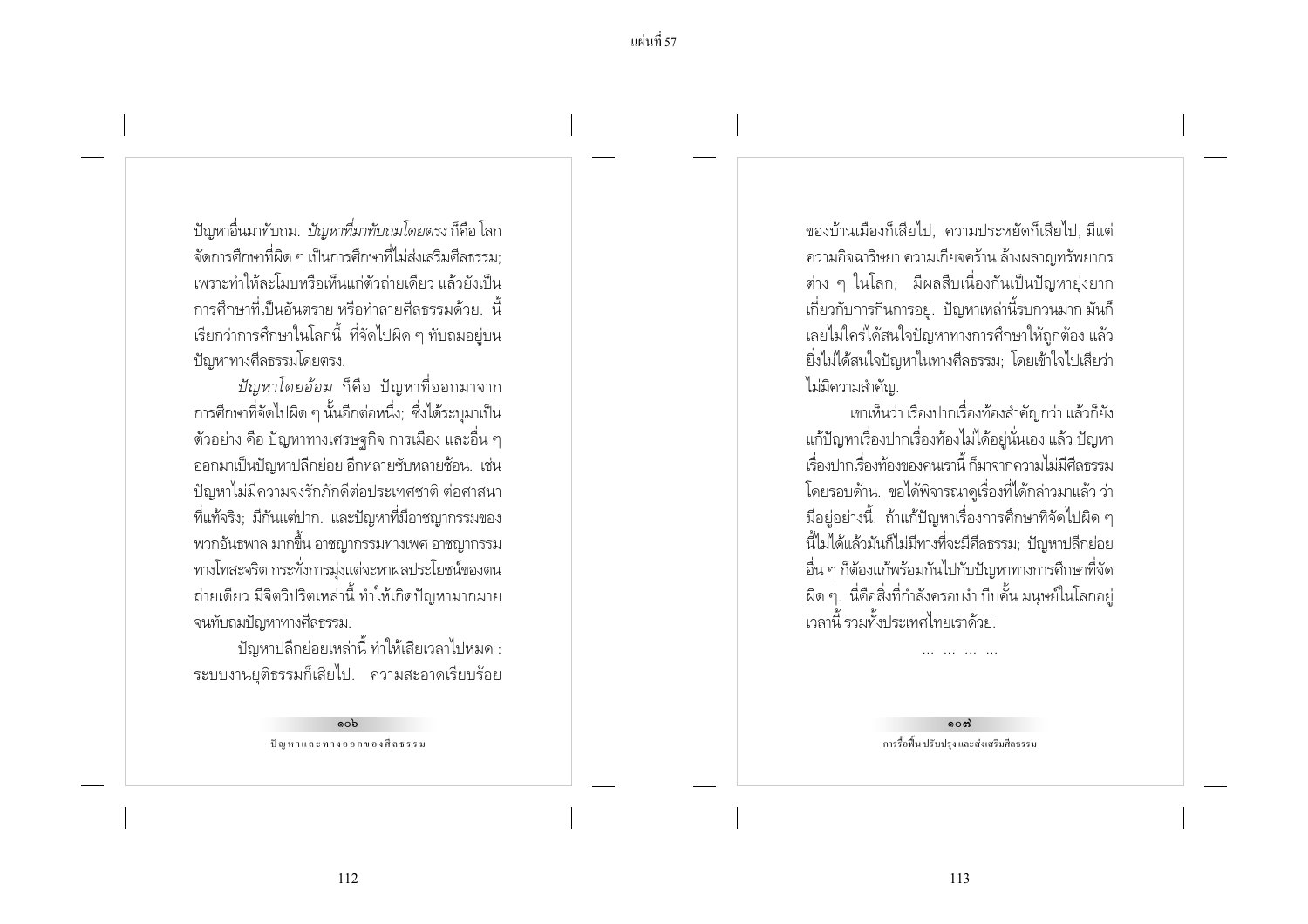สำหรับวันนี้ ก็จะพูดถึง การรื้อฟื้นปรับปรุง ส่งเสริม สิ่งที่เรียกว่าศีลธรรม

ำเางคนกาจจะไม่ยอมรับ คือไม่ยอมฟัง โดยเห็นว่า ไม่มีเรื่องทางศีลธรรม ที่จะต้องรื้อฟื้นหรือปรับปรง. ้ คือเขาไม่ยอมรับว่ามีศีลธรรมเสื่อมนั่นเอง; หลับตาพูด ้ เอาเองว่า การศึกษาก็เจริญ ศีลธรรมก็เจริญ อะไรก็ล้วน ี แต่เจริญ. เดี๋ยวนี้อาตมา มาชี้ให้เห็น หรือแสดงเหตุผล ให้เห็นว่ามันเป็นอย่างอื่น, คือมันอย์ในสภาพที่เสื่อมทราม ้อย่างหนัก จนถึงกับเป็นอันตรายที่จะทำความวินาศให้แก่ ์ โลกนี้: นี่สภาพแห่งศีลธรรมในปัจจบันนี้ เป็นอย่างนี้. แต่ไม่มีใครรู้สึกว่ามันเสื่อมทราม, ไม่มีใครถือหรือยอมรับ ว่า เสื่อมทราม ก็เลยพูดกันไม่ได้; จะพูดกันก็แต่คนที่ยอม ้พิจารณาแล้วก็เห็นว่า มันอยู่ในสภาพที่เสื่อมทราม.

ิคนที่ไม่เห็นว่ามีปัญหาทางศีลธรรมเสื่อมทรามนั้น ้ก็โทษกันไม่ค่อยได้นักเหมือนกัน: เพราะว่าเรื่องนี้เป็นมา ้อย่างช่อนเร้น, เป็นมาอย่างลึกซึ้งพรางตาที่สุด คือ ้เป็นมาที่ละน้อย ๆ แล้วคนก็เคยชินกันมาเรื่อย ๆ. มัน เป็นสภาพที่เห็นว่าดีแล้วเสมอ แล้วก็เคยชินกันกับสภาพ

> റെപ്പ ปัญหาและทางออกของศีลธรรม

ไร้ศีลธรรมนั้น มาทีละน้อย ๆ จนไม่รู้สึกว่ามันไร้ศีลธรรม; น้อยดนที่จะสังเกตเห็น

แม้คนที่สังเกตเห็น ก็ยังเห็นว่าเป็นปัญหาเล็กน้อย ไปเสียอีก: เพราะว่าเขาเพ่งเล็งกันแต่ประโยชน์ทางวัตถ : จะเอาเงิน หรือ วัตถุที่หาได้ด้วยเงินนี้ มาเป็นหลัก; ไม่ ้มองดูไปทางศีลธรรม. มองดูแต่ที่ประโยชน์ เช่น ทรัพย์ สมบัติ เป็นต้น ว่านี้มันเจริญดีอยู่แล้ว; แล้วก็ไม่ต้องคิด ้อะไรอีก. ศีลธรรม ก็ต้องดีแน่ โดยไปถือหลักว่าถ้าวัตถุ ้เจริญแล้ว จิตใจก็ต้องเจริญเอง; อย่างนี้ว่าเอาเองทั้งสิ้น. เดี๋ยวนี้วัตถเจริญแล้ว จิตใจก็เสื่อมไป จนจะไม่มี เหลือ: เพราะนิยมกันแต่เรื่องความร่ำรวย มีเกียรติ ์ ชื่อเสียง ที่เรียกกันว่า "ลัทธินายทน" ซึ่งกำลังครองโลก. ่ เขาบูชานายทุน แทนที่จะบูชาสุภาพบุรุษที่ยากจน. คำว่า "สภาพบุรุษ" ได้หายไปจากโลก มานานหลายปีแล้ว. เมื่อ ้อาตมายังเล็ก ๆ นั้น ยังพอได้ยินอยู่บ้าง : การศึกษานิยม ิ ความเป็นสุภาพบุรุษ เป็นจุดที่มุ่งหมาย. มหาวิทยาลัย ้ทั้งหลาย มุ่งจะผลิตสุภาพบุรุษเท่านั้นเอง; เดี๋ยวนี้ไม่มีแล้ว. เขามุ่งจะผลิตวิชาเทคโนโลยี่ ให้คนมันเก่ง ให้รวย

> െട് การรื้อฟื้น ปรับปรุง และส่งเสริมศีลธรรม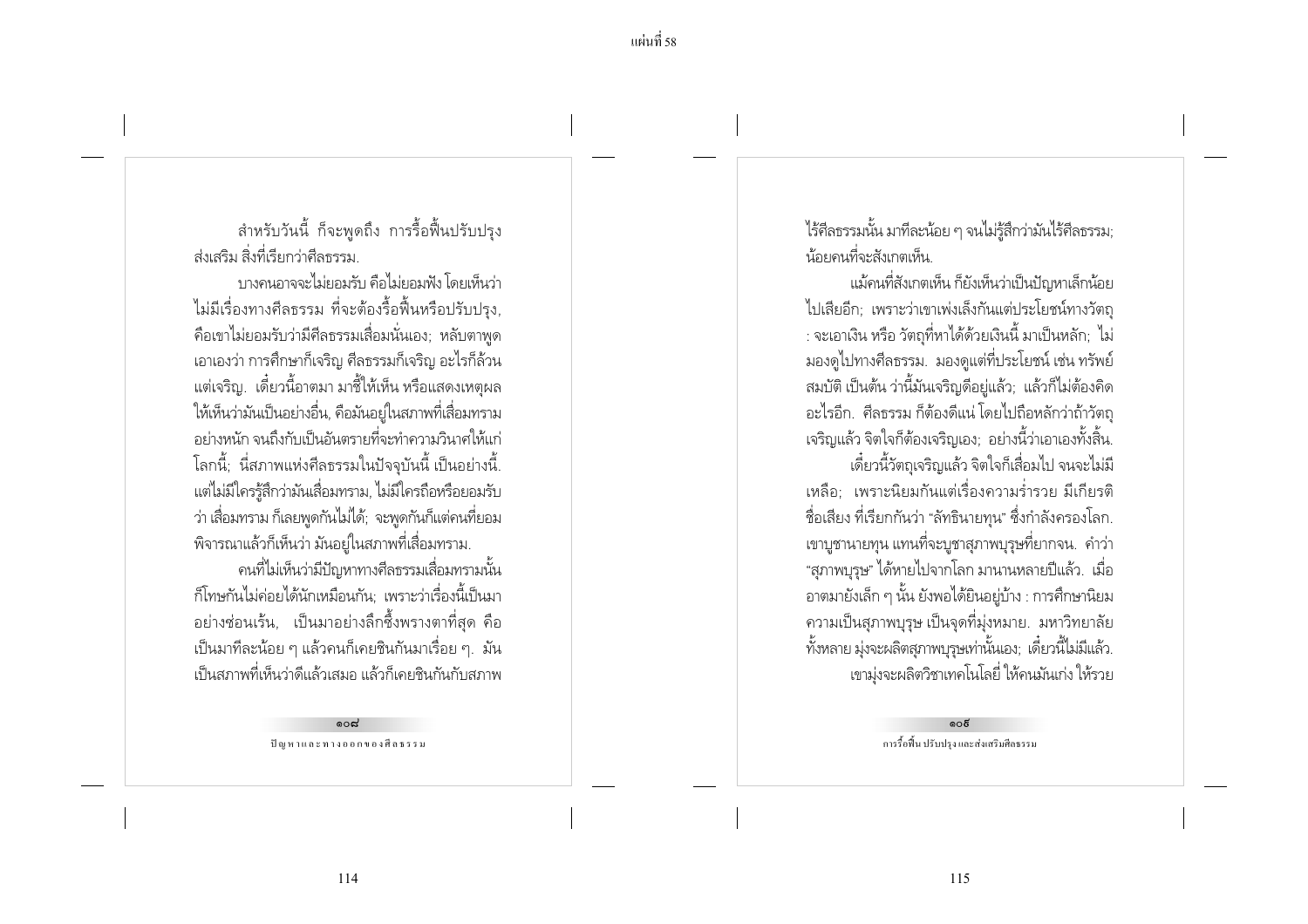เร็ว ทันตาเห็น อย่างนี้ทั้งนั้น; เรียกว่า บูชานายทุนแทนที่ จะบูชาสุภาพบุรุษผู้ประกอบไปด้วยคุณธรรม. แล้วก็ ยอมรับชนกรรมาชีพ คนยากจนที่เต็มไปด้วยอบายมข โดย ไม่เห็นว่าเป็นคนจนที่น่าติเตียน: แล้วก็มองการที่คนจนกับ ิ คนร่ำรวย มุ่งทำลายกันเท่านั้น; ไม่มองเห็นว่าต่างฝ่าย ้ต่างไร้ศีลธรรมอย่างเสมอกันทีเดียว แม้ว่ารปร่างของ ดีลธรรมนั้นมันจะต่างกันไปท้าง

ิดนจนก็ยังไม่คิดจะถอนตัวจากอบายมขทั้งหลาย ้ที่ได้มีไว้เป็นหัวข้อว่า ดื่มน้ำเมา เที่ยวกลางคืน ดูการเล่น ้เล่นการพนัน คบคนชั่วเป็นมิตร เกียจคร้านทำการงาน ้ที่กำลังมีอยู่ในหมู่คนจน; มันก็จนอยู่อย่างนั้นเอง. ส่วน ้ ทาง คนมั่งมี ก็รู้จักแต่จะผูกขาด หรือว่ากอบโกย หรือว่า ่<br>รวบรัด ให้มีความร่ำรวยมากขึ้น ในโลกนี้มันจึงเต็มไป ด้วยของ ๒ สิ่งนี้ที่ทิ้งกันห่างไกล; พูดกันไม่รู้เรื่อง ก็สร้าง ้ ปัญหายุ่งยากขึ้นมาในโลก. ไม่มีใครมองว่า เพราะขาด ้ ศีลธรรม จึงได้เกิดสิ่งนี้ขึ้น : เกิดนายทุนขึ้นมาก็เพราะขาด ี ศีลธรรม, เกิดคนยากจนเข็ญใจขึ้นมา ก็เพราะขาด ้ศีลธรรม, ถ้ามีศีลธรรมปัญหาทั้ง ๒ นี้ก็หมดไป.

> $000$ ปัญหาและทางออกของศีลธรรม

นี่เรียกว่า สภาพศีลธรรมในยุคปัจจุบัน ถูก มองข้าม: ก็มีผลเท่ากับไม่ได้มอง. หรือว่าอย่างดีก็มอง ้ผิด ๆ ไม่ตรงตามที่เป็นจริง: ฉะนั้นสภาพศีลธรรมใน ้ปัจจบันนี้ ต้องถือว่า เสื่อมหรือทราม ถึงขนาดที่เป็น ้อันตรายแก่มนุษย์; ต้องหยิบขึ้นมาพิจารณา เพื่อรื้นฟื้น ้ ปรับปรง แก้ไขส่งเสริม ให้กลับมีศีลธรรมในสภาพที่ น่าพกใจ

้ที่นี้ เราจะต้องดูที่ คำว่า "ศีลธรรม" กันอีกสักครั้ง หนึ่ง; แม้ว่าจะเป็นการพูดซ้ำ ๆ ซาก ๆ บางคนอาจจะ รำคาญแล้วก็ได้.

้ คำว่า "ศีลธรรม" ที่เราพูดกันอยู่นั้น มันก็เหมือน ้กับหลับตาพูด; ไม่รู้ว่าศีลธรรมที่แท้จริงคืออะไร เข้าใจ ไปเสียว่า เป็นเรื่องเล็ก ๆ น้อย ๆ ไม่มีก็ได้, ถึงไม่มีก็ ไม่เป็นอะไร ไม่ทำให้บ้านเมืองฉิบหาย ถ้ายิ่งขึ้นเข้าใจผิด ้กันอยู่อย่างนี้ก็เป็นอันว่า ไม่มีทางที่จะรื้อฟื้นส่งเสริม ศีลธรรมให้ดีได้

้อย่าลืมว่า คำว่า "ศีลธรรม" จะต้องแปลว่า สิ่งซึ่ง ้กระทำความปรกติ: สีละแปลว่า ปรกติ ธรรมแปลว่าสิ่ง

> $000$ การรื้อฟื้น ปรับปรง และส่งเสริมศีลธรรม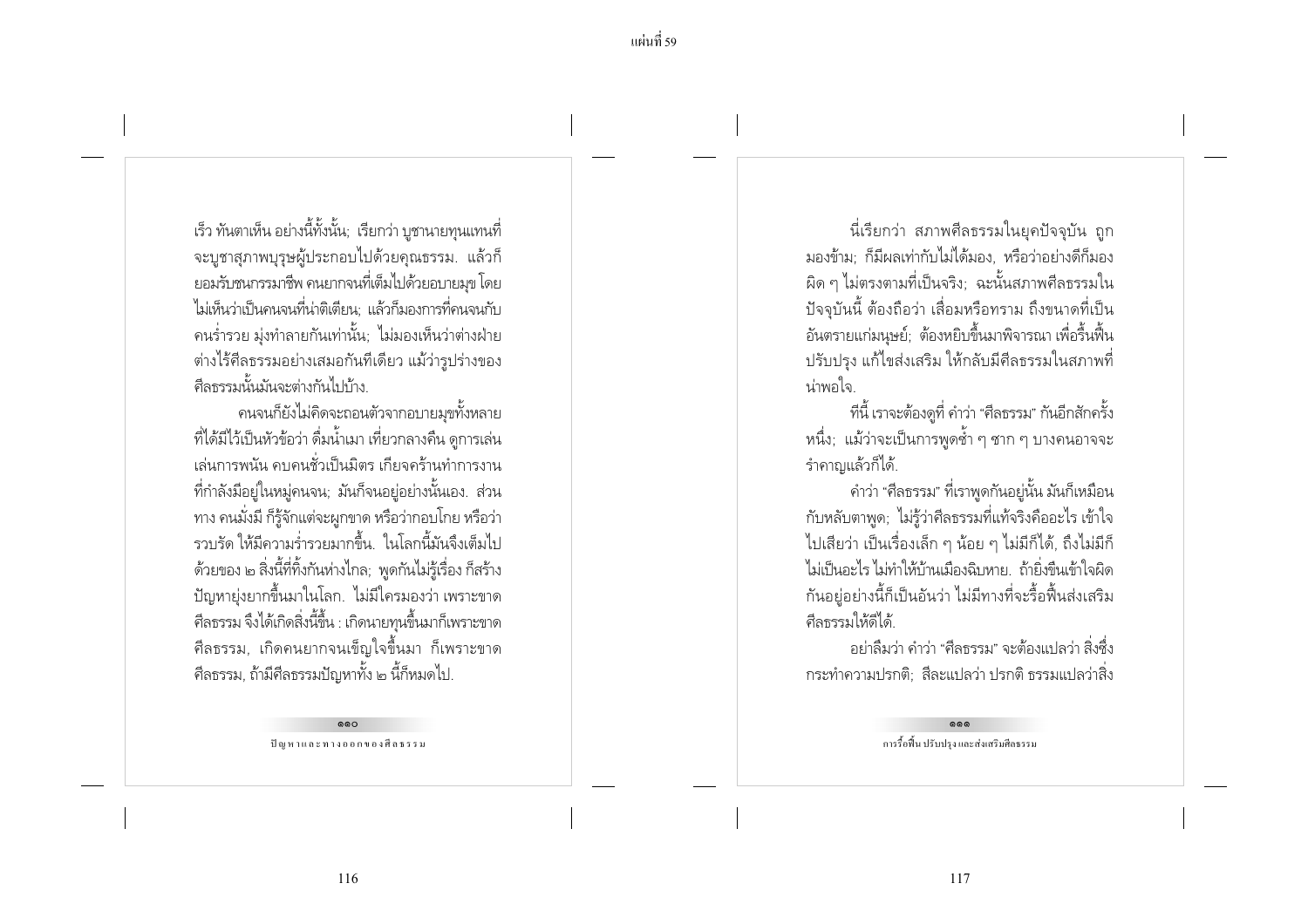้สีลธรรม แปลว่า สิ่งที่ทำความปรกติ ตามตัวภาษาบาลี ่ แท้ ๆ ต้องแปลอย่างนี้ แปลอย่างอื่นไม่ได้. คำว่า ศีลธรรม สิ่งที่ทำความปรกติ: ปรกติของอะไร? ปรกติของสิ่ง ้ทั้งปวงที่มีอย่ในโลก คือไม่โกลาหล ว่นวาย ระส่ำระสาย ้เป็นทุกข์ เป็นร้อน; นั่นแหละเรียกว่า ปรกติ. ถ้ามีอะไร ้ที่ทำให้เกิดความปรกติ สิ่งนั้นก็เรียกว่าศีลธรรม สิ่งที่ทำ ี ความปรกติ: เอาตามตัวหนังสือเป็นอย่างนี้. ถ้าเราเอา ิตามความหมายมันก็ขยายออกไปนิดเดียวว่า "สิ่งที่จะทำ ้สังคมให้เป็นปรกติสุข ให้มีปรกติสุข ทำโลกให้มีปรกติสุข", ้นั่นแหละคือศีลธรรม เดี๋ยวนี้เราไม่มองลึกลงไปถึง ่ ความหมายของศีลธรรมเช่นนี้ ก็เลยเห็นเป็นสิ่งเล็ก ๆ ้น้อย ๆ พูดเล่นแต่ริมฝีปาก; ในโรงเรียนก็ให้ลูกเด็ก ๆ ิจดไว้ในสมุดบ้าง แล้วก็ปิดสมุด เด็ก ๆ ก็ไม่มีศีลธรรม. ฉะนั้นจึงไม่รู้ว่าศีลธรรมได้เสื่อมไป, หรือว่าทรามลงไป ขนาดที่ว่ามันเป็นอันตรายแล้ว

คำว่า "ศีลธรรม" แปลสั้น ๆ ว่า สิ่งที่ทำความปรกติ เท่านั้นแหละ แต่ว่าความหมายมันหลายชั้น. ปรกติใน ิบุคคลเราคนหนึ่งก็มี, คือ เรามีร่างกายปรกติ ใจคอปรกติ

> Golo ปัญหาและทางออกของศีลธรรม

เราก็สบาย เพราะมีศีลธรรมในคน ๆ หนึ่ง.. ถ้าปรกติของ ้ำ้านเมือง ของสังคม ก็แปลว่าบ้านเมืองเป็นปรกติ ไม่มี เรื่องเดือดเนื้อร้อนใจ ไม่ระส่ำระสาย เพราะการเบียด-้เบียนกันเป็นต้น ถ้าเป็นปรกติของประเทศทั้งประเทศ ้ ความหมายก็อย่างเดี๋ยวกัน กระทั่งเป็นความปรกติของโลก ้ทั้งโลก ก็เป็นโลกที่มีปรกติสข. แต่นี่ในระดับต่ำ ๆ ทั้งสิ้น.

้ระดับที่สูง ก็คือว่า มีความปรกติทางจิตใจแล้ว, ้มีความเป็นปรกติทางสติปัญญา คือมีความเห็นถกต้อง ่ ความคิดถูกต้อง ความเชื่อถูกต้อง จนกระทั่งกิเลสเกิด ไม่ได้. กิเลสเกิดขึ้นไม่ได้ นี่คือความปรกติสงสด; ถ้าปรกติ เด็ดขาดลงไปจริง ๆ ก็คือการบรรลุพระนิพพานใน พระพุทธศาสนา. ฉะนั้นคำว่าความปรกตินี้ มันหมายความ ์ ตั้งแต่เรื่องเล็ก ๆ น้อย ๆ ขึ้นไป จนถึงเรื่องใหญ่โตที่สุด ้สูงสุดที่สุด คือพระนิพพาน.

เดี๋ยวนี้เราพูดกันแต่เพียงว่า ความปรกติในบ้าน-้เมือง หรือในโลก; เพราะว่าสมัยนี้ถ้าพูดถึงบ้านเมือง มัน ้ก็กินความไปทั้งโลก เพราะว่าผิดจากสมัยก่อนซึ่งต่างคน ้ต่างอยู่ ไม่ผูกพันกันเหมือนสมัยนี้. ก็คิดดูเป็นตัวอย่าง

> ෧෧෨ การรื้อฟื้น ปรับปรุง และส่งเสริมศีลธรรม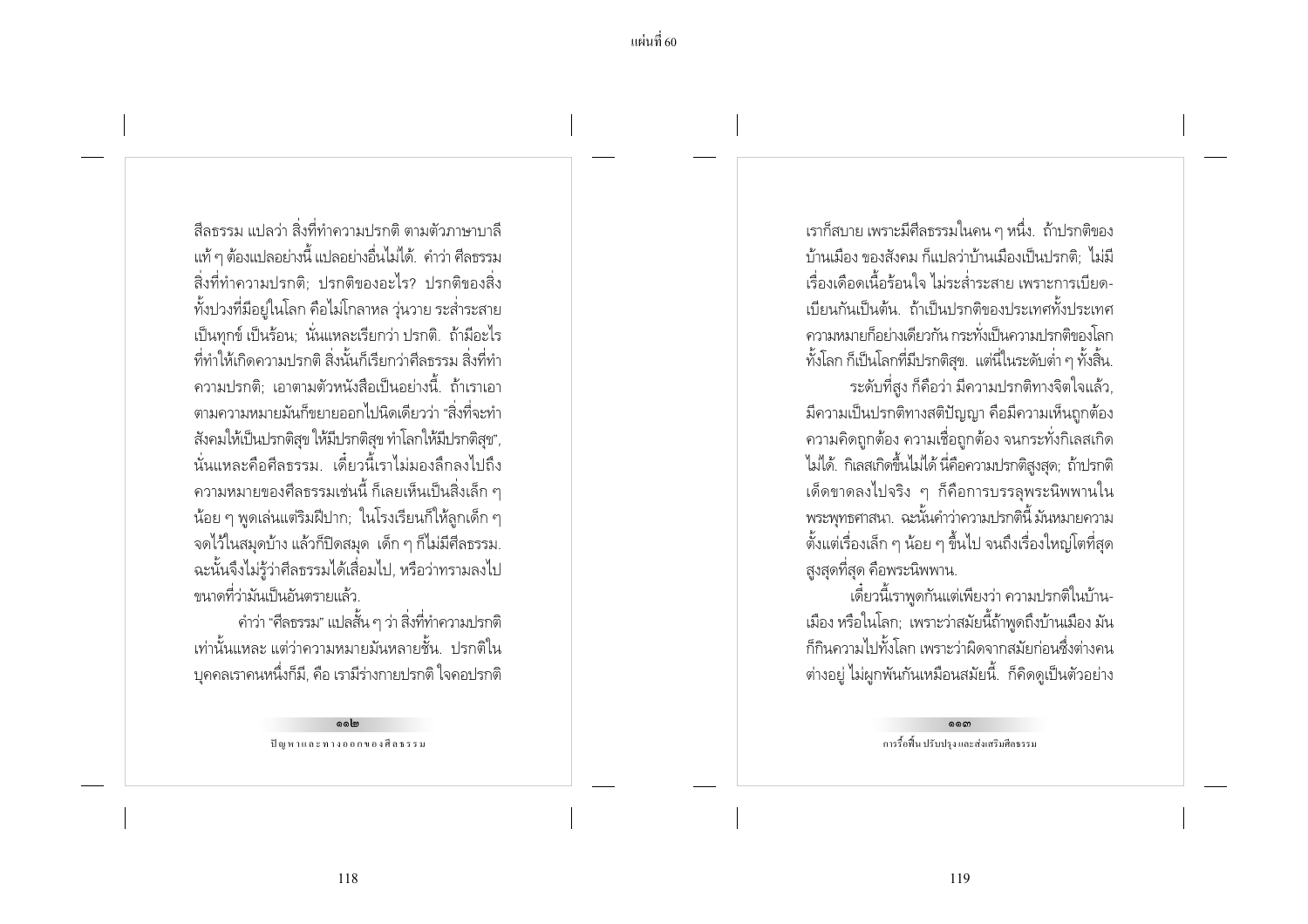เช่นว่าเขารบกันที่ประเทศอื่น เขาเล่นไม่ตื่อ เขาทำลายกัน ้ อิจฉาริษยากัน เอาเปรียบกันที่เมืองอื่น: แต่ผลสะท้อนนั้น มันก็มาถึงประเทศเราที่ไม่ได้ทำอะไรกับเขาด้วย

้ตัวอย่างเช่น น้ำมันแพง น้ำมันไม่มี มันเป็นเรื่อง ้ที่คนอื่นเขาทำ แต่แล้วก็มาถึงประเทศที่ไม่ได้เกี่ยวข้องกับ เขาด้วย พลอยเดือดร้อน -นี่ก็เพราะว่า โลกสมัยนี้มัน ้เป็นโลกที่เล็กนิดเดียวแล้ว คือสัมพันธ์ถึงกันไปหมด: เรา ้ร้เรื่องทั่วโลกได้ภายในไม่กี่นาที ไม่กี่ชั่วโมง. ปฏิกิริยา ้ ต่าง ๆ ที่เกิดขึ้นที่มุมโลกไหน ก็แพร่หลายไปเกี่ยวข้องกับ มุมโลกอื่น ภายในไม่กี่นาที; ฉะนั้นต้องถือว่า โลกนี้มัน เล็กเท่าฝ่ามือแล้ว

เราพูดถึงศีลธรรมของบ้านเมือง มันก็ไม่พ้นที่จะ เกี่ยวกับศีลธรรมของโลกทั้งโลก: ฉะนั้นการที่อาตมา ี พูดว่า ศีลธรรม ก็หมายถึงศีลธรรมของโลก. มันได้ไป, แล้วมันได้ทรามลงจนมีแต่คนเห็นแก่ตัว ทำความย่งยาก ้ลำบากกันขึ้นทั่วไปหมด. นี่เรียกว่าสภาพของศีลธรรมใน ปัจจุบัน มันมีอยู่อย่างนี้.

้รายละเอียดอย่างอื่น ได้กล่าวมาแล้วในการ-

 $00<sup>2</sup>$ ปัญหาและทางออกของศีลธรรม ้บรรยายครั้งที่แล้ว ๆ มาอย่างมากมาย. ในวันนี้ก็สรุป-ิ ความกันแต่เพียงว่า เราควรจะมองดูภาวะ แห่งความเสื่อม ทางศีลธรรม ในโลกปัจจุบันนี้ให้ชัดเจน ก็จะเกิดความคิด ้ ที่จะรื้อฟื้น ปรับปรง แก้ไข หรือว่าส่งเสริม แล้วแต่ควร ้จะทำอย่างไร. มีอีกนิดหนึ่งซึ่งควรจะเอามาพิจารณากัน ้ก็คือว่า ควรจะเปรียบเทียบกันดู ระหว่างศีลธรรม ๒ ยุค ิ ๒ สมัย; ถ้าเห็นแล้วจะตกใจ; เมื่อตกใจแล้ว ก็จะเกิด ้ความกระตือรือร้น ในการที่จะปรับปรุงแก้ไข. แต่บางคน ้อาจจะไม่ตกใจ คือ ไม่รู้สึกว่าเสื่อม เหมือนอย่างที่กล่าว มาแล้วข้างต้นก็ได้: ฉะนั้นต้องขอชักชวนให้เปรียบเทียบ.

การเปรียบเทียบที่คร่าว ๆ หยาบ ๆ ที่สุด ก็คือ เปรียบเทียบศีลธรรมในสมัยที่ต่างคนต่างอยู่. สมัยโน้นสัก ๑๐๐ ปี ๒๐๐ ปี ๓๐๐ ปี ก็ได้ กระ-้ทั่งว่าสมัยหินสมัยคนป่าเลย มันต่างคนต่างอยู่; แล้วสมัย ้ ปัจจุบันวานนี้หยก ๆ ที่เรียกกันว่า สมัยปิงปอง มันต่างกัน ้อย่างไร? ศีลธรรมสมัยปิงปอง ทุกวันนี้ มีศีลธรรม

> ෧෧๕ การรื้อฟื้น ปรับปรุง และส่งเสริมศีลธรรม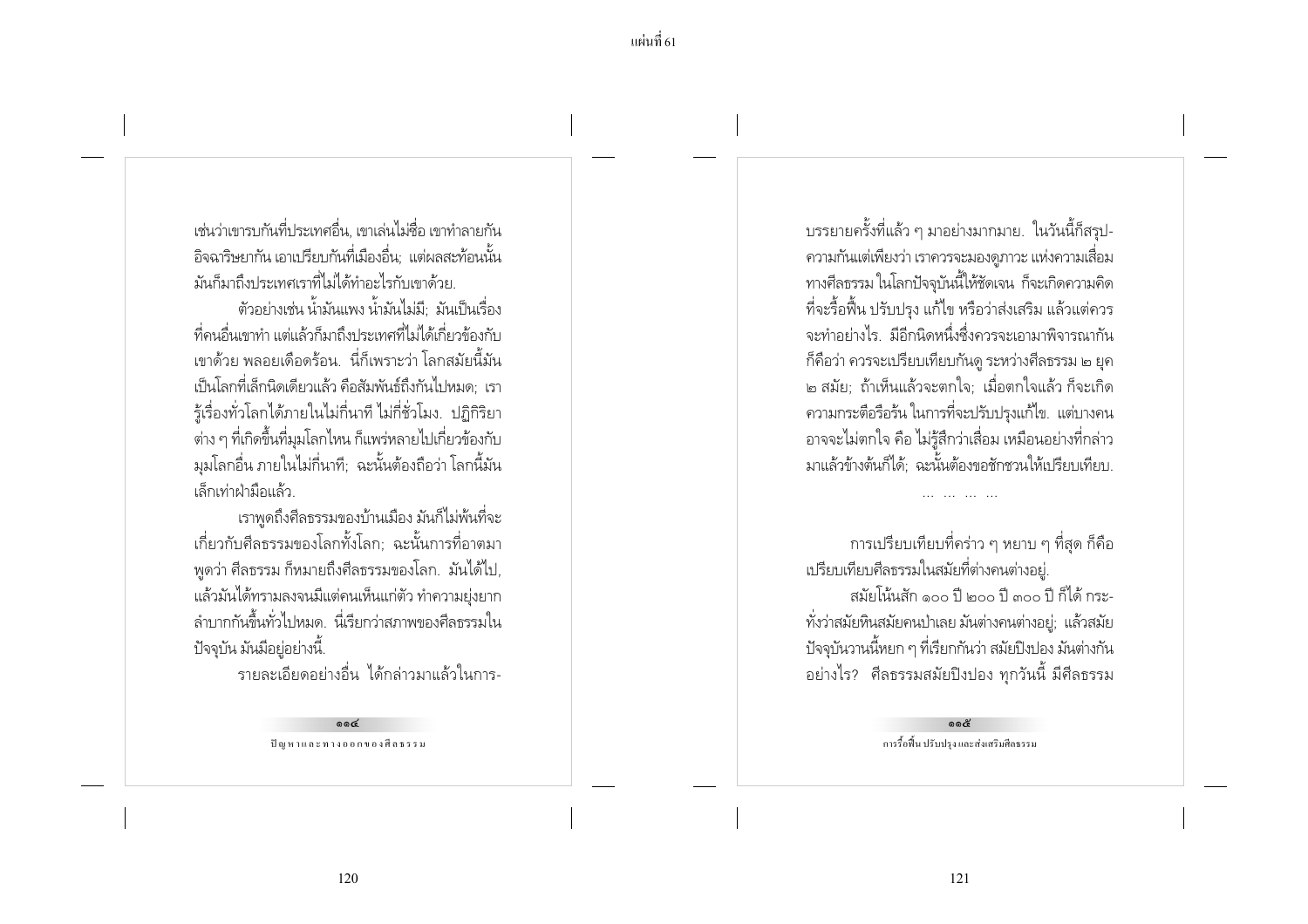้อย่างไร? และศีลธรรมสมัยที่คน ต่างคนต่างอยู่ ไม่มีทาง ้จะหลุกกลวง เกาเปรียบหรือคิดทำลายกันเหมือนอย่าง ้คนสมัยปิงปองนั้น ต่างคนต่างอยู่; ประโยชน์ไม่ผูกพันกัน มันก็ไม่จำเป็นที่จะต้องคิดทำลายล้างกัน: ในสมัยนั้นมัน ้มีศีลธรรมอย่างไร? ก็จะมองเห็นได้ด้วยตนเองทุกคนว่า มันต้องต่างกันอย่างที่ว่าจะเบรียบกันไม่ได้ กับสมัยที่คน ์ ต้องหลอกลวงกัน อิจฉาริษยากัน ฆ่ากันทุกกระเบียดนิ้ว. เปรียบเทียบสำหรับลกเด็ก ๆ ฟัง ก็ต้องเปรียบ-เทียบว่า: เมื่อสัก ๑๐๐ ปี มานี้เองกับเดี๋ยวนี้ มันต่างกัน ้อย่างไร? เราจะเห็นได้จากประวัติหรือบันทึกต่าง ๆ กระทั่งรูปภาพที่เหลืออยู่ปัจจุบันนี้ : สักร้อยปีมานี้ ผู้หญิง ้ ฝรั่งเขาสวมเสื้อยาวถึงข้อมือ กระโปรงถึงตาตุ่ม; คนไทย ก็ตามก้นเขาตามเคย; ฉะนั้นเราเห็นรูปผู้หญิงผู้ดีเจ้านาย สมัยก่อนนั้นก็สวมเสื้อถึงข้อมือ กระโปรงถึงตาตุ่ม; สมัยนี้ผู้หญิงฝรั่งนั้นเขาจะไม่นุ่งผ้ากันแล้ว; ฉะนั้น ดีลธรรมมันจะต่างกันอย่างไร.

หรือว่าสมัยเมื่อร้อยปีมานี่ พวกเอเซียกลาง กระทั่งอินเดียนี้ ผู้หญิงก็ยังคลุมหน้า ไม่มองเห็นหน้า,

> oob ปัญหาและทางออกของศีลธรรม

ผ้านุ่งก็ปกถึงตาตุ่มเหมือนกัน; เดี๋ยวนี้ก็ตามก้นฝรั่ง จะ ไม่นุ่งผ้ากันอีกแล้ว. ก็ลองคิดดูเถอะว่า ศีลธรรมมันจะ ้ต่างกันอย่างไร? ถึงในประเทศไทยเรา ในสมัยที่บรรพบุรุษ ย้งน่งผ้าโจงกระเบนสไบเฉียง หรือว่าเป็นชายก็ไม่ต้องสวม เสื้อ. นี่มันต่างกันอย่างไรกับสมัยนี้ ซึ่งฮือไปตามกันฝรั่ง. ผ้าก็จะไม่ค่อยน่งกันแล้ว.

นี้เรียกว่าเห็นได้ง่าย ๆ ถ้ามีอายุประมาณสัก ๖๐ - ๗๐ ปี ก็ยังเห็น, หรืออย่างน้อยก็ยังเห็นได้จากรปภาพ จากบันทึก จากประวัติต่าง ๆ ; แล้วก็เปรียบเทียบกันดู ว่าศีลธรรมมันจะต่างกันอย่างไร

สมัย ๕๐ ปี มานี้ ผู้หญิงไม่กล้าเหยี่ยบเงาของพระ. อาตมาเองก็เคยประสบ ที่ผู้หญิงเขาหลีกห่างไม่ยอมเหยี่ยบ เงา: แล้วที่ประหลาดมากอีกทีหนึ่งก็ว่า แม้ไม่มีแดดไม่มี เงา เขาก็ไม่กล้าเหยี่ยบตรงที่ ถ้าสมมติว่ามีแดดแล้วเงามัน ้ จะอยู่ที่ตรงไหน. เมื่อเดินสวนทางกับผู้หญิง ผู้หญิงเขา ้จะหลีกไปทางบน คือทางต้นแสง ไม่มีทางที่จะเหยียบเงา. ้เดี๋ยวนี้ไม่มีให้ดู ไม่มีให้ประสบ; แต่ว่าเมื่อไม่กี่ปีมานี้ก็ ยังได้เห็น

> ෧෧ඁ෯ การรื้อฟื้น ปรับปรุง และส่งเสริมศีลธรรม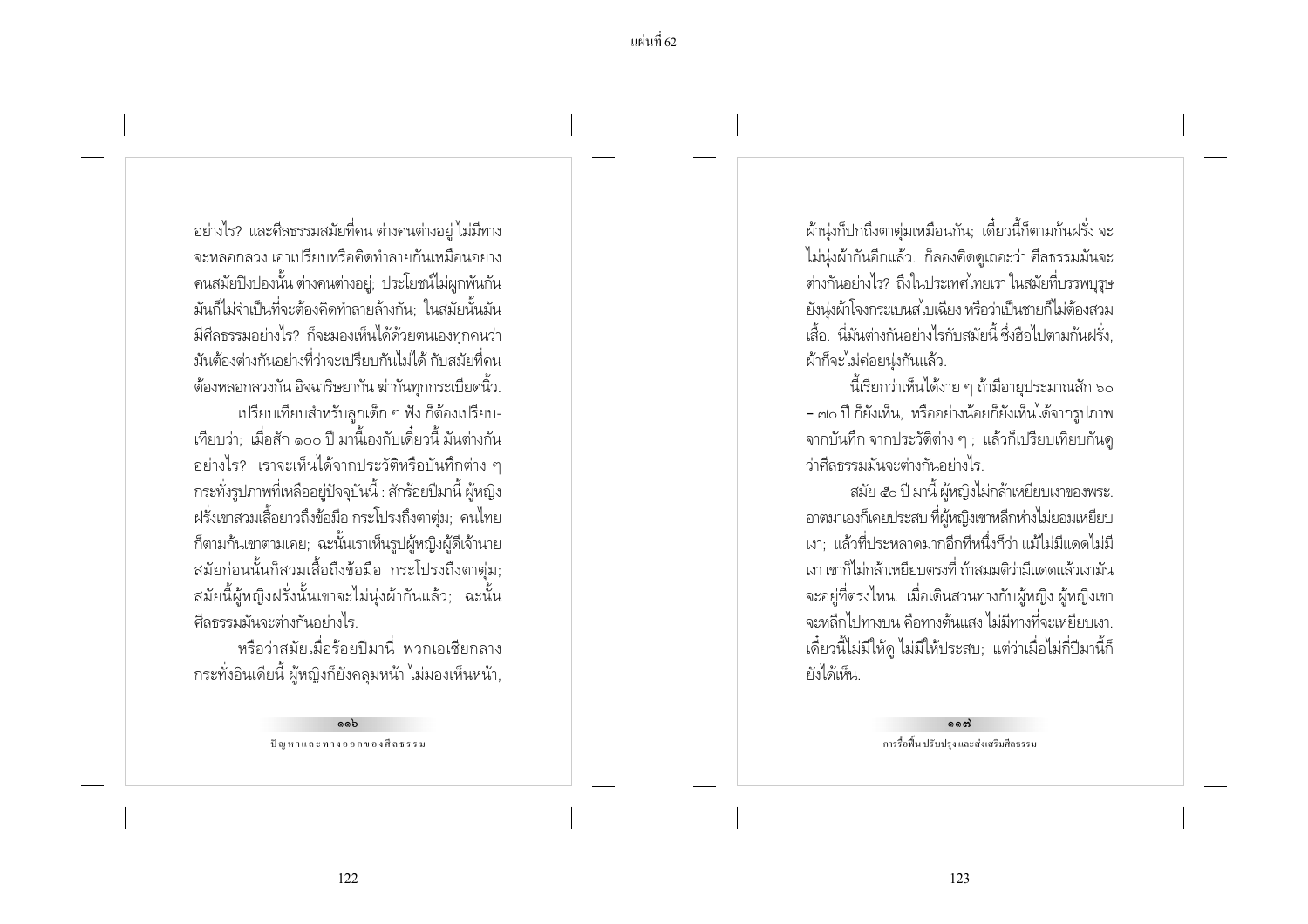้ แผ่บที่ 63

เมื่อไปประเทศพม่า ไปร่ามสังคายนา ไปเดินเล่น ้อยู่ในสนามใหญ่ข้างที่พัก ซึ่งมีคนมามาก มาเที่ยว. พระก็ลงไปเดินเหมือนกัน; ได้ยินเสียงผู้หญิงร้องวี้ดว้าด ้อยู่ทางหลังเหมือนกับถูกงูกัด อะไรทำนองนั้น. พอเหลี่ยว ไปดู ก็ได้ความแต่เพียงว่า เขาไม่ทันดู ก็ไปเหยียบเงาพระ เข้า. นี้เรียกว่าประเทศพม่า ยังล้าหลังไทย ยังเหยี่ยบเงา ่ พระแล้วสะดุ้งเหมือนกับถูกงูกัด. ถ้าอย่างนั้นศีลธรรมจะ เป็นอย่างไร?

พอมาถึงสมัยนี้ แล้วระวังเถอะว่า ผู้หญิงจะชน ิพระหกดะเมน สมัยที่เขาไม่กล้าเหยี่ยบเงาพระนั้น มันก็ ้มีอะไรที่เป็นเครื่องวัดอีกหลายอย่าง; เหมือนว่า จะออก ไปจากวัดต้องสะบัดเท้า ไม่ให้ทรายในวัดติดเท้าออกไป บ้าน, หรือกำขยะมูลฝอยในวัดออกไปทิ้งนอกรั้ววัด, ้ แล้วก็กำทรายในคลองมาใส่ในวัด เท่าที่จะทำได้: แล้ว ิสนุกสนานด้วยการแห่พระ, สนุกสนานด้วยการก่อเจดีย์ ้พระทราย. เดี๋ยวนี้มีคนไหนบ้างที่จะสนุกสนานด้วยการ-่ แห่พระ, หรือว่าก่อพระเจดีย์ทราย; นี่เขาเห็นเป็นเรื่อง บ้าบอไปแล้ว มันก็มีไม่ได้. แล้วก็เทียบดูเถอะว่าจิตใจจะ

> بممم ปัญหาและทางออกของศีลธรรม

ต่างกับอย่างไร ในสมัยที่ยังชอบก่อพระเจดีย์ทราย ้กับสมัยที่เห็นเป็นเรื่องบ้า ๆ บอ ๆ ไปแล้ว. เขาอยากจะ ไปแต่งเนื้อแต่งตัวย้วยวนกันมากกว่า: นี่สมัยอย่างนั้นกับ สมัยอย่างนี้

้สมัยนี้แต่งตัวกันอย่างที่เรียกว่าอนาจาร: เขาไม่ ปกปิดส่วนที่ควรจะปกปิด, แต่ไม่มีใครถือว่าเป็นอนาจาร. เพราะไม่ปกปิดส่วนที่ควรจะปกปิด. ไม่มีใครถือว่าอนาจาร ่ เขาถือว่าน่าด. ดผ้หญิงที่เขาน่งกระโปรงสั้น เวลาเขาจะ ้นั่งจะลุก หรือว่าทำพิธีรีตองต่าง ๆ มันน่าเกลียด มันเป็น ้อนาจาร: แต่เขาก็ไม่ถือว่าเป็นอนาจาร เพราะว่าไปหลับ หูหลับตา ตามก้นวัฒนธรรมตะวันตก นี่จึงเปลี่ยนไปมาก อย่างกับเรียกว่ามันตรงกันข้าม

เดี๋ยวนี้ไม่มีคำว่าหิริและโอตตัปปะ สำหรับจะมา ์ตักเตือนกัน, ถึงตักเตือนกันก็ไม่ยอมฟัง. การที่น่งผ้าไม่ ้ ปิดควัยวะที่ควรปิดนั้น เป็นคนหน้าด้าน ไม่มีหิริโอตตับไม่ แต่ไม่มีใครว่าใคร ถึงแม้ใครจะว่าใคร ก็ไม่มีใครเชื่อ. ้ เมื่อจิตมันทรามอย่างนี้แล้ว ศีลธรรมอื่น ๆ มันก็ หายไป; เช่น เดี๋ยวนี้ไม่มีวัฒนธรรมที่จะพูดว่า "นกกินเป็น

> $0.65$ การรื้อฟื้น ปรับปรง และส่งเสริมศีลธรรม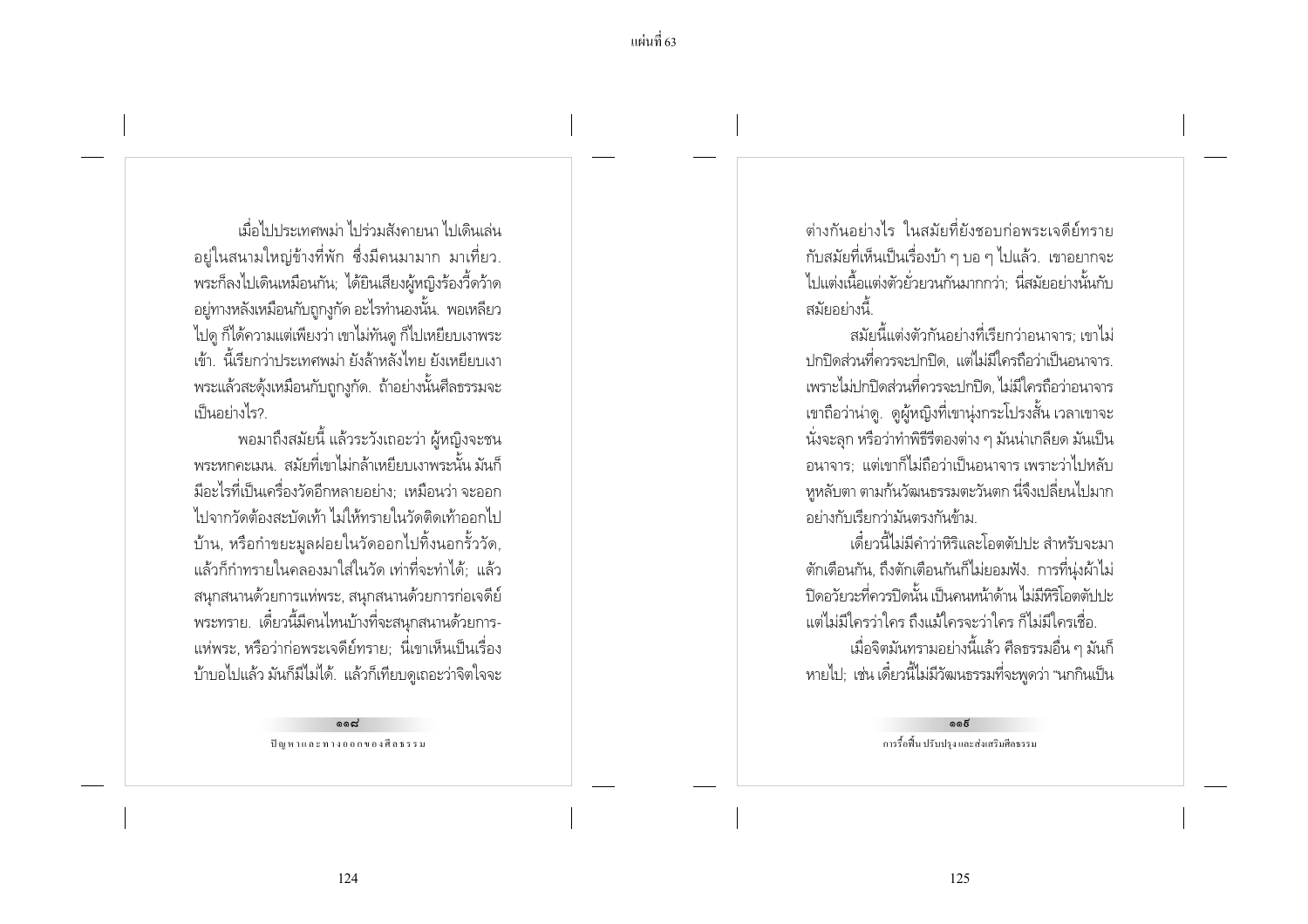้บุญ คนกินเป็นทาน" จะทำอะไรลงไปในพื้นแผ่นดินละก็ ้ ก่อนนี้เขาเผื่อนกเผื่อขโมย นกกินเป็นบุญ คนกินเป็นทาน; เดี๋ยวนี้มีไม่ได้. คำว่าสัตว์ทั้งหลายเป็นเพื่อนทุกข์ เกิด แก่ เจ็บ ตาย ด้วยกันทั้งหมดทั้งสิ้น นี้ จะเหลืออย่แต่ในหนังสือ ไม่อยู่ที่ปากคนที่พูดพร่ำพูดทุกเช้าทุกเย็น โดยเฉพาะเวลา ไหว้พระสวดมนต์ เพราะว่าเขาจะไม่ไหว้พระสวดมนต์กัน เสียแล้ว

ที่นี้มันก็ลกลามขึ้นมาเรื่อย ๆ จนถึงกับว่า ลักขโมย ของวัดก็ได้ ของสาธารณะก็ได้ เผาอาคารเรียน ของรัฐบาล ่ ของประชาชน สาธารณะก็ได้ นี่อย่างที่หนังสือพิมพ์เขา กำลังลงอย่ในไม่กี่วันนี้.

เดี๋ยวนี้เขาไม่มีมารดาบิดา ไม่มีครูบาอาจารย์แล้ว; ้ มีแต่คนที่ต่างคนต่างหาประโยชน์: เหมือนที่ว่าเด็ก ๆ ้สมัยนี้มันกินนมสัตว์ ไม่ได้กินนมแม่ มันก็เลยเป็นคนที่ ไม่มีความรู้สึกว่าบิดามารดามี. ถ้าว่าเด็กดูดนมแม่อยู่ใน ้อก กอดอกแม่อยู่ มันจะรู้สึกอย่างไร. แล้วมันไปกินนม ์ ขวด ที่ถือกินเองก็ได้. หรือว่าจะให้คนอื่นเลี้ยงอย่าง ้ เครื่องจักรอะไร; เด็ก ๆ เหล่านี้ จะมีความรู้สึกในนิสัย

> പ്രഹ ปัญหาและทางออกของศีลธรรม

้สันดานต่อบิดามารดาอย่างไร; นั้นแหละขอให้ดูให้ดี

้เมื่อทุกคนรู้จักแต่ความสะดวกสบาย ส่วนตัว ้ก็สร้างความเห็นแก่ตัว มีเขามีเรา ก็ดูถูกผู้อื่นง่ายที่สด ้ กระทั่งดูถูกดูหมิ่นศาสนาอื่น พวกอื่น; เช่นดูหมิ่นผิว ้รังเกียจผิว, มีแผนการทำลายผู้อื่น. แล้วเขาก็อยู่ดี กินดี ในทางกิเลสตัณหา ชวนกันยกเลิกศีล ข้อที่ ๓ เสียโดย ปริยาย, คือไม่เอามาพูดกัน ยอมรับเสียว่ามันถูกต้อง. ้นี่คือ ไม่ถือว่า ศีลธรรมเป็นสิ่งที่จำเป็นจะต้องศึกษา ไม่สนใจ แยกออกไปเสียจากการศึกษา

สรปแล้วก็เรียกว่า มันเป็นหน้ามือ กับหลังมือ สำหรับภาวะทางศีลธรรมของมนุษย์ในโลกสมัยปัจจุบัน; เมื่อเป็นอย่างนี้แล้วจะไม่เรียกว่าควรจะรื้อฟื้น ปรับปรง แก้ไข ส่งเสริมกันต่อไปให้คืนดี แล้วก็จะว่าอย่างไร

้ที่นี้ก็จะว่าโดยหัวข้อสังเขป อย่างที่ว่ามาแล้ว ว่า เราจะต้องรื้อฟื้น จะต้องปรับปรุง จะต้องแก้ไข จะต้อง ้ส่งเสริม จะต้องรักษา ตามสมควรแก่กรณีที่จะต้องทำ

> elme การรื้อฟื้น ปรับปรุง และส่งเสริมศีลธรรม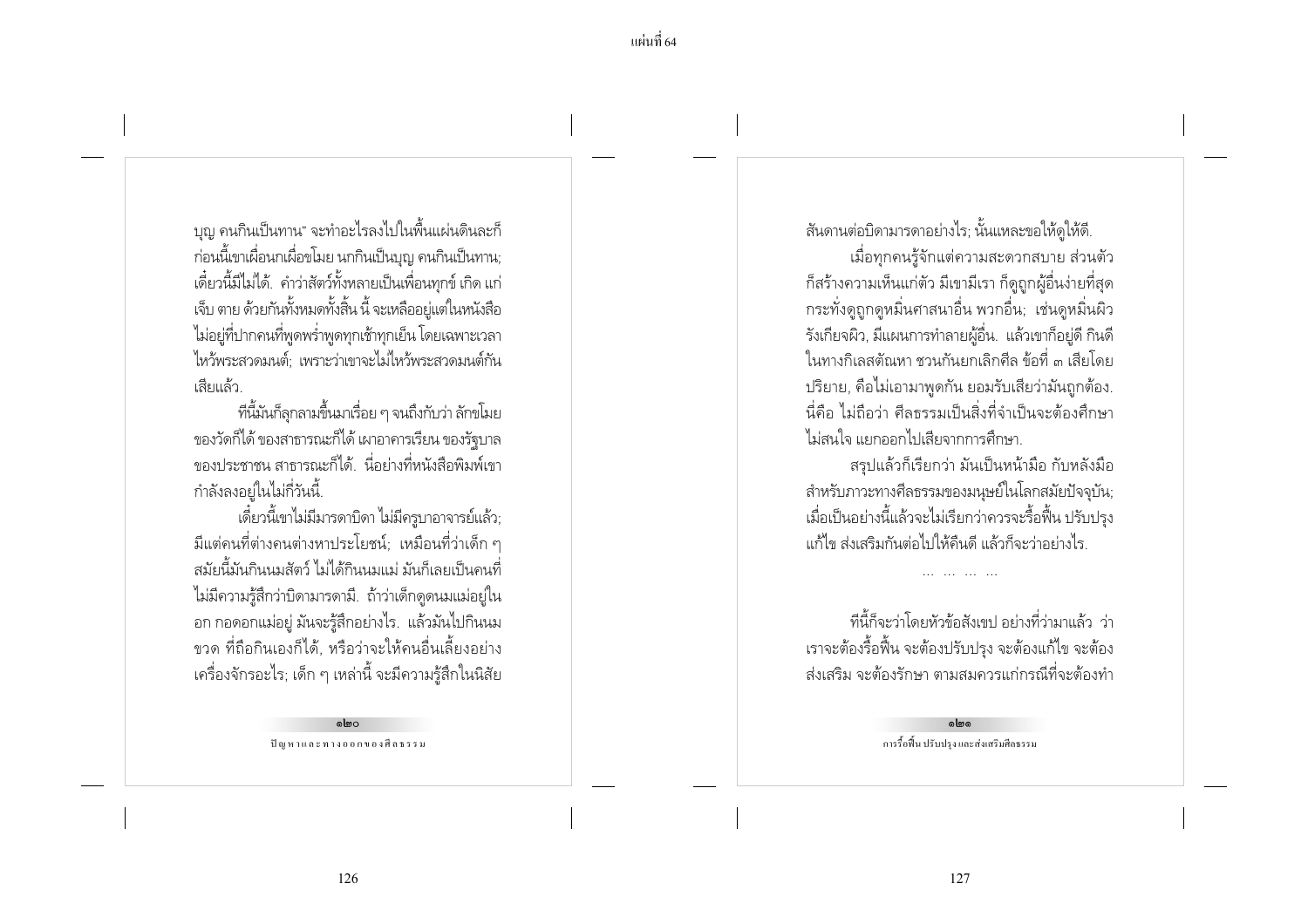อย่างไร ที่จริงดำเหล่านี้มันไม่ใช่ดำเดียากัน อย่าเอาไป ปนกันเสียหมด แยกออกไปเป็นคำ ๆ แล้วก็จะมองเห็นชัด ก็จะทำได้เต็มที่ว่า รื้อฟื้น แก้ไข ปรับปรุง ส่งเสริม และ รักษา เป็นต้น

้ที่นี้ก็จะพูดถึง คำว่า "**รื้อฟื้น**" ไม่มองกันอย่าง ิลวก ๆ. เราจะรื้อฟื้นอะไรบ้าง? การรื้อฟื้นมันคล้ายกับ ว่า เป็นการถอยหลังเข้าคลอง. อาตมาพูดว่าถอยหลัง ้เข้าคลอง มีคนสั่นหัว: แต่ที่จริงมันต้อง "ถอยหลังเข้า คลอง". เช่นไม่ค่อยชอบจะนุ่งผ้ากันเดี๋ยวนี้. ก็จะต้องย้อน ไปหาชอบน่งผ้า, แล้วผ้าที่มันสั้นไม่ปกปิดส่วนที่ควรปกปิด นั้น จะต้องถอยหลังเข้าคลองไปหาเสื้อผ้าที่มันปกปิดมิดชิด ้ถึงข้อเท้าถึงตาตุ่ม ทุกส่วนที่มันควรปกปิด. นี่เรียกว่า ้ถอยหลังเข้าคลอง, หรือว่า เลิกความที่ไม่รู้จักอายเสีย คือความด้านที่ไม่รู้สึกตัว.

เดี๋ยวนี้มีความด้านที่ไม่ร้สึกตัว ไม่ร้สึกว่ามันด้าน ไม่รู้สึกว่าเป็นอนาจาร แล้วก็ทำอนาจารอยู่; ฉะนั้นต้อง ้ย้อนกลับไปหาความรู้จักละอาย ไปมีความละอาย กระทั่ง ละอายผีสาง. เมื่อเล็ก ๆ เคยได้ยินเขาพูดกันมาก

> olmlm ปัญหาและทางออกของศีลธรรม

"กูละอายผีสาง"; เดี๋ยวนี้เขาไม่พูด, ยิ่งเด็ก ๆ แล้วพูด ไม่เป็น ว่ากูละอายผีสาง นี้พูดไม่เป็น. สมัยคนแก่ยังพูด เป็นว่า กูละอายผีสาง; ต้องย้อนกลับไปหาสมัยที่พูดเป็น ว่า "กละอายผีสาง ไม่มีใครเห็น กก็ทำไม่ได้" นี่เรียกว่า ้ถอยหลังเข้าคลอง รื้อฟื้นมาตรฐานอันนี้ขึ้นมาอีก.

รื้อฟื้นทกอย่างที่ควรจะรื้อฟื้น: ยกตัวอย่าง เช่น การศึกษา การปฏิบัติ และผลของการปฏิบัติ. ในทาง ้พระศาสนานี่มันก็ต้องรื้อฟื้นให้เป็นปริยัติที่ถกต้อง, เป็น การปฏิบัติที่ถูกต้อง, แล้วหวังผลที่ถูกต้อง. เดี๋ยวนี้เรียน ปริยัติเพื่อประโยชน์ หาเงินทันอกทันใจ: นี้ไม่ถกต้องตาม ความมุ่งหมายของพระพุทธเจ้า. ถ้าปฏิบัติ แล้วก็ปฏิบัติ ้อวดคนเพื่อหาประโยชน์. ถ้าต้องการผลของการปฏิบัติ ก็ต้องการผลเป็นลาภสักการะ ชื่อเสียง สรรเสริญ เกียรติยศ; เหล่านี้ มันไม่ถูกต้อง มันไม่แท้จริง.

ต้องรื้อฟื้นให้การศึกษา การปฏิบัติ และผลของ ่ การปฏิบัตินี้ กลับไปสู่ความถูกต้องหรือแท้จริง จะต้อง เรียกว่าถอยหลังเข้าคลอง อยู่อีกนั่นแหละ. เพราะเดินผิด ิ คลอง เหมือนกับว่า เรือเดินเข้าไปเกยตื้น ขืนอยู่มันก็แตก;

> elmon การรื้อฟื้น ปรับปรุง และส่งเสริมศีลธรรม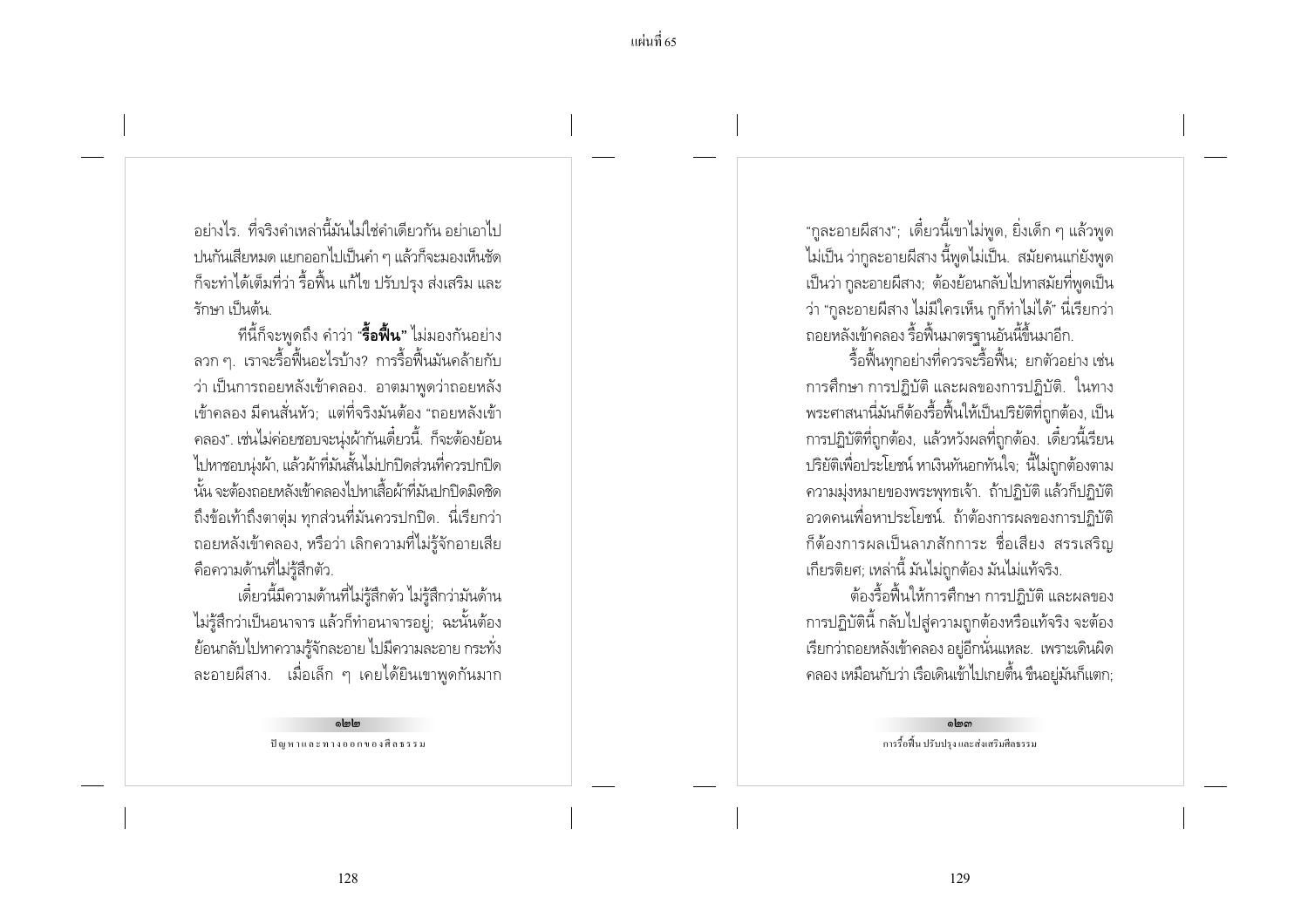้ฉะนั้นต้องถอยหลังให้มันลงร่อง แล้วก็จะเดินต่อไป หรือ ว่าขับรถจะตกถนนอยู่แล้ว มันก็ต้องถอยหลังมาขึ้นถนน กันเสียใหม่, หรือว่าขับรถไปมันจะตกเหว แล้วมันต้อง ถอยหลังมาเสียใหม่ให้มันถกทาง.

ขนบธรรมเนียมจารีตประเพณีอะไร ที่จะกำจัด ้ ความมีจิตทรามเสียได้นี้ ต้องรื้อฟื้นเอามาใหม่ กลับไปหา ่ ขนบกรรมเนียมประเพณีที่เคยทำให้เกิดความละอายผีสาง นั่นแหละเพื่อกำจัดความมีจิตทรามเสียได้. จารีตประเพณี เหล่านั้นต้องรักษาไว้ แม้ว่าเดี๋ยวนี้จะดูว่ามันงมงายนั่น ิ คนโง่ดไม่เป็น: จารีตประเพณีบางอย่าง ที่คนเดี๋ยวนี้. เด็กสมัยนี้ว่างมงายนั่นแหละ มันรักษามนุษย์ไว้ได้ ไม่ให้ ้กลายเป็นคนหน้าด้าน ไม่ให้กลายเป็นคนมีจิตทราม

ที่นี้จะต้องย้อนไปหาวัฒนธรรมประจำชาติไทย ที่มีลักษณะแห่งความเป็นไทย ไม่สูญชาติ; วัฒนธรรมไทย ้จะต้องทำความเป็นไทยเสมอ. นี่เราก็ละทิ้งเสีย ไปเอา ้ วัฒนธรรมตะวันตก; เพียงเท่านี้ มันก็สูญชาติแล้ว, สูญ ชาติไทยในทางจิตใจ. ถ้ามันมากเกินไป นิยมกิเลสตัณหา แล้วก็สูญชาติแห่งความเป็นมนุษย์; มันไม่เป็นชาติมนุษย์

> alma ปัญหาและทางออกของศีลธรรม

้แล้ว มันเป็นชาติอะไรก็แล้วแต่จะเรียก มันจะเลายิ่งกา่า ชาติเดรัจฉานเสียอีก; ถ้าไปรับลัทธิวัตถุนิยมเห็นแก่กิเลส เห็นแก่เนื้อหนังมากเกินไป ก็สูญชาติแห่งความเป็นมนุษย์, แล้วก็สญชาติแห่งความเป็นไทย คือเป็นอิสระจากกิเลส หรือว่าเป็นอิสระจากการครอบงำของพวกอื่น

ถ้าเราถือวัฒนธรรมไทย เราจะเป็นไทย เราจะมี ้อิสระ: พอเราไปรับวัฒนธรรมเนื้อหนังของตะวันตกมา เราก็สญความเป็นไทย ก็เรียกว่าสญชาติไทยในทาง วัฒนธรรม. ถ้าเป็นอย่างนี้แล้ว ไม่เท่าไรก็สูญชาติไทยใน ทางการเมือง, คือจะเป็นขี้ข้าเขาจริง ๆ ด้วย. ระวังอย่าให้ สูญชาติทางจิตทางวิญญาณ; แล้วก็จะไม่สูญชาติในทาง ิการเมือง. แต่เดี๋ยวนี้สูญชาติในทางจิต แล้วก็เป็นทาสใน ้ทางการเมืองยิ่งเข้าไปทุกทีแล้ว จนจะเรียกว่าเป็นสุนัข-รับใช้เขาก็ได้ ก็สูญชาติในลักษณะอย่างนี้.

้ต้องย้อนกลับไปหาวัฒนธรรมไทย ที่ไม่ทำให้ ้สูญชาติใด ๆ เลย, ต้องรื้อฟื้นให้กลับมาอีกให้มีการ ึกลับมาแห่งคำพูด ที่เราพูดกันติดปาก ตั้งแต่สมัยหลายสิบ ปีมานี้; เช่นคำว่า บาป บุญ คุณโทษ อย่างนี้มันเป็นคำ

> $\sin\theta$ การรื้อฟื้น ปรับปรุง และส่งเสริมศีลธรรม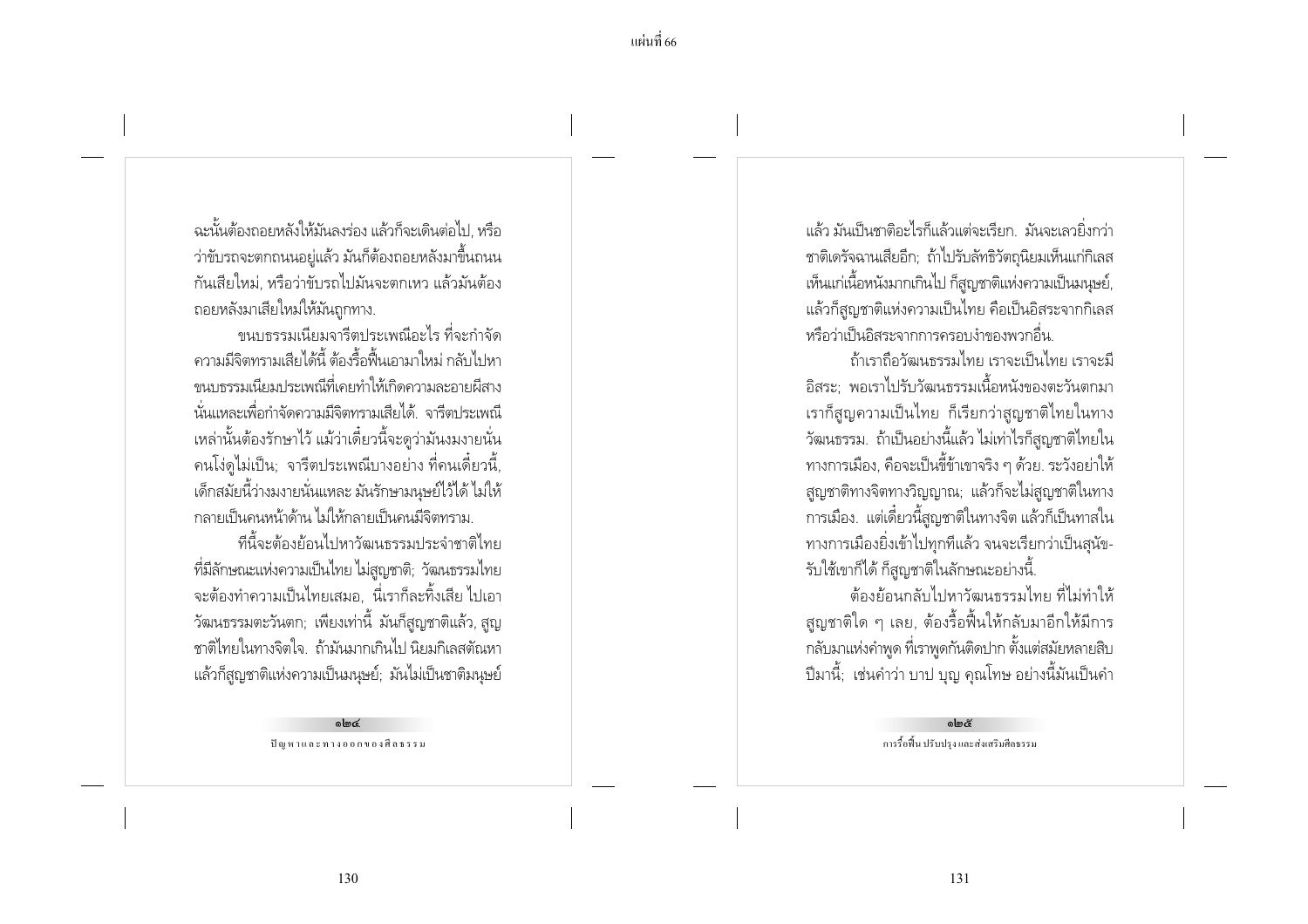ประเสริฐที่สุด ที่ควรจะติดอยู่ที่ปาก. นี่เขาก็ไม่ได้พูดกัน แล้ว, มีแต่การพูดกันแต่ว่า "ได้หรือไม่ได้, ได้มากหรือ ได้น้อย", เขาจะพูดแต่อย่างนี้.

ถ้าคนโบราณเขาจะพูดว่า มันมีบาปบุญคุณโทษ เป็นอย่างไรนะ, ดูให้ดีอย่างนั้นอย่างนี้, หรือพูดว่าวัดวา ้อาราม. เดี๋ยวนี้ไม่มีใครอยากจะพูดคำว่าวัดวาอาราม; เพราะไม่รู้ว่าจะเอาไปทำอะไร. นี่คนแต่ก่อนมีจิตใจอยู่กับ ้ วัดวาการาม นั้นหมายความว่า เขาต้องการความสงบ ต้อง การเรื่องที่สูงขึ้นไปในทางจิตใจ เขาจึงพูดว่าวัดวาอาราม ้อะไรอยู่บ่อย ๆ อยู่เสมอ ๆ.

-<br>- คำว่า "พระเจ้าพระสงฆ์ "เดี๋ยวนี้ได้ยินไหม? คำว่า ้พระเจ้าพระสงฆ์เคยได้ยินไหม? พระเจ้าพระสงฆ์มีแต่ที่ เอาไปด่าอยู่ตามหน้าหนังสือพิมพ์, และไม่เรียกว่าพระเจ้า พระสงฆ์ด้วย. คำว่า "พระเจ้าพระสงฆ์" ที่เคยพูดกัน ้มาแต่ก่อนก็ค่อยหายไป ๆ

้คำว่า "นรกสวรรค์" นี่ก็ไม่มีแล้ว เพราะว่าแปล ่ ผิด เข้าใจผิด ว่านรกอยู่ใต้ดิน สวรรค์บนฟ้า. ที่จริงนรก ้ก็คือความร้อนใจอยู่ในอกในใจ สวรรค์คือความสบายใจ

> almh ปัญหาและทางออกของศีลธรรม

้อยู่ในอกในใจ; "สวรรค์ในอกนรกในใจ" คนโบราณเขา ่ แปลถูก เขาจึงพูดถึงอยู่เสมอ. เด็กสมัยนี้โง่ เขาเรียนมา ้อย่างอื่นก็ไม่ยอมรับความหมายของคำว่านรก หรือสวรรค์ เป็นต้น: ในที่สดก็ไม่ร้จักพระคณของบิดามารดา. ถ้าพด ว่าพระคุณของบิดามารดา เด็กสมัยนี้เขาหัวเราะเยาะ; อาตมาสังเกตเห็น ที่หัวเราะเยาะอย่ในใจก็มี.

สิ่งที่กล่าวมาเหล่านี้ต้องกลับมา, ต้องกลับมา, ต้อง รื้อฟื้นให้กลับมา ศีลธรรมจึงจะกลับมา.

ในที่สุด ให้เข้าใจความหมายอันลึกซึ้งทางจิต-วิญญาณ ซึ่งมีอยู่เป็นคู่กันกับทางวัตถุ : ถ้าเรามีทรัพย์ สมบัติ เป็นวัตถุ เช่น เงินทอง นี่ก็เรียกว่าทรัพย์อย่างวัตถุ; แต่ถ้าเรามีความดี มีกรรมะเป็นทรัพย์สมบัติ นี้เขาเรียกว่า ้อริยทรัพย์. พอพูดว่า "อริยทรัพย์" เด็กสมัยนี้มันก็หัวเราะ ุ<br>ศาคิกเหมือนกัน

นี่สิ่งเหล่านี้ต้องกลับมา ยิ่งกว่านั้นยังต้องร้ ้ความหมายของคำว่า "ทางวิญญาณ" ให้ครบถ้วน; เช่น ี พระพุทธเจ้านี้ ถ้าเป็นคนก็เรียกว่าอย่างวัตถุ. แต่ถ้า พระพุทธเจ้าอย่างเป็นธรรม ก็เรียกว่าพูดอย่างทาง

> പ്രക<sup>1</sup> การรื้อฟื้น ปรับปรุง และส่งเสริมศีลธรรม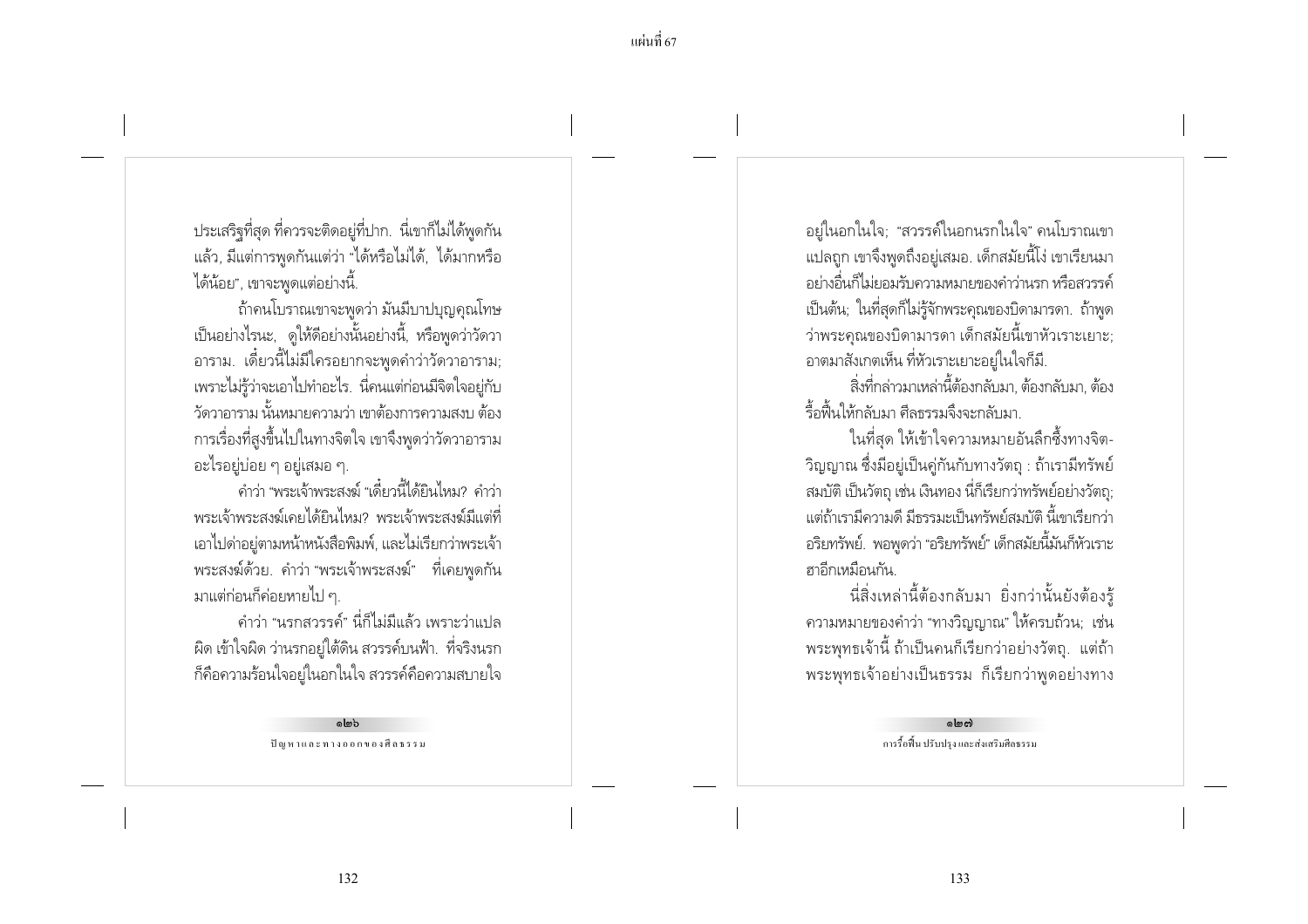ี วิญญาณ. พระพุทธเจ้าท่านตรัสว่า ผู้ใดเห็นธรรม ผู้นั้น เห็นเรา, ผู้ใดเห็นเรา ผู้นั้นเห็นธรรม. นี่เป็นพระพุทธเจ้า ในทางวิญญาณ. ที่นี้เด็ก ๆ เขารู้จักพระพุทธเจ้ากันแต่ ิ พระพุทธรูปอย่างมาก ไม่นึกถึงพระพุทธเจ้าที่เป็นคน ๆ เดิน ้อยู่ในประเทศอินเดีย สมัยโน้นด้วยช้ำไป; แล้วทำไมจะ ้รู้จักธรรมะที่เป็นพระพุทธเจ้า อย่างที่พระองค์ตรัสว่า "ผู้ใดเห็นธรรม ผู้นั้นเห็นเรา, ผู้ใดเห็นเรา ผู้นั้นเห็นธรรม". หรือว่า เรื่องอบาย ๔ นี้ ถ้าเป็นภาษาวัตถ นรกก็ หมายถึงจับไปใส่นรก หรือว่าเดรัจฉานก็สัตว์เดรัจฉาน ิ ตามท่งนา, เปรตก็คือ เปรตอย่างที่เขาเขียนรปภาพ ตาม ฝาผนังโบสถ์, อสุรกาย ก็ผีชนิดไหนก็ไม่รู้ ไม่มีตัวตน; ้อย่างนี้เรียกว่าทางวัตถุ. แต่ถ้าทางวิญญาณแล้ว หมาย-้ ความอีกอย่างหนึ่ง -

- นรก คือความร้อนใจ ทุกคราวที่คนร้อนใจ ด้วย เหตุอันใดก็ตาม ตัวความร้อนใจที่สมอยู่ในใจนั้นคือนรก. - เดียรัจฉาน นั้นคือ ความโง่ที่เกิดขึ้นเป็นครั้งคราว ในจิตใจ นั้นคือความเป็นสัตว์เดียรัจฉานที่มีอยู่ในจิตใจ. - เปรต ก็คือ ความหิวกระหายอย่างไม่มีเหตุผล

> بماهاه ปัญหาและทางออกของศีลธรรม

ที่มีอย่ในจิตใจ.

- *อสรกาย* ก็คือ ความขลาดความกลัวไม่มี ่ เหตผล ไม่กล้าทำสิ่งที่ควรจะทำ มันเป็นความกลัวเหลือ ่ ประมาณอย่างนี้ นี่คืออสรกายที่มันมีอย่ในจิตในใจ.

้อบายทั้ง ๔ โดยทางวิญญาณแล้ว มีอยู่ในจิตใจ; ้ แต่ถ้าโดยทางวัตถุแล้ว มันอยู่ที่ไหนก็ไม่รู้ : นรกก็อยู่ ใต้ดิน, เดรัจฉานก็อยู่ตามทุ่งนา; นี้มันเป็นภาษาวัตถุ รู้ ้กันแต่เพียงเท่านั้น มันไม่สำเร็จประโยชน์, แล้วพอมาถึง ้สมัยนี้ คนก็ไม่ยอมเชื่อ ปัดทิ้งไปหมดเลย คำว่าอบาย ้ทั้ง ๔ นี้ เด็ก ๆ สมัยนี้หัวเราะเยาะ เพราะเขาไม่รั่ว่ามัน ้อยู่ที่ไหนโดยแท้จริง. นี่ต้องรื้อฟื้นขึ้นมา ให้มีความเข้าใจ ถูกต้องกันเสียที ให้มีนรก มีสวรรค์ มีพระพุทธเจ้า มีอะไร ้ ชนิดที่แท้จริงขึ้นมาอย่างนี้ นี่เรียกว่า การรื้อฟื้นในทาง คีลธรรม.

้ที่นี้มาถึงคำว่า **ปรับปรุง** สมมติว่า รื้อฟื้นขึ้นมา แล้ว มันก็ต้องปรับปรุง, หรือว่าเดี๋ยวนี้มันถูกน้อยเกินไป ก็ต้องปรับปรุงให้มันถูกมากขึ้น. การปรับปรุงนี้ ต้องปรับปรุงให้เหมาะกับโลกที่

> ெக் การรื้อฟื้น ปรับปรุง และส่งเสริมศีลธรรม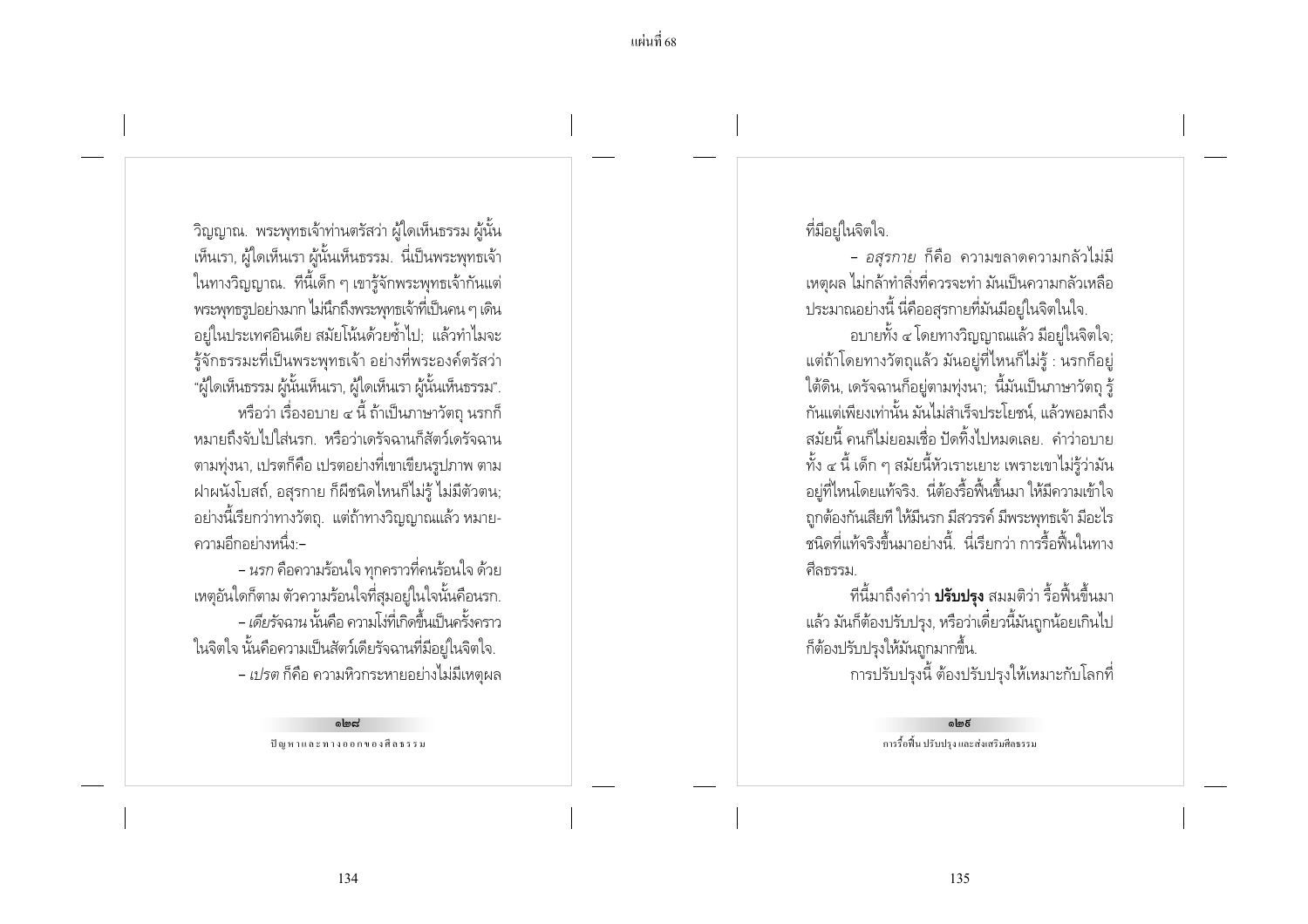ก้าวหน้าทางวัตถุ อย่าให้เป็นทาสของวัตถุ; แต่ให้เป็นนาย ของวัตถุ. ให้วัตถุ ความเจริญทางวัตถุมาส่งเสริมศีลธรรม ให้เกิดศาสนาพระศรีอาริย์ขึ้นมา, คือทางวัตถุก็เจริญ ทางจิตใจก็เจริญ; ให้ศาสนา ให้ศีลธรรมก้าวหน้า ชนิดที่ มันเข้ากันได้กับระบบเศรษฐกิจ หรือการเมือง. อย่างนี้ แหละคือปรับปรุง; เดี๋ยวนี้ไม่มีการปรับปรุง ก็ยิ่งหันหลัง ให้กัน แล้วก็ขัดขวางกัน ก็เลยเป็นมนุษย์ที่ไม่เป็นมนุษย์ ไม่มีศีลธรรม, ไม่มีธรรมแห่งความเป็นมนุษย์. นี่ขอ ตัดความไว้แต่เพียงข้อนี้ คือข้อที่ว่าปรับปรุง.

เดี๋ยวนี้ไม่ใช่ว่า จะไม่มีศีลธรรมเอาเสียเลย. มันยัง เหลืออยู่สัก ๑ เปอร์เชนต์ ๒ เปอร์เชนต์ก็ได้ แล้วก็อยู่ ในสภาพที่ไม่รู้จัก ต้องมาปรับปรุงให้รู้จัก ให้ใช้ประโยชน์ ได้ ก็จะแก้ปัญหาในยุคปัจจุบันนี้ได้ ที่ว่าเสื่อมทางศีลธรรม. เดี๋ยวนี้ธรรมชาติมันก็ไม่อำนวยแล้ว การบรรยาย นี้ก็ต้องหยุดไว้เพียงเท่านี้ก่อน. ขอให้พระท่านสวด ต้อง หยุดการบรรยายเพราะฝนจะตก.



 $\circ \circ$ ปัญหาและทางออกของศีลธรรม ෧෨෧

การรื้อฟื้น ปรับปรุง และส่งเสริมศีลธรรม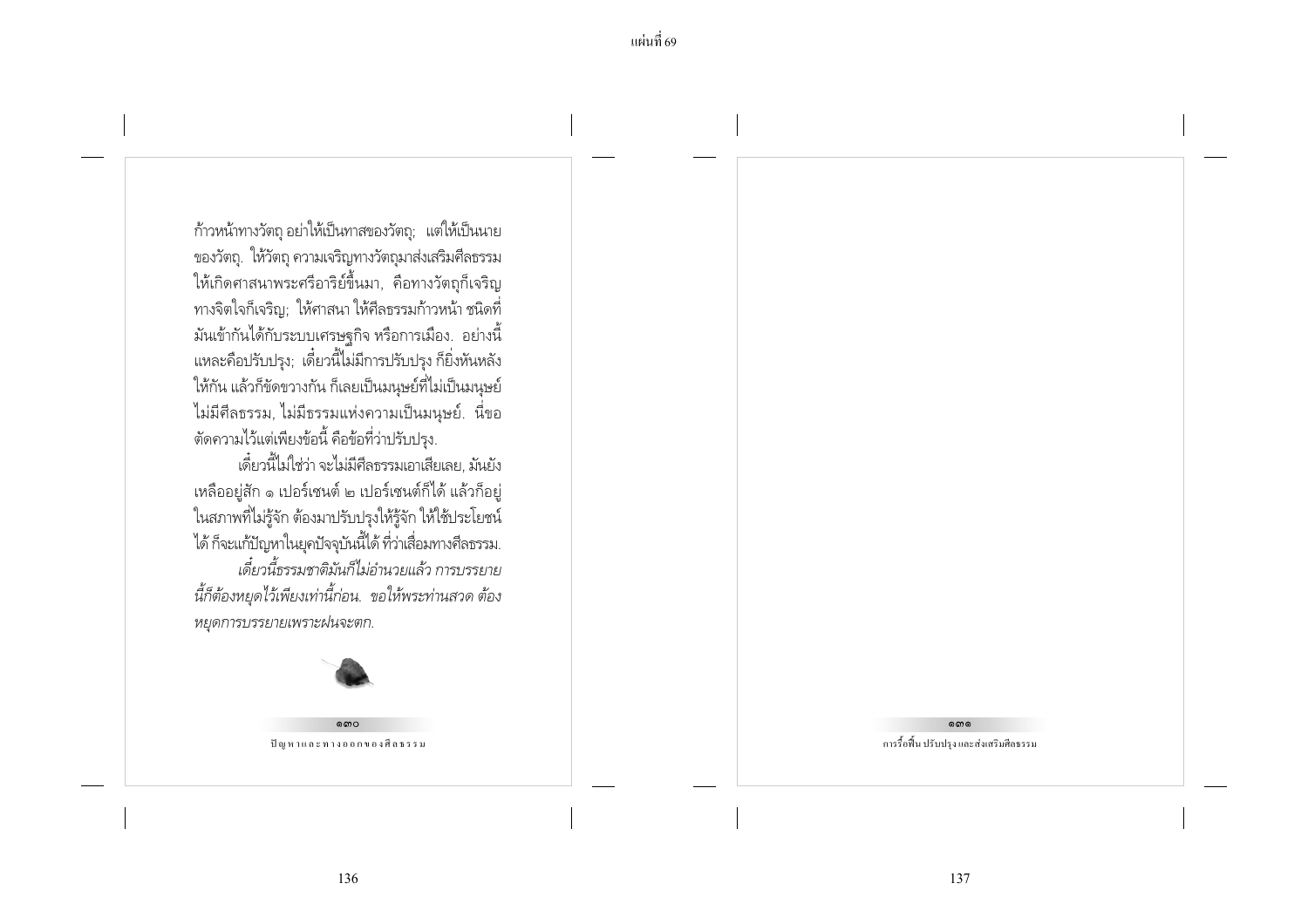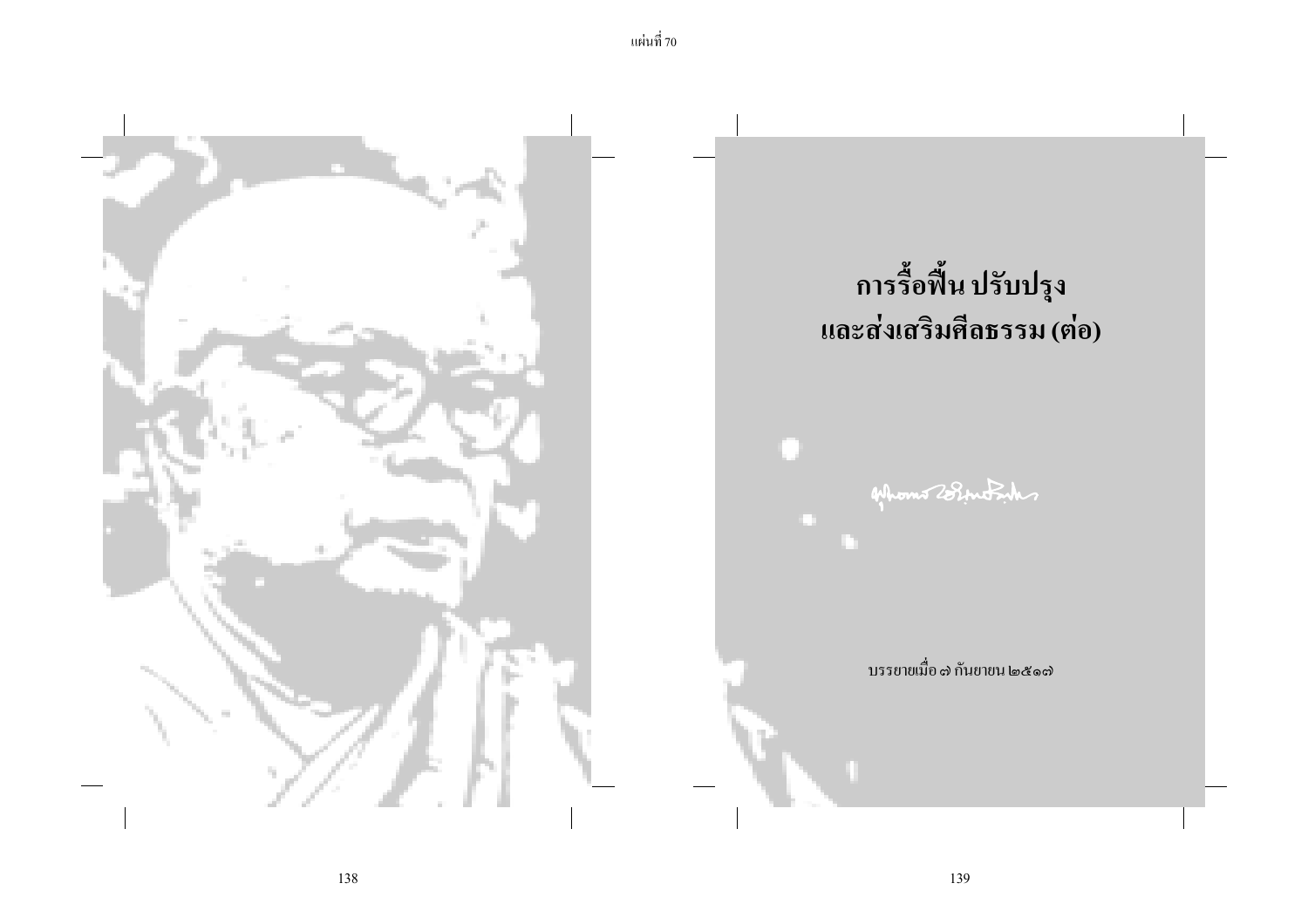## $\omega$

ปัญหาและทางออกของศีลธรรม

ท่านสาธุชน ผู้มีความสนใจในธรรม ทั้งหลาย,

การบรรยายประจำวันเสาร์ โดยหัวข้อใหญ่ว่า อริยศีลธรรม เป็นครั้งที่ ๑๐ ในวันนี้, อาตมาจะได้กล่าว โดยหัวข้อย่อยว่า การรื้อฟื้น ปรับปรุง และส่งเสริม<br>ศีลธรรม ซ้ำกันกับครั้งที่แล้วมาโดยหัวข้อของเรื่อง; เพราะว่าในครั้งที่แล้วมา ฝนได้ตกเสียกลางคันไม่ทันจะ จบเรื่อง จึงจำเป็นจะต้องพูดต่อให้จบในวันนี้. หัวข้อนั้น ว่า การรื้อฟื้น แล้วก็ปรับปรุง และส่งเสริม แล้วก็รักษา ไว้ในที่สุด. นี้คือหน้าที่ที่เราจะต้องกระทำ ต่อสิ่งที่

> ഩെര് การรื้อฟื้น ปรับปรุง และส่งเสริมศีลธรรม (ต่อ)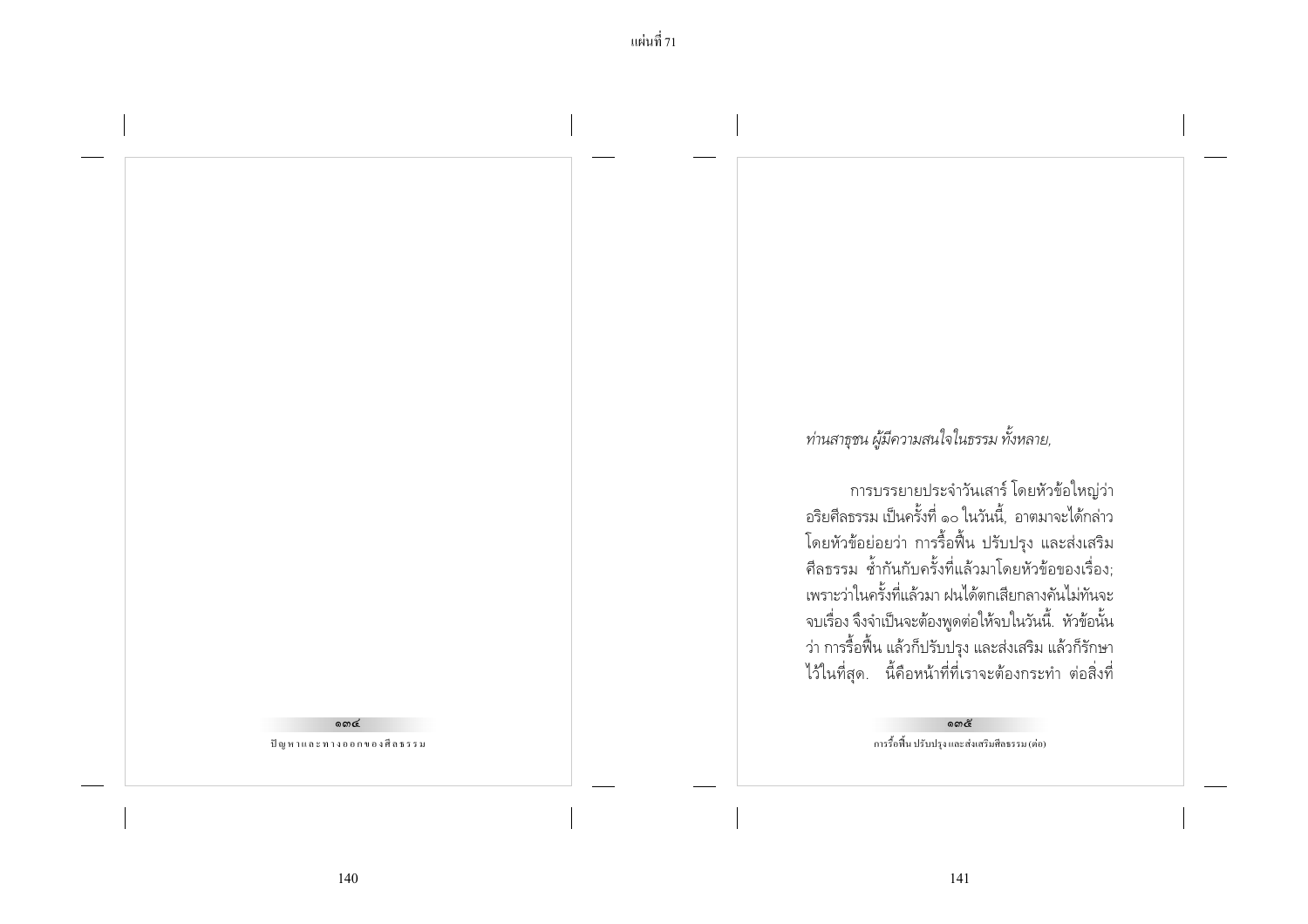#### เรียกว่าศีลธรรมในทุกวันนี้.

้สำหรับคำว่ารื้อฟื้น ก็ได้อธิบายเสร็จสิ้นไปแล้ว ในการบรรยายครั้งก่อน; ก็คงเหลือแต่คำว่า การปรับปรุง ่ การส่งเสริม และการรักษา: แม้ว่าคำว่าการปรับปรงนั้น ก็ได้กล่าวไปบ้างแล้วตามสมควร ก่อนแต่ที่ฝนจะตกลงมา เสีย แต่มันก็ยังไม่ชัดเจน หรือไม่จบ จึงต้องพดทบทวนกัน บ้างตามที่สมควร

โดยส่วนใหญ่ก็จะต้องทบทวนกัน ให้ถึงข้อความที่ กินความกว้าง หรือครอบงำไปหมดทุกหัวข้อของการ-ำเรรยาย ซึ่งจะต้องขอย้ำหรือขอเตือนท่านทั้งหลาย ให้ ระลึกนึกถึงให้แจ่มแจ้งอย่ตลอดเวลา: การฟังข้อความ ้ต่อไปนี้ก็จะเป็นการง่ายขึ้น. แม้ที่สุดแต่คำว่า อริย-้ศีลธรรม ซึ่งเป็นชื่อเรื่องนี้ก็ จะต้องทบทวนไว้ในใจเสมอ. ้บางคนคงจะรู้สึกแปลกประหลาด ในการที่มีคำว่า ้อริยะเติมเข้ามา: มีคำว่าศีลธรรมเพียงคำเดียวไม่พอ. ยังต้องมีคำว่า "อริยะ" เพิ่มเติมเข้ามากลายเป็นว่า ศีลธรรม ้ที่เป็นอริยะ หรือของพระอริยะ หรือที่เป็นชั้นประเสริฐสุด ดังนี้เป็นต้น

> ര സം ปัญหาและทางออกของศีลธรรม

้ที่เติมคำว่าอริยะเข้ามา ก็เพื่อจะให้สมบูรณ์หรือ ิ ครบถ้วนนี้อย่างหนึ่ง, และมีเหตุ เพื่อจะแยกตัวออกมา เสียจากคำว่าศีลธรรม. หรือความหมายของคำว่าศีลธรรม ้ ที่เขาใช้กันอย่ทั่ว ๆ ไปในภาษาชาวบ้าน ซึ่งแปลกประหลาด ้จนถึงกับต้องมีคำประกอบนั่นประกอบนี่เข้ามา เช่นคำว่า ้ศีลธรรมอันดีของประชาชน ซึ่งชวนให้เข้าใจผิดไปว่า ดีลธรรมอันเลวของประชาชนก็มี

ทีนี้ก็อยากจะให้มีความหมายที่ชัด โดยที่ดิ้นไม่ได้ ้ก็เลยเติมคำว่า อริยะ เข้ามาในกรณีของเรานี้ ตามกรรมดา หรือทั่ว ๆ ไป คำว่า "ศีลธรรม" ใช้ในความหมายที่แคบ ้คือเฉพาะเรื่องประพฤติวัตรปฏิบัติต่าง ๆ ในทางสังคม เท่านั้น นั้นก็พอที่จะกล่าวได้ว่า เป็นศีลธรรมที่รับรองกัน ้อยู่ทั่ว ๆ ไป. ถ้าใช้คำว่า อริยศีลธรรม แล้ว ต้องมาก ึกว่านั้น, ก็เลยต้องถือเอาตามตัวพยัญชนะของคำว่า ้ศีลธรรมให้ลึกลงไป หรือให้มากไปกว่าธรรมดาที่เขาถือ กันอยู่.

้ ดังนั้นจึงต้องขอเตือนท่านทั้งหลายว่า เราจะกล่าว ถึงสิ่งที่เรียกว่าศีลธรรมเป็นพิเศษ คืออย่างน้อยก็ใน

> നൈസ് การรื้อพื้น ปรับปรุง และส่งเสริมศีลธรรม (ต่อ)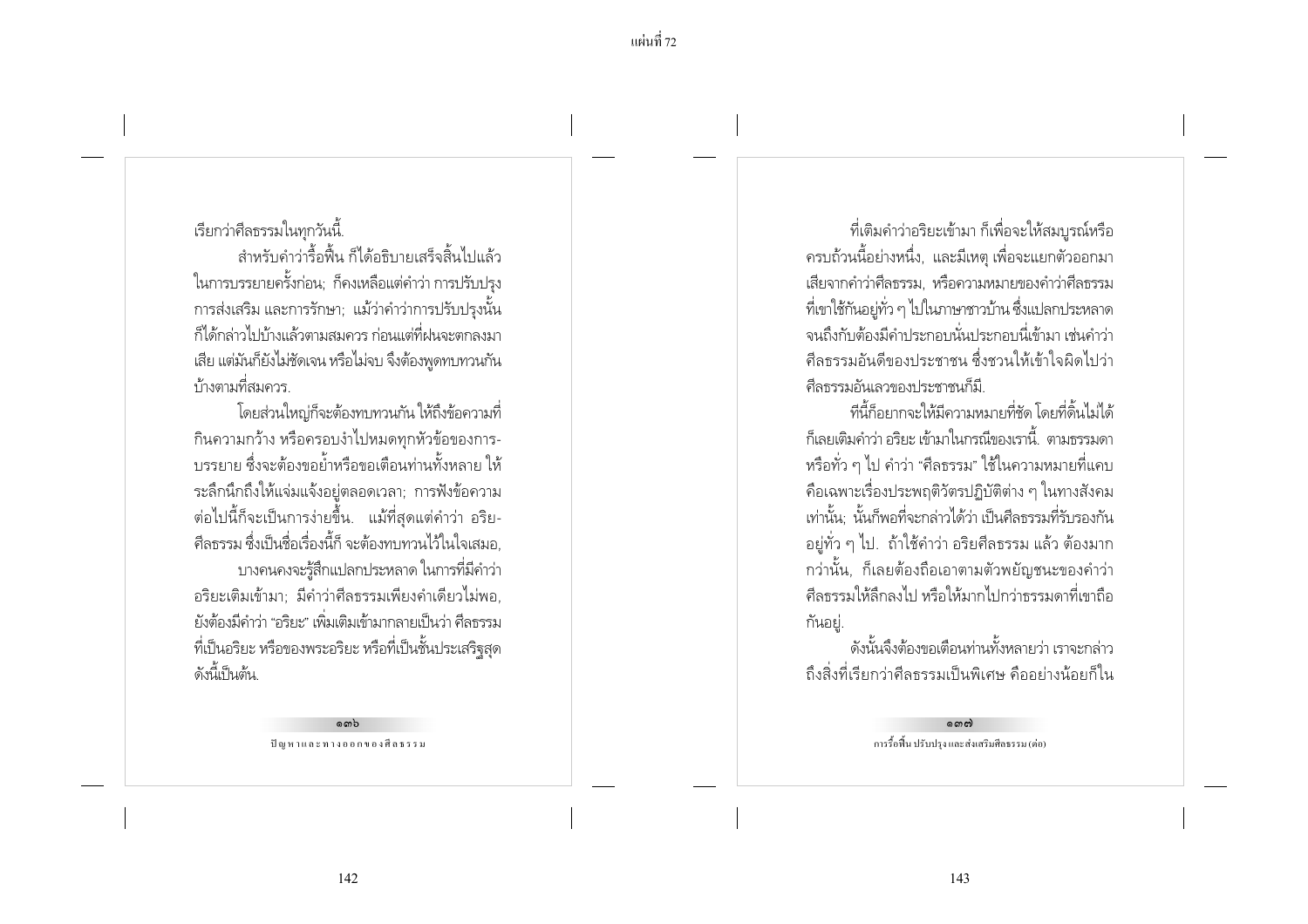้ ความหมายที่เป็นชั้นพิเศษ: แต่ก็ยิ่งตรงตามตัวหนังสือ ้อย่างยิ่ง ไม่ให่ว่าพิเศษแล้ว ก็จะไกลออกไปจากความหมาย -<br>ของคำ ๆ นั้น ตามตัวหนังสือ...นี้ก็เป็นสิ่งที่ต้องขอย้ำ หรือ ขอเตือนอยู่เสมอด้วยเหมือนกัน ว่าให้ถือเอาตามความ-หมายของคำว่าศีลธรรมให้ลึกซึ้งที่สุดตามตัวหนังสือ. ้อริยะนั้นก็แปลว่า ประเสริฐ ยกไว้ก่อนก็ได้; แต่คำว่า ้สีละ กับ ธรรมะ นี้เป็นใจความสำคัญโดยตรง. สีละ แปลว่า ปรกติ ตามตัวหนังสือ แปลว่าปรกติ ไม่แปล ้เป็นอย่างอื่น คำว่า "ธรรม" ในที่นี้ก็แปลว่า "สิ่ง" ใน ่ ความหมายทั่ว ๆ ไป: ถ้าเป็นเรื่องในทางศาสนาก็ หมายถึงการปฏิบัติ.

้สำหรับคำว่า "ปรกติ" นี้ บางคนสงสัยว่าทำไม ้มันกินความไปถึงไหน? ก็ขอให้ถือเอาความรู้สึกตาม ารรมชาติ ก็แล้วกัน · ว่าถ้าผิดปรกติ ก็เรียกว่าผิดสีละ หรือ ศีล. เช่นเราถือศีล ๕ ศีล ๘ นั่นก็คือทำให้มี ่ ความปรกติขึ้นในกาย ในวาจา หรือกระทั่งใจ; แต่มา เรียกว่าสีละ ก็ไม่ค่อยเล็งถึงคำว่า ปรกติ ก็เข้าใจผิดได้ ้ แต่ถ้ารู้แล้วก็เข้าใจได้ว่า แม้ที่สุดแต่การถือศีล นี้ก็

> $\sim$ ปัญหาและทางออกของศีลธรรม

เนื่องด้ายดาาบปรกติ คือการทำให้ปรกติ -นี้ก้ากล่าาโดย ใจความทั้งหมด มันก็คือปรกติทั้งหมด: อะไรผิดปรกติ นั้นก็เรียกว่า เสียไปแล้วในส่วนศีล

์ ดาาบุปรกตินี้มีได้ทั้งทางกาย ทางวาจา และทาง ใจ และมีออกไปได้แม้กระทั่งทางวัตถ; แต่เรื่องทางวัตถุ นั้นก็ไม่ค่อยได้พดกัน ถ้าจะพดกันก็ต้องพดถึงวัตถที่ เกี่ยวข้องกันอยู่กับบุคคล. เช่นในบ้านเรือนที่อยู่อาศัย ถ้าวัตถุทั้งหลายที่วางเกะกะอยู่นั่น มันไม่เป็นปรกติ ก็ เรียกว่าบ้านนั้นไม่มีศีลธรรม แสดงถึงความที่เจ้าของไม่มี ้ศีลธรรม ก็ได้เหมือนกัน: เพราะว่าวัตถต่าง ๆ ที่วางอย่ ในบ้านเรือนของบุคคลนั้น มันไม่ปรกติ. ดูไปทั่ว ๆ บ้าน แล้วมันปรกติก็ใช้ได้; ถ้ามาดูที่กายวาจา ของบุคคลก็ ปรกติ ก็เรียกว่าใช้ได้ คือมีศีลธรรม

้ถ้าดูละเอียดลงไปอีก ก็จะเห็นได้ว่า ทุกอย่างที่ ้ เนื้อที่ตัวของบคคลนั้น มันก็ปรกติ : การกิน การถ่าย ิการประพฤติประจำวันอะไรต่าง ๆ มันก็ปรกติ; แม้แต่ ้ จะอยู่ด้วยกันหลายคนมันก็ปรกติ ไม่กระทบกระทั่ง ไม่ ้ ทะเลาะวิวาทกัน เหมือนที่เป็นกันอยู่โดยมาก นี้ก็เรียกว่า

> ൈറ്റ് การรื้อฟื้น ปรับปรง และส่งเสริมศีลธรรม (ต่อ)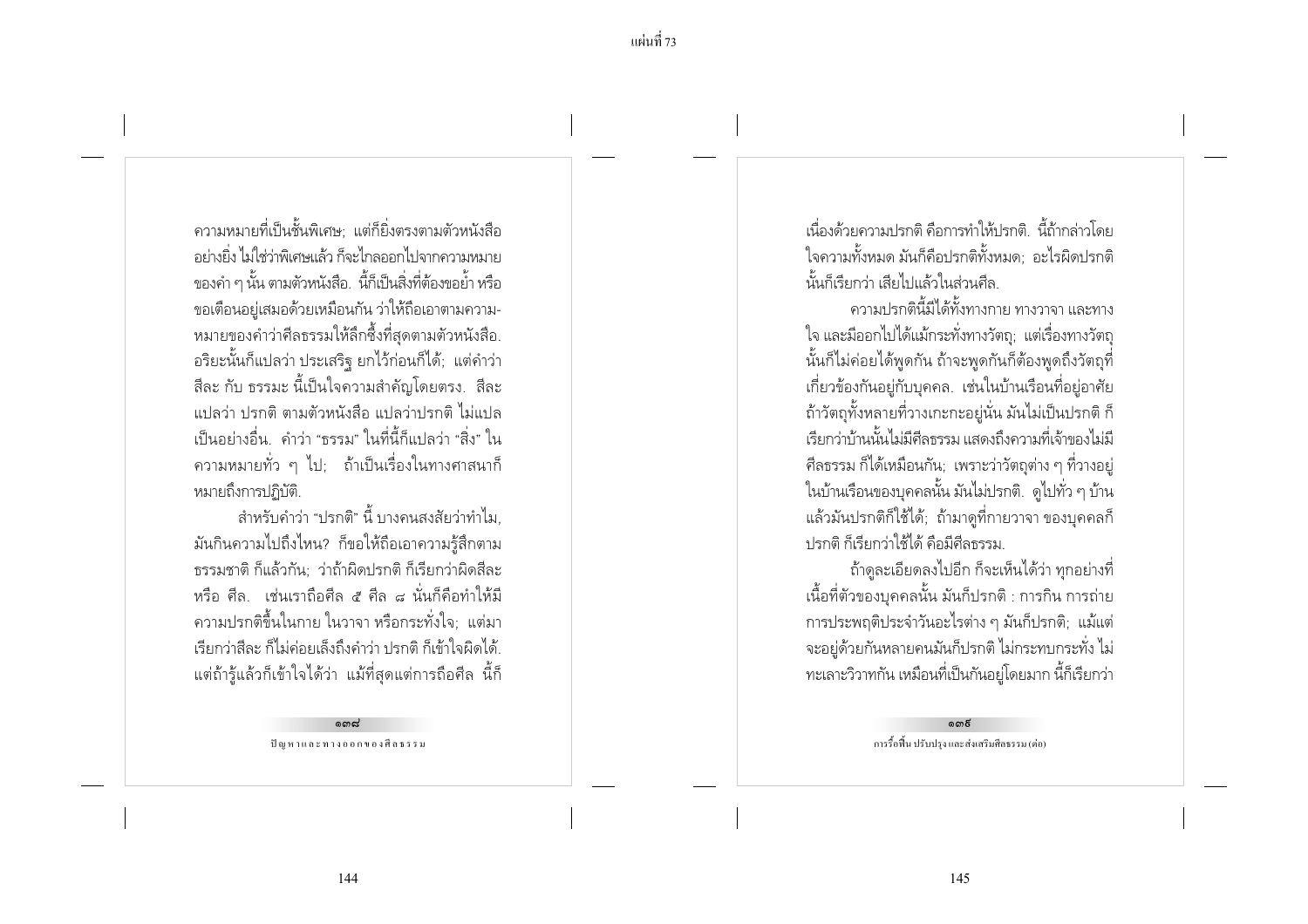ี แผ่นที่ 74

ปรกติ ในส่วนบุคคล, ส่วนกาย ส่วนวาจา ในภายนอก. ้ถ้าคำว่า ปรกติ นี้ มีโอกาสที่จะขยายความสูงขึ้น ไป ก็เป็นการปรกติทางจิตใจ คือจิตใจไม่มีกิเลสรบกวน. ้ถ้าเป็นอย่างที่สด ถึงที่สด ปราศจากกิเลสรบกวนโดย ้สิ้นเชิงแล้ว ก็ต้องเรียกว่านิพพาน คือความปรกติถึงที่สุด ในชั้นนิพพาน: เรื่องของนิพพานก็กลายเป็นเรื่องศีลธรรม ไป. ในลักษณะอย่างนี้ ซึ่งควรจะเรียกว่า อริยศีลธรรม. ่ แต่ว่าที่แล้ว ๆ มา เราไม่เอาเรื่องของนิพพานมาเป็นเรื่อง ์ ของศีลธรรม เพราะว่าเราเอาดำว่าศีลธรรมในความหมาย ธรรมดาสามัญมาใช้พูดกัน.

คำที่ใช้พูดกันอยู่ทั่วโลกนั้นยิ่งต่ำมาก สำหรับคำว่า ้ศีลธรรม; แต่ถ้าพูดกันแต่ในวงพุทธศาสนา และโดยเฉพาะ ่ ภาษาของพุทธศาสนาแล้ว คำว่า "ศีลธรรม" นี้ก็จะไปไกล จนถึงนิพพานก็ได้; เพราะว่าการประพฤติปฏิบัติ ในทาง ์ ศีล สมาธิ ปัญญา ทุกอย่างทุกประการนั้น ก็เพื่อความเป็น ปรกติ, และความเป็นปรกติสูงสุดก็คือ มรรค ผล นิพพาน; ้ฉะนั้น เรื่องมรรค ผล นิพพาน ในฐานเป็นศีลธรรมก็พูด ได้ และเป็นความจริงด้วย. แต่ว่าเขาไม่พูดกัน; เลยเอา

> $oc$ ปัญหาและทางออกของศีลธรรม

เรื่องศีลธรรมมาไว้เป็นเพียงเรื่องต่ำ ๆ เตี้ย ๆ, ประพฤติ ้ต่อกันในชั้นโลก ๆ หรือระหว่างบุคคลที่เกี่ยวข้องกันอยู่ ในรปของสังคม เพียงไม่กระทบกระทั่งกันก็พอแล้ว. ้นี่คือสิ่งที่จะต้องขอเตือนให้เข้าใจกันไว้ เดี๋ยวก็จะ ปนกันย่ง: ยิ่งเมื่อกล่าวถึง คำว่าอริยศีลธรรม ด้วยแล้ว ้ก็ยิ่งหมดจดสิ้นเชิง ในเรื่องของความปรกติ: ขอให้เข้าใจ ไว้อย่างนี้

ทีนี้ก็จะพูดถึงหน้าที่ที่จะต้องทำต่อจากครั้งที่แล้ว มา. ที่พูดว่า รื้อฟื้น นั้นก็หมายความว่า มันหายไป มัน เสื่อมไป เราก็ต้องดึงกลับมา

้ถ้าอยากรู้ว่ามันหายไปอย่างไร ก็ต้องเปรียบเทียบ. ในที่นี้ก็ได้ทำการเปรียบเทียบพอให้สังเกตเห็นว่าชั่วไม่กี่ปี มานี้ ศีลธรรมได้หายไปอย่างไร: นับตั้งแต่ว่า จะเปรียบ-เทียบกันดูในทางหลักประจักษ์พยานหลักจาน ว่าสมัยที่ ้ คนเขาแต่งเนื้อแต่งตัว ปกปิดร่างกายกันมิดชิด เมื่อไม่กี่สิบ ้ ปีมานี้ กับถึงสมัยนี้ซึ่งเขาไม่คิดจะปกปิดร่างกาย เพราะว่า

> $oc<sub>o</sub>$ การรื้อฟื้น ปรับปรง และส่งเสริมศีลธรรม (ต่อ)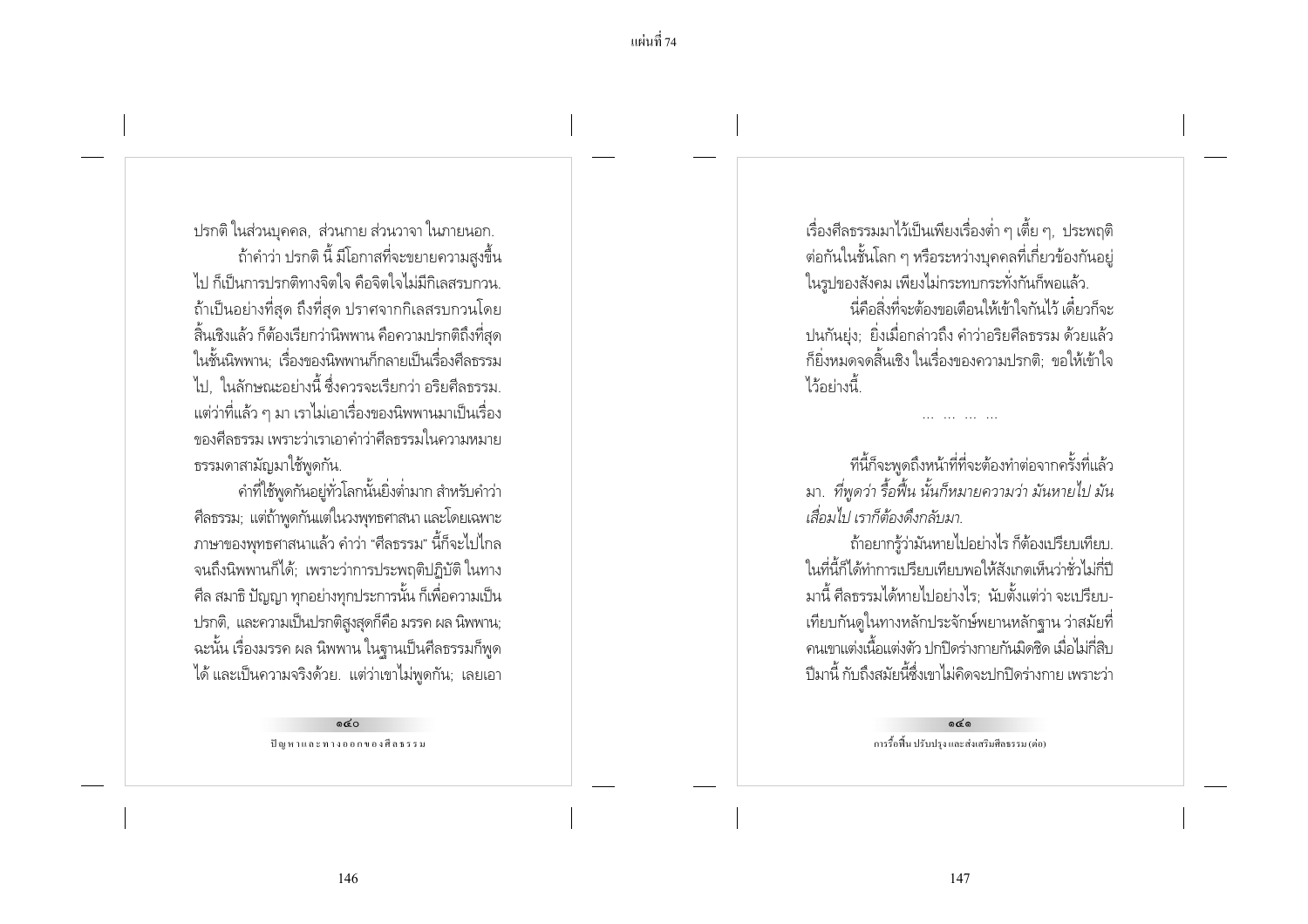้กิเลสมันครอบงำ อยากจะใช้สิ่งยั่วยวนเหล่านั้นแสวงหา <u>ง |ระโยศน์ให้แก่ตน</u>

้นี้ก็ลองเปรียบเทียบดูว่า มันต่างกันอย่างไร, อะไร ้มันหายไป? ก็คือ หิริโอตตัปปะมันหายไป ความหน้า ้ด้านมันเข้ามาแทน. นี่การรื้อฟื้นมันก็ต้องกลับไปหา ้ ความร้สึกที่เรียกว่าหิริและโอตตัปปะ; อย่างนี้เป็นต้นก็ เรียกว่าการรื้อฟื้น. อย่างนี้ไม่แปลกไปจากที่เคยทำมาแล้ว ้ก็นับว่าเป็นส่วนหนึ่งเท่านั้น คือทำให้ดีตามเดิม ในส่วนที่ ์<br>ขาดหายไป นี้เรียกว่าการรื้อฟื้นก็แล้วกัน ในส่วนศีลธรรม ้จะต้องมีการรื้อฟื้นกันใหม่ โดยรายละเอียด ซึ่งไปคิดเอา เองได้

ู้ที่นี้ก็มาถึง **การปรับปรุง** นี้เล็งเฉพาะลักษณะที่ โลกมันเปลี่ยนไป ๆ.

โดยเฉพาะอย่างยิ่ง การศึกษาของโลกมันเปลี่ยน ไป แล้วสิ่งต่าง ๆ ที่เนื่องอยู่ด้วยการศึกษานั้น มันก็เปลี่ยน ไป; เพราะความต้องการของมนุษย์มันเปลี่ยนไป. ทีนี้ ส่วน

> arc'lon ปัญหาและทางออกของศีลธรรม

์ ศีลธรรมก็จะต้องได้รับการปรับปรุงให้กลมกลืนกันไปได้ ้ กลับความเปลี่ยนไปของสิ่งต่าง ๆ ในโลก โดยเฉพาะคือ การศึกษา กระทั่งถึงเรื่องเทคโนโลยี่ทั้งหลายที่กำลังบูชากัน ดั่งว่าพระเจ้า: นี้ก็เป็นสิ่งห้ามไม่ได้. การศึกษาก็ต้อง ่ เปลี่ยนไป. อาชีพก็ต้องเปลี่ยนไป. การงานทั้งหลายก็ต้อง เปลี่ยนไป นี้เป็นเรื่องที่ห้ามไม่ได้แน่

้ที่นี้ส่วนศีลธรรมเล่า จะต้องทำอย่างไร? มันจะ เปลี่ยนไปตามนั้นจนให้เป็นเรื่องผิดไป นี้มันก็ไม่ได้ เหมือนกัน; ดังนั้นจึงทำได้แต่เพียงการปรับปรุง ให้มันไป ้ด้วยกันได้ไม่ขัดขวางความเจริญก้าวหน้าของโลก ใน ้ปัจจุบันนี้. สำหรับการปรับปรุงนี้ จะต้องเล็งไปถึงสิ่งที่ เรียกว่าการศึกษา เป็นสิ่งแรก

้ นี่ก็เคยเตือน เคยพูดอย่างซ้ำ ๆ ซาก ๆ มาแล้ว ว่า เรากำลังมองการศึกษากันอย่างผิด ๆ จนลากเอาการ-้ศึกษาไปตามหลังกิเลส ตัณหา ของคนในโลก: การศึกษา ้ก็เลยผิด แล้วก็ให้โทษ คือเป็นการศึกษาที่ทำลายศีลธรรม หนักขึ้นไปอีก. แทนที่จะส่งเสริมศีลธรรมกลับทำลาย ้ศีลธรรม ถ้ายิ่งศึกษาอย่างนี้กันมากเท่าไรโลกนี้ก็ยิ่ง

> ക്കെ การรื้อฟื้น ปรับปรง และส่งเสริมศีลธรรม (ต่อ)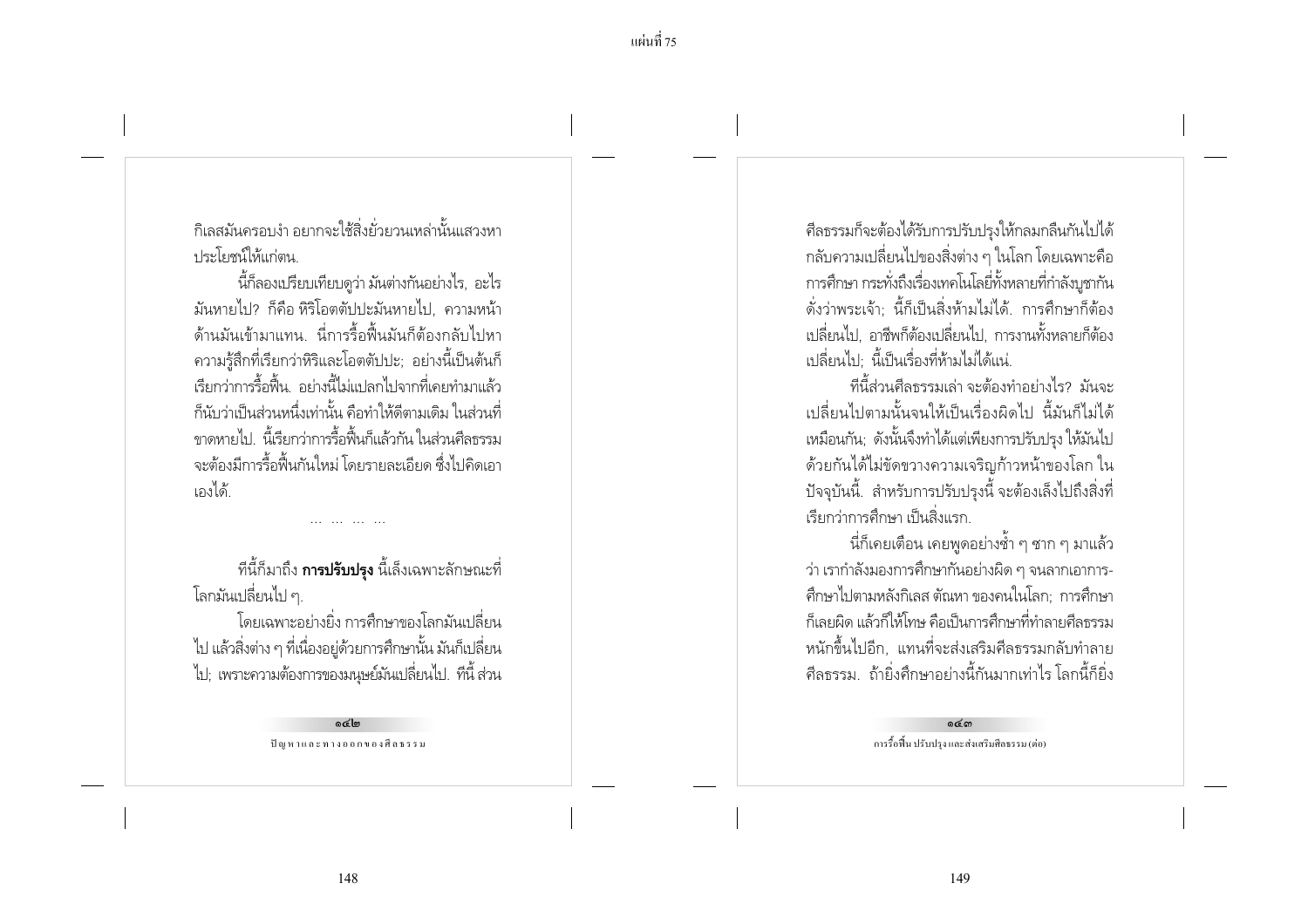ไม่มีศีลธรรม; เดี๋ยวนี้ก็กำลังบูชาการศึกษาที่ทำลาย ์ศีลธรรมกัน มากยิ่งขึ้นทุกที.

หรือจะพูดให้เบาหน่อย ก็พูดว่า การศึกษานี้ไม่ ส่งเสริมศีลธรรมเสียเลย เพราะเขาให้ศึกษากันแต่เรื่อง วัตถุ, แล้วศึกษาการใช้วัตถุ, การแสวงหาประโยชน์จาก ้ วัตถุให้มากที่สุด ที่เรียกว่าเทคโนโลยี่ หรืออะไรอีก หลายอย่างหลายประการ. ให้การศึกษากันแต่เพียงเท่า ้ นี้: เด็ก ๆ ก็ร้เพียงเท่านี้ กระทั่งเป็นหน่ม เป็นสาวขึ้นมา ก็รู้แต่จะแสวงหาความสุข สนุกสนาน เพลิดเพลินจากวัตถุ, ้ก็หาปัจจัยเพื่อให้ได้อย่างนั้น มันก็เลยเห็นแต่เงิน เห็นแต่-ได้ เห็นแต่จะหาเงินเพื่อเป็นปัจจัยซื้อหาความสุขสนุกสนาน ทางวัตถุ; การศึกษาในโลกมันมีแต่อย่างนี้.

่ ผลก็เกิดขึ้นอย่างที่เราเห็น ๆ กันอยู่ เป็นพยาน หลักฐานอย่างที่ไม่ต้องหลีกเลี่ยง ไม่ต้องบิดพลิ้วอะไรกัน ว่ามันเต็มไปด้วยวิกฤติการณ์ คือภาวะที่เดือดร้อนระส่ำ-้ ระสาย ไม่พึงปรารถนานี้ยิ่งขึ้น ๆ เลยเปรียบเทียบกันได้ ง่าย ทั้งในส่วนเหตุ คือการประพฤติกระทำ และทั้งในส่วน ผลที่เราได้รับอยู่.

> ock ปัญหาและทางออกของศีลธรรม

้อย่างกรุงเทพฯ สมัยที่มีแต่รถลาก; อาตมาก็เคย ไปเห็น แล้วสมัยนี้มันเต็มไปด้วยรถยนต์จนถนนไม่พอ อาตมาก็เคยเห็นเหมือนกัน; แล้วก็ดูศีลธรรมของคน-ลากรถ กับคนขับรถยนต์นี้ มันต่างกันอย่างฟ้ากับดิน ถ้าเอามาพูดมันก็จะเป็นเรื่องว่าคน ซึ่งไม่จำเป็น ไปดูเอาเอง ก็แล้วกัน ว่าศีลธรรมของคนลากรถลาก กับศีลธรรมของ ้คนขับรถยนต์ คนขับแท็กซี่นี้มันต่างกันมาก

นี้เรียกว่าเป็นส่วนผล ก็บอกอย่แล้วในตัวว่า ทำไมการศึกษาที่เรียกว่าเจริญก้าวหน้านี้ มันไม่ช่วยแก้ไข ้ปัญหาข้อนี้: ฉะนั้นจึงยกขึ้นมากล่าวในจานะเป็นสิ่งที่ว่า ้จะต้องปรับปรุง สิ่งแรก คือการศึกษา ให้ถูกต้องเสียก่อน, การปรับปรุงทางศีลธรรมจึงจะทำได้. ถ้าการศึกษาไม่พอ ้ คนก็โง่ คนก็เข้าใจผิด และไม่รู้เรื่องศีลธรรมมันก็ปรับปรุง ้กันไม่ได้, หรือว่าการศึกษาจะดันทรังไปในทางที่เป็นข้าศึก แก่ศีลธรรม มันก็ปรับปรงศีลธรรมไม่ได้. ดังนั้น จึงเกิด เป็นปัญหาที่ยุ่งยากขึ้นมาสองเท่าตัวเป็นอย่างน้อย คือว่า การศึกษานั้นจะต้องทันโลกสมัยใหม่ที่เปลี่ยนแปลงด้วย และการศึกษานั้นจะต้องเป็นการส่งเสริมศีลธรรมด้วย:

> දෙදි การรื้อฟื้น ปรับปรง และส่งเสริมศีลธรรม (ต่อ)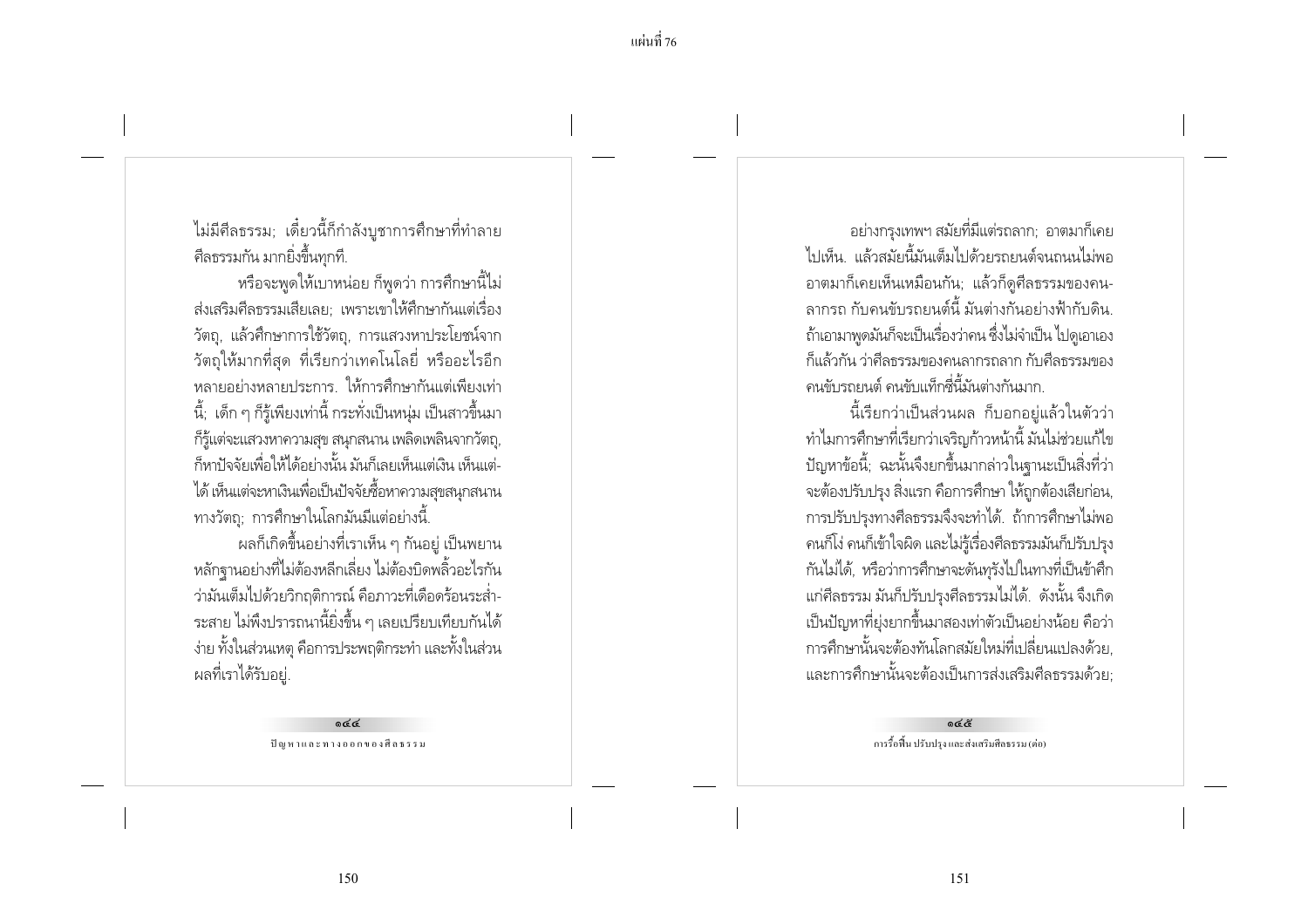แล้วบันยังยากตรงที่ว่า ดาวบเปลี่ยนแปลงนี้บันช่างเร็ว เหลือเกิน มันเร็วอย่างกับวิ่งไปทีเดียว ก็ยิ่งลำบากมากขึ้น ไขอีก

้อยากจะขอร้อง ให้พิจารณาดูสิ่งที่เรียกว่า ้ การศึกษานี้ให้มาก ให้ละเอียดออกไป ในข้อที่ว่า ทำสิ่งที่ เรียกว่าการศึกษานั้น มันเป็นอะไรหลาย ๆ อย่าง พร้อมกันไปในตัว

การศึกษาเป็นอะไรหลาย ๆ อย่างพร้อมกันไปใน ตัว : เป็นเครื่องก่อสร้างมนุษย์ทั้งทางกายและทั้งทางจิต ู้ ขึ้นมา, และยังเป็นรากจานของการเป็นอยู่ หรือของ ้ศีลธรรมของมนุษย์, เป็นเครื่องชักจูงมนุษย์ไปทางไหนก็ ได้ เรามีการศึกษาอย่างไร สิ่งนั้นมันจะแวดล้อมเรา ให้คิดนึกไปแต่ในทางนั้น, เราจึงพูดกันไม่ค่อยจะรู้เรื่อง เพราะเหตุนี้ ในระหว่างบุคคลที่มีการศึกษาต่างกัน. ดังนั้น ้ ควรจะถือว่าสิ่งที่เรียกว่าการศึกษานั้น คือสิ่งที่สร้างสรรค์ ้ มนุษย์และสิ่งต่าง ๆ ที่เกี่ยวข้องกันอยู่กับมนุษย์.

> $\circ$ cb ปัญหาและทางออกของศีลธรรม

ก็งูแม้คำว่า "ศึกษา" นั้นเลง ก็ยังกินความไปได้ หลายทิศหลายทาง เป็นตัวการศึกษานั้นโดยตรงก็ได้ เป็นสิ่งแวดล้อมการศึกษาก็ได้. เกี่ยวข้องกับการศึกษาก็ ได้. สนับสนนส่งเสริมการศึกษาก็ได้: แต่รวมแล้วก็เรียก ้กันว่า การศึกษา. ถ้าไม่แยกดูให้ดี มันก็จะมีการกระทำ ้ที่บกพร่อง เช่น ไปส่งเสริมแต่ให้เรียนหนังสืออย่างเดียว: ให้ความฉลาดอย่างเดียว; ไม่ได้ให้ความเข้าใจที่ถูกต้อง ้ ที่เกี่ยวกับจิตใจ หรือเกี่ยวกับสิ่งทีเรียกว่า วิญญาณ หรือ การประพฤติการปฏิบัติอย่างอื่น.

เดี๋ยวนี้พอพูดถึงการศึกษา ก็มีคำว่า เทคโนโลยี่ ้พ่วงท้ายเข้ามา คล้ายกับว่าเป็นเสพติดเทคโนโลยี่กันขึ้นมา ้อีกอย่างหนึ่งแล้ว. การศึกษาที่บูชาเทคโนโลยี่ อย่างที่กำลัง ้เป็นอยู่เดี๋ยวนี้ มันไม่ใช้เป็นเทคโนโลยี่เฉย ๆ; แต่เป็น การทำให้มนุษย์เป็นทาสของวัตถุ. พูดภาษาธรรมะก็ว่า เป็นทาสของกิเลสตัณหา: ยิ่งศึกษากันแบบนี้ก็ยิ่งเป็นทาส ี ของกิเลสตัณหา, ไม่เคยมีเทคโนโลยี่ ที่จะถอนคนออกมา เสียจากกิเลสตัณหา

ว่าโดยที่แท้แล้วพระพุทธศาสนาก็เป็นเทคโนโลยี่;

 $C$ การรื้อฟื้น ปรับปรง และส่งเสริมศีลธรรม (ต่อ)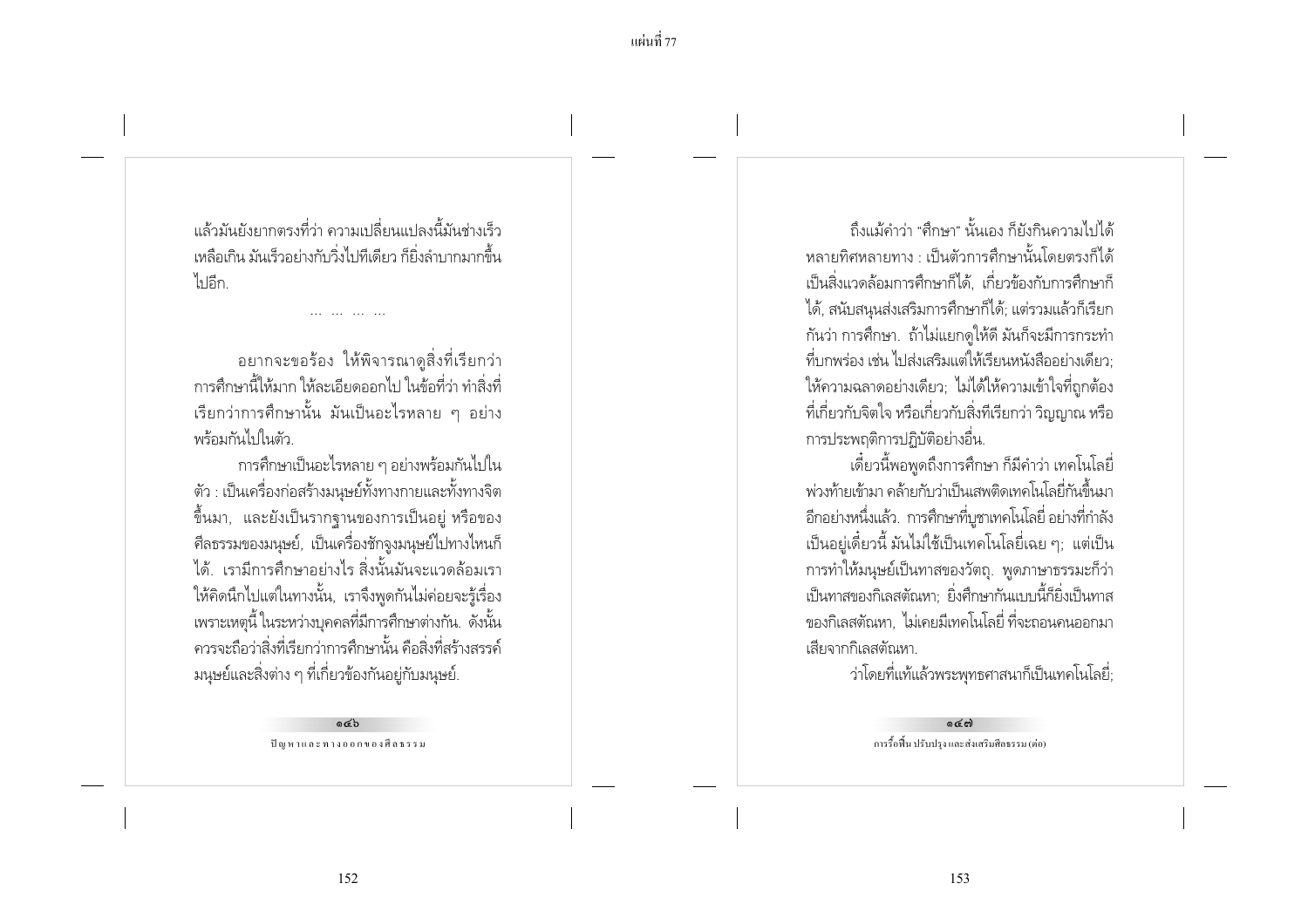้ แต่เป็นเทคโนโลยี่ที่ทำหน้าที่ตรงกันข้าม คือ พาคนออกไป ้เสียจากกิเลสตัณหา, หรือให้คนชนะกิเลสตัณหา. นี่เป็น เทคโนโลยี่ของพระพทธเจ้า แต่เขาไม่ฝันถึง ไม่ประสีประสา และไม่รู้จัก และไม่ต้องการ: ฉะนั้นการศึกษาถ้านิยมเป็น รูปเทคโนโลยี่กันแล้ว มันก็ควรทำพร้อม ๆ กันไปทั้งสอง ฝ่าย คือทั้งทางฝ่ายวัตถุ และทั้งทางฝ่ายจิตใจ. การศึกษา ้อย่างนี้เท่านั้น ที่จะส่งเสริมศีลธรรม, และนำไปสู่สิ่งที่ เรียกว่า สันติสขในส่วนบคคล, และสันติภาพในส่วนสังคม ้ทั้งโลก. สรุปความว่า การศึกษานี้มีตัวตนอย่างนี้ ที่จะ ส่งเสริมศีลธรรม

้ที่นี้ยังมีการศึกษาโดยอ้อม ที่เราเรียกว่าการศึกษา เหมือนกัน แต่ไปเรียกชื่ออย่างอื่น ซึ่งอยู่ในพวกที่จะต้อง ปรับปรง: ยกตัวอย่าง เช่น การกีฬา.

ที่เขาไปเรียกชื่อมันว่าการกีฬา: แต่โดยเนื้อแท้ ้มันก็เป็นการศึกษาชนิดหนึ่ง คือมันฝึกฝนความมีจิตใจที่ ้เป็นธรรม เป็นสุภาพบุรุษหรือถูกต้อง. ถ้ามีการกีฬา ้ถูกต้อง การกีฬานั้นก็เป็นการศึกษาในด้านวิญญาณ ้คือลึกไปกว่าจิตใจเสียอีก; มันไปถึงเรื่องของสติปัญญา

> بہ ہہ ปัญหาและทางออกของศีลธรรม

้ทิฏจิ ความคิด ความเห็น ความเชื่อ อันสูงสุดนั่น. แต่เดี๋ยว ้ นี้คนเป็นทาสของการศึกษาผิด ที่นำไปสู่กิเลสตัณหา แล้ว ้ก็ทำให้การกีฬาพลอยเป็นอย่างนั้นไปด้วย: ฉะนั้น จึงเล่น ้กีฬาอันธพาล เอาเปรียบ คดโกง. อย่เฉย ๆ ก็ไม่มีการ-้เอาเปรียบใครคดโกงใคร: พอไปเล่นกีฬาเข้าก็เป็นโอกาส ที่จะเอาเปรียบและคดโกง

้ดูให้ดี ควรจะเห็นว่า การกีฬานี้ ไม่ควรจะเป็นเรื่อง ของการแพ้ชนะกัน อย่างมีโมหะมาครอบง่ำ การกีฬา ้อย่างต่ำ ควรจะเป็นการบริหารร่างกาย ให้เข้มแข็ง เป็น ้ พลศึกษา, การกีฬาแท้จริงที่สงขึ้นไปก็คือ ฝึกหัดจิตใจ ให้เป็นผู้รู้จักยอม รู้จักเสียสละ ให้จิตใจเป็นนักกีฬาสูง ยิ่งขึ้นไป...เช่น ถึงกับว่า เรายอมเป็นฝ่ายแพ้ หรือเรายอม เป็นฝ่ายผิด ถ้าเรื่องมันจะเรียบร้อยกันไป: อย่างนี้จึงจะ เรียกว่านักกีฬา. ทั้งที่เราเป็นฝ่ายถูก เราก็ยอมให้เขาเป็น ฝ่ายชนะ หรือเป็นฝ่ายถูก เรายอมเป็นฝ่ายแพ้ก็ได้เพื่อให้ เรื่องร้ายต่าง ๆ มันระงับกันไป.

เดี๋ยวนี้เขาไม่ถือกันอย่างนี้: เขาเป็นฝ่ายผิดด้วย. แล้วก็จะเอาเป็นถูกต้องด้วย, แล้วก็ยังบุกรุกก้าวร้าว

> $665$ การรื้อฟื้น ปรับปรง และส่งเสริมศีลธรรม (ต่อ)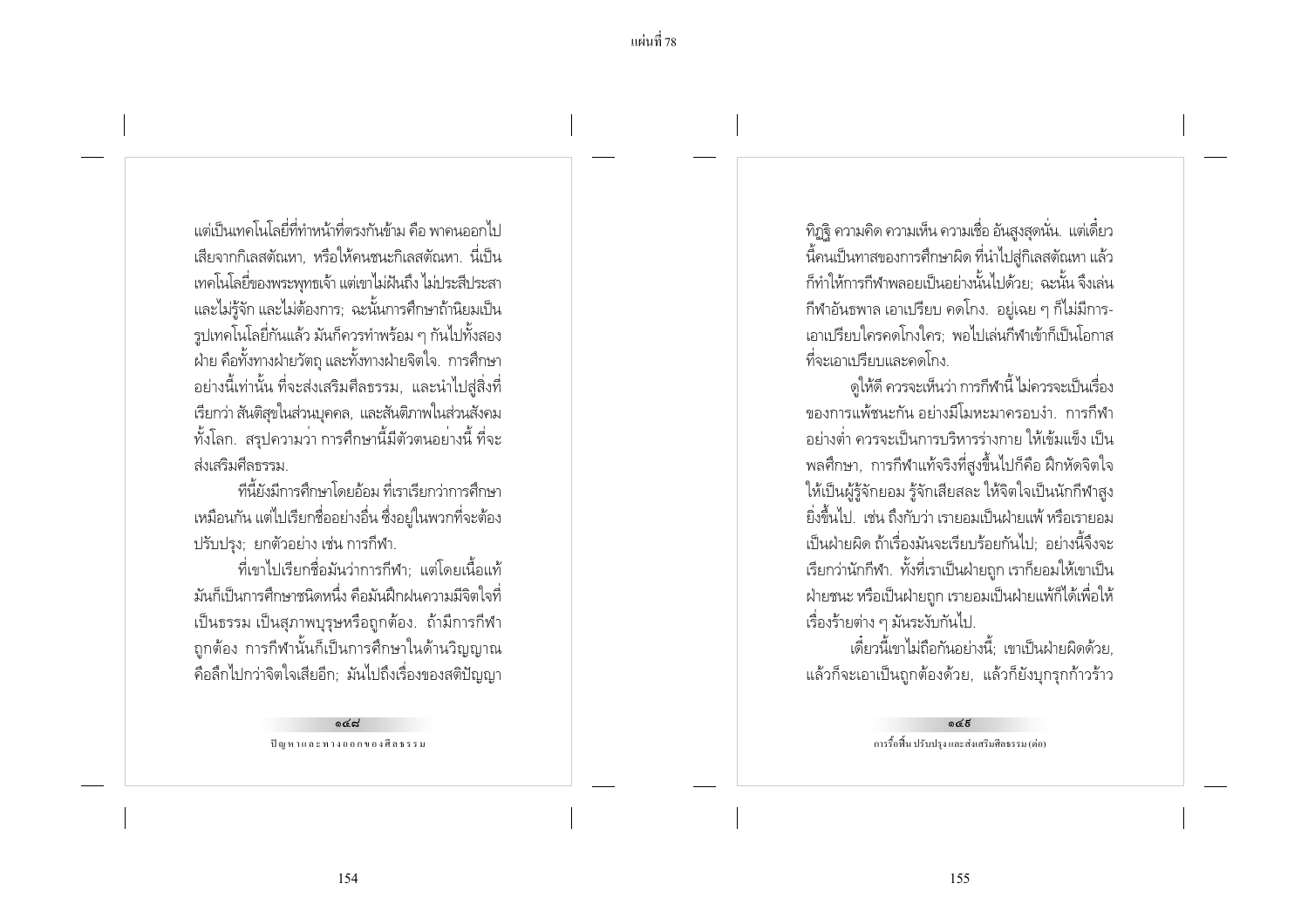้ล่วงเกินเข้าไปในความถูกต้องของผู้อื่น, จนการกีฬาเป็น เหตุให้แตกสามัคคี สร้างความอาฆาตจองเวร ขว้างระเบิด ใส่กัน และเป็นมูลเหตุให้ต้องเผาโรงร่ำโรงเรียนของตัวเอง ้อย่างนี้เป็นต้น นี่มาจากการกีฬาที่ไม่เป็นการกีฬา เป็น ่ การศึกษาที่ไม่ใช่เป็นการศึกษา: เพราะว่ามันเมาความแพ้ ้ และความชนะ ด้วยความโง่เขลาอย่างภูตผีปีศาจ. พูด ้อย่างนี้ก็ต้องขออภัยว่าเป็นคำหยาบ แต่ว่ามันต้องพูด เพราะว่าจำง่ายดี

การศึกษาคือการกีฬานี้ กำลังกลายเป็นสิ่งที่เป็น ภูตผีปีศาจ ที่ทำลายสันติสุขสันติภาพในจิตใจของคน; ุฉะนั้นจะต้องแก้ไขจะต้องปรับปรุง การศึกษาส่วนที่อยู่ใน รูปของการกีฬา. เดี๋ยวนี้เราก็ได้ยินข่าวแม้แต่การกีฬา ้ระหว่าง โระเทศ คือการกีฬาของโลก นี้มันก็ยังโกงกัน ๑๐๐ เปอร์เซ็นต์. ไปอ่านดูก็แล้วกันว่า เขาทำกันอย่างไร.

ที่นี้การศึกษาชนิดอื่นต่อไปอีก การศึกษาที่อยู่ใน รูปของศิลปะ.

้ดนบางคนเป็นนักศิลปะเกินไป เขาก็เอาศิลปะเป็น ้ศิลปะ ที่จริงศิลปะนี้ก็เป็นส่วนประกอบอันหนึ่ง, หรือ

> ക്ര ปัญหาและทางออกของศีลธรรม

้เป็นการศึกษาชนิดหนึ่ง ที่ทำให้ดนเราละเลียดลอล พาก ิ คนโง่ ๆ ก็คือคนไม่มีศิลปะ; ที่พูดอย่างนี้อาจจะไม่มีใคร ้เชื้อ, แต่ขอให้ไปสังเกตดู : ถ้าคนช่างสังเกตละเอียดลออ ้ คนนั้นจะไม่โง่ และคนนั้นจะมีศิลปะ. ฉะนั้นบางอย่างเรา ้จะต้องเสียสละฝึกฝนให้เราเป็นคนละเอียดลออ รู้จัก ้ศิลปะ พอใจในศิลปะ กระทั่งสร้างศิลปะ ได้ด้วยตนเอง ได้

่ เขาจะเป็นคนเฉลี่ยวฉลาดลิ้กซึ้ง สขมรอบคอบ มองเห็นอะไรกว่าคนธรรมดา: แม้ว่าจะมาเรียนธรรมะกัน เรียนศาสนากัน คนที่มีจิตใจเป็นศิลปะ จะมองเห็นธรรมะ ล็กซึ้งกว่าคนโง่ ที่ไม่มีหัวแห่งศิลปะเสียเลย ก็ต้องถือว่า ้ศิลปะนี้ก็เป็นการศึกษาอย่างหนึ่ง ที่เรียกว่าศิลปะที่แท้จริง ไม่ใช่ศิลปะลามกอนาจาร ซึ่งเดินผิดทางไปแล้ว

ถ้าเราจะทำอะไรให้งาม ให้สวย ให้ละเอียด ให้ ้ ประณีต ให้ลึกซึ้ง เพื่อให้จิตใจดีกว่าระดับธรรมดา ควรจะ ้เรียกว่าศิลปะ, แล้วยังอาจจะเอามาเป็นเครื่องมือใช้สอย เพื่อประโยชน์อย่างนั้นอย่างนี้ อย่างโน้นได้อีก: โดยเฉพาะ ้อย่างยิ่ง แม้ที่สุดแต่ในการเผยแพร่พระพุทธศาสนา

> දේශ การรื้อฟื้น ปรับปรง และส่งเสริมศีลธรรม (ต่อ)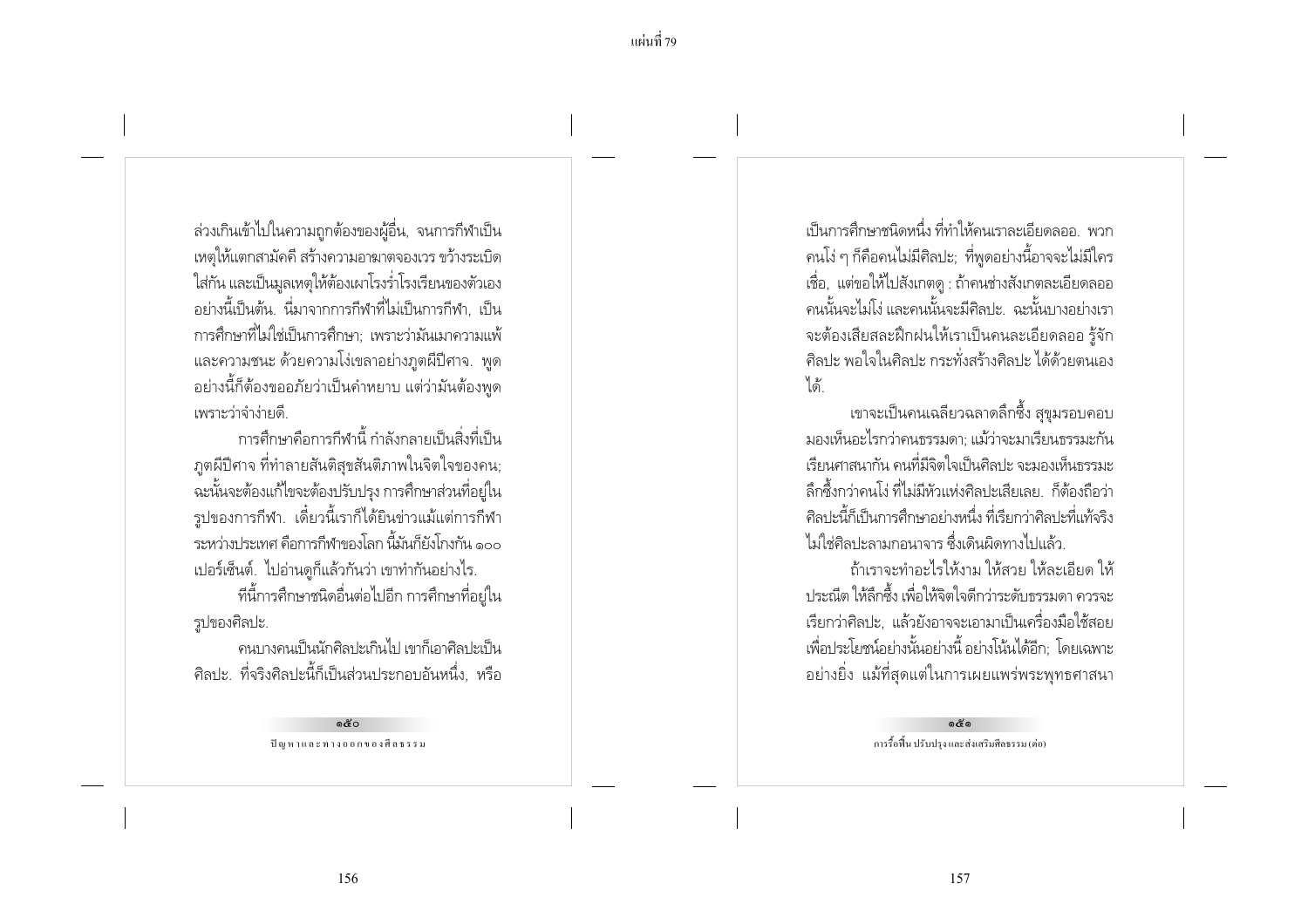ถ้ารู้จักใช้ศิลปะมันก็ยิ่งดีจะสำเร็จประโยชน์ได้มากกว่า. ู ที่เรียกกันว่า วิจิตรศิลป์ ก็หมายความว่าทำยาก แต่คนก็ทำได้: แต่เมื่อทำได้แล้ว ก็ไม่ทำไปในทางที่จะเป็น ประโยชน์ อย่างที่เขาชอบพดกันนักว่าศิลปะเพื่อศิลปะ: ้อย่างนี้อาตมาพูดว่ามันบ้า. ถ้าศิลปะเพื่อศิลปะแล้วมันจะ มีประโยชน์อะไร: มันต้องเป็นศิลปะเพื่อสันติภาพหรือ ้สันติสุขของมนุษย์. อย่าศิลปะเพื่อศิลปะไปเสียอย่างเดียว ิตะพิดตะพือเหมือนที่ชอบพูดกันอยู่เวลานี้. ต้องเป็นศิลปะ เพื่อสันติสุข หรือสันติภาพของมนุษย์เราทุกระดับ ทุกด้าน นั่นจึงจะเรียกว่าศิลปะ ที่ควรต้องการในหมู่มนุษย์, และ โดยที่แท้ก็เป็นการศึกษาฝึกฝนชนิดหนึ่งด้วยเหมือนกัน

เดี๋ยวนี้คนในโลก ก็กำลังทำผิดในเรื่องนี้ ทำศิลปะเพื่อศิลปะ แล้วก็เตลิดเปิดเปิงไปตามความ ประดิษฐ์ประดอย จนไม่มีประโยชน์อะไร ทั้งที่มันเป็น ู้ศิลปะ. เราก็ยอมรับว่าสิ่งเหล่านั้นเป็นศิลปะ: แต่แล้ว ้มันก็ไม่มีประโยชน์อะไร นอกจากทำให้คนพวกหนึ่งบ้ามาก ้ขึ้นในโลกนี้ คือ บ้าศิลปะชนิดที่ไม่เป็นประโยชน์แก่ สันติกาพนั่นเอง

> ດ X ໄຕ ปัญหาและทางออกของศีลธรรม

การศึกษาที่ดูต่อไปอีก ก็อยากจะระบุ เช่น ดนตรี หรือเพลง นี้ก็เป็นการศึกษา

เด็ก ๆ ที่ร้องเพลงได้ จะฉลาดกว่าเด็กที่ร้องเพลง ไม่ได้. ที่เป็นเด็กโง่ ๆ จนโตแล้วมันก็ยังร้องเพลงไม่ได้: ้ก็เพราะว่ามันโง่ แม้ที่สุดแต่ในการใช้เสียงใช้ลิ้น ใช้ปาก ใช้อะไร นี้มันโง่...ถ้าเด็กใช้เป็น ก็หมายความว่าฉลาด: การที่จะใช้ให้เป็น มันก็ต้องหัด ถ้าไปหัดฝึกเข้า มันก็เป็น ิการศึกษา. ฉะนั้นดนตรีและเพลง ก็เป็นอปกรณ์อันหนึ่ง ้ที่จะทำให้คนฉลาดใช้กวัยวะ เช่นปาก เช่นลิ้น เป็นต้น ให้เป็นประโยชน์แก่มนษย์ด้วยกัน.

ิดนตรีและเพลงนี้เขามีมาแต่ดึกดำบรรพ์โน้น คู่กัน มากับมนุษย์ซึ่งใช้อย่างถูกต้องเป็นลำดับมา, คือใช้ดนตรี หรือเพลงเหล่านี้ เพื่อระงับอารมณ์ร้าย เพื่อหยุดอารมณ์ ้เลว อารมณ์บ้ำ เมื่อเกิดมีอารมณ์โกรธ อารมณ์เศร้า ้อารมณ์ขัดแค้น อะไรขึ้นมา ก็ใช้ดนตรีหรือเพลงกวาดล้าง ้อารมณ์เหล่านี้ออกไปเสีย; ฉะนั้นจึงใช้ได้แม้แต่ในโบสถ์. เมื่อเขาใช้ถูกวิธี มันก็มีประโยชน์แม้แต่ในโบสถ์ คือจะ ใช้ดนตรีหรือเพลงล้างอารมณ์ร้ายออกไปเสียชั้นหนึ่งก่อน:

> දේශ การรื้อฟื้น ปรับปรง และส่งเสริมศีลธรรม (ต่อ)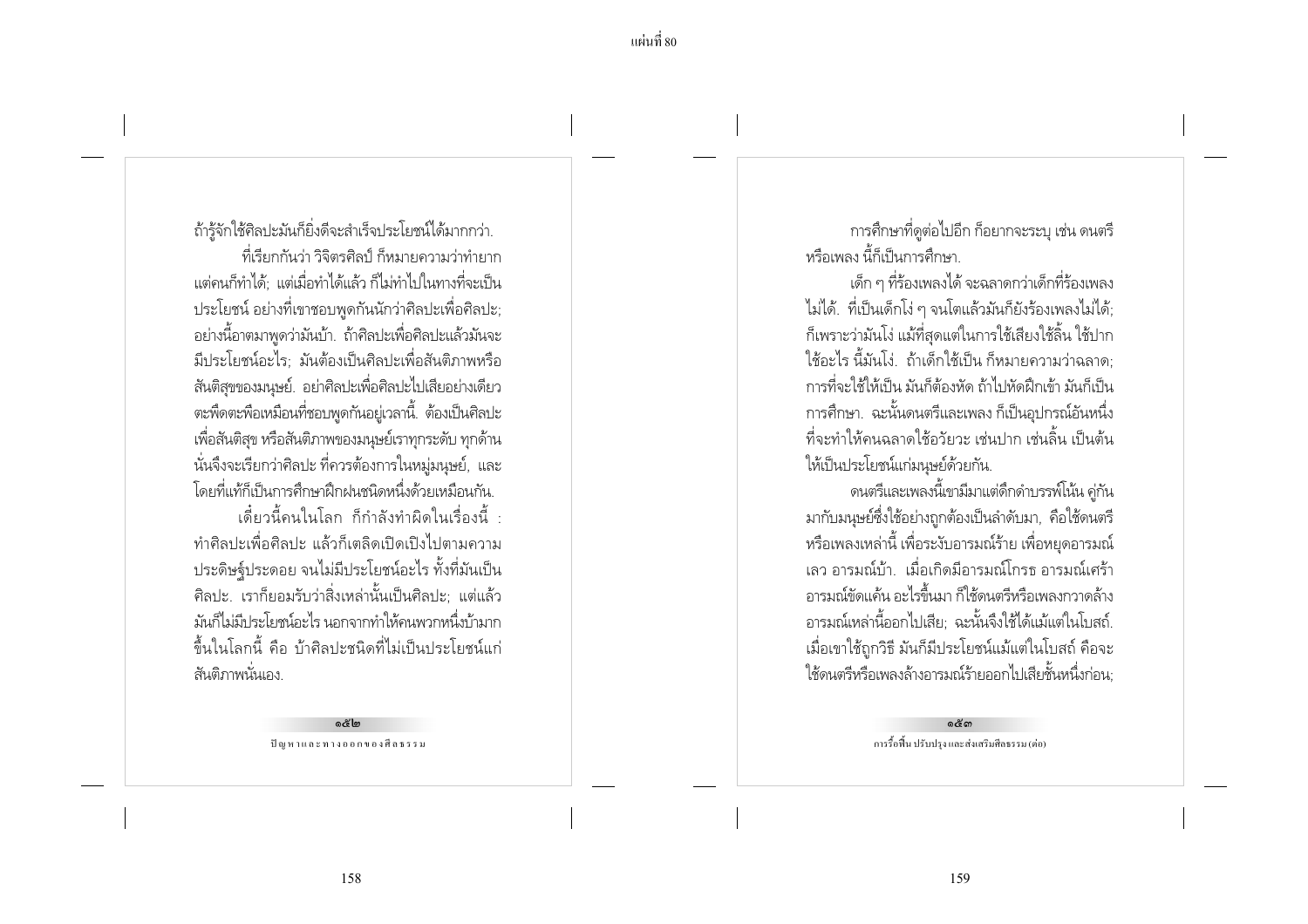้มีจิตใจดี หรือเรียกว่าเป็นกลาง แล้วก็มานี้กกึ่งพระเจ้า นึกถึงพระธรรม นึกถึงอะไรให้มันลึกซึ้งไปกว่านั้น: อย่าง ้ นี้ดนตรีและเพลงก็เป็นประโยชน์ และเป็นการศึกษายิ่ง ๆ ล้มไป

้พอมาถึงบัดนี้ เขาใช้ดนตรีหรือเพลงนี้ เป็นเครื่อง ้ทำลายมนษย์ : ใช้ดนตรีและเพลงกระต้นอารมณ์เลว ้อารมณ์ร้าย อารมณ์ที่บ้ากามารมณ์จนไม่รู้จักอาย จนเป็น ลามกอนาจารแล้วไม่ร้สึกตัว ก็เห็นว่าเป็นของธรรมดาไป ถ้าเกิดเอามาเปรียบเทียบกันระหว่างยุคแล้ว ก็จะถึงกับ ิสะดั้ง, แม้แต่เพลงที่ส่งอย่ตามสถานีวิทยต่าง ๆ นี้ ถ้าเรา ลองเปรียบเทียบกันดูระหว่างยุคแล้วก็จะสะดุ้ง; เพราะ เดี๋ยวนี้เขามีเพลง หรือบทเพลง หรือเนื้อร้อง ที่มันส่งเสริม ้กิเลสตัณหา ไม่ใช่เป็นเครื่องช่วยระงับ หรือข่มขี่กิเลส ต้ณหาเลย

ดนตรีหรือเพลงก็เป็นสิ่งที่ต้องปรับปรุง ในฐานะที่ เป็นตัวการศึกษาก็ได้, ในฐานะที่เป็นอุปกรณ์แก่ศีลธรรม ้ก็ได้. นี่จะต้องปรับปรุงการศึกษาโดยตรงและการศึกษา โดยอ้อมอย่างนี้ จึงจะเป็นการปรับปรุงสิ่งที่เราเรียกว่า

> $86$ ปัญหาและทางออกของศีลธรรม

ี ศีลธรรมพร้อมกันไปในตัว. เมื่อโลกมันหมุนเร็วยิ่งขึ้น เพราะว่าการคมนาคมหรืออะไรมันถึงกัน อะไรมันก้าว-หน้า: เรื่องของศีลธรรมก็ต้องปรับปรงให้มันไปด้วยกันได้ ้ก็ต้องปรับปรุงที่การศึกษา ที่เป็นรากจานของทุกสิ่ง ทุกอย่าง ที่รวมทั้งศีลธรรมด้วย.

นื่อาตมาเรียกว่า การปรับปรุงสิ่งที่เรียกว่า ้ศีลธรรม ก็เพื่อความเหมาะสมกับโลกที่ก้าวหน้าทางวัตถุ ้อย่าให้โลกนี้เป็นทาสของวัตถ; เพราะมีการศึกษาถกต้อง และมีศีลธรรมดี ให้เป็นนายเหนือวัตถุ, แล้วก็เอาวัตถุมา ้ส่งเสริมความเป็นอยู่ ภายใต้การควบคุมของจิตใจที่มี ้ศีลธรรม ถ้าทำได้อย่างนี้ ศาสนาพระศรีอาริย์ก็จะโพลง ์ขึ้นมาทันที แก่พวกเราสมัยนี้ คือจิตใจดีแล้วก็มีวัตถุเจริญ แล้วก็ส่งเสริมซึ่งกันและกัน: คนก็จะเป็นอย่อย่างที่เรียกว่า โลกในศาสนาพระศรีการิย์ได้เป็นแน่นอน

การปรับปรงนี้ ยังจะต้องทำให้กว้างออกไป ให้ ึกลมกลืนกันได้ กับศาสนา ทุกศาสนา, กลมกลืนกันได้ ้กับวัฒนธรรมในโลกนี้ทุกสาขา. เดี๋ยวนี้ก็ยังทำผิด เพราะ ว่ามีกิเลสแห่งตัวกู - ของกู จัดเกินไป คอยแต่จะมอง

> රේරී การรื้อฟื้น ปรับปรง และส่งเสริมศีลธรรม (ต่อ)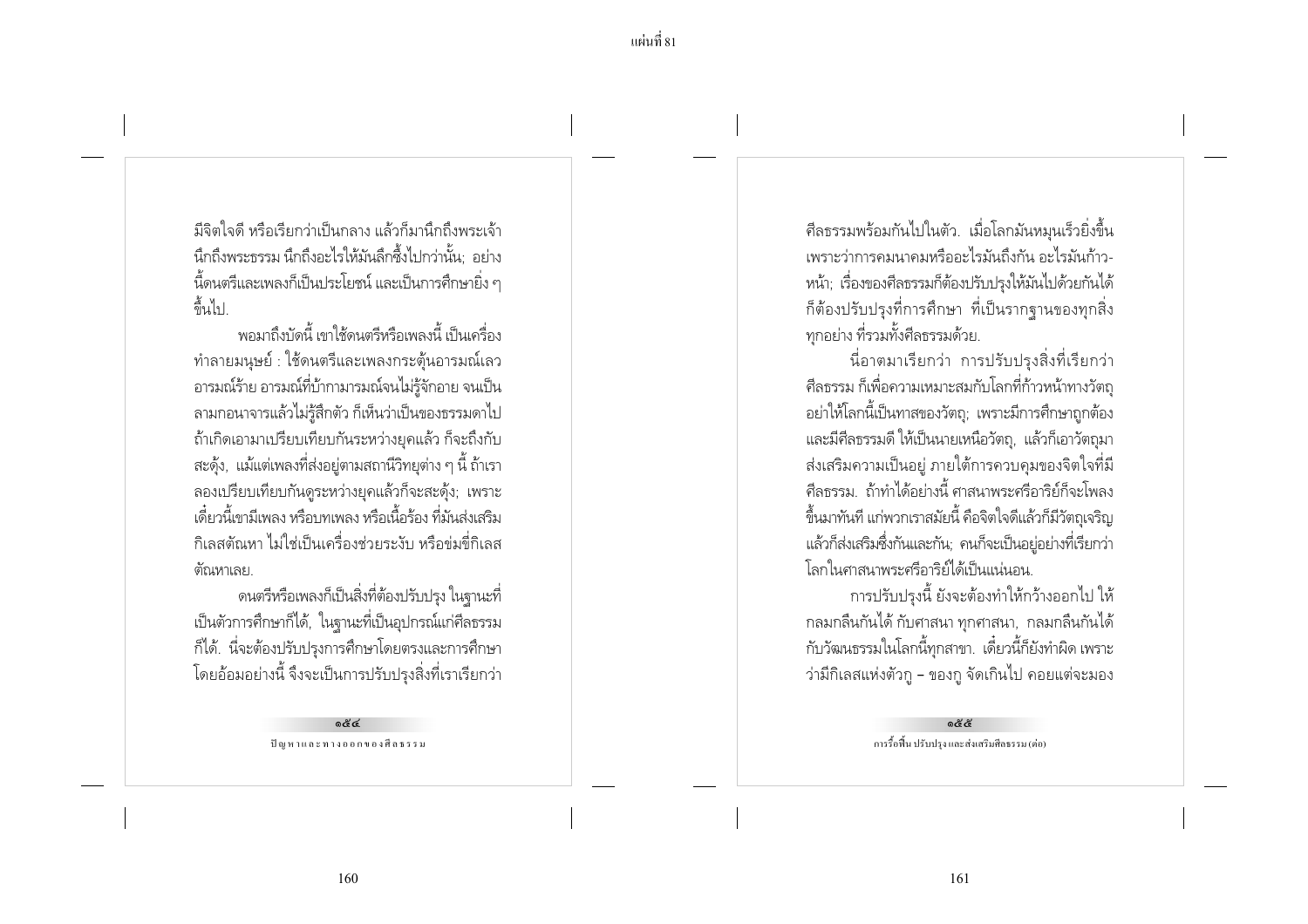แผ่บที่ 82

้ศาสนาอื่นว่าผิด มองวัฒนธรรมอื่น นอกจากของเราแล้ว ้ก็เป็นของเลว ของผิด; อย่างนี้เรียกว่าไม่รู้จักแม้แต่ ศาสนาหรือวัฒนธรรมของตน

เป็นอันว่าจะต้องจัดการศึกษาที่เป็นรากจานของ ้ศีลธรรมนี้ ให้เข้ารูปกันได้กับระบบทุกระบบ ที่มันจำเป็น ้สำหรับมนษย์: จะเป็นระบบการเมือง ระบบเศรษจกิจ ระบบทุกระบบที่จำเป็นสำหรับมนุษย์ ที่มันกำลังเปลี่ยน แปลงอย่างวิ่งไปทีเดียว. แล้วก็อย่าให้กระทบกระทั่งซึ่ง กันและกันในระหว่างสังคมมนุษย์ เรียกว่าระหว่างชาติ ี ระหว่างศาสนา ระหว่างวัฒนธรรมสาขาอื่น ๆ. ้สรุปความว่า มีการปรับปรุงที่เนื่องไปถึงศีลธรรม หรือที่เป็นส่วนประกอบของศีลธรรมก็ตามใจ เพื่อว่าโลก นี้จะได้มีศีลธรรม และมีศีลธรรมที่ดีขึ้น ๆ.

ทีนี้คำต่อไป ก็คือ คำว่า **การแก้ไข** ้อยากจะแยกคำว่า แก้ไขออกมาเสียจากการปรับ ปรง เพราะมันมีน้ำหนักที่ไม่เท่ากัน.. แก้ไขนี้ควรจะถือว่า มันผิด เราต้องแก้ไข; ถ้าปรับปรุงนั้น มันมิได้ผิด หรือ

> a&h ปัญหาและทางออกของศีลธรรม

มิได้ผิดไปเสียทั้งหมด มันก็ต้องปรับปรุง. จะใช้กิริยา ้อาการนี้ให้มันถูกต้อง ก็ดูว่าอะไรควรปรับปรุง, อะไรควร แก้ไขเลย. แต่บางอย่าง มันก็ยังเกี่ยวเนื่องกัน. หรือว่า เป็นเรื่องเดียวกัน, จะต้องทำการทั้งการปรับปรงและการ แก้ไขก็มี อย่าได้ยึดมั่นถืออย่างที่เรียกว่ากระต่ายขาเดียว หรือเถรตรงเกินไป ก็จะทำให้เข้าใจได้ยาก

จะยกตัวอย่างแม้ข้อที่ว่าเดี๋ยวนี้ มนุษย์ในโลกกำลัง เป็นทาสของวัตถ: ข้อนี้มันก็ต้องมีส่วนที่จะต้องปรับปรง. และบางส่วนที่จะต้องแก้ไข เรื่องของศีลธรรมเสื่อม คือว่า ไม่ใช่ตัวธรรมะจะเสื่อม; แต่ว่าตัวคนที่ประพฤติธรรมะนี่ เสื่อมโดยไปเป็นทาสของวัตถุ จะนำโลกไปสู่ความวินาศ แล้วจะมีการต่อรองปรับปรุงในส่วนที่ควรจะปรับปรุง, ส่วนที่จะแก้ไขหรือเปลี่ยนกันเสียเลย ก็ต้องมี นี่เป็นเรื่อง ้ที่จะต้องระวังกันให้ดี ๆ มันจึงจะเป็นไปได้.

พดถึง การแก้ไข เช่น ความล้าหลังหรือความงม-งาย การสืบกันมาอย่างปรัมปรา บางอย่างบางประการ. ้ ความล้าหลังนี้ ก็มาจากความไม่รู้สึกตัวเหมือนกัน; ุคนที่รู้สึกตัวแล้วจะยอมล้าหลังนั้น คงหายาก. เพราะว่า

> දේශ การรื้อฟื้น ปรับปรง และส่งเสริมศีลธรรม (ต่อ)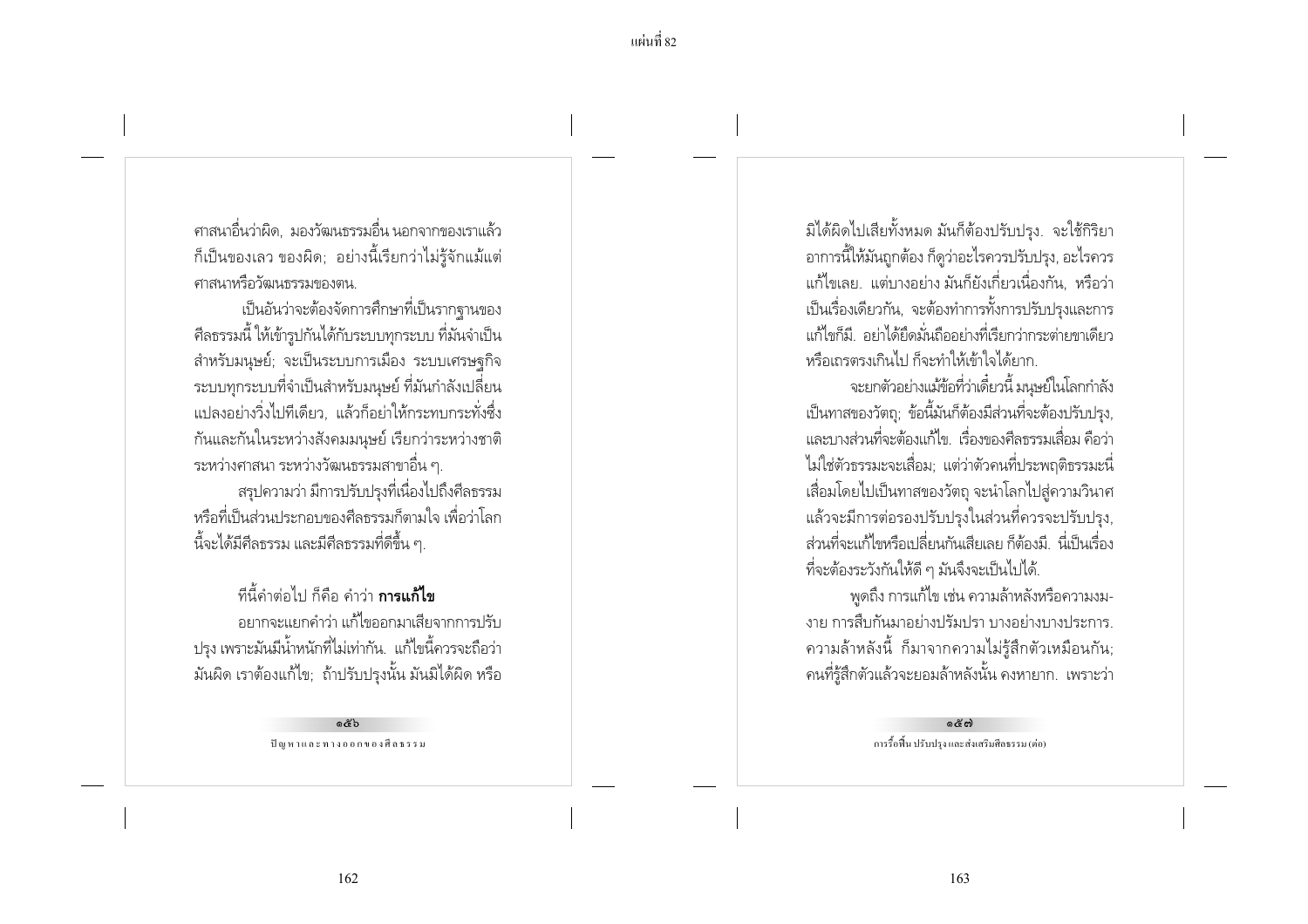ใคร ๆ ก็อยากดีอยากเด่น อยากเร็ว อยากได้มาก อะไร ้ด้วยกันทั้งนั้น; ฉะนั้นความล้าหลัง ก็มาจากการที่ไม่ดู ้อะไรให้ถกต้อง หรือให้เพียงพอ. การศึกษาล้าหลัง มัน ก็มีได้; แม้ในการศึกษาที่เขาพูดว่าเจริญก้าวหน้าที่สุด มันเล่นตลกกันอยู่อย่างนี้ได้.

เช่นคนทั้งโลกเขาจะพดว่า การศึกษาในโลกกำลัง เจริญกำลังก้าวหน้า; แต่พวกพุทธบริษัทอาจจะมองดูอีก แนวหนึ่ง อีกความหมายหนึ่ง ว่าการศึกษาชนิดนี้มันล้าหลัง ่ ต่อการที่จะสร้างสันติภาพ ถ้าพูดอย่างภาษาชาวพุทธแท้ ๆ มันก็คือล้าหลังในการที่จะบรรลพระนิพพาน ยิ่งทำไปยิ่ง โง่ ยิ่งทำไปยิ่งไกลยิ่งห่างไกลต่อการบรรลุนิพพาน ก็ เรียกว่าล้าหลังได้ในความหมายหนึ่ง ฉะนั้น การศึกษา ที่จัดไปอย่างวิ่ง ก้าวหน้าอย่างวิ่ง แต่ถ้าผิดจุดหมายของ ่ มนุษย์แล้ว ก็เรียกว่า ไม่ถึงจุดหมาย ไกลต่อจุดหมาย ห่างไกลต่อจดหมาย: นี่มันล้าหลัง.

แต่เมื่อเขาไม่ต้องการอย่างที่เราต้องการ มันก็พูด กันไม่รู้เรื่อง; เพราะเขาต้องการความก้าวหน้าทางวัตถุ, เราต้องการความก้าวหน้าทางจิตใจ ต่างคนต่างมองกันใน

> දෙයි ปัญหาและทางออกของศีลธรรม

้ลักษณะที่เรียกว่าดูหมิ่นกัน ว่าต่างฝ่ายต่างก็ล้าหลัง. ้เดี๋ยวนี้เรามองเห็นในส่วนที่ว่าศีลธรรมตกต่ำลงไป มัน ้ล้าหลังต่อการเจริญก้าวหน้าทางโลก ๆ. โลกที่จำเป็นจะ ้ต้องไปตามประสาโลก อย่างที่ใครช่วยไม่ได้นั้นมันก็มีมัน ก็เป็นหน้าที่ของศีลธรรมที่จะช่วยแก้ไข ให้เข้ารูปเข้ารอย ้กัน, อย่าให้เป็นศีลธรรมที่ล้าหลังสำหรับมนษย์ในยคที่ ้มันวิ่ง: เหมือนอย่างว่าเขาจะไปโลกพระจันทร์กัน อย่าง ้นี้ก็ต้องเรียกว่า เป็นเรื่องก้าวหน้า มนษย์ก้าวหน้ามาก ้อย่างนี้ ระบบศีลธรรมบางอย่างก็จะต้องแก้ไข หรือ ปรับปรุง หรือทำพร้อม ๆ กันไป; แล้วก็ไม่มีใครนึกถึง ไม่ร้ว่าใครรับผิดชอบ.

้นี้คือข้อที่น่าเวทนาสงสารอย่างยิ่งในโลกนี้ : ไม่มี ใครอาจรับผิดชอบ หรือเป็นตัวผู้รับผิดชอบ ในความผิด-้พลาดทั้งหลาย ที่มันมีอยู่ในโลกนี้. นี้จะไปโทษใครก็ ไม่ได้ แม้ในประเทศ ๆ หนึ่ง ๆ ก็ไม่มีใครรับผิดชอบ อย่า ว่าแต่จะทั้งโลกเลย, และเพราะว่ามันรับผิดชอบไม่ไหว รับผิดชอบไม่ได้. ความผิดพลาดต่าง ๆ ในทางไหนก็ตาม; แม้ในทางการเมืองอย่างนี้ใครจะรับผิดชอบ? ก็ไม่รู้ว่าใคร

> දේදි การรื้อพื้น ปรับปรุง และส่งเสริมศีลธรรม (ต่อ)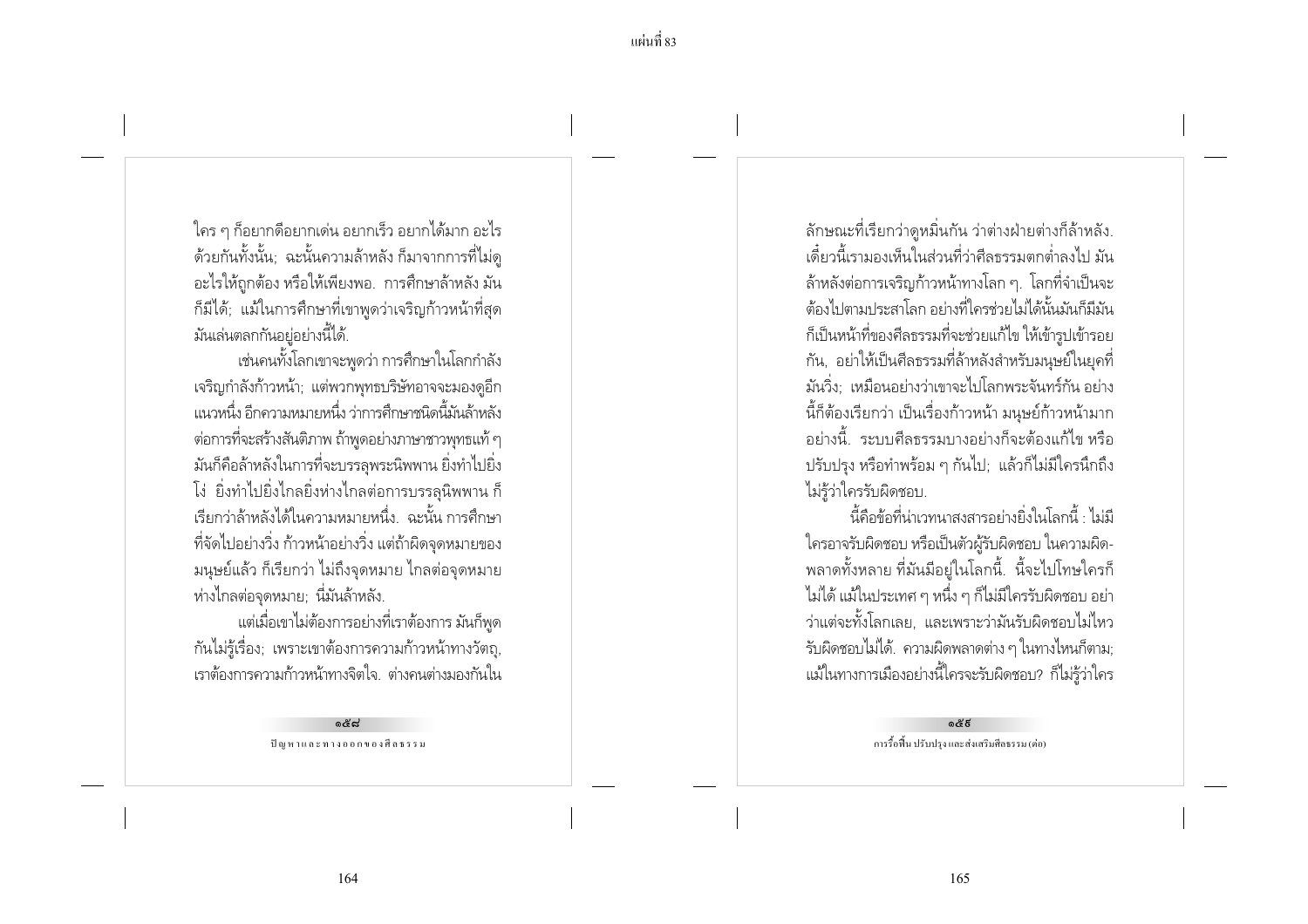ี แผ่นที่ 84

้<br>จะรับผิดชอบ. แล้วก็เปลี่ยนบุคคลที่ทำหน้าที่นั้น ๆ, แล้วก็ไม่ต้องรับผิดชอบก็ได้ โดยอ้างว่ามันเหลือวิสัย: ้ก็เป็นเรื่องที่ดึงกันไปดึงกันมา ไม่มีใครรับผิดชอบก็เลย ไม่ต้องปรับใครให้เป็นความผิดของใคร เดี๋ยวนี้โลกมัน วิ่ง แต่ศีลธรรมมันล้าหลัง; ก็ไม่รู้ว่าจะไปโทษให้เป็น ความผิดของใคร

ที่เรามาพูดกันอย่างนี้ ดูอีกทีหนึ่งมันก็คล้ายกับว่า ไร้สาระ คือทำไม่ได้: แต่อาตมามาคิดว่าควรจะพดกันให้ ้รู้เรื่อง. ถ้าใครไม่ทำ เราทำก็ได้ ไม่เห็นเสียหายอะไร; เพราะอย่างน้อยมันก็ยังจะเป็นประโยชน์แก่ตัวเราเอง ้ถ้าเผอิญโชคดี พูดออกไปมีคนฟังรู้เรื่อง ก็คงจะมีคนมา ้ เห็นด้วย มาปรึกษาหารือ ช่วยกันแก้ไขได้; ในหมู่คณะนี้ ดีขึ้น, หรือว่าบ้านนี้เมืองนี้ดีขึ้น อย่างนี้ก็ยังได้รับประโยชน์ ่อยู่.

้สำหรับสิ่งที่เรียกว่าความงมงายนี้ มันก็มีความ-หมายที่เข้าใจกันได้, พอจะเห็นกันได้ ว่าเป็นอย่างไร. ้ แต่ทำไมมันมามีอยู่ได้ในโลกในปัจจุบันนี้; จะแก้ไขกัน ้อย่างไร? ในเมื่อความงมงายไร้เหตุผลมันกลับมาอีก

> abo ปัญหาและทางออกของศีลธรรม

แล้วมากกว่าเดิม

เมื่ออาตมาเด็ก ๆ สังเกตเห็นว่าศาลพระภูมินี้หา ้ทำยายาก ไม่ค่อยจะเห็นเลย; เดี๋ยวนี้ศาลพระภูมิก็ เต็มไปหมด หรือว่าเครื่องรางของขลังรดน้ำมนต์ อะไร ้อย่างนี้ แต่ก่อนมีน้อยมาก แต่เดี๋ยวนี้ทำไมมันกลับมากขึ้น ้อีก? ในสมัยที่เรียกว่าโลกนี้ก้าวหน้า การศึกษาเจริญ ้ทำไมความงมงายมันกลับมาเจริญงอกงามแทนอย่างนี้? ้นี้คงจะเนื่องกันอย่กับความเจริญนั้นเอง เพราะว่ามันเจริญ ไปผิด, การศึกษาผิด, ศีลธรรมเสื่อม, มันก็เปิดช่อง โหว่ให้ความงมงายมันเข้ามาเจริญได้ มันจึงเจริญอย่ด้วย ความงมงาย

้ความเจริญอย่างวัตถุนั้น มันทำให้เกิดกิเลส; ้นี้เป็นของที่แน่นอน เข้าใจกันได้ แล้วกิเลสชนิดหนึ่ง ้คือความกลัวที่มันเป็นผลของความโง่หรือโมหะนั้น อันนี้ เองเป็นเหตให้ความงมงายกลับมาอีก. ถ้าเราอย่ากลัวอะไร กันให้มากนัก ความงมงายมันเข้ามายาก.

้สมัยโบราณ ปุ๋ ย่า ตา ยาย ของเราไม่ค่อยกลัว, ไม่มีเรื่องที่จะต้องกลัวด้วย. ที่ว่าไม่ค่อยกลัวก็เพราะว่า

> aha การรื้อฟื้น ปรับปรง และส่งเสริมศีลธรรม (ต่อ)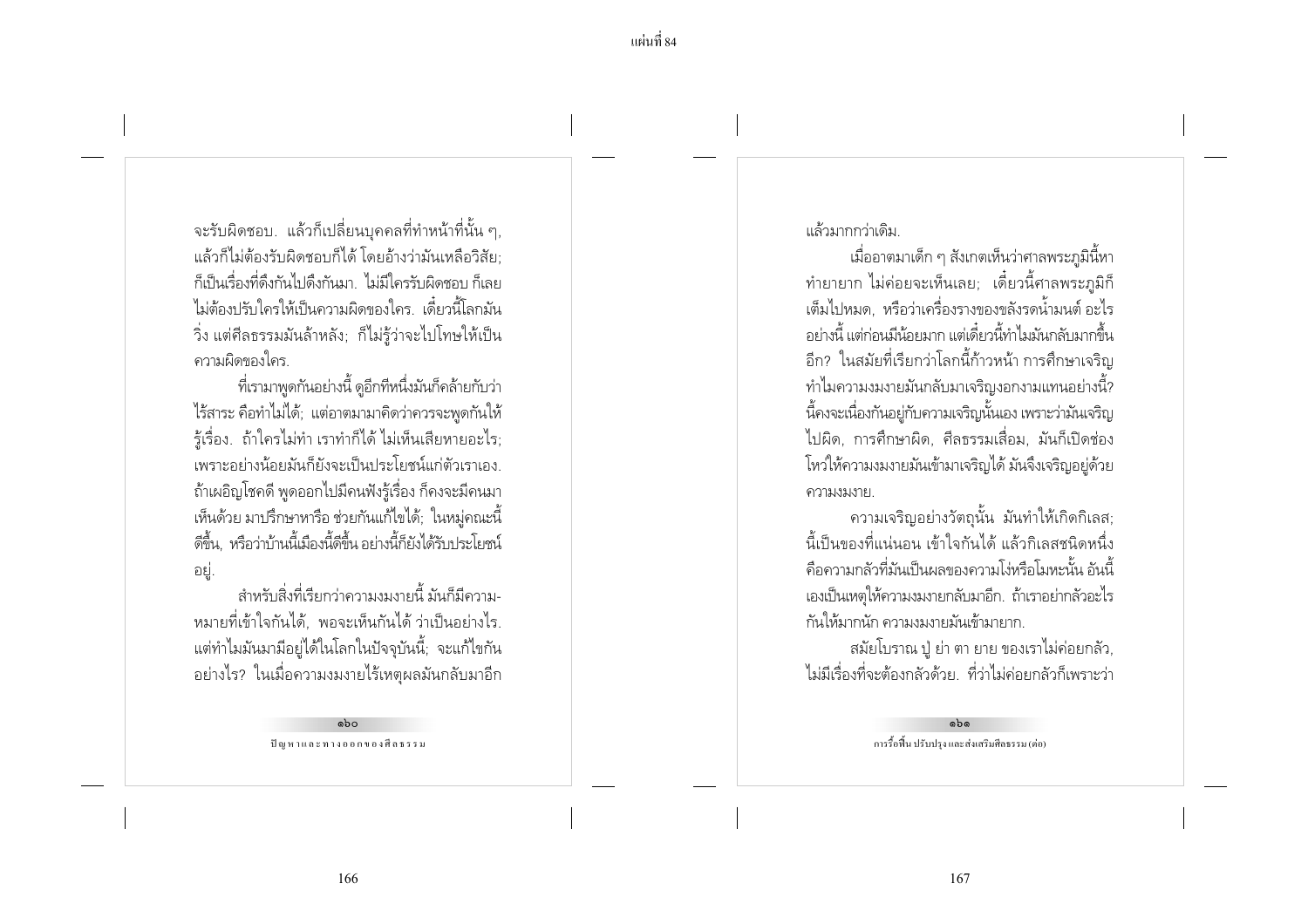้ แผ่บที่ 85

ปู ย่า ตา ยาย เขายึดมั่นในเรื่องบุญเรื่องกรรมโดย ้ เคร่งครัด เขายินดีรับ: ฉะนั้นเขาจึงไม่กลัว. หรือว่าเขา พดถึงเรื่องอนิจจัง ทกขัง อนัตตา กันมากกว่าสมัยนี้, มัน .<br>ก็ช่วยให้ไม่กลัว · ทางหนึ่ง มันปัด ออกไปได้ เพราะเชื่อ ้ บฌเชื่อกรรม. ทางหนึ่งก็ปัดออกไปได้ เพราะว่ามันเป็น ้อย่างนี้เอง คือเป็นอนิจจัง ทุกขัง อนัตตา. เมื่อความกลัว ไม่มาก ก็ไม่ดิ้นรนไปอย่างเขลา ๆ, ความงมงายมันก็น้อย ลงไม่จำเป็นจะต้องทำ; เพราะไม่มีปัญหารบกวนใจ.

้ครั้นมาถึงสมัยนี้ ที่คนมีความต้องการมาก มันก็ ้กลัวมาก: แล้วเมื่อ มีความอยากมาก มันก็ต้องกลัวมาก แล้วก็ยังจะ โกรธ หรือเดือดร้อน เป็นฟื้นเป็นไฟมาก: นั่นแหละเป็นเหตุให้ ต้องไปหาอะไรมาบำบัด ปัดเป่ากัน. เมื่อไม่มีอะไรที่ดีไปกว่า ก็ต้องเอาความงมงาย: เพราะว่า ้ ความงมงายเป็นความเชื่อชนิดหนึ่ง แม้จะเป็นความเชื่อของ ่ ความโง่ มันก็ระงับความย่งยากหรือเดือดร้อนใจนี้ ได้ไป ิ ครั้งหนึ่ง แม้จะเป็นพัก ๆ ก็ยังดี; เขาจึงตกไปเป็นทาสของ ้ความงมงายกันอีก, ฉะนั้นจึงเป็นสิ่งที่จะต้องแก้ไขให้ ้ลึกลงไปถึงต้นตอหรือรากเหง้าของมัน คือความกลัว; มี

> ຈີວໄສ ปัญหาและทางออกของศีลธรรม

ิ์ ความปรารถนามากเท่าไรความกลัวก็จะเกิดขึ้นมากเท่านั้น ฉะนั้นรู้จักปรารถนาให้ถูกต้องและให้พอดี ความกลัวก็จะ ลดลงไป. แล้วความงมงายก็จะลดตาม.

ทีนี้ยังมีอีกสิ่งหนึ่ง คือ การกระทำสืบ ๆ กันมา ้อย่างไม่ได้พิจารณา นี้ก็ยังมีอยู่อีกส่วนหนึ่ง; เป็นความ-ุถกก็มี เป็นความผิดก็มี.. ถ้าการทำสืบ ๆ กันมานั้นมันเป็น ้ ความถูก ไม่เกิดความทุกข์ ไม่เกิดความยุ่งยากลำบากก็ ไม่ควรจะเรียกว่าความงมงาย: ถึงแม้ว่ามันจะอย่ในรป ของความงมงาย ควรเรียกว่าไม่เป็นการเชื่อที่ถูก ที่เผอิญ ้มันถก แล้วก็มันสืบกันมาได้. โดยมากเรื่อง ศีลธรรม เรื่อง วัฒนธรรม ก็ตกอยู่ในลักษณะอย่างนี้มากเหมือนกัน : ที่ว่า รักษาขนบธรรมเนียมประเพณี วัฒนธรรมอะไรต่าง ๆ นี้ ้ก็อยู่ในพวกที่สืบ ๆ กันมาอย่างปรัมปรา, แล้วก็ช่วยได้ ้มากด้วย: เพราะมันมีกำลังแรง คือความเชื่อมันมาก ้ แรงกว่าที่พวกนักศึกษาสมัยนี้เขาจะอวดว่าเขาฉลาด แล้ว ่ เขาจะรู้จักเลือก; เลือกแล้วเขาก็ไม่ได้ทำ เพราะมันไม่มี ้กำลังใจที่จะเชื่อมากให้ทำมาก: ประเพณีหรือวัฒนธรรม ที่ดี ๆ ที่ถูกต้อง มันก็เป็นหมันไปได้.

> ໑៦ຓ การรื้อฟื้น ปรับปรง และส่งเสริมศีลธรรม (ต่อ)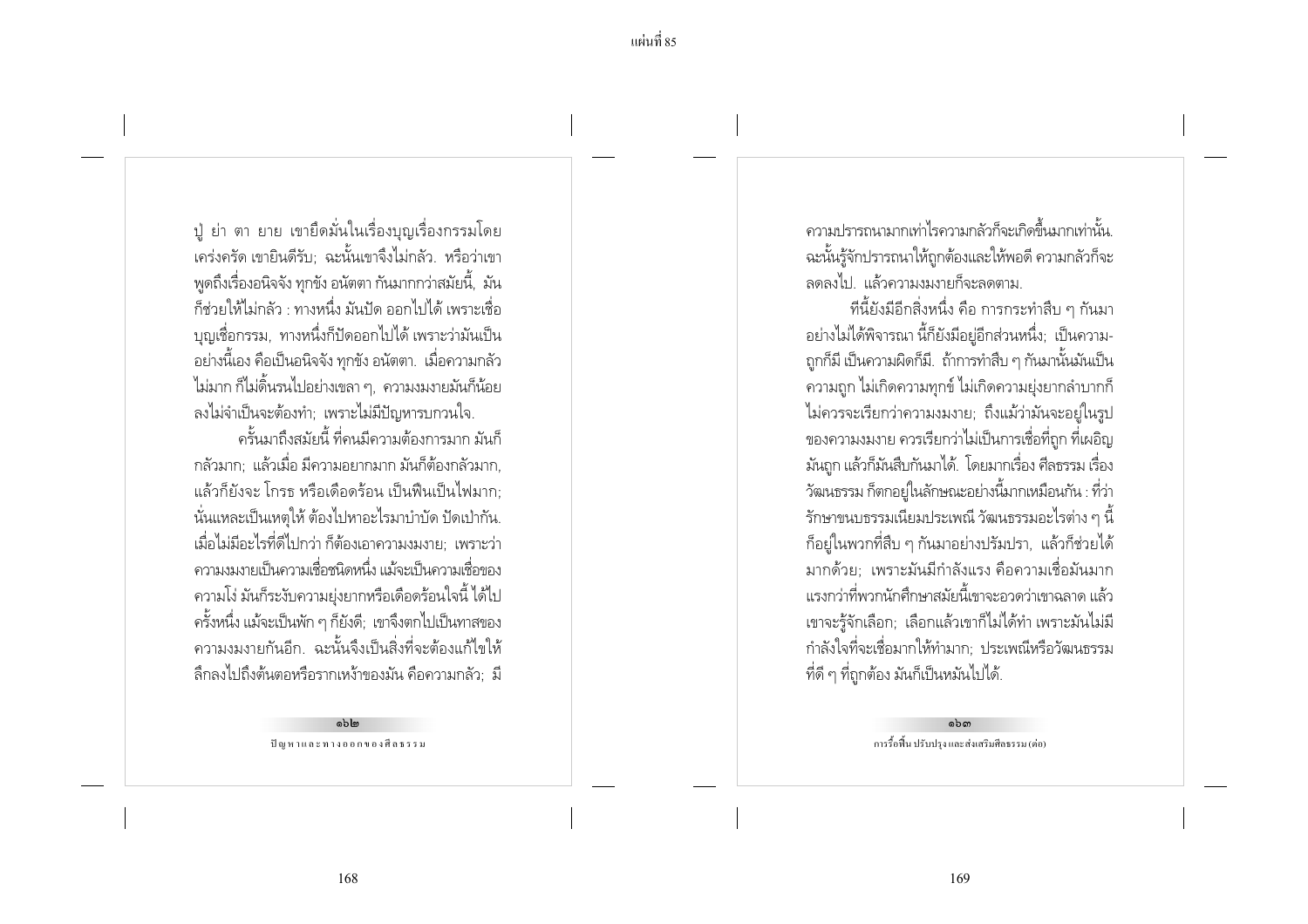ู้ก้ากรก็โลย่างนี้แล้ว ก็ขลให้พิลารกเาให้ดีเป็นพิเศษ ว่าจะแก้ไขอย่างไรหรือจะปรับปรุงอย่างไร, เป็นปัญหาที่ ้ลำบากอยู่เหมือนกัน เพราะฉะนั้นการที่เราเอามาพูด ์ วินิจฉัยกันอยู่บ่อย ๆ ช้ำ ๆ ซาก ๆ อย่างนี้ มันคงจะมี่ ้ ประโยชน์บ้าง คือช่วยให้มองสิ่งเหล่านี้ออก แล้วก็แก้ไข ปรับปรงได้.

้ เมื่อตะกี้ได้พูดถึงการปรับปรุง แล้วก็มาพูดถึง การแก้ไข แล้วก็อย่าลืมว่าสิ่ง ๆ เดียวกันนั้นแหละจะต้อง ทำไว้เรื่อยมา ทั้งการปรับปรุงทั้งการแก้ไข. เช่น การศึกษา เป็นต้น ปรับปรงแล้ว ก็ยังจะต้องแก้ไข: เหมือนกับศีลธรรม ปรับปรุงแล้ว บางอย่างก็ยังต้องแก้ไข. แล้วคำเดียวกัน นั้นก็จะใช้แก่สิ่งทั้ง ๒ นั้น หรือว่าสิ่งเหล่านั้นจะต้อง ถูกใช้ในทุก ๆ หัวข้อ ที่ได้ตั้งขึ้นไว้ ว่าจะต้องทำกันอย่าง ไร จะต้องปรับปรุง จะต้องแก้ไข จะต้องส่งเสริม จะต้อง รักษา อย่างนี้ เป็นต้น

แม้ตัว การศึกษา นอกจากการปรับปรุงแล้วยังจะ ้ต้องแก้ไข, การกีฬา การเมือง การอะไรต่าง ๆ ที่มันไม่ ส่งเสริมศีลธรรมแล้วต้องแก้ไข

> obd ปัญหาและทางออกของศีลธรรม

้จะแก้ไขการศึกษาการกีฬาอย่างไร ก็พูดมาแล้ว ข้างต้นในคำว่าปรับปรุง : ถ้ามันเลวร้ายกว่าที่จะปรับปรุง ได้ มันก็ต้องแก้ไข หรือถึงกับยกเลิก.. แต่ถ้ามันเป็น เรื่องคาบเกี่ยวกันระหว่างมนษย์ที่มากเกินไป เกินกว่า ้ ความสามารถของเรา ก็ต้อง ทำกันอยู่แต่ในวงที่จะทำได้, แล้วยังมีปัญหาเรื่องที่ตกอย่ในอำนาจของคนพวกอื่น โดยเฉพาะในสมัยประชาธิปไตยอย่างนี้ อำนาจที่ใครจะ ้ ทำอะไร ๆ มันพัวพันกันย่ง บางที่เราอาจจะทำไม่ได้ก็ได้. เพราะสิ่งที่เรียกว่า ประชาธิปไตยนั่นแหละ มันจะทำให้ ทำอะไรตามที่ควรจะทำไม่ได้ ก็ได้

นี่ก็ต้องระวังดูให้ดี จะต้องไว้ไปพูดกันอีกคราว หนึ่งว่าจะต้องมีประชาธิปไตยชนิดไหน จึงจะไม่เป็น ้อุปสรรคแก่การที่จะปรับปรุงแก้ไขเรื่องทางศีลธรรมให้ดี ส์<br>ขืน

้ที่นี้ถ้าจะพูดถึง **หลักเกณฑ์สำหรับการแก้ไข หรือปรับปรุง** ก็ตาม เราพูดได้ง่าย ๆ ว่า พวกเราในฐานะ

> බාරි การรื้อฟื้น ปรับปรง และส่งเสริมศีลธรรม (ต่อ)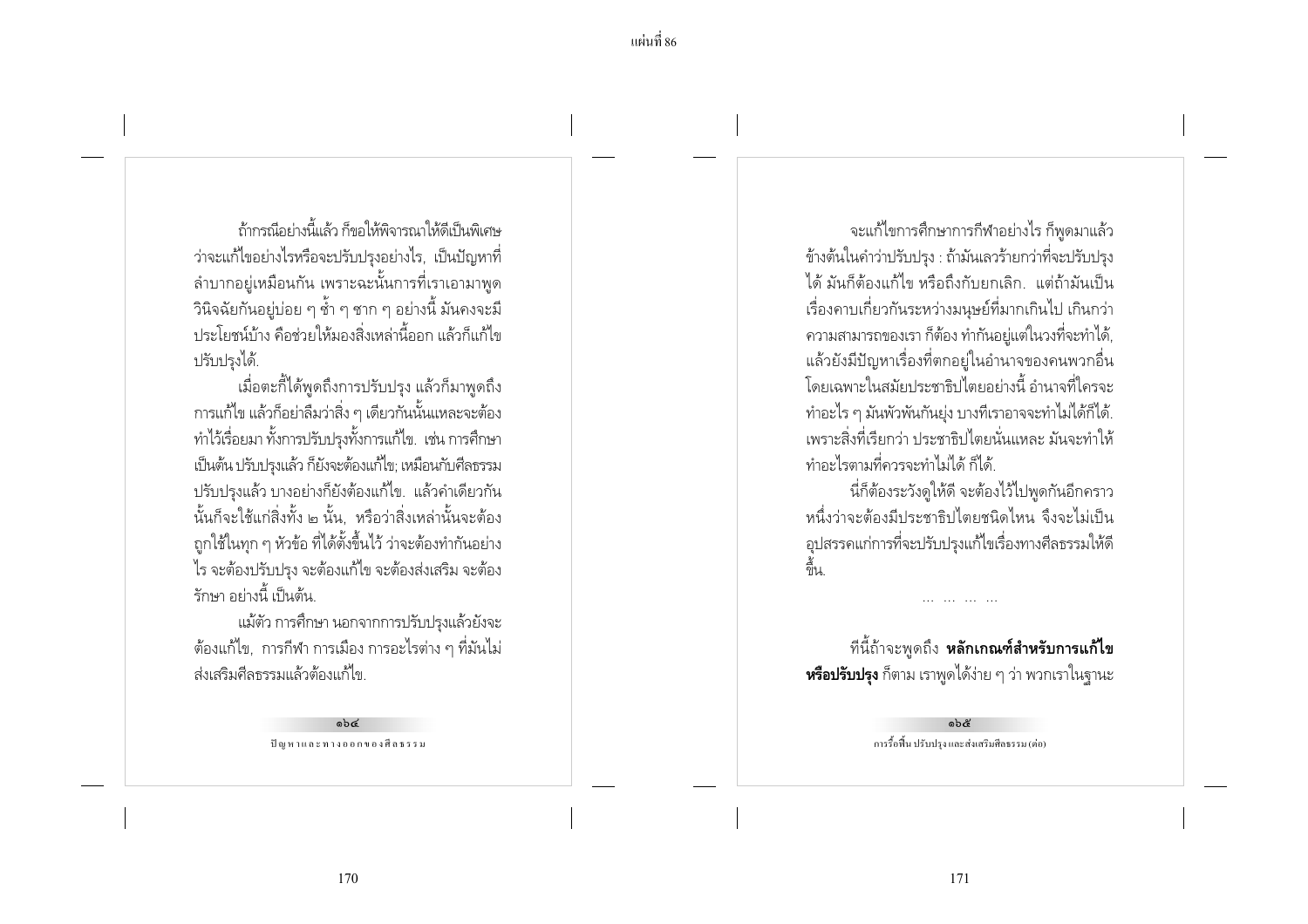้ ที่เป็นพุทธบริษัท จะต้องระลึกนึกถึงหลักต่าง ๆ ที่ พระพุทธองค์ได้ทรงวางไว้ เช่น *โคตมีสูตร, กาลามสูตร, มหาปเทสสูตร,* ไปอ่านดู อาตมาก็เคยบรรยายแล้ว เป็น รายละเอียดมากอยู่ จะมาพูดในเวลานี้ มันก็จะยุ่ง จะเฝือ; แต่ก็จะบอกชื่อ หรือว่าเอ่ยถึงชื่อ แล้วก็ไปศึกษาดู.

์ ตัวอย่างเช่นหลัก *โคตมีสตร* ว่าประพฤติปฏิบัติ ้อย่างไร จึงจะเรียกว่าถูกต้องตามธรรม ตามวินัย ใน ้พระพทธศาสนา. รวมความแล้วก็คือ ไม่ตามใจกิเลส ไม่เป็นทาสของกิเลส เป็นคนที่เป็นอยู่แต่พอดี; มีอยู่ตั้ง ี ๘ ประการไปเปิดดู. ถ้า *กาลามสูตร* ก็เกี่ยวกับความเชื่อ : ไม่เชื่อเพราะว่าฟังตาม ๆ กันมา, ไม่เชื่อเพราะว่าทำ ้สืบ ๆ กันมา; ไม่เชื่อเพราะว่าเขากำลังลือกันกระฉ่อน, ไม่เชื่อเพราะว่ามันมีอยู่ในตำรา เขียนไว้อย่างนั้น, รวม ้ทั้งกระทั่งว่า ไม่เชื่อเพราะว่าผู้พูดนี้น่าเชื่อหรือว่าเป็นครู ของเรานี้: ให้เอาความถกต้องเป็นหลัก.

้สำหรับ *หลักมหาปเทส* ฝ่ายธรรมะนั้น ก็มีหลัก ง่าย ๆ พูดได้ง่าย ๆ ว่า คือว่ามัน ต้องลงกันได้กับหลัก ้ทั่วไป คือหลักใหญ่. คำสอนในทางศาสนาจะมีมากมาย

> ahh ปัญหาและทางออกของศีลธรรม

หลายหมื่นหัวข้อก็สุดแท้ แต่จะมีแนวของตัวเอง ซึ่ง ่ แสดงชัดว่าแนวมันมีอยู่อย่างนั้น ถ้าคำพูดอันไหน มัน แหวกไปจากแนวนั้น ก็เป็นอันว่าตัดทิ้งไปได้: อย่างนี้ก็ เรียกว่าหลักมหาปเทส คือ ปเทสใหญ่. แนวใหญ่มีอย่อย่าง ไร? เช่น แนวใหญ่มีอยู่ว่า ยึดถือไม่ได้, ไม่ใช่ตัวไม่ใช่ตน, ที่จะพูดตายตัวลงไปอย่างนั้นอย่างนี้ ว่าตายแล้วเกิดหรือ ตายแล้วไม่เกิด อย่างนี้ก็ไม่ได้ มันต้องแล้วแต่เหตุปัจจัย ของธรรมชาตินั้น ๆ; อย่างนี้ก็เรียกว่าแนวหรือมหา-ีปเทส. ถ้าคำพูดคำไหนที่เสนอขึ้นมา ไม่เข้าแนว ก็ เรียกว่าผิดตัดทิ้งไงได้

นี่การปรับปรุง แก้ไข หรือการขูด, ขูดรีดออกไป ในส่วนที่ควรจะขูดออกไปเสีย ขูดให้หมดไปเสีย ก็มีอยู่ ้อย่างนี้ ไปอาศัยพระบาลีเหล่านั้น ก็เพียงพอสำหรับหน้าที่ ของพุทธบริษัท.

้ที่นี้อาตมายังมองเห็นอีกอย่างหนึ่งว่า มันเป็นสิ่งที่ ้ควรแก้ไขโดยด่วนที่สุด คือ *ความเข้าใจผิด.* 

> බො การรื้อฟื้น ปรับปรง และส่งเสริมศีลธรรม (ต่อ)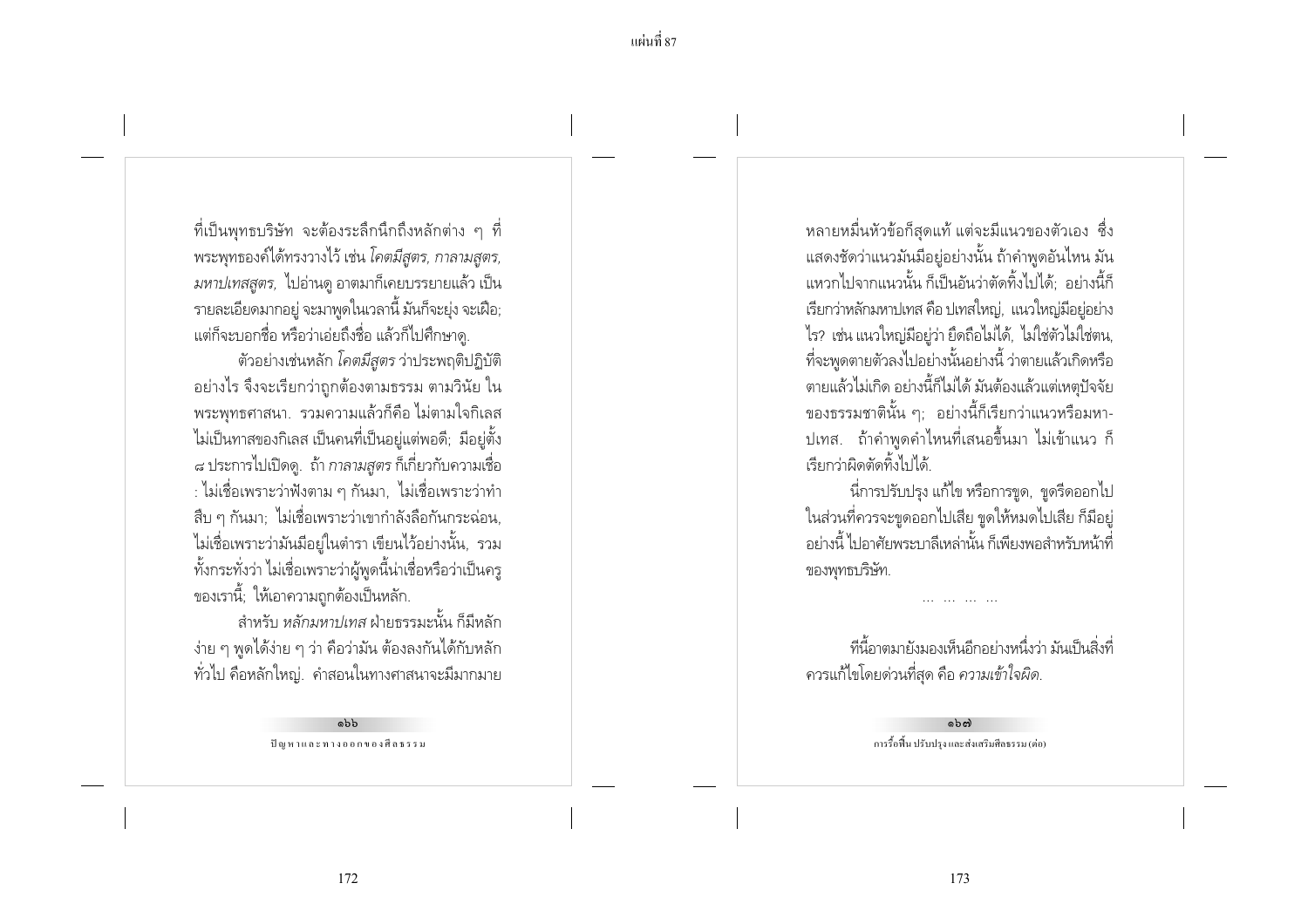ที่มีกันอยู่โดยมากและมากยิ่งขึ้นทุกที คือ ความ-เข้าใจผิด: แม้ในประเทศไทยเราที่ว่า "ธรรมะนี้ มันขัดต่อ ความเจริญทางโลก" มีพูดกันหนาหูยิ่งขึ้น, ว่าศีลธรรมนี้มัน ้ จะขัดต่อความเจริญที่จะเจริญกันในโลก, มีพูดกันหนาหู ยิ่งขึ้น, ว่า ศีลธรรมหรือธรรมะมันขัดต่อความเจริญ ในโลก หรือยิ่งธรรมะชั้นสง เรื่องสันโดษ เรื่องไม่ยึดมั่น ู ถืออะไรนี้ ยิ่งขัดอย่างยิ่งต่อความเจริญในโลก. นี้คือ ้ ความเข้าใจผิด. หรืออีกทางหนึ่งก็เป็นเจตนาเลว คือ คนไม่ตรง

การเข้าใจผิดนั้น คือ ไม่รู้ ก็เข้าใจผิด ก็พูดอย่าง ้นั้น; แต่บางคนแกล้งพูด เพราะมีเจตนาเลว จะเอา ประโยชน์อย่างใดอย่างหนึ่ง เขาก็พูดเหมือนกันว่า "เรื่อง ิธรรมะที่เป็นหลักพระพุทธศาสนา มันขัดต่อความเจริญใน โลก" หรือบางทีก็ฟังไม่ทันศัพท์ ก็จับไปกระเดียด อย่าง ิ คนที่พูดว่า "เรื่องจิตว่างขัดต่อความเจริญที่จะอยู่ในโลก" ้อย่างนี้ ก็เพราะว่าฟังคำว่าจิตว่างนั้นไม่เข้าใจ มีเท่านั้นเอง. หรือบางที่ก็มีเจตนาเลว อยากจะคัดค้านไปเสียตะพืด เป็น นิสัยอย่างนี้ธุ์ถี

> $aba$ ปัญหาและทางออกของศีลธรรม

รวมความว่า คำพูดที่ยังผิด ที่ทำให้คนเราเข้าใจผิด ต่อพระธรรม ก็ควรจะรีบแก้ไข. ขอให้ทุกคนช่วยกันคน ิละไม้คนละมือ ตามที่จะทำได้ ช่วยกันกำจัด หรือแก้ไข ้สิ่งที่เลวร้ายอันนี้ ซึ่งเป็นอปสรรคแก่ศีลธรรม แก่ความมื ์ศีลธรรม หรือแก่ความเจริญของพระศาสนานั้นเอง ก็เรียก ว่า เป็นสิ่งที่จะต้องแก้ไข ถ้าเป็นชั้นการศึกษา ก็ให้ศึกษา ้เสียให้ถูก, แล้วจะมีการปฏิบัติในทางศีลธรรมที่ถูก, ไม่เป็นอปสรรคแก่ความเจริญ.

้อย่างเรื่องสันโดษนี้ เข้าใจผิดกันอยู่ตั้ง ๑๐๐ เปอร์เซ็นต์ เห็นเป็นของขัดขวางความเจริญ; ที่จริงสันโดษ ้นี้ เป็นสิ่งที่ทำให้มนุษย์ไม่ต้องเป็นบ้า ไม่ต้องเป็นโรค-ประสาท ก็อยู่ด้วยความผาสุกสนุกสนาน สนุกในการงาน; ้ตามที่ทำได้แล้วเท่าไรอย่างไร วันหนึ่ง ๆ ก็พอใจ สนุก-สนานในการงานนั้น ถ้าสันโดษแท้จริงจะเป็นอย่างนี้ ้ คนเขาเอาไปพูดว่า สันโดษ นี้ทำให้คนไม่ทำอะไร; นี่ คนโง่พูด ; อย่าไปเอาตามนั้น.

เรื่องความไม่ยึดมั่นถือมั่น นี้ก็เหมือนกัน เป็น เครื่องป้องกันไม่ให้คนเป็นบ้า หรือเป็นโรคเส้นประสาท

> බෙරි การรื้อฟื้น ปรับปรง และส่งเสริมศีลธรรม (ต่อ)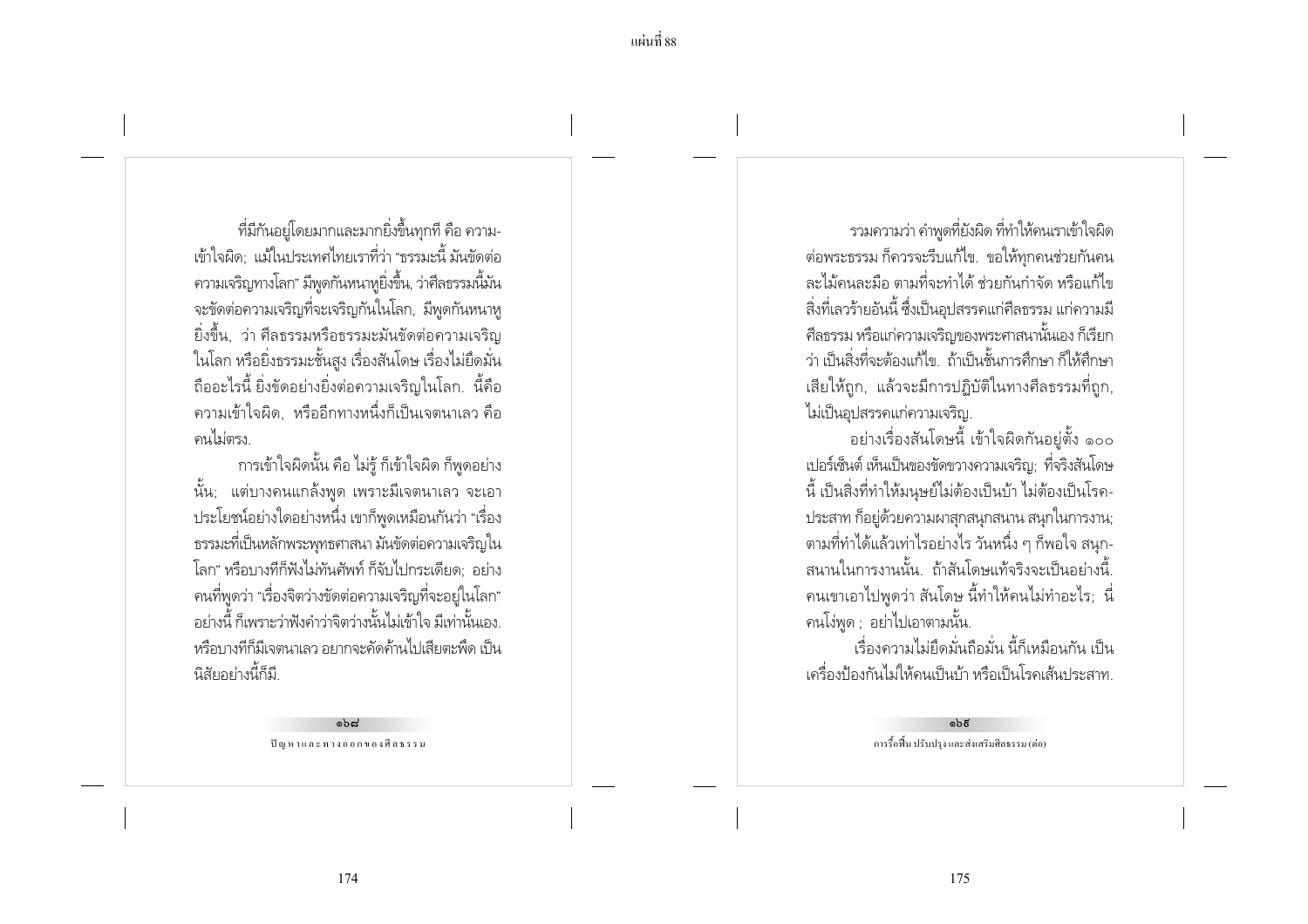ที่วัดเรานี้ก็นี้ดูนที่เป็นโรดเส้นประสาททำนองนี้มาหามากขึ้น ทุกเดือน ทุกปี; ชักถามดูแล้วมันก็เป็นรูปนี้ทั้งนั้น : เป็น โรคเส้นประสาท เพราะมีความยึดมั่นถือมั่นไม่รู้จักสร่าง, ไม่กี่ปีก็ต้องเป็นโรคประสาทหรือเป็นโรคจิต ถ้าเข้าใจเรื่อง ้ ความไม่ยึดมั่นถือมั่น ก็ทำอะไรไปได้ โดยที่ไม่ต้องยึดมั่น ถือมั่น

้ พูดให้ฟังก็ฟังไม่ค่อยถูก ว่าถ้าเรามีเงิน ทำไมจะ ้ต้องเอามาทนไว้บนศีรษะเล่า? เอาวางไว้ข้าง ๆ ก็ได้. นี่มีเงินแล้วจะเอามาทูนไว้บนศีรษะมันก็นอนไม่หลับ; ไม่กี่เดือนก็เป็นโรคเส้นประสาทอย่างนี้ คือ เอามายึดถือ ไว้ในใจ ไม่มีเวลาที่ปล่อยว่าง; เหมือนกับว่า เอามาทูนไว้ ้ บนศีรษะอยู่เรื่อย. เรื่องเข้าใจคำว่า อนิจจัง ทุกขัง อนัตตา ้ผิด, เข้าใจคำว่า ไม่ยึดมั่นถือมั่น นี้ก็ผิด, จะต้องช่วยกัน ้แก้ไข; รู้เอาด้วยตนเองก็แล้วกัน ว่าใครนอนไม่หลับ, หรือเริ่มเป็นโรคเส้นประสาท ก็รีบมองดูที่ตรงนี้เถอะ; มี เหตุอยู่ที่ตรงนี้เอง.

นี่ตัวอย่างของสิ่งที่จะต้องแก้ไข หรืออาการที่จะ แก้ไขกันอย่างไร มีอยู่อย่างนี้. ขอย้ำว่าจะพูดให้หมดจด

> ക്ര ปัญหาและทางออกของศีลธรรม

ทุกตัวอักษร ทุกคำนั้นมันทำไม่ได้ เวลาก็มีจำกัด; ฉะนั้น จึงพูดได้แต่ตัวอย่างเป็นพวก ๆ ไป.

ู้ที่นี้ก็จะมาถึงคำว่า **ส่งเสริม**, ทุกตอนจะต้อง เปรียบเทียบว่ามันต่างกันอย่างไร ปรับปรงนั้นคืออย่างไร แก้ไขนั้นมันอย่างไร ส่งเสริมนั้นมันคืออย่างไร

ู<br>เราม่งหมายว่าจะให้บคคลเพื่อนมนษย์ของเรานี้ มีศีลธรรม. หรืออย่างน้อยก็พยายามที่จะมีศีลธรรม, แล้วเขาจะได้เสวยผลแห่งศีลธรรม ที่นี้ถ้าขาดการส่ง-เสริม ซึ่งกันและกันแล้วมันก็ยากเหมือนกัน การส่งเสริม ้นี้มีกำลังมาก เพราะว่ามันรวมทั้งการแนะนำ การชี้แจง การให้กำลังใจ แล้วก็คอยช่วยเหลือทุกอย่างทุกประการ ้ที่จะช่วยได้ เพื่อให้เพื่อนของเรามีกรรมหรือมีศีลกรรม ส่งเสริมให้เขามีหรือให้เขาคิดอยากจะมีแล้วให้เขาได้ ประสบความสำเร็จ คือให้ได้เสวยผล.

เดี๋ยวนี้มันจะเป็นไปในทางที่ตรงกันข้าม คือเฉยเสีย ไม่ชักชวนกัน ให้เห็นลู่ทาง หรือเกิดความกล้าหาญ ร่าเริง

> പ്പ การรื้อฟื้น ปรับปรง และส่งเสริมศีลธรรม (ต่อ)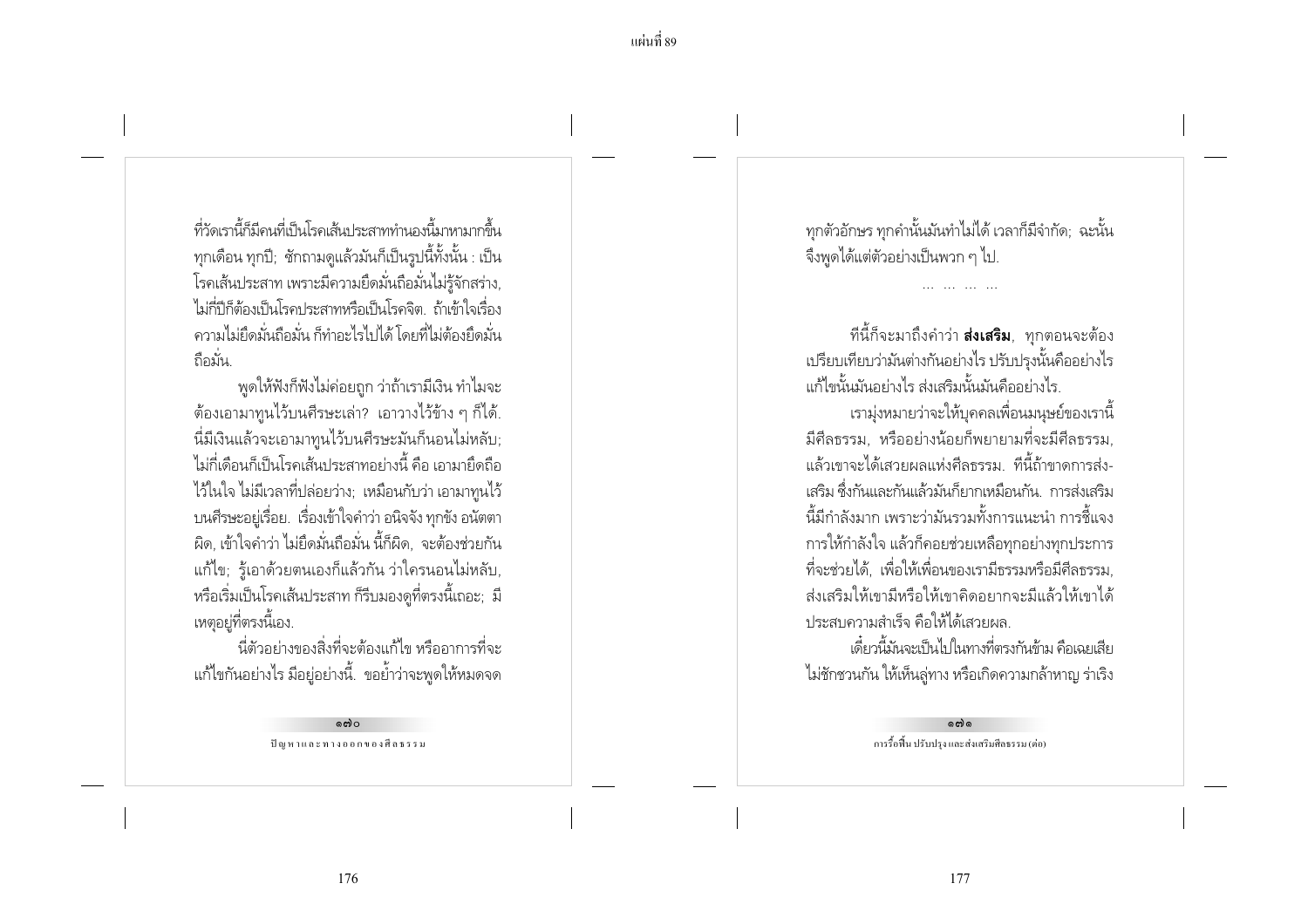ในการที่จะปฏิบัติธรรม. ที่มีอยู่ไม่น้อยเหมือนกันก็คือ ้คอยเป็นอุปสรรค คอยขู่บ้าง คอยห้ามเสียบ้าง ว่าอย่าไป ทำมันเข้า ไม่ได้ประโยชน์อะไร ไม่จำเป็นแล้วหรือพ้นสมัย แล้ว คนที่ห้ามนั้น บางทีก็เป็นคนเลว เป็นคนไม่จริง เป็น ้คนไม่ประพฤติปฏิบัติ เป็นสุนัขหางด้วน แล้วก็ไปชวนให้ ้ คนอื่นมีหางด้วน; อย่างนี้ก็มีอยู่มาก. ที่จะไปห้ามไม่ให้ ใครประพฤติ ปฏิบัติธรรม โดยความรู้สึกปรกติธรรมดา นั้น ไม่ค่อยมี. เป็นไปไม่ได้. มันต้องมีอะไรอย่อย่างหนึ่ง เป็นเรื่องส่วนตัวของบุคคลนั้น แล้วก็ไปห้าม หรือไปทำให้ ิ คนอื่นหยด หรือท้อถอยในการที่จะปฏิบัติธรรม; แล้วก็ ไปชวนกันทำอะไรที่ไม่เป็นการปฏิบัติธรรม. อย่างนี้ก็มีอยู่ ้ส่วนหนึ่ง ก็ทำให้ความกล้าหาญน้อยไปในโลกนี้ สำหรับผู้ ที่จะปฏิบัติธรรม.

์ ทีนี้เมื่อนึกถึงข้อที่ว่า *สิ่งทั้งหลาย เป็นไปตามเหตุ* ้ตามปัจจัย: แม้แต่คนเรานี้ก็ต้องมีสิ่งแวดล้อม มีการ-้ กระตุ้น เครื่องจรรโลงใจ อะไรก็แล้วแต่จะเรียก.

ภาษาสากลเขาเรียก motive เขียนไว้ยืดยาว ้ คริบายไว้มากในเรื่องของศีลธรรม : อะไรเป็น motive

> പ്പം<br>മരി ปัญหาและทางออกของศีลธรรม

ของศีลธรรม, แล้วก็รวมไปถึงสิ่งแวดล้อม หรือบุคคล-แวดล้อม เพื่อนฝูงที่หวังดีต่อกัน หรือกัลยาณมิตรที่จะต้อง ้มีก่อน ในชั้นเริ่มแรก. ฉะนั้นเราก็ควรจะกระทำ คือว่า ส่งเสริมเพื่อนนษย์ของกันและกันให้เกิดความสนใจ เกิด ้ความอยาก แม้แต่อยากลอง

ำเางที่เราจะต้องสร้างเพื่อนขึ้นมาสำหรับสนทนา ้วิพากษ์ วิจารณ์พระธรรมกัน ด้วยต้ำไป ถ้าเราไม่มีเพื่อน วิพากษ์วิจารณ์ ก็ไม่ใคร่มีเวลาหรือมีโอกาสน้อย ที่จะ วิพากษ์วิจารณ์พระธรรม. ฉะนั้นลองหาเพื่อนที่จะเป็นคู่ วิพากษ์วิจารณ์ แม้จะถึงกับถกเถียงกันบ้างก็ยังได้ แต่อย่า ให้ถึงกับทะเลาะวิวาทกัน ถ้าเรามีหนังสือธรรมะสองเล่ม เราให้เพื่อนสักเล่มหนึ่ง: เขาจะได้เอาไปอ่าน เขาจะได้เป็น ้ผ้วิพากษ์วิจารณ์ธรรมนะนั้น ด้วยกัน อย่างนี้มันเป็นการ-้ ส่งเสริม ดีกว่าที่จะทำอยู่คนเดียว เดี๋ยวมันก็ไม่สนุก หรือ ทำได้ช้า

้นี้ยังจะต้องนึกต่อไปถึง คนภายนอก คือนอก ้พุทธศาสนา, หรือแม้ว่าคนไทยนี่แหละ แต่ว่าเขาไม่เคย ิสนใจพุทธศาสนาเลยอย่างนี้ก็เหมือนกับคนภายนอก

> െന്ന การรื้อฟื้น ปรับปรง และส่งเสริมศีลธรรม (ต่อ)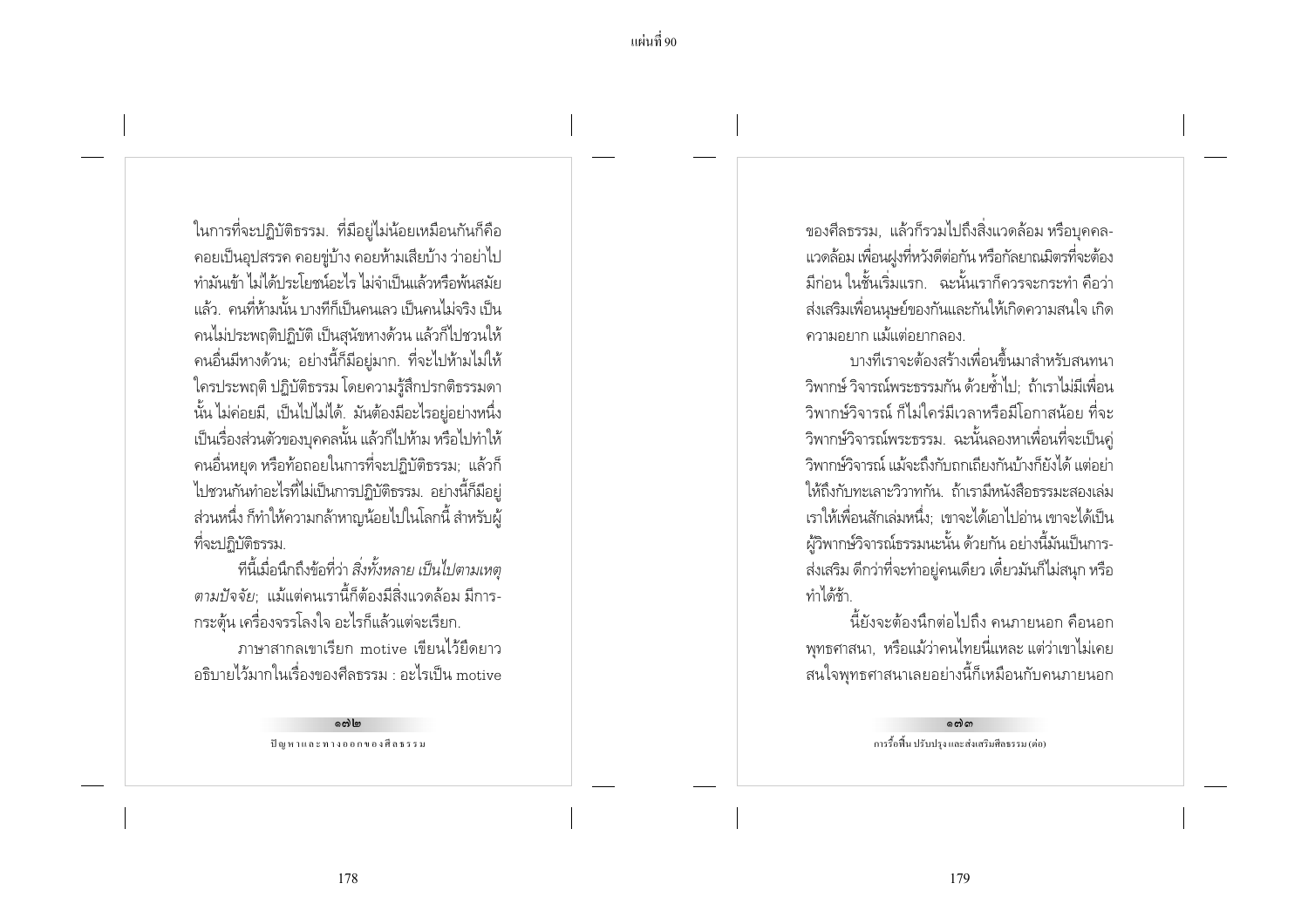เหมือนกัน; ก็ต้องดึงเขาเข้ามาให้สู่ความสนใจให้ตั้งต้น ้ศึกษา, ถ้าเขาเข้าใจแล้วเขาก็คงต้องปภิบัติ.

ุคนบางคนจะคิดเสียว่า "ไม่ใช่ธระของเรา", บางคน ้กล้วมากจนถึงกับว่า ถ้าผิดพลาดไปแล้ว เขาก็จะลงโทษ ี เรา; นี้กลัวมากไป : ว่า อยู่ดี ๆ ไม่สนุก ไปทำให้เขามา ้ศึกษาธรรมะ แล้วเขาทำไม่ได้ แล้วเขาเกิดกระทบอะไรเข้า ก็มาโทพรา หรือมาโกรธเรา อย่างนี้เสียก็มี

ถ้าเรานึกถึงข้อที่ว่า "เราอยู่คนเดียวในโลกไม่ได้" เราก็ต้องคิดสร้างเพื่อนที่ดี ๆ ให้มีขึ้นมาในโลก; ไม่เช่นนั้น จะมีแต่คนร้าย

นี้เราก็พยายามที่จะให้มีเพื่อนที่ดี ๆ ที่จะอยู่ด้วย กันในโลก; ถ้าไม่อย่างนั้นมันจะอยู่ท่ามกลางคนร้าย หรือ ่ คนบ้า มันก็ยิ่งลำบากมากขึ้นไปคีก -นี้จะเรียกว่าเราเห็น แก่ตัวก็ได้เหมือนกัน: แต่ไม่ใช่เห็นแก่ตัว มันเห็นแก่ ้ ส่วนรวม : ช่วยทำให้โลกนี้มีคนที่พูดกันรู้เรื่องมากขึ้น. ้ถ้าคนรู้ธรรมะ มันก็พูดกันรู้เรื่อง; ถ้าไม่อย่างนั้น ก็มีกิเลส ้พูดกันไม่รู้เรื่อง. ฉะนั้น จึงต้องขยายการส่งเสริมความ-เข้าใจอันดีนี้ออกไปให้กว้างขวาง ออกไปจนกระทั่งระหว่าง

> 6md ปัญหาและทางออกของศีลธรรม

ิศาสนาคือศาสนาต่าง ๆ ที่มีอยู่ในโลกนี้

้ควรจะส่งเสริม ความเข้าใจอันดี ระหว่างกันและ ้กันเพราะว่าสิ่งที่เรียกว่า ศาสนานั้นสำคัญมาก; ความ-้ยึดมั่นในศาสนาของตนเป็นเหตุให้พูดกันไม่รู้เรื่องก็มี ทำให้เกิดปัญหาเลวร้ายในทางการเมืองก็มี, ถึงกับฆ่าฟัน ้กันวินาศ ปรากฏอย่ในประวัติศาสตร์แต่หนหลังก็มี. นี่เพราะว่าคนเราเห็นแก่ตัว ไม่เห็นแก่โลก ไม่เห็นแก่ ส่วนรวมมันจึงมีผลขึ้นมาอย่างนี้ แล้วก็ไม่ร้จะไปโทษใคร. ้สำหรับ การทำความเข้าใจระหว่างศาสนา นั้นก็เคย ี พดมามากแล้ว โดยสรปใจความสั้น ๆ ก็คือว่าให้เขามอง เห็นว่า ธรรมะหรือศาสนานั้น มันไม่ใช่เรื่องของมนุษย์ ้ตั้งขึ้น แต่เป็นเรื่องของมนุษย์ไปพบเอาความจริงของ ธรรมชาติมาบอกกล่าวกัน

ทีนี้สิ่งที่เรียกว่า "ธรรมชาติ" นั้น ก็มีอย่างเดียว เท่านั้น มันไม่มีหลายอย่าง: ที่ใครจะเป็นคนไปพบ มาบอก ึกล่าวกัน มันก็ต้องตรงกัน แม้ว่าจะมองกันคนละทาง ้ คนละแง่คนละมุม มันก็ไม่ถึงกับขัดกัน. ถ้ามีการขัดกัน ้นี้คนมาว่าเอาเอง อธิบายเอาเอง มีความโง่เขลาเข้าใจผิด

> බෝරි การรื้อฟื้น ปรับปรง และส่งเสริมศีลธรรม (ต่อ)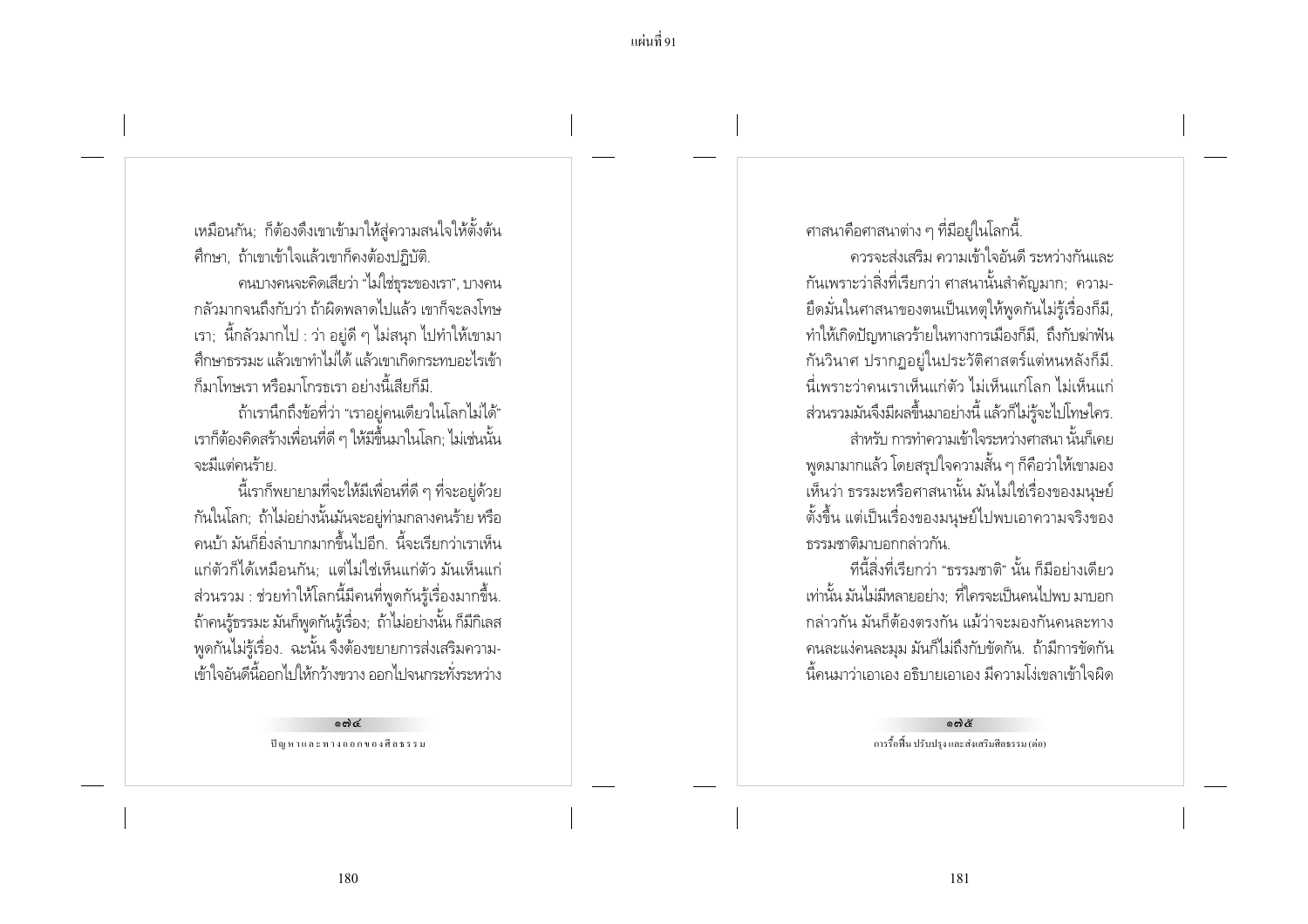้แผ่บที่ 92

่ มาสร้างปมขัดแย้งขึ้นมาเองในตอนหลัง ไปถือเปลือก ไป ้ถือกระพี้ ของคำพูด ไม่ไปถือเอาตัวธรรมะแท้ ๆ หรือ ตัวศาสนาแท้ ๆ.

ถ้าถือเอาตัวศาสนาแท้ ๆ มันจะตรงเป็นอันเดียว ้กัน คือ กฎความจริงของธรรมชาติทั้งนั้น ไม่ว่าศาสนาไหน. ิทกศาสนาจะมีกฎความจริงของธรรมชาตินั้นเป็นตัวศาสนา; ิจะต่างกันแต่เพียงว่า พระศาสดานั้น ๆ พบส่วนนี้ ที่จะมา แก้ปัญหาให้แก่สาวกของตน ในดินแดนนี้ ในยุคสมัยนี้. ี แล้วมันก็ต้องแตกต่างกันบ้าง ในส่วนกระพื้ หรือ ้ส่วนฝอย แต่ส่วนหัวใจแล้ว จะเหมือนกันหมด คืออย่า เห็นแก่ตัว: ถ้าไกลไปกว่านั้น ก็คือว่า อย่าได้ไปคิดอย่าง โง่เขลา ว่านี้เป็นตัว หรือเป็นของตัว เพราะว่ามันเป็นของ ้ธรรมชาติ, เพราะว่ามันเป็นของพระเป็นเจ้า "ไม่ใช่ของ ิ คนโง่ ๆ อย่างแก; ที่นี้แกไปคิดว่ามันเป็นตัว เป็นของตัว บั๊ง เก็ผิดเท่านั้ง !"

อาตมาขอร้องว่า ไปศึกษาศาสนาทุกศาสนาดู; ถ้าเข้าถึงหัวใจของศาสนานั้นแล้วจะพบคำสอนข้อนี้ ที่เป็น ี รากฐานที่สุดก็ว่า อย่าเห็นแก่ตัว, หรือจะเลยลงไปถึงว่า

> ດຕ່ີວ ปัญหาและทางออกของศีลธรรม

้ สัตว์ทั้งหลายเป็นเพื่อนเกิด แก่ เจ็บ ตาย ด้ายกับทั้งหบด ้ทั้งสิ้น อย่างนี้ก็ได้; แต่เขาพูดไว้ในคำพูดอย่างอื่น, รูป ประโยคอย่างอื่น. แต่ใจความมันเหมือนกันว่า เราเป็นสัตว์ ชนิดหนึ่ง ซึ่งมีปัญหาอย่างเดียวกัน: หัวอกอย่างเดียวกัน: ้คือความทุกข์ ที่เกิดมาจากกิเลสก็มี เกิดมาจากความ เป็นไปตามธรรมชาติก็มี: ก็มาช่วยกันแก้ปัญหาเหล่านี้.

การที่จะส่งเสริมความเข้าใจอันดี ระหว่างศาสนา ้ก็คือ ระหว่าง วัฒนธรรมในสาขาต่าง ๆ ระหว่างประเทศ ระหว่างมนุษย์. นี้ก็เป็นปัญหาอันหนึ่งที่ทำยาก แต่ว่า ไม่เหลือวิสัย: ก็จะต้องทำ: เรียกว่าการส่งเสริมศีลธรรม หรือ ส่งเสริมการศึกษาที่เป็นรากจานของศีลธรรมให้ เป็นไปอย่างถูกต้อง. จนกระทั่งว่าเราจะทำอะไร ๆ ในโลก ้นี้ ในสมัยปัจจุบันนี้ก็ให้ถูกต้องตามศีลธรรม. อย่าไปกล้า ทำให้ผิดศีลธรรม ซึ่งจะผิดกฎธรรมชาติ, แล้วก็จะ เรียกว่าผิดความประสงค์ของพระเป็นเจ้า เดี๋ยวนี้กำลัง ้ ทำอะไรอย่างไม่เอื้อเฟื้อต่อธรรมชาติ ไม่เอื้อเฟื้อแก่ ้ความประสงค์ของพระเป็นเจ้า แล้วมันจะได้รับผลร้ายยิ่ง ไปกว่าเดิม

> പ്പി การรื้อฟื้น ปรับปรง และส่งเสริมศีลธรรม (ต่อ)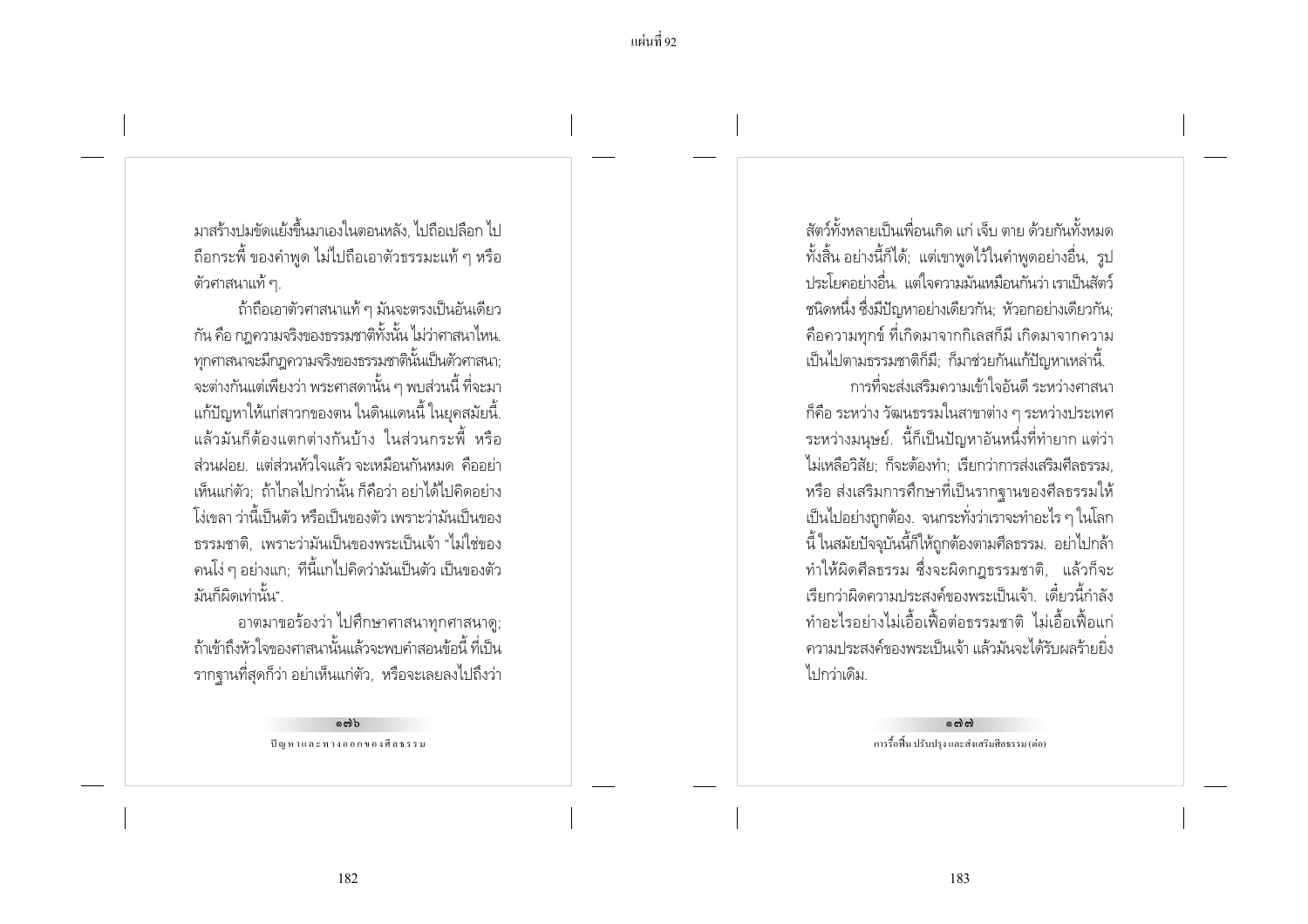้ยกตัวอย่างเช่น การคุมกำเนิดนี้ ถ้าทำไปตาม ้ ความโง่เขลา ตามหลักการทางวัตถุ ไม่เอื้อเฟื้อในทาง ้ศีลธรรม หรือทางหลักธรรมแล้ว เป็นไปด้วยดีไม่ได้ จะมี แต่ผลร้ายยิ่งขึ้น คือมันไม่สำเร็จ ถ้าไม่มีเรื่องจิตใจ เข้ามาช่วย ไม่มีทางจะสำเร็จ. การใช้ยา หรือใช้วิธีทางวัตถุ ไม่เท่าไรมันก็เกิดความวิปริตอย่างอื่นขึ้นมา; เป็นมนุษย์ ้ที่ไม่สมประกอบขึ้นมา; มันก็มีปัญหาอย่างอื่นมากกว่าเก่า. มันจะต้องแก้ไขศีลธรรม กระทั่งว่าทำแท้งนี่ก็ไม่ผิด ี ศีลธรรม, หรือกระทั่งเกิดนิยมกันขึ้นมาว่า ฆ่าเด็ก ๆ มัน ้เสีย อย่างนี้ก็จะไม่ผิดศีลธรรมในที่สด. เพราะว่าทำผิด เรื่อย ๆ ไป ไกลออกไป ๆ มันไม่อาศัยหลักศีลธรรม. ้ถ้าอาศัยหลักศีลธรรมแก้ไขทางจิตใจ ควบคุมทางจิตใจ ปัญหาเหล่านี้ก็จะไม่เกิด.

นี้เป็นเพียงตัวอย่างเท่านั้น สำหรับสิ่งที่มีอยู่ในโลก ้ และกำลังเป็นปัญหาที่มีอยู่จริง; ฉะนั้นจึงสรุปความว่า ้ถ้าจะส่งเสริม แก้ไขปรับปรุงปัญหาอะไร ก็ขอให้มันเป็น ไปตามหลักของศีลธรรม; อย่าได้ทิ้งหลักศีลธรรมเลย; แล้วมนุษย์ก็จะไม่สร้างปัญหาขึ้นมาทับถมตัวเอง, หรือจะ

> പ്രെ ปัญหาและทางออกของศีลธรรม

เรียกว่า จะไม่เชือดคอตัวเองยิ่งขึ้น ๆ เหมือนที่กำลัง ้เป็นอยู่เวลานี้. เหล่านี้เป็นตัวอย่างของสิ่งที่อาตมา เรียกว่า การส่งเสริม ต่อมาจากการแก้ไข ซึ่งต่อมาจาก การปรับปรง ซึ่งต่อมาจากการรื้อฟื้น.

้ที่อยากจะพูดเหลือเป็นข้อสุดท้ายต่อจากการ-้ส่งเสริมก็คือ **การรักษา** เมื่อได้รื้อฟื้น ปรับปรง แก้ไข ส่งเสริม อะไรดีแล้ว ก็ต้องรักษาความดี หรือความถูกต้อง นั้นไว้ นี้ก็เป็นสิ่งสำคัญข้อหนึ่งด้วยเหมือนกัน.

้เมื่อเราแก้ไขสภาพทางศีลธรรม หรือการศึกษา ถูกต้องเป็นรากฐานที่ดีของประโยชน์ ของสังคมมนุษย์ แล้ว ก็ช่วยกันรักษาให้เคร่งครัด: เหมือนกับที่ว่ามีพิธีรับนับถือ หรือจะใช้คำว่าสบถสาบานอะไรก็ได้ ว่าเราจะประพฤติ ปฏิบัติอย่างนี้ แม้จะเสียชีวิตก็ยอมเสีย จะไม่ยอมสลัด ตัดทิ้งความถูกต้องอันนี้.

นี้จึงมีพิธีเกิดขึ้น เกี่ยวกับการรักษา แม้แต่ ี พวกเราที่ว่ามอบกาย ถวายชีวิตนี้แก่พระพุทธ แก่

> ക്ക് การรื้อพื้น ปรับปรุง และส่งเสริมศีลธรรม (ต่อ)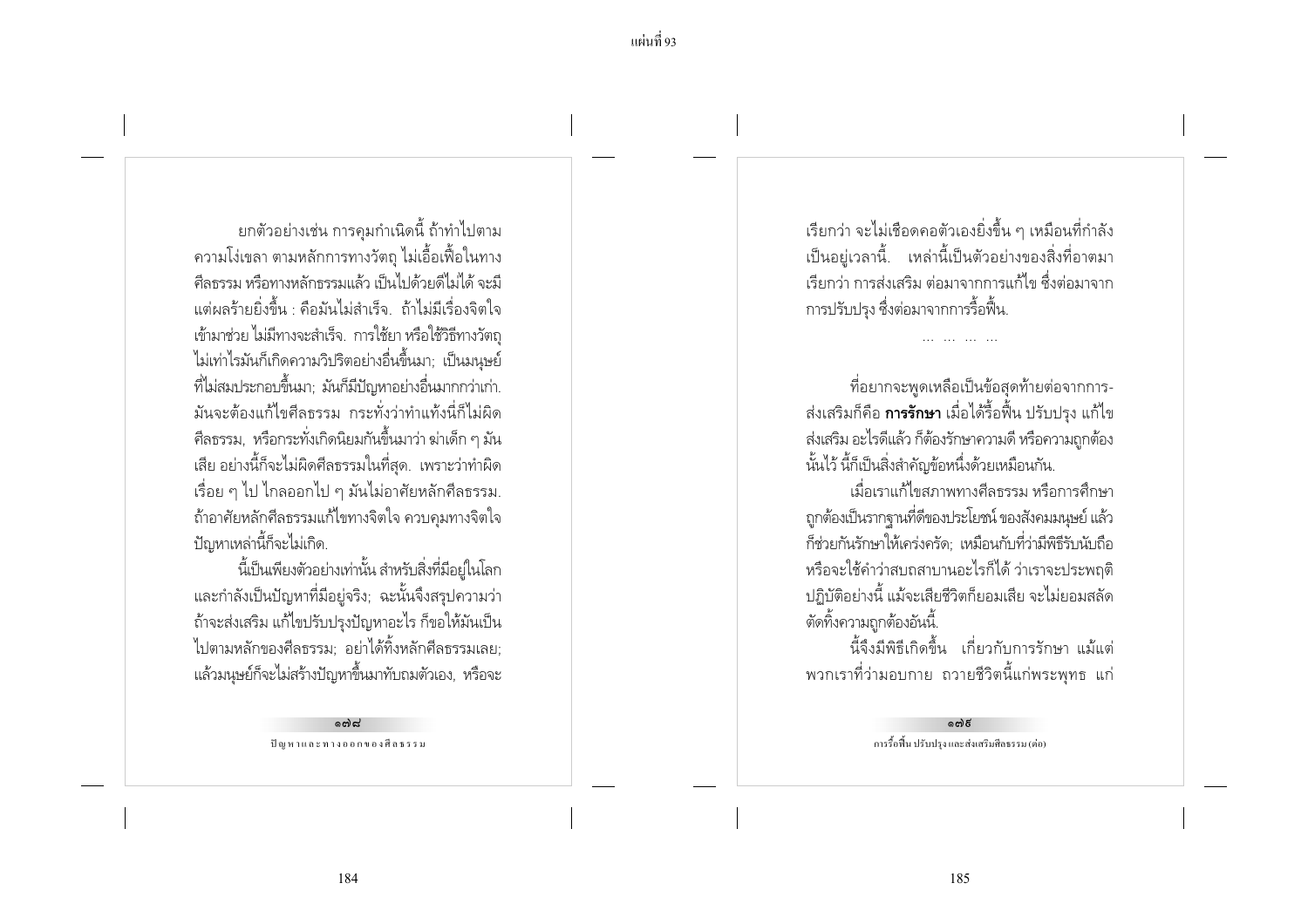ี แผ่นที่ 94

พระธรรม แก่พระสงฆ์ นี้ก็เหมือนกัน มุ่งหมายอยู่ตรงที่ ว่า จะไม่ยอมทำอะไรให้ผิดไปจากกภเกณฑ์หรือแนวของ พระพทธ พระธรรม พระสงฆ์: นี้เป็นการรักษาที่เคร่ง-ิ ครัด. ถ้าว่ามีการรักษาจริง ๆ เหมือนอย่างปากว่า ปัญหา ้ก็หมด; ภิกษุสามเณร อุบาสก อุบาสิกา ที่จริงอย่างปาก ว่า ที่สัญญากับพระพทธ พระธรรม พระสงฆ์อย่างไร แล้ว ้ก็รักษาไว้ให้ได้ ปัญหาก็จะหมด. ถ้ามีกันแต่อย่างนกแก้ว นกขนทอง คือว่าแต่ปากแล้ว มันก็ไม่มีผลอะไร.

้ทำไม เราจึงต้องรักษา? เพราะว่าสิ่งต่าง ๆ มัน ไม่สำเร็จได้ในเวลาในพริบตาเดียว หรือว่าในวันเดียว หรือว่าในคืนเดียว; มันต้องการเวลา; ต้องอบรมอยู่กับ ้สิ่งนั้น จนกว่ามันจะเป็นดอกเป็นผลขึ้นมา คือ ให้อยู่กับ ่ ความถูกต้อง ตลอดเวลา. ข้อนี้ก็เคยบอกล่าวกันแล้ว ้ตักเตือนกันแล้ว ว่าให้นึกถึงพระพุทธภาษิตที่ว่า "ถ้าภิกษุ ้ทั้งหลายเหล่านี้ จักเป็นอยู่โดยชอบไซร้ โลกนี้ไม่ว่างจาก พระอรหันต์".

้คำว่า "เป็นอยู่โดยชอบไซร้" คืออยู่อย่างถูกต้อง แล้วก็เป็นระยะยาวนาน, ไม่สามารถจะทำอะไรได้ปุบปับ.

> പെറ ปัญหาและทางออกของศีลธรรม

้ ความผิดก็ค่อย ๆ ก่อมาทีละน้อย ๆ กว่าเราจะมีอายุ ่ เท่านี้ มันเป็นเวลาเท่าไร: แล้วการที่จะมาแก้ไขโดย ้พริบตาเดียวให้เสร็จนี้ มันเป็นกรณีพิเศษมากเกินไป. ้อย่าไปหวังเลย. ฉะนั้นอย่ให้มันถกต้อง ชดเชยให้มัน ทันกัน: นี้เป็นหลักธรรมดา. ถ้าจะเก่งถึงขนาดที่ว่า ้จะแก้ไขได้ในพริบตาเดียว สำหรับปัญหา คือความผิด-ี พลาด ที่เป็นมาตั้งหลายสิบปีนี้ มันก็ต้องเป็นเรื่องพิเศษ เท่านั้น; แล้วสังเกตดู คนเรายังโง่เขลาในเรื่องนี้อยู่มาก. เช่นว่าจะประชุมผู้เชี่ยวชาญอะไรต่าง ๆ ทางการ-้เมือง ทางเศรษจกิจ แก้ปัญหาเหล่านี้ จะให้มันเสร็จไป ในวันพรุ่งนี้; อาตมารู้สึกว่ามันเป็นไปไม่ได้, มันเป็นเรื่อง ของคนหลับตาโง่. มากกว่า.

้ความผิดพลาดมันมาตั้งแต่แรกเริ่มเดิมที ตั้งแต่ เป็นเด็ก กระทั่งเป็นผู้ใหญ่ หลายสิบปีเต็มที, แล้วความ ้ผิดพลาดทางการเมืองก็เหมือนกันแหละ ผิดพลาดมาเป็น ้สิบ ๆ ปี; แล้วจะมาทำอย่างกับว่า แก้ไขกันเดี๋ยวนี้ทันที ้ นี่ก็ผิด, ผิดหลักของธรรมชาติ. มันต้องแก้ไขที่รกราก ให้ถูกต้อง ซึ่งจะต้องมีวิธีการมาก มันจึงจะแก้ได้. ฉะนั้น

> പ്പ การรื้อฟื้น ปรับปรง และส่งเสริมศีลธรรม (ต่อ)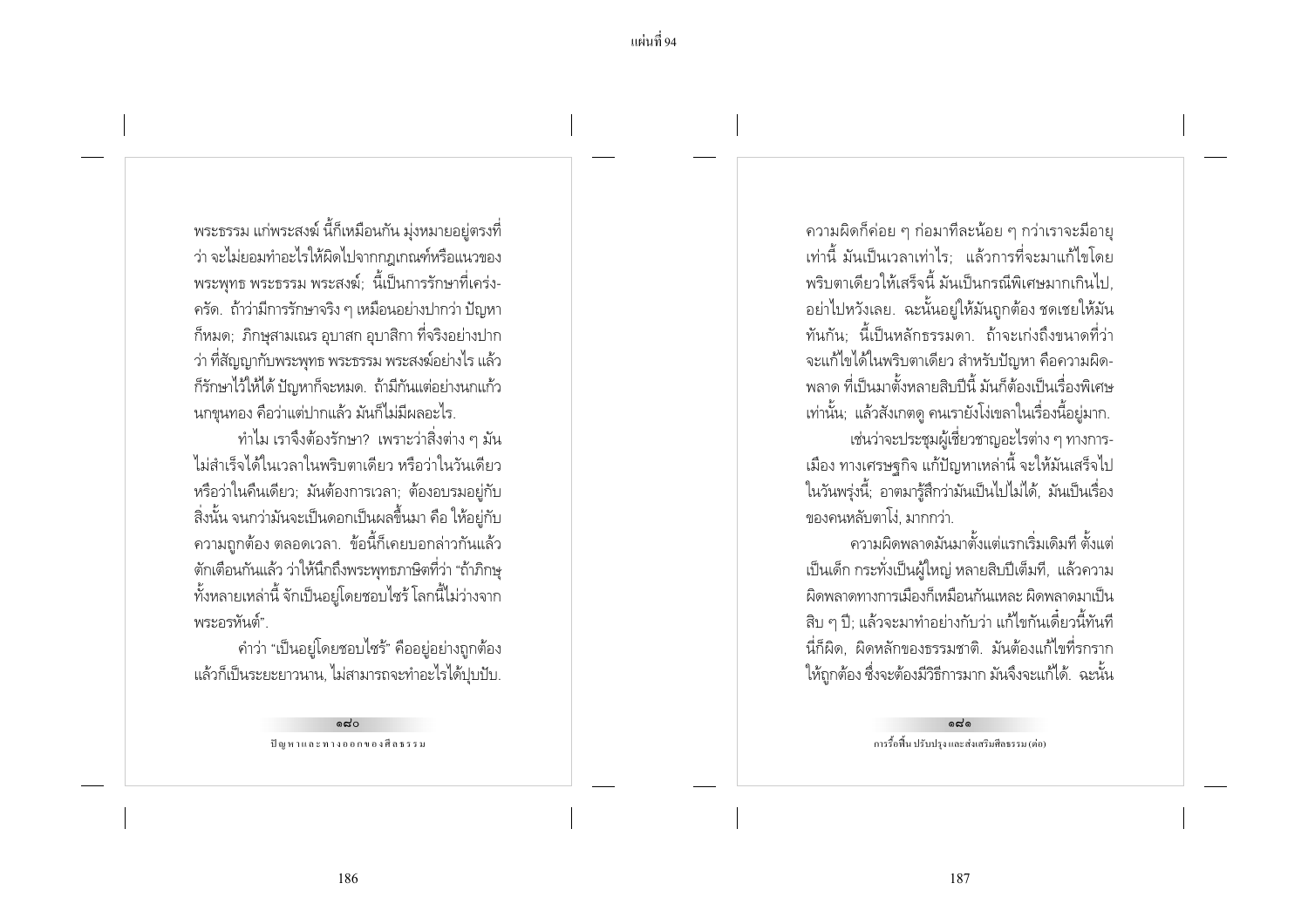้ แผ่บที่ 95

เราจะต้องมีการรักษาคือทรงตัวอยู่ด้วยความถูกต้องให้ ้เป็นระยะยาว; ไม่ใช่สักว่าพอถูกต้องแล้ว ปัญหาต่าง ๆ มันจะหมดไป; มันมีโรคเรื้อรังซ่อนอยู่ในนั้นอีก.

้ความถูกต้องนี้จะต้องอยู่ยาวนานพอ จึงจะถอน ้ ความเรื้อรัง ความเคยชินเป็นนิสัย เป็นอะไรต่าง ๆ ได้; ้จะต้องรักษาอดมคติของสิ่งที่เรียกว่าธรรมะ ที่ทำความ-้ถูกต้อง, หรือที่เราเรียกกันเดี๋ยวนี้ว่า ความปรกติในรูป ของศีลธรรมนี้. สีละ แปลว่า ปรกติ.. ศีลธรรม คือ ธรรม ู้ที่ทำความปรกติ ก็จะรักษาสภาพความปรกติ หรือการ-้ กระทำเพื่อให้มันปรกตินี้ อย่ตลอดเวลา: ควรจะใช้คำว่า มัน (ศีลธรรม) สีละ เป็นคู่ชีวิตของสิ่งที่มีชีวิต.

สิ่งที่มีชีวิตนี้ จะเป็นต้นไม้ หรือ จะเป็นสัตว์-เดรัจฉาน หรือจะเป็นมนุษย์ เป็นเทวดาอะไรก็ตามใจ ้ก็เรียกว่ามันมีชีวิต; แล้วก็มันมีสิ่ง ๆ หนึ่ง ซึ่งจะต้องอยู่ เป็นค่กันกับชีวิตนั้น ก็คือธรรมะ, หรือ ศีลธรรม หรือ ้ ความถูกต้องก็ได้, จะเรียกความปรกติก็ได้. ถ้าวิปริต ้ผิดปรกติ มันต้องตาย; ถ้าไม่วิปริต มันก็ต้องถูกต้อง นั้น ้คือ ธรรมะหรือศีลธรรม ต้องมีอยู่แล้วเป็นคู่กันไปกับชีวิต.

> **പ്രി**ബ ปัญหาและทางออกของศีลธรรม

้อย่างนี้ก็หมดความผิดพลาด จะมีแต่ความถูกต้อง; เมื่อ ความถูกต้องมีถึงที่สุด มันก็หมดปัญหา.

เพราะฉะนั้นเราจะต้องรักษาธรรมะ หรือ ้พระธรรมหรือพระเจ้า อะไรก็ตามแล้วแต่จะเรียก ให้อย่ ้กับชีวิต; นี้เป็นหลักใหญ่. นอกจากนั้นก็เป็นเรื่อง ปลีกย่อย แตกแขนงออกไป : รักษาความถกต้องในส่วน นั้น ในส่วนนี้ ในส่วนโน้น แม้แต่ร่างกายของเรา ซึ่งต้อง ้มีการกิน การถ่าย การอาบ การนอน อะไร มันก็ต้องมี ิ ความถูกต้อง ที่รักษาอยู่ตลอดเวลา; ไม่ใช่ทำวันเดียว เสร็จ แล้วไม่ต้องทำอีก เรื่องอย่างนี้มันเป็นอย่างนี้ แล้ว เรื่องทางจิตใจมันก็เหมือนกัน

ู้ที่นี้ เราจะคิดให้ไกลออกไป เป็นเรื่องส่วนรวม ของมนุษย์ในโลกทั้งโลก หรือว่าของศาสนา เพื่อประโยชน์ แก่โลก ก็ขอให้รักษาพระศาสนาไว้ก็แล้วกัน เป็นหลักเป็น ประธานสำหรับความถูกต้องของมนุษย์เรา ในแง่ของ การศึกษาก็ดี หรือของศีลธรรมก็ดี... ถ้าจะใช้คำว่า "ศาสนา" ที่เราจะต้องรักษาไว้ นี้คือสิ่งที่เราเรียกว่าศาสนา ้ก็ขอให้นึกถึงเรื่องนี้ที่เคยพูดแล้วพูดอีก, พูดแล้วพูดอีก

> പ്പെ การรื้อฟื้น ปรับปรง และส่งเสริมศีลธรรม (ต่อ)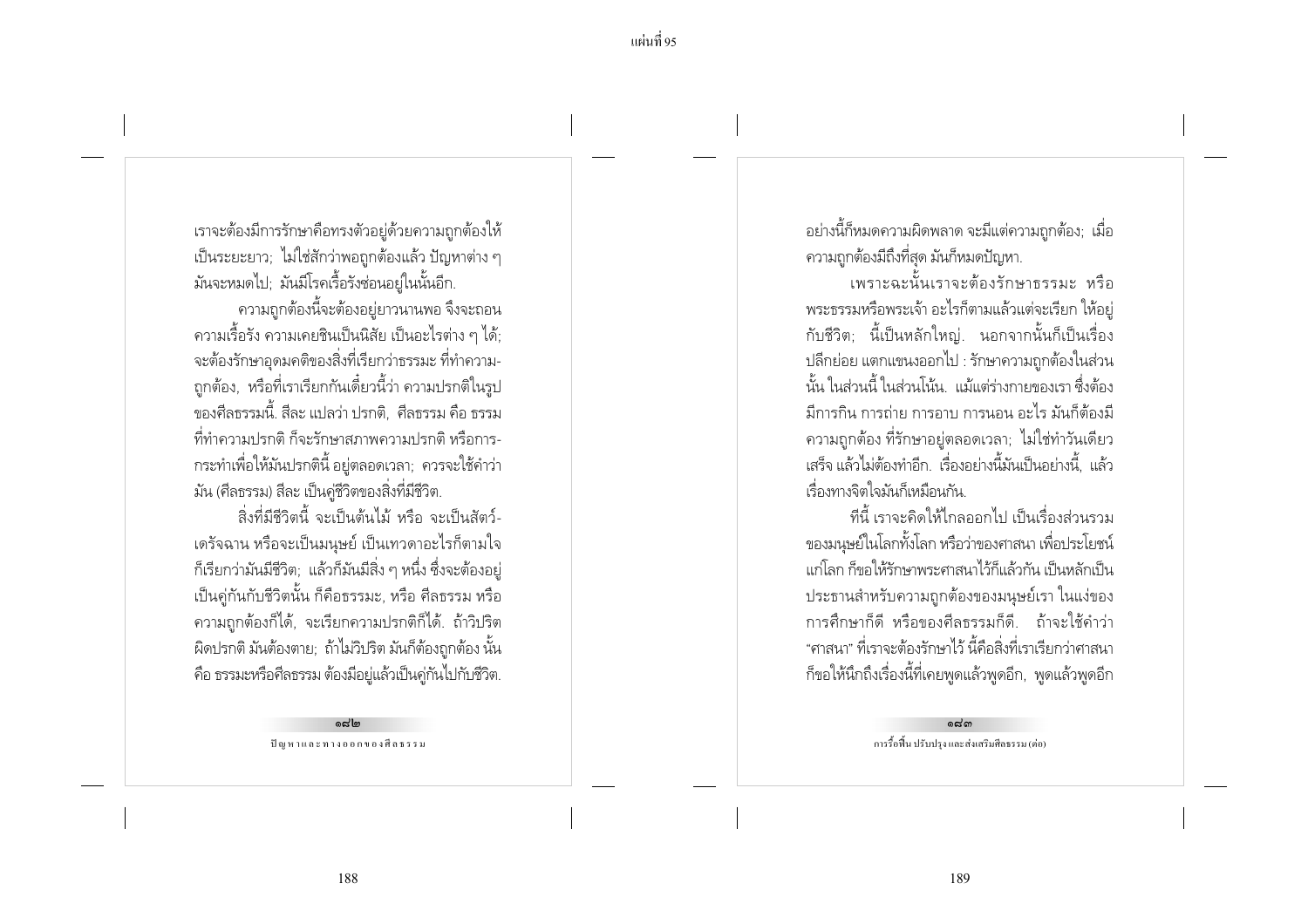ว่าขอให้แยกออกไปเป็น ๓ ส่านเสมอ -

ิศาสนาส่วนแรกคือ *ปริยัติ* หรือ หลักวิชาการที่ ี ถูกต้อง, ศาสนาส่วนที่ ๒ คือ *ปฏิบัติ* ก็ต้องปฏิบัตินั้น ี แหละให้ถกต้อง. ส่วนที่ ๓ คือ *ปภิเวธ* เป็นผลออกมา เป็นความรู้แจ้งแทงตลอด ก็ให้ถูกต้อง.

ให้มีการศึกษาถูกต้อง, มีการปฏิบัติถูกต้อง, มี การได้ผลของการปฏิบัติชนิดที่ถูกต้อง; ที่ว่าให้มีการ-้ศึกษา มีการปฏิบัติ มีการได้รับผลของการปฏิบัติชนิด ้ ที่ถูกต้อง คือ ไม่หลง ไม่งมงาย ไปสับไปไขว้กันเสีย ้อย่างนี้. นี่ขอให้รักษาความถูกในส่วนทั้งสามนี้แล้ว ก็ ู้ ชื่อว่ารักษาพระศาสนาไว้ได้ ไม่ว่าศาสนาไหนจะเป็น ้อย่างนี้ทั้งนั้น. ที่นี้ถ้าศาสนามีอยู่ ก็คือผู้คุ้มครองโลกนั้น มือยู่, คุ้มครองมนุษย์มือยู่; เราก็จะรอดตัวกันได้ ้ พร้อม ๆ กันไป. นี้ก็เป็นความมุ่งหมายของศาสนาทุก ศาสนา.

มนุษย์จะสนองความจริงดังกล่าวมานี้หรือไม่ มัน ก็อยู่ที่ว่ามนุษย์นี้ล้าหลังไปกันถึงไหนแล้ว; ถ้ามนุษย์กำลัง ึ่จะวิ่งไปลงเหวอยู่แล้ว มันก็พูดกันไม่รู้เรื่อง. นี่เราก็พูด

> ی بہ ہ ปัญหาและทางออกของศีลธรรม

้กัน สำหรับที่ว่าจะป้องกันคนที่ยังไม่ลงเหว· พอเรียก ่ ตะโกนกันกลับมาได้ ว่าขอให้ดูสภาพของโลก ของคนที่อยู่ ในโลกในแง่ของศีลธรรม ซึ่งตั้งรากฐานอยู่บนการศึกษา ว่าได้ผิดหรือถกอย่างไร. กำลังอย่ในสภาพอย่างไร.

อาตมาจึงเอามาพูดโดยหัวข้อในวันนี้ซ้ำอีกครั้ง หนึ่งว่า การรื้อฟื้น การปรับปรง การแก้ไข การส่งเสริม การรักษา เกี่ยวกับศีลธรรม, ในที่ทุกประการ. ทั้งยังจะ ้ต้องขอพดซ้ำหรือย้ำอีกทีว่า เราจะทำได้หรือไม่ได้ อย่าไป ้คิดมันเลย คิดแต่ในแง่ที่ว่ามันเป็นหน้าที่ เป็นสิ่งที่ควร จะทำ ก็ทำไปก็แล้วกัน : ช่วยกันรื้อฟื้นปรับปรง แก้ไข ส่งเสริม รักษา สิ่งที่จะช่วยให้มนุษย์รอดอยู่ได้ ในจานะ ้ที่เราก็เป็นมนุษย์ แล้วเป็นพุทธบริษัท คือไม่ใช่คนโง่. ขอให้มีความเข้าใจกันเช่นนี้ ปัญหาต่าง ๆ ก็จะค่อย ้คลี่คลายไปเอง.

้คำบรรยายเรื่องการรื้อฟื้นเป็นต้น สำหรับสิ่งที่ เรียกว่า ศีลธรรม ที่กล่าวมาพอเป็นตัวอย่างเท่านั้น ก็ พอสมควรแก่เวลา

ขอยุติการบรรยายนี้ไว้ สำหรับวันนี้เพียงเท่านี้;

يوبيهم การรื้อฟื้น ปรับปรง และส่งเสริมศีลธรรม (ต่อ)